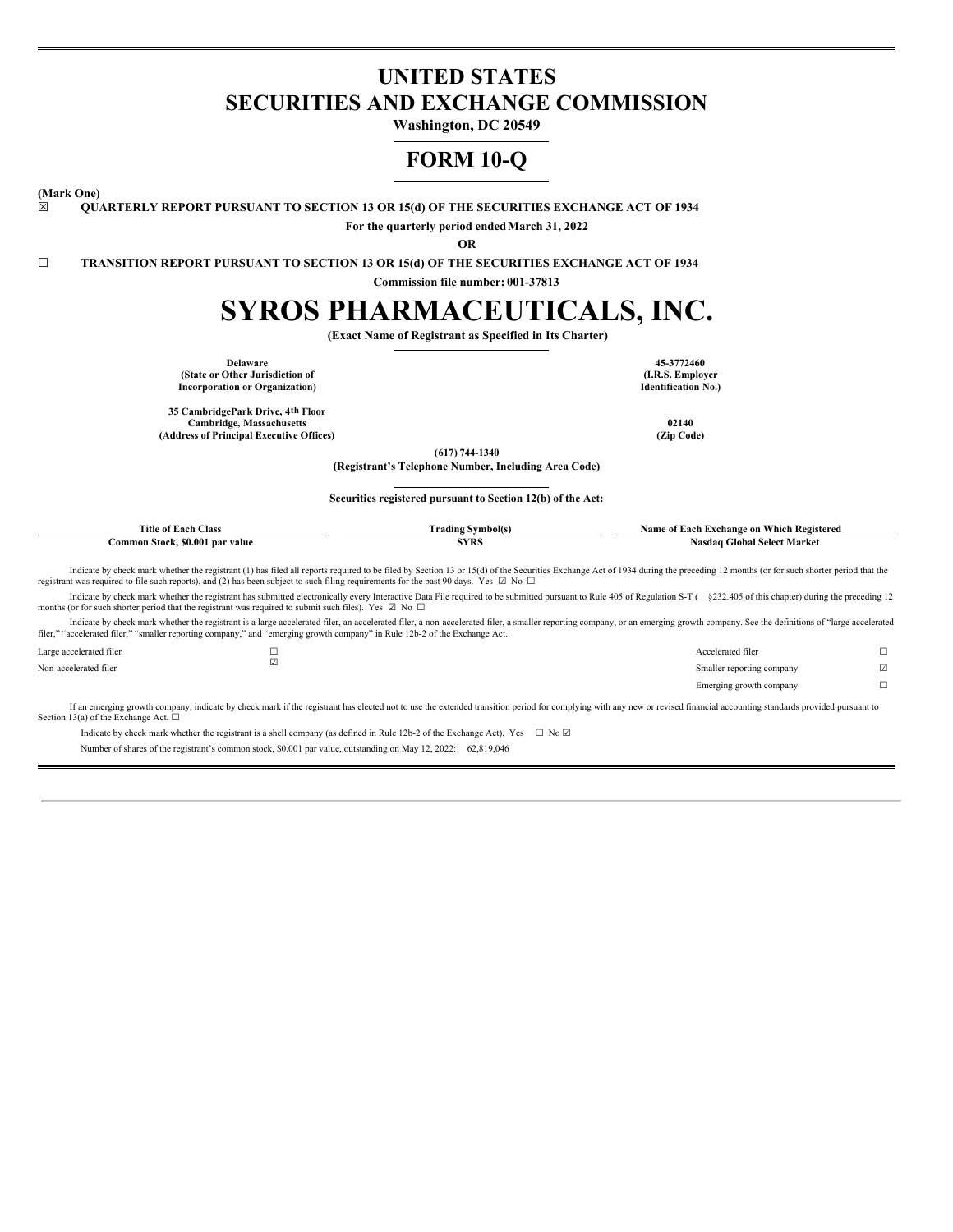# **TABLE OF CONTENTS**

**Page**

Part I – FINANCIAL INFORMATION

# Item 1. Financial Statements [\(unaudited\)](#page-4-0) 5

|                   | Condensed Consolidated Balance Sheets as of March 31, 2022 and December 31, 2021<br>Condensed Consolidated Statements of Operations for the Three Months Ended March 31, 2022 and 2021<br>Condensed Consolidated Statements of Comprehensive Loss for the Three Months Ended March 31, 2022 and 2021<br>Condensed Consolidated Statements of Stockholder's Equity for the Three Months Ended March 31, 2022 and 2021<br>Condensed Consolidated Statements of Cash Flows for the Three Months Ended March 31, 2022 and 2021<br><b>Notes to Condensed Consolidated Financial Statements</b> | 5<br>8<br>9<br>10 |
|-------------------|-------------------------------------------------------------------------------------------------------------------------------------------------------------------------------------------------------------------------------------------------------------------------------------------------------------------------------------------------------------------------------------------------------------------------------------------------------------------------------------------------------------------------------------------------------------------------------------------|-------------------|
| Item 2.           | Management's Discussion and Analysis of Financial Condition and Results of Operations                                                                                                                                                                                                                                                                                                                                                                                                                                                                                                     | 32                |
| Item 3.           | <b>Quantitative and Qualitative Disclosures About Market Risk</b>                                                                                                                                                                                                                                                                                                                                                                                                                                                                                                                         | 43                |
|                   | Item 4. Controls and Procedures                                                                                                                                                                                                                                                                                                                                                                                                                                                                                                                                                           | 43                |
|                   | Part II - OTHER INFORMATION                                                                                                                                                                                                                                                                                                                                                                                                                                                                                                                                                               |                   |
|                   | Item 1A. Risk Factors                                                                                                                                                                                                                                                                                                                                                                                                                                                                                                                                                                     | 44                |
|                   | Item 6. Exhibits                                                                                                                                                                                                                                                                                                                                                                                                                                                                                                                                                                          | 47                |
| <b>Signatures</b> |                                                                                                                                                                                                                                                                                                                                                                                                                                                                                                                                                                                           | 48                |
|                   |                                                                                                                                                                                                                                                                                                                                                                                                                                                                                                                                                                                           |                   |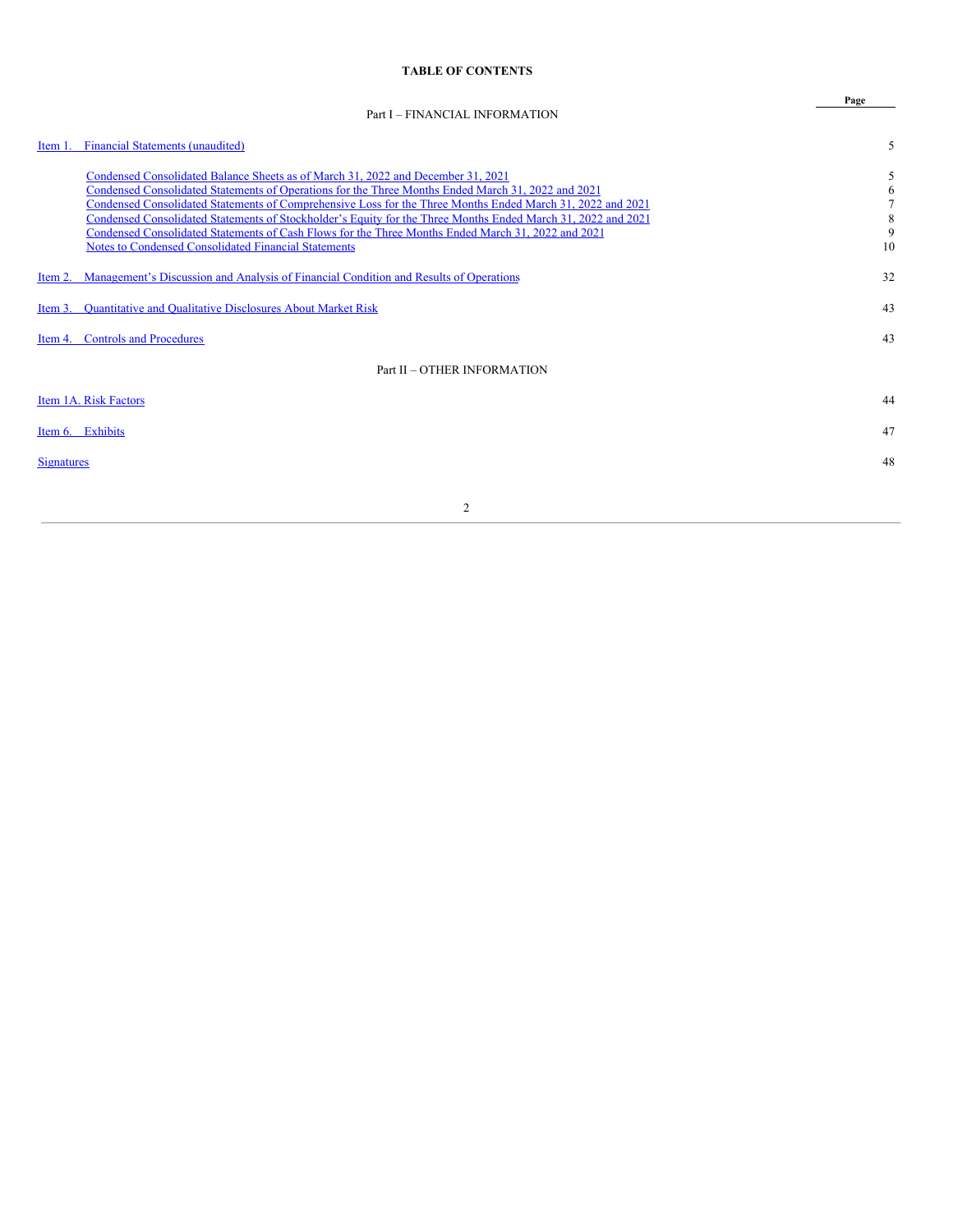#### **Cautionary Note Regarding Forward-Looking Statements and Industry Data**

This Quarterly Report on Form 10-Q, or Quarterly Report, contains forward-looking statements that involve substantial risks and uncertainties. All statements, other than statements of historical facts, contained in this Quarterly Report, including statements regarding our strategy, future operations, future financial position, future revenue, projected costs, prospects, plans and objectives of management and expected market growth are forward-looking statements. The words "anticipate," "believe," "continue," "could," "estimate," "expect," "intend," "may," "plan," "potential," "predict," "project," "should," "target," "would" and similar expressions are intended to identify forward‑looking statements, although not all forward‑looking statements contain these identifying words. In addition, statements that "we believe" and similar statements reflect our beliefs and opinions on the relevant subject. The forward-looking statements and opinions contained in this Quarterly Report are based upon information available to us as of the date of this Quarterly Report and, while we believe such information forms a reasonable basis for such statements, such information may be limited or incomplete, and our statements should not be read to indicate that we have conducted an exhaustive inquiry into, or review of, all potentially available relevant information.

These forward-looking statements include, among other things, statements about:

- our plans to initiate and expand clinical trials of our product candidates and our expectations for the timing, quantity and quality of information to be reported from our clinical trials of tamibarotene, SY-2101 and SY-5609;
- our planned clinical trials for our product candidates, whether conducted by us or by any collaborators, including the timing of these trials and of the anticipated results;
- our ability to discover and develop compounds suitable for clinical development and the timing for designation of future development candidates;
- our ability to replicate in any clinical trial of one of our product candidates the results we observed in preclinical or earlier clinical studies of such product candidate;
- our plans to research, develop, seek approval for, manufacture and commercialize our current and future product candidates;
- our plans to develop and seek approval of companion diagnostic tests for use in identifying patients who may benefit from treatment with our products and product candidates;
- our expectations regarding the potential benefits of our gene control platform and our approach;
- our ability to enter into, and the terms and timing of, any collaborations, license agreements, or other arrangements, including our ability to enter into a non-dilutive financing arrangement to support the advancement of SY-2101 into Phase 3 clinical development;
- whether a drug candidate will be nominated to enter investigational new drug application-enabling studies under our sickle cell disease collaboration with Global Blood Therapeutics, Inc., or GBT, whether GBT will exercise its option to exclusively license intellectual property arising from the collaboration, whether and when any option exercise fees, milestone payments or royalties under the collaboration agreement with GBT will ever be paid, and whether we exercise our U.S. co-promotion option under the GBT agreement;
- whether our target discovery collaboration with Incyte Corporation, or Incyte, will yield any validated targets, whether Incyte will exercise any of its options to exclusively license intellectual property directed to such targets, and whether and when any of the target validation fees, option exercise fees, milestone payments or royalties under the Incyte collaboration will ever be paid;
- the potential benefits of any collaboration;
- developments relating to our competitors and our industry;

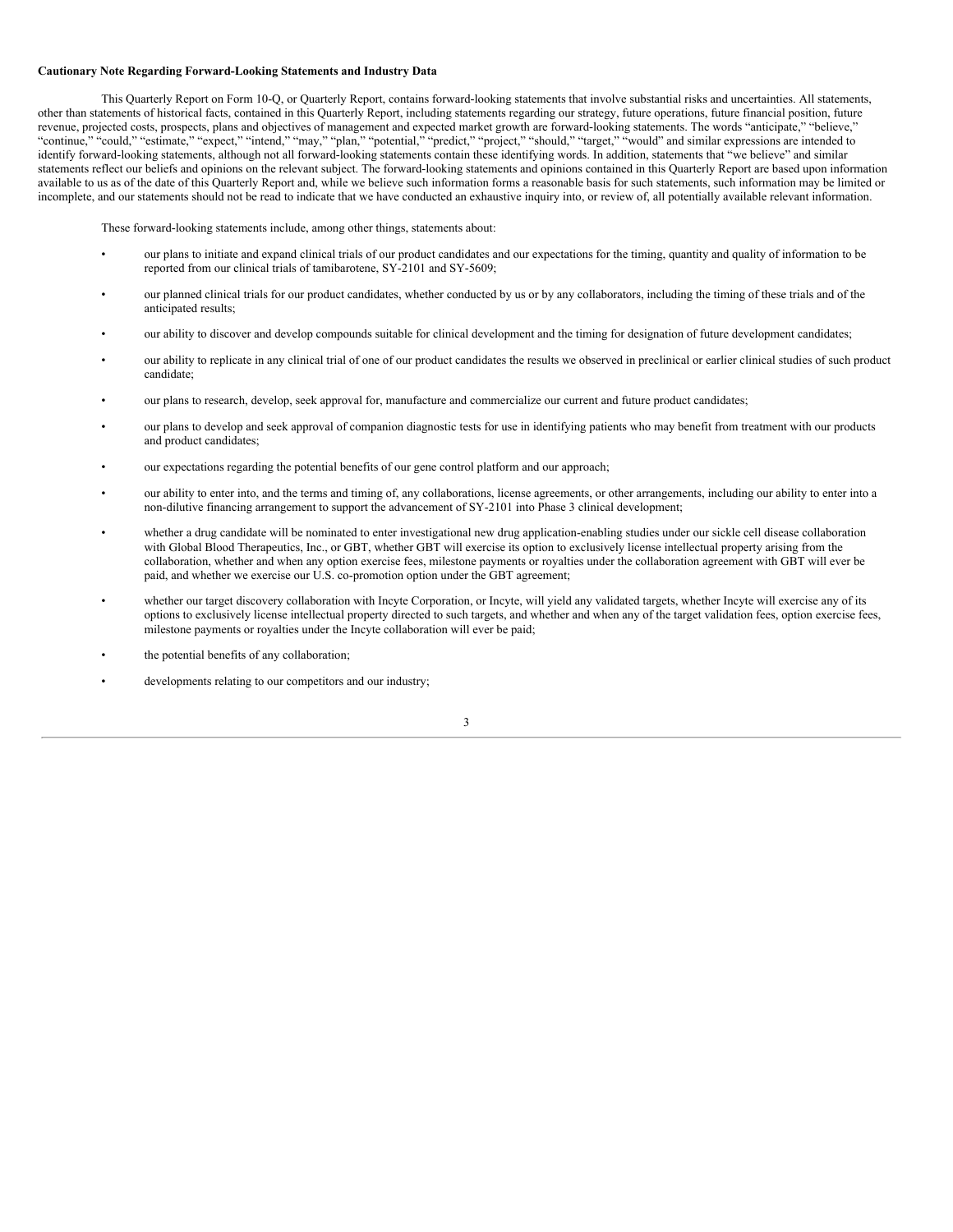- the impact of government laws and regulations;
- the timing of and our ability to file new drug applications and obtain and maintain regulatory approvals for our product candidates;
- the rate and degree of market acceptance and clinical utility of any products for which we receive marketing approval;
- our commercialization, marketing and manufacturing capabilities and strategy;
- our intellectual property position and strategy;
- our ability to identify additional products or product candidates with significant commercial potential;
- our expectations related to the use of our current cash, cash equivalents and marketable securities and the period of time in which such capital will be sufficient to fund our planned operations;
- conditions and events that raise doubt about our ability to continue as a going concern; and
- our estimates regarding expenses, future revenue, capital requirements and need for additional financing.

We may not actually achieve the plans, intentions or expectations disclosed in our forward-looking statements, and you should not place undue reliance on our forward‑looking statements. Actual results or events could differ materially from the plans, intentions and expectations disclosed in the forward‑looking statements we make. New risks and uncertainties emerge from time to time, and it is not possible for us to predict all risks and uncertainties that could have an impact on the forward-looking statements contained in this Quarterly Report.

We have included important factors in the cautionary statements included in this Quarterly Report, particularly in the "Risk Factors" section, that could cause actual results or events to differ materially from the forward-looking statements that we make. In particular, the extent to which the COVID-19 pandemic continues to impact our operations and those of the third parties on which we rely will depend on future developments, which are highly uncertain and cannot be predicted with confidence, including the duration and severity of the pandemic, additional or modified government actions, and the actions that may be required to contain the coronavirus or treat its impact. COVID-19 has and may continue to adversely impact our operations and workforce, including our discovery research, supply chain and clinical trial operations activities, which in turn could have an adverse impact on our business and financial results.

Our forward‑looking statements also do not reflect the potential impact of any future acquisitions, mergers, dispositions, collaborations, joint ventures or investments that we may make or enter into.

This report also includes statistical and other industry and market data that we obtained from industry publications and research, surveys, and studies conducted by third parties as well as our own estimates. All of the market data used in this report involve a number of assumptions and limitations, and you are cautioned not to give undue weight to such data. Industry publications and third-party research, surveys, and studies generally indicate that their information has been obtained from sources believed to be reliable, although they do not guarantee the accuracy or completeness of such information. Our estimates of the potential market opportunities for our drug candidates include several key assumptions based on our industry knowledge, industry publications, third-party research, and other surveys, which may be based on a small sample size and may fail to accurately reflect market opportunities. While we believe that our internal assumptions are reasonable, no independent source has verified such assumptions.

You should read this Quarterly Report completely and with the understanding that our actual future results may be materially different from what we expect. We do not assume any obligation to update any forward-looking statements, whether as a result of new information, future events or otherwise, except as required by law.

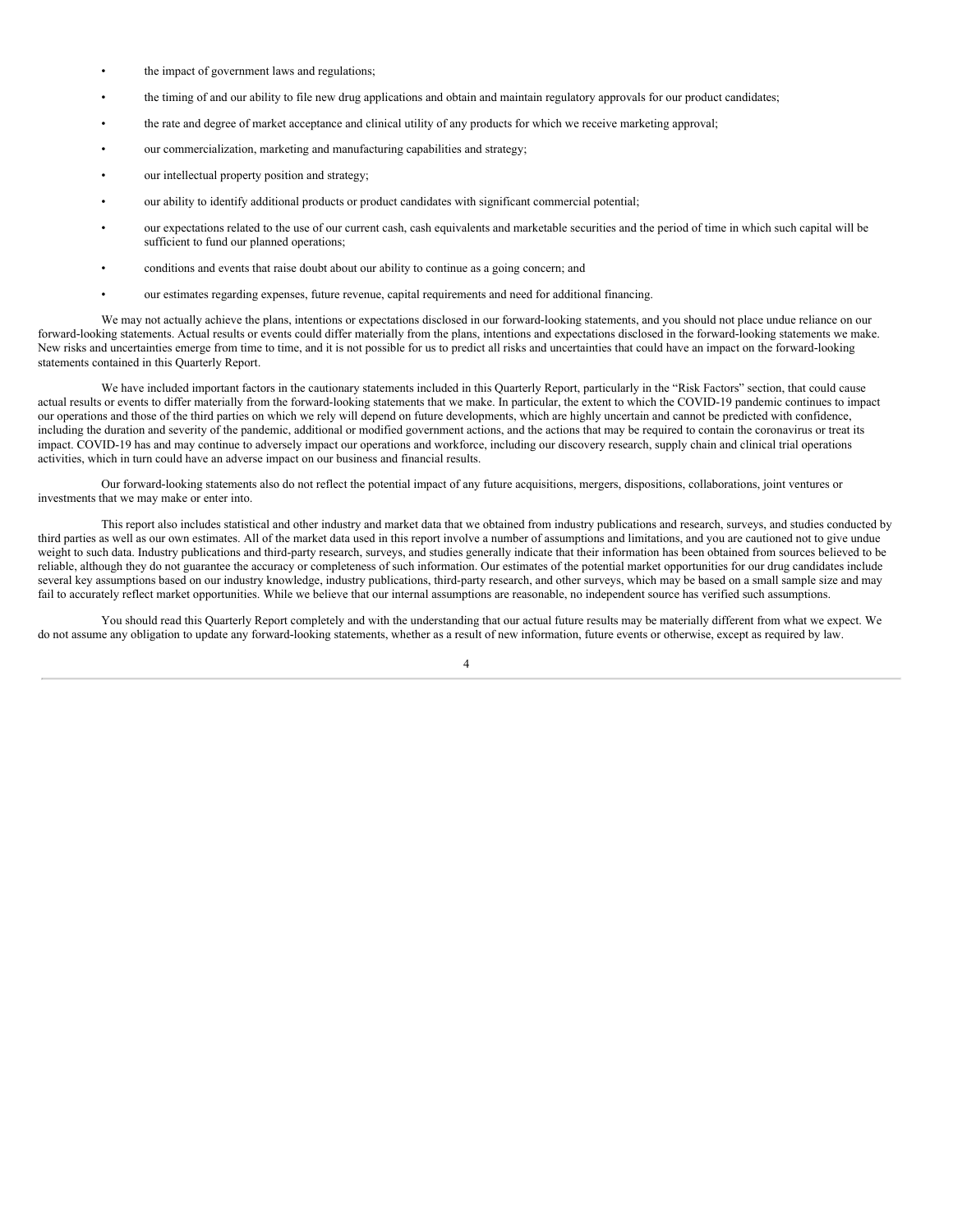# **PART I – FINANCIAL INFORMATION**

#### **SYROS PHARMACEUTICALS, INC. CONDENSED CONSOLIDATED BALANCE SHEETS (in thousands, except share and per share data) (unaudited)**

<span id="page-4-1"></span><span id="page-4-0"></span>

|                                                                                                                                                                                                                          |               | March 31,<br>2022 |               | December 31,<br>2021 |
|--------------------------------------------------------------------------------------------------------------------------------------------------------------------------------------------------------------------------|---------------|-------------------|---------------|----------------------|
| <b>Assets</b>                                                                                                                                                                                                            |               |                   |               |                      |
| Current assets:                                                                                                                                                                                                          |               |                   |               |                      |
| Cash and cash equivalents                                                                                                                                                                                                | <sup>\$</sup> | 69,575            | $\mathbb{S}$  | 92,302               |
| Marketable securities                                                                                                                                                                                                    |               | 40.686            |               | 38,067               |
| Contract assets                                                                                                                                                                                                          |               | 3,182             |               | 2,979                |
| Prepaid expenses and other current assets                                                                                                                                                                                |               | 3,034             |               | 3,237                |
| Total current assets                                                                                                                                                                                                     |               | 116,477           |               | 136,585              |
| Property and equipment, net                                                                                                                                                                                              |               | 12,554            |               | 12,844               |
| Marketable securities - noncurrent                                                                                                                                                                                       |               | 2,638             |               | 13,038               |
| Other long-term assets                                                                                                                                                                                                   |               | 3,155             |               | 2,941                |
| Restricted cash                                                                                                                                                                                                          |               | 3,086             |               | 3,086                |
| Right-of-use asset – operating lease                                                                                                                                                                                     |               | 13,900            |               | 14,104               |
| Right-of-use assets – financing leases                                                                                                                                                                                   |               | 271               |               | 337                  |
| <b>Total</b> assets                                                                                                                                                                                                      | \$            | 152,081           | \$            | 182,935              |
| Liabilities and stockholders' equity                                                                                                                                                                                     |               |                   |               |                      |
| Current liabilities:                                                                                                                                                                                                     |               |                   |               |                      |
| Accounts payable                                                                                                                                                                                                         | $\mathbf S$   | 2,841             | $\mathsf{\$}$ | 3,692                |
| Accrued expenses                                                                                                                                                                                                         |               | 13,249            |               | 15,624               |
| Deferred revenue                                                                                                                                                                                                         |               | 7,773             |               | 10,181               |
| Financing lease obligations, current portion                                                                                                                                                                             |               | 274               |               | 291                  |
| Operating lease obligation, current portion                                                                                                                                                                              |               | 1,789             |               | 1,720                |
| Debt, current portion                                                                                                                                                                                                    |               | 1,667             |               |                      |
| <b>Total current liabilities</b>                                                                                                                                                                                         |               | 27,593            |               | 31,508               |
| Financing lease obligations, net of current portion                                                                                                                                                                      |               | 12                |               | 65                   |
| Operating lease obligation, net of current portion                                                                                                                                                                       |               | 22,378            |               | 22,858               |
| Warrant liability                                                                                                                                                                                                        |               | 581               |               | 3,029                |
| Debt, net of debt discount, long term                                                                                                                                                                                    |               | 38,775            |               | 40,257               |
| Commitments and contingencies (See Note 10)                                                                                                                                                                              |               |                   |               |                      |
| Stockholders' equity:                                                                                                                                                                                                    |               |                   |               |                      |
| Preferred stock, \$0.001 par value; 10,000,000 shares authorized at March 31, 2022 and December 31, 2021; 0                                                                                                              |               |                   |               |                      |
| shares issued and outstanding at March 31, 2022 and December 31, 2021                                                                                                                                                    |               |                   |               |                      |
| Common stock, \$0.001 par value; 200,000,000 shares authorized at March 31, 2022 and December 31, 2021;<br>62,801,296 and 62,024,035 shares issued and outstanding at March 31, 2022 and December 31, 2021, respectively |               | 61                |               | 61                   |
| Additional paid-in capital                                                                                                                                                                                               |               | 551,679           |               | 548,815              |
| Accumulated other comprehensive loss                                                                                                                                                                                     |               | (273)             |               | (79)                 |
| Accumulated deficit                                                                                                                                                                                                      |               | (488, 725)        |               | (463, 579)           |
| Total stockholders' equity                                                                                                                                                                                               |               | 62,742            |               | 85,218               |
| Total liabilities and stockholders' equity                                                                                                                                                                               | \$            | 152,081           | \$            | 182.935              |

See accompanying notes to unaudited condensed consolidated financial statements.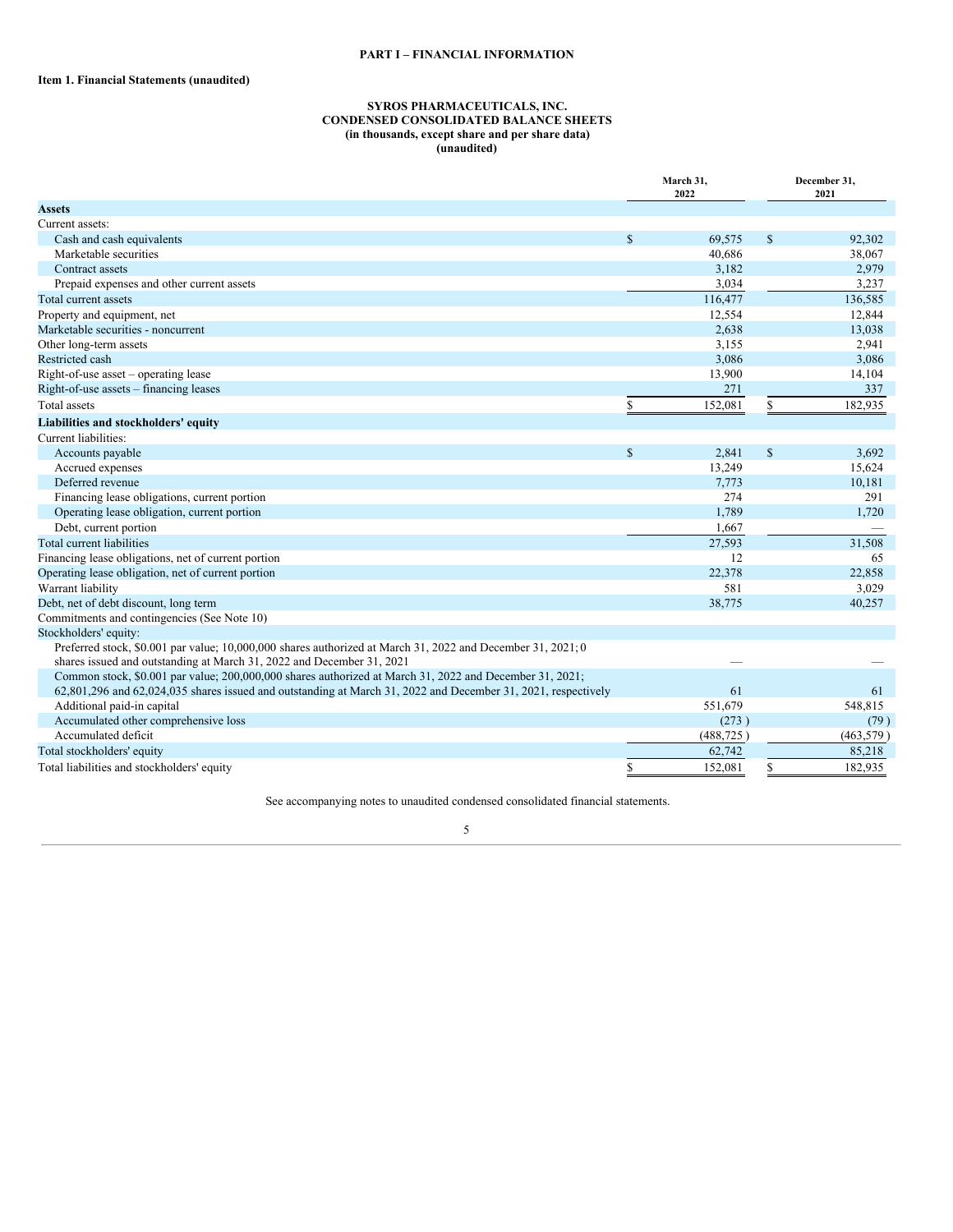#### **SYROS PHARMACEUTICALS, INC. CONDENSED CONSOLIDATED STATEMENTS OF OPERATIONS (in thousands, except share and per share data) (unaudited)**

<span id="page-5-0"></span>

|                                                                                                                              | <b>Three Months Ended</b><br>March 31, |            |    |            |  |  |
|------------------------------------------------------------------------------------------------------------------------------|----------------------------------------|------------|----|------------|--|--|
|                                                                                                                              |                                        | 2022       |    | 2021       |  |  |
|                                                                                                                              |                                        |            |    |            |  |  |
| Revenue                                                                                                                      | \$                                     | 5,467      | \$ | 4,827      |  |  |
| Operating expenses:                                                                                                          |                                        |            |    |            |  |  |
| Research and development                                                                                                     |                                        | 25,171     |    | 20,029     |  |  |
| General and administrative                                                                                                   |                                        | 6,949      |    | 5,739      |  |  |
| Total operating expenses                                                                                                     |                                        | 32,120     |    | 25,768     |  |  |
| Loss from operations                                                                                                         |                                        | (26, 653)  |    | (20, 941)  |  |  |
| Interest income                                                                                                              |                                        | 35         |    | 10         |  |  |
| Interest expense                                                                                                             |                                        | (976)      |    | (967)      |  |  |
| Change in fair value of warrant liability                                                                                    |                                        | 2,448      |    | 7,670      |  |  |
| Net loss applicable to common stockholders                                                                                   |                                        | (25, 146)  |    | (14,228)   |  |  |
| Net loss per share applicable to common stockholders - basic and diluted                                                     |                                        | (0.40)     |    | (0.23)     |  |  |
| Weighted-average number of common shares used in net loss per share applicable to common stockholders - basic<br>and diluted |                                        | 63,061,423 |    | 61,379,641 |  |  |

See accompanying notes to unaudited condensed consolidated financial statements.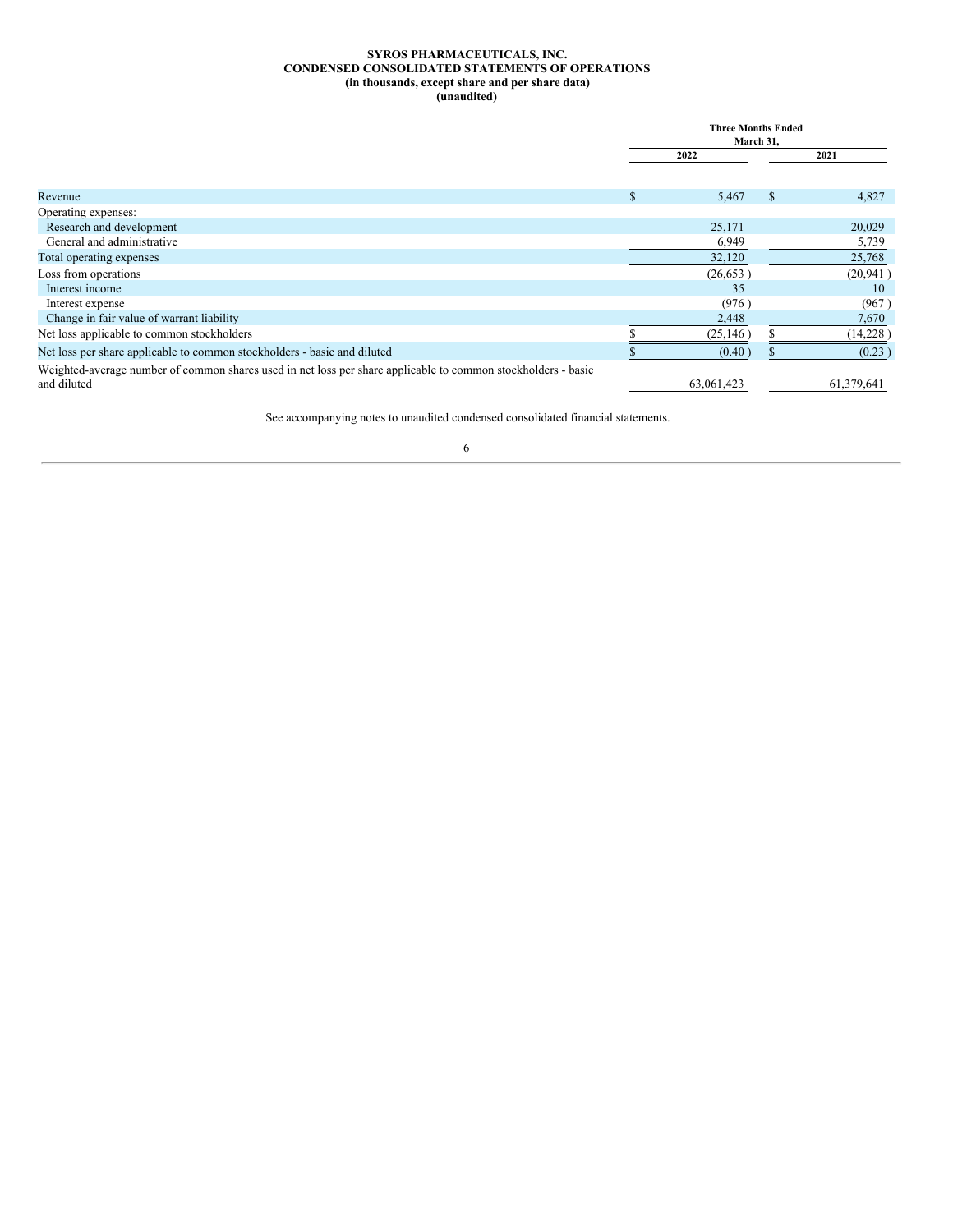#### **SYROS PHARMACEUTICALS, INC. CONDENSED CONSOLIDATED STATEMENTS OF COMPREHENSIVE LOSS (in thousands) (unaudited)**

<span id="page-6-0"></span>

|                                                  |      | <b>Three Months Ended</b><br>March 31, |  |                          |  |  |
|--------------------------------------------------|------|----------------------------------------|--|--------------------------|--|--|
|                                                  | 2022 |                                        |  |                          |  |  |
| Net loss                                         |      | (25, 146)                              |  | (14,228)                 |  |  |
| Other comprehensive loss:                        |      |                                        |  |                          |  |  |
| Unrealized holding loss on marketable securities |      | (194)                                  |  | $\overline{\phantom{a}}$ |  |  |
| Comprehensive loss                               |      | (25,340)                               |  | (14, 228)                |  |  |

See accompanying notes to unaudited condensed consolidated financial statements.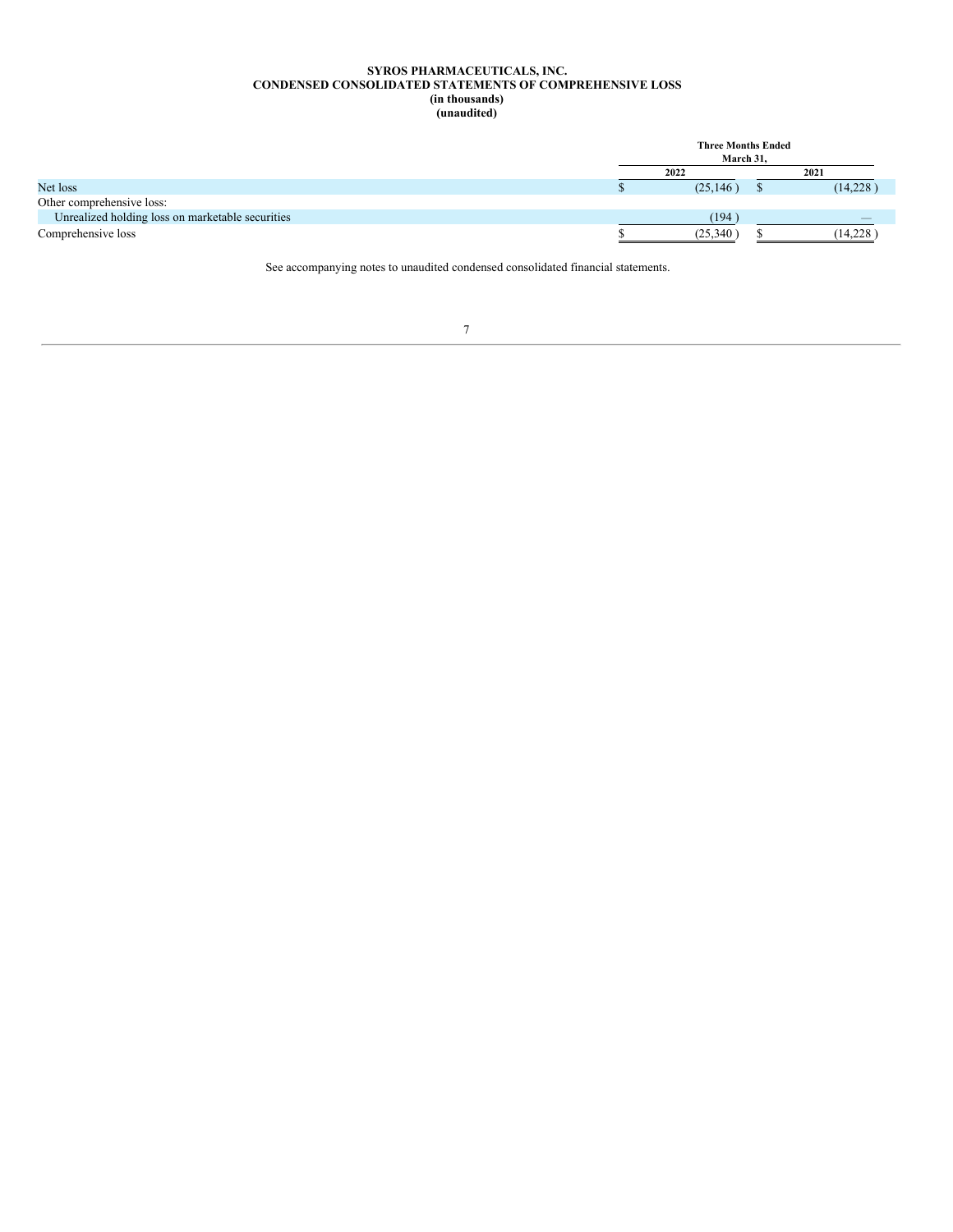# **SYROS PHARMACEUTICALS, INC. CONDENSED CONSOLIDATED STATEMENTS OF STOCKHOLDER'S EQUITY For the three months ended March 31, 2022 and 2021 (in thousands, except share data)**

**(unaudited)**

<span id="page-7-0"></span>

|                                                                             | <b>Common Stock</b>        |    |              |                          |    |                                                                                  |   | Accumulated              |    |                         |    |           |
|-----------------------------------------------------------------------------|----------------------------|----|--------------|--------------------------|----|----------------------------------------------------------------------------------|---|--------------------------|----|-------------------------|----|-----------|
|                                                                             | Number of<br><b>Shares</b> |    | Par<br>Value |                          |    | <b>Additional</b><br>Other<br>Paid-In<br>Comprehensive<br>Capital<br>Gain (Loss) |   | Accumulated<br>Deficit   |    | Stockholders'<br>Equity |    |           |
| <b>Balance at December 31, 2020</b>                                         | 56,222,746                 | S. |              | 56                       |    | 467,518                                                                          |   |                          |    | (377, 021)              |    | 90,553    |
| Exercise of stock options                                                   | 20,134                     |    |              | $\overline{\phantom{a}}$ |    | 157                                                                              |   | $\overline{\phantom{a}}$ |    | --                      |    | 157       |
| Vesting of restricted stock units                                           | 206,762                    |    |              |                          |    |                                                                                  |   |                          |    | _                       |    |           |
| Stock-based compensation expense                                            |                            |    |              |                          |    | 2,930                                                                            |   |                          |    |                         |    | 2,930     |
| Issuance of common stock at-the-market, net of issuance costs of<br>\$5,132 | 5,400,000                  |    |              | 5                        |    | 70,463                                                                           |   |                          |    |                         |    | 70,468    |
| Net loss                                                                    |                            |    |              |                          |    |                                                                                  |   |                          |    | (14,228)                |    | (14,228)  |
| Balance at March 31, 2021                                                   | 61,849,642                 |    |              | 61                       |    | 541,068                                                                          |   |                          |    | (391,249)               |    | 149,880   |
| <b>Balance at December 31, 2021</b>                                         | 62,024,035                 |    |              | 61                       | S. | 548,815                                                                          | S | (79)                     | -S | (463, 579)              | -S | 85,218    |
| Exercise of stock options                                                   | 37,700                     |    |              | $\overline{\phantom{a}}$ |    |                                                                                  |   |                          |    |                         |    |           |
| Vesting of restricted stock units                                           | 739,561                    |    |              |                          |    |                                                                                  |   |                          |    |                         |    |           |
| Stock-based compensation expense                                            |                            |    |              |                          |    | 2,863                                                                            |   |                          |    |                         |    | 2,863     |
| Other comprehensive loss                                                    |                            |    |              |                          |    |                                                                                  |   | (194)                    |    | _                       |    | (194)     |
| Net loss                                                                    | __                         |    |              | $\overline{\phantom{a}}$ |    | $\overline{\phantom{a}}$                                                         |   | __                       |    | (25, 146)               |    | (25, 146) |
| Balance at March 31, 2022                                                   | 62,801,296                 |    |              | 61                       |    | 551,679                                                                          |   | (273)                    |    | (488, 725)              |    | 62,742    |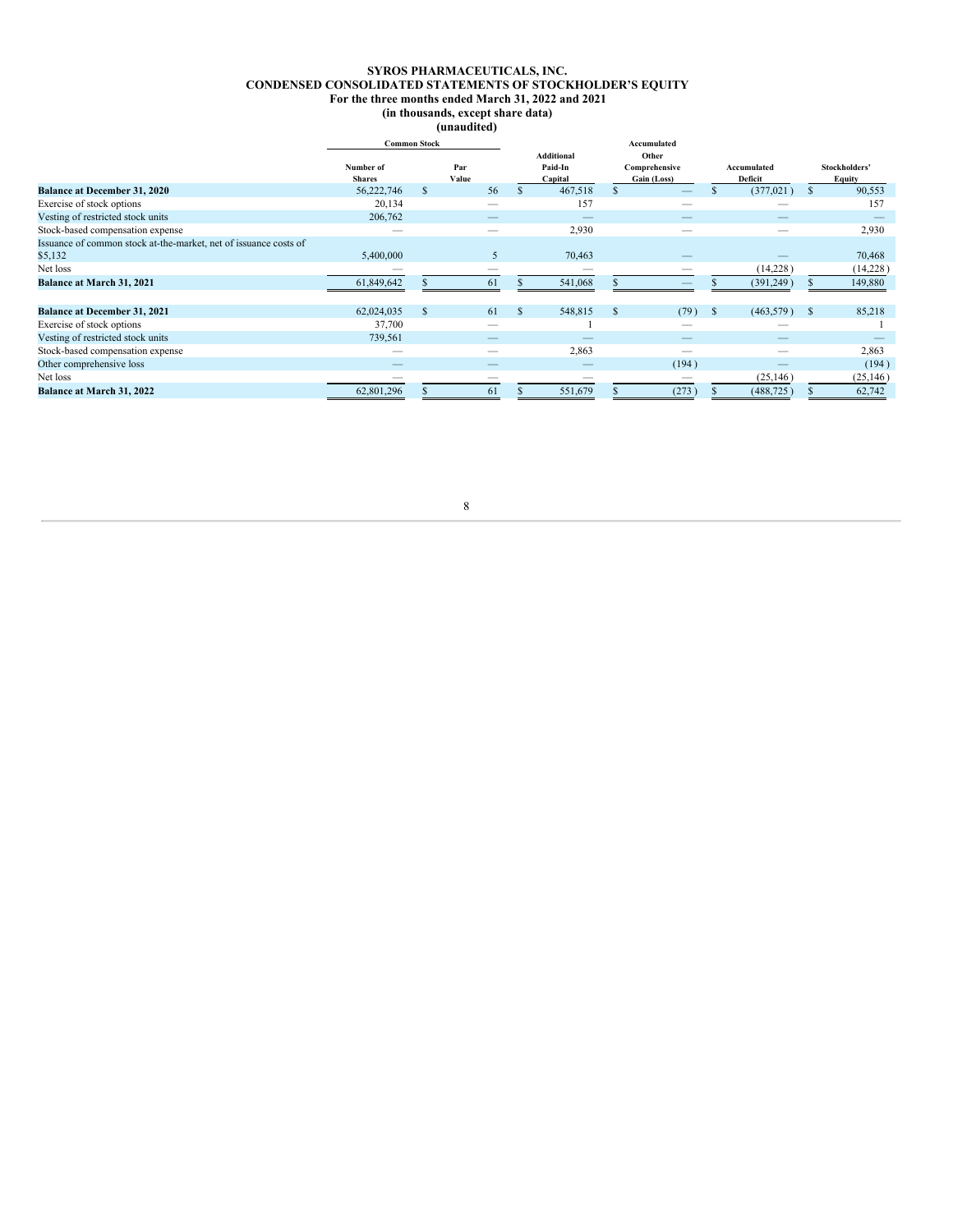#### **SYROS PHARMACEUTICALS, INC. CONDENSED CONSOLIDATED STATEMENTS OF CASH FLOWS (in thousands) (unaudited)**

<span id="page-8-0"></span>

|                                                                                                |    | <b>Three Months Ended</b>  |          |
|------------------------------------------------------------------------------------------------|----|----------------------------|----------|
|                                                                                                |    | March 31.<br>2022          | 2021     |
| <b>Operating activities</b>                                                                    |    |                            |          |
| Net loss                                                                                       | S  | (25, 146)<br><sup>\$</sup> | (14,228) |
| Adjustments to reconcile net loss to net cash used in operating activities:                    |    |                            |          |
| Depreciation and amortization                                                                  |    | 681                        | 666      |
| Amortization of right-of-use asset                                                             |    | 66                         | 65       |
| Stock-based compensation expense                                                               |    | 2,863                      | 2,930    |
| Change in fair value of warrant liability                                                      |    | (2, 448)                   | (7,670)  |
| Net amortization of premiums and discounts on marketable securities                            |    | 76                         |          |
| Amortization of debt-discount and accretion of deferred debt costs                             |    | 185                        | 167      |
| Changes in operating assets and liabilities:                                                   |    |                            |          |
| Prepaid expenses and other current assets                                                      |    | 203                        | 329      |
| Accounts receivable                                                                            |    |                            | $\tau$   |
| Contract assets                                                                                |    | (203)                      | (298)    |
| Other long-term assets                                                                         |    | (338)                      | (27)     |
| Accounts payable                                                                               |    | (969)                      | 63       |
| Accrued expenses                                                                               |    | (2,372)                    | (1,680)  |
| Deferred revenue                                                                               |    | (2,408)                    | (2, 134) |
| Operating lease asset and liabilities                                                          |    | (207)                      | (180)    |
| Net cash used in operating activities                                                          |    | (30,017)                   | (21,990) |
| <b>Investing activities</b>                                                                    |    |                            |          |
| Purchases of property and equipment                                                            |    | (128)                      | (262)    |
| Maturities of marketable securities                                                            |    | 7,511                      |          |
| Net cash (used in) provided by investing activities                                            |    | 7,383                      | (262)    |
| <b>Financing activities</b>                                                                    |    |                            |          |
| Payments on financing lease obligations                                                        |    | (70)                       | (64)     |
| Proceeds from issuance of common stock through employee benefit plans                          |    |                            | 157      |
| Proceeds from the issuance of common stock through exercise of option                          |    |                            |          |
| Proceeds from issuance of common stock and warrants in public offerings, net of issuance costs |    |                            | 70,353   |
| Payment of issuance costs related to out of period offering                                    |    | (24)                       | (36)     |
| Net cash (used in) provided by financing activities                                            |    | (93)                       | 70,410   |
| Net (decrease) increase in cash, cash equivalents and restricted cash                          |    | (22, 727)                  | 48,158   |
| Cash, cash equivalents and restricted cash (See reconciliation in Note 6)                      |    |                            |          |
| Beginning of period                                                                            |    | 95,388                     | 177,070  |
| End of period                                                                                  |    | 72,661                     | 225,228  |
| Supplemental disclosure of cash flow information:                                              |    |                            |          |
| Cash paid for interest                                                                         |    | 783                        | 789      |
| Non-cash investing and financing activities:                                                   |    |                            |          |
| Property and equipment received but unpaid as of period end                                    |    | 165                        |          |
|                                                                                                |    |                            |          |
| Offering costs incurred but unpaid as of period end                                            | \$ | 10<br>\$.                  | 26       |

See accompanying notes to unaudited condensed consolidated financial statements.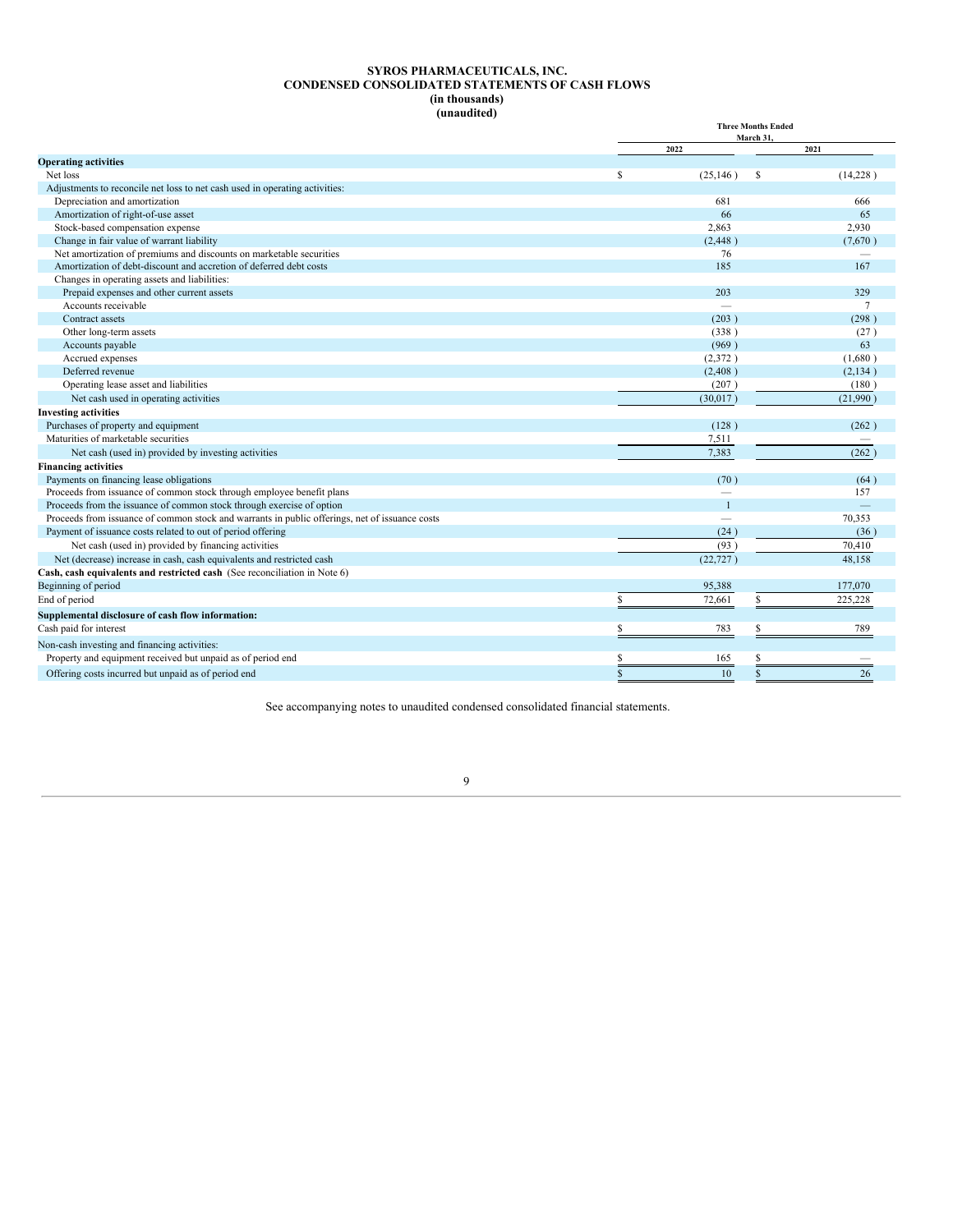#### **SYROS PHARMACEUTICALS, INC. NOTES TO CONDENSED CONSOLIDATED FINANCIAL STATEMENTS (unaudited)**

# <span id="page-9-0"></span>**1. Nature of Business**

Syros Pharmaceuticals, Inc. (the "Company"), a Delaware corporation formed in November 2011, is a biopharmaceutical company seeking to redefine the power of small molecules to control the expression of genes.

The Company is subject to a number of risks similar to those of other early stage companies, including dependence on key individuals; risks inherent in the development and commercialization of medicines to treat human disease; competition from other companies, many of which are larger and better capitalized; risks relating to obtaining and maintaining necessary intellectual property protection; and the need to obtain adequate additional financing to fund the development of its product candidates and discovery activities. If the Company is unable to raise capital when needed or on favorable terms, it would be forced to delay, reduce, eliminate or out-license certain of its research and development programs or future commercialization rights to its product candidates.

The Company has incurred significant net operating losses in every year since its inception. It expects to continue to incur significant and increasing net operating losses for at least the next several years. The Company's net losses were \$86.6 million, \$84.0 million and \$75.4 million for the years ended December 31, 2021, 2020 and 2019, respectively. As of March 31, 2022, the Company had an accumulated deficit of \$488.7 million. The Company has not generated any revenues from product sales, has not completed the development of any product candidate and may never have a product candidate approved for commercialization. The Company has financed its operations to date primarily through a credit facility, the sale of equity securities and through license and collaboration agreements. The Company has devoted substantially all of its financial resources and efforts to research and development and general and administrative activities to support such research and development. The Company's net losses may fluctuate significantly from quarter to quarter and year to year. Net losses and negative cash flows have had, and will continue to have, an adverse effect on the Company's stockholders' equity and working capital.

Under ASC Topic 205-40,*Presentation of Financial Statements - Going Concern*, management is required at each reporting period to evaluate whether there are conditions and events, considered in the aggregate, that raise substantial doubt about an entity's ability to continue as a going concern within one year after the date that the financial statements are issued. This evaluation initially does not take into consideration the potential mitigating effect of management's plans that have not been fully implemented as of the date the financial statements are issued. When substantial doubt exists, management evaluates whether the mitigating effect of its plans sufficiently alleviates the substantial doubt about the Company's ability to continue as a going concern. The mitigating effect of management's plans, however, is only considered if both (i) it is probable that the plans will be effectively implemented within one year after the date that the financial statements are issued and (ii) it is probable that the plans, when implemented, will mitigate the relevant conditions or events that raise substantial doubt about the entity's ability to continue as a going concern within one year after the date that the financial statements are issued. Generally, to be considered probable of being effectively implemented, the plans must have been approved by the Company's board of directors before the date that the financial statements are issued.

Successful completion of the Company's development program and, ultimately, the attainment of profitable operations are dependent upon future events, including obtaining adequate financing to support the Company's cost structure and operating plan. Management's plans to alleviate its financing requirements include, among other things, pursuing one or more of the following steps to raise additional capital, none of which can be guaranteed or are entirely within the Company's control:

- raise funding through the sale of the Company's common or preferred stock;
- raise funding through debt financing; and
- establish collaborations with potential partners to advance the Company's product pipeline.

Based on its current operating plan, the Company's management believes thatits cash, cash equivalents and marketable securities of \$112.9 million as of March 31, 2022 will allow the Company to meet its liquidity requirements into the second quarter of 2023. The Company's history of significant losses, its negative cash flows from operations, its limited liquidity resources currently on hand, and its dependence on its ability to obtain additional financing to fund its operations after the current resources are exhausted, about which there can be no certainty, have resulted in management's assessment that there is substantial doubt about the Company's ability to continue as a going concern for a period of at least twelve months from the issuance date of this Quarterly Report on Form 10-Q. The accompanying consolidated financial statements have been prepared on a going concern basis, which contemplates the realization of assets and the satisfaction of liabilities in the normal course of business, and do not include any adjustments that may result from the outcome of this uncertainty.

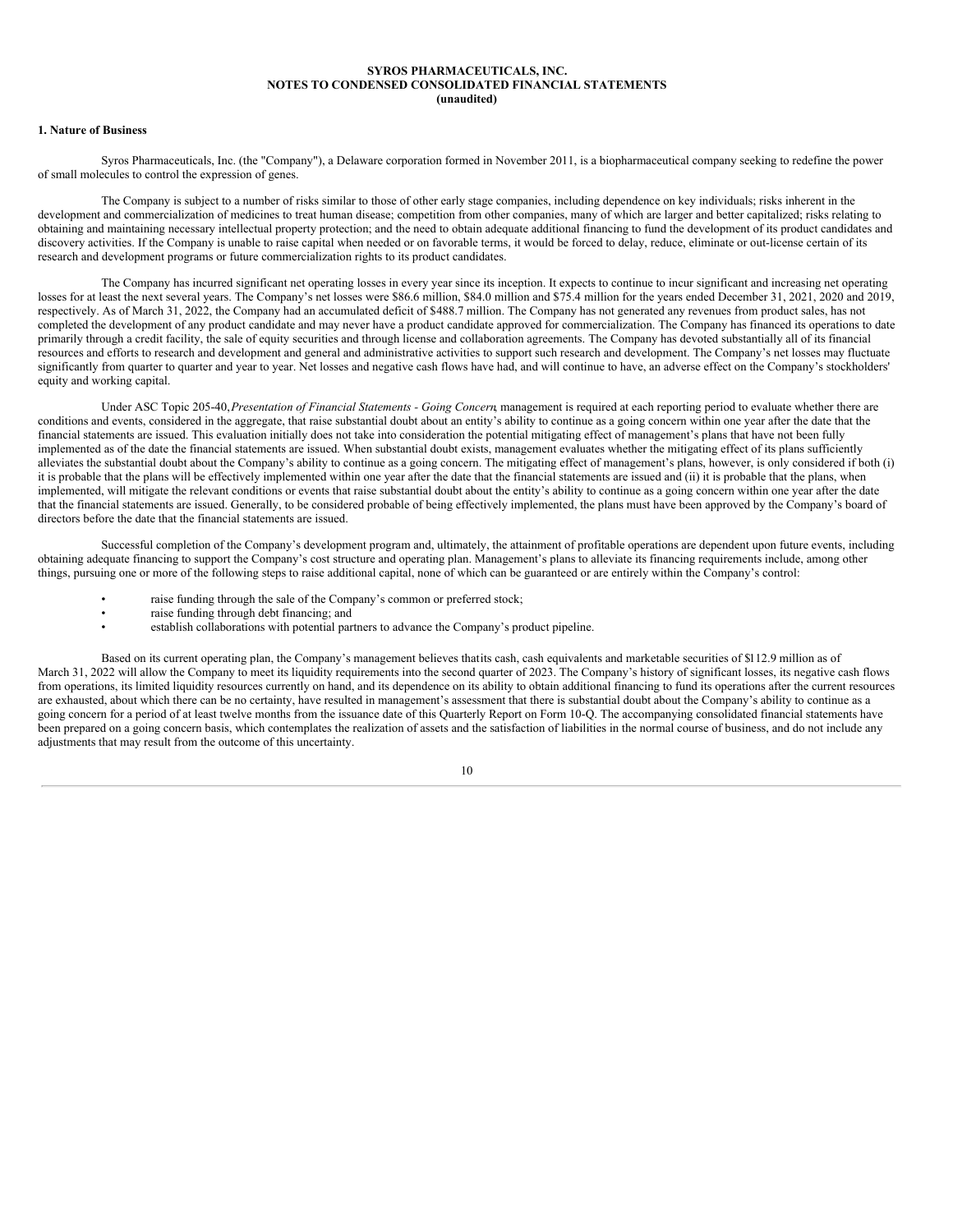If the Company is unable to raise capital when needed or on acceptable terms, or if it is unable to procure collaboration arrangements to advance its programs, the Company would be forced to discontinue some of its operations or develop and implement a plan to further extend payables, reduce overhead or scale back its current operating plan until sufficient additional capital is raised to support further operations. There can be no assurance that such a plan would be successful.

#### **2. Summary of Significant Accounting Policies**

## **Basis of Presentation**

The Company's consolidated financial statements have been prepared in accordance with accounting principles generally accepted in the United States ("U.S. GAAP"). Any reference in these notes to applicable guidance is meant to refer to the authoritative U.S. GAAP as found in the Accounting Standards Codification ("ASC") and Accounting Standards Updates ("ASU") of the Financial Accounting Standards Board ("FASB").

The unaudited interim condensed consolidated financial statements have been prepared on the same basis as the audited financial statements. In the opinion of the Company's management, the accompanying unaudited interim condensed consolidated financial statements contain all adjustments that are necessary to present fairly the Company's financial position as of March 31, 2022, the results of its operations, statements of cash flows and statements of stockholders' equity for the three months ended March 31, 2022 and 2021. Such adjustments are of a normal and recurring nature. The results for the three months ended March 31, 2022 are not necessarily indicative of the results for the year ending December 31, 2022, or for any future period.

#### **Principles of Consolidation**

The accompanying condensed consolidated financial statements include the accounts of Syros Pharmaceuticals, Inc. and its wholly owned subsidiaries, Syros Securities Corporation, a Massachusetts corporation formed by the Company in December 2014 to exclusively engage in buying, selling and holding securities on its own behalf, and Syros Pharmaceuticals (Ireland) Limited, an Irish limited liability company formed by the Company in January 2019. All intercompany transactions and balances have been eliminated in consolidation.

#### **Use of Estimates**

The preparation of financial statements in conformity with U.S. GAAP requires management to make estimates and assumptions that affect the reported amounts in the financial statements and accompanying notes. Management considers many factors in selecting appropriate financial accounting policies and in developing the estimates and assumptions that are used in the preparation of the financial statements. Management must apply significant judgment in this process. In addition, other factors may affect estimates, which include, but are not limited to, expected business and operational changes, sensitivity and volatility associated with the assumptions used in developing estimates and whether historical trends are expected to be representative of future trends. Management's estimation process may yield a range of potentially reasonable estimates and management must select an amount that falls within that range of reasonable estimates. On an ongoing basis, the Company's management evaluates its estimates, which include, but are not limited to, estimates related to revenue recognition, warrant liability, stock-based compensation expense, accrued expenses, income taxes and the evaluation of the existence of conditions and events that raise substantial doubt regarding the Company's ability to continue as a going concern. Actual results may differ from those estimates or assumptions.

#### **Segment Information**

Operating segments are identified as components of an enterprise about which separate discrete financial information is available for evaluation by the chief operating decision maker, or decision-making group, in making decisions on how to allocate resources and assess performance. The Company's chief operating decision maker is its chief executive officer. The Company and the chief operating decision maker view the Company's operations and manage its business in one operating segment. The Company operates only in the United States.

# **Cash and Cash Equivalents**

The Company considers all highly liquid instruments that have original maturities of three months or less when acquired to be cash equivalents. Cash equivalents, which consist of money market funds that invest in U.S. Treasury

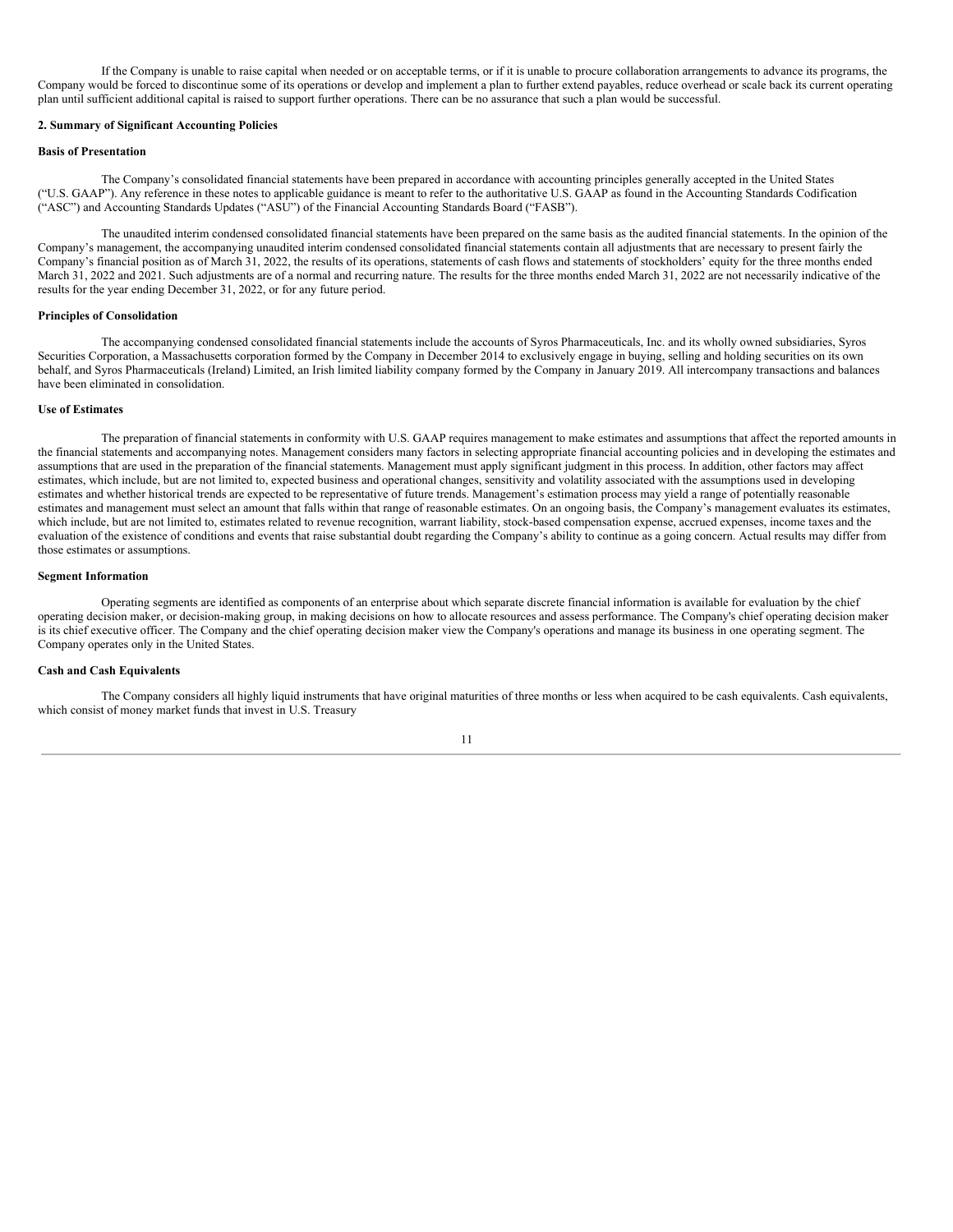obligations, as well as overnight repurchase agreements and corporate debt securities, are stated at fair value. The Company maintains its bank accounts at one major financial institution.

#### **Off-Balance Sheet Risk and Concentrations of Credit Risk**

The Company has no financial instruments with off-balance sheet risk, such as foreign exchange contracts, option contracts, or other foreign hedging arrangements. Financial instruments that potentially subject the Company to concentrations of credit risk primarily consist of cash equivalents and marketable securities. Under its investment policy, the Company limits amounts invested in such securities by credit rating, maturity, industry group, investment type and issuer, except for securities issued by the U.S. government. The Company is not exposed to any significant concentrations of credit risk from these financial instruments. The goals of the Company's investment policy, in order of priority, are safety and preservation of principal and liquidity of investments sufficient to meet cash flow requirements.

#### **Fair Value of Financial Instruments**

ASC 820, *Fair Value Measurement* ("ASC 820"), established a fair value hierarchy for instruments measured at fair value that distinguishes between assumptions based on market data (observable inputs) and the Company's own assumptions (unobservable inputs). Observable inputs are those that market participants would use in pricing the asset or liability based on market data obtained from sources independent of the Company. Unobservable inputs are those that reflect the Company's assumption about the inputs that market participants would use in pricing the asset or liability. These are developed based on the best information available under the circumstances.

ASC 820 identified fair value as the exchange price, or exit price, representing the amount that would be received to sell an asset or paid to transfer a liability in an orderly transaction between market participants. As a basis for considering market participant assumptions in fair value measurements, ASC 820 established a three-tier fair value hierarchy that distinguishes between the following:

Level 1—Quoted market prices (unadjusted) in active markets for identical assets or liabilities.

Level 2—Inputs other than quoted prices included within Level 1 that are either directly or indirectly observable, such as quoted market prices, interest rates and yield curves.

Level 3—Unobservable inputs developed using estimates or assumptions developed by the Company, which reflect those that a market participant would use.

To the extent that the valuation is based on models or inputs that are less observable or unobservable in the market, the determination of fair value requires more judgment. Accordingly, the degree of judgment exercised by the Company in determining fair value is greatest for instruments categorized as Level 3. A financial instrument's level within the fair value hierarchy is based on the lowest level of any input that is significant to the fair value measurement.

The carrying amounts reflected in the condensed consolidated balance sheets for cash and cash equivalents, prepaid expenses, other current assets, restricted cash, accounts payable, accrued expenses and deferred revenue approximate their respective fair values due to their short-term nature.

#### **Property and Equipment**

Property and equipment consists of laboratory equipment, computer equipment, furniture and fixtures and leasehold improvements, all of which are stated at cost, less accumulated depreciation. Expenditures for maintenance and repairs that do not improve or extend the lives of the respective assets are recorded to expense as incurred. Major betterments are capitalized as additions to property and equipment. Depreciation and amortization are recognized over the estimated useful lives of the assets using the straight-line method.

Construction-in-progress is stated at cost, which relates to the cost of leasehold improvements not yet placed into service.No depreciation expense is recorded on construction-in-progress until such time as the relevant assets are completed and put into use.

#### **Impairment of Long-Lived Assets**

The Company continually evaluates long-lived assets for potential impairment when events or changes in circumstances indicate the carrying value of the assets may not be recoverable. Recoverability is measured by comparing the book values of the assets to the expected future net undiscounted cash flows that the assets are expected to generate.

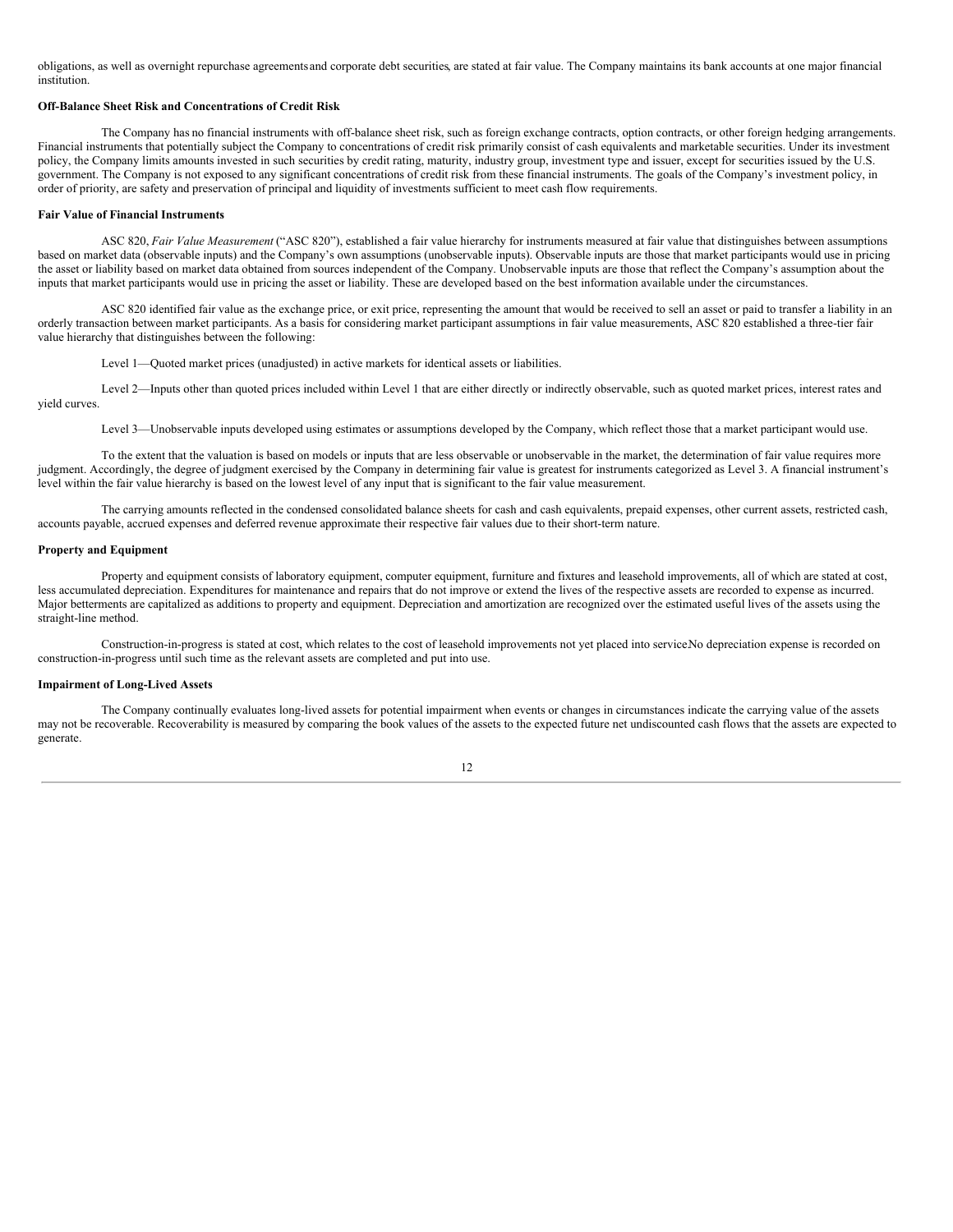If such assets are considered to be impaired, the impairment to be recognized is measured by the amount by which the book values of the assets exceed their fair value. The Company has not recognized any impairment losses from inception through March 31, 2022.

#### **Other Long-Term Assets**

Other long-term assets primarily consisted of advance payments made to the contract research organizations responsible for conducting the Company's tamibarotene and SY-5609 clinical trials.

#### **Revenue Recognition**

To date the Company's only revenue has consisted of collaboration and license revenue. The Company has not generated any revenue from product sales and does not expect to generate any revenue from product sales for the foreseeable future.

The Company recognizes revenue in accordance withASC 606, *Revenue from Contracts with Customers*("ASC 606"). ASC 606 applies to all contracts with customers, except for contracts that are within the scope of other standards, such as leases, insurance, collaboration arrangements and financial instruments. Under ASC 606, an entity recognizes revenue when its customer obtains control of promised goods or services, in an amount that reflects the consideration the entity expects to receive in exchange for those goods or services. To determine revenue recognition for arrangements that an entity determines are within the scope of ASC 606, the entity performs the following five steps:

- (i) identify the contract(s) with a customer;
- (ii) identify the performance obligations in the contract;
- (iii) determine the transaction price;
- (iv) allocate the transaction price to the performance obligations in the contract; and
- (v) recognize revenue when (or as) the entity satisfies a performance obligation.

The Company only applies the five-step model to contracts when it is probable that the Company will collect the consideration it is entitled to in exchange for the goods or services it transfers to the customer. If a contract is determined to be within the scope of ASC 606 at inception, the Company assesses the goods or services promised within such contract, determines which of those goods and services are performance obligations, and assesses whether each promised good or service is distinct. The Company then recognizes as revenue the amount of the transaction price that is allocated to the respective performance obligation when (or as) the performance obligation is satisfied.

If the Company performs by transferring goods or services to a customer before the customer pays consideration or before payment is due, the Company records a contract asset, excluding any amounts presented as accounts receivable. The Company includes unbilled accounts receivable as contract assets on its consolidated balance sheets. The Company records accounts receivable for amounts billed to the customer for which the Company has an unconditional right to consideration. The Company assesses contract assets and accounts receivable for impairment and, to date, no impairment losses have been recorded.

From time to time, the Company may enter into agreements that are within the scope of ASC 606. The terms of these arrangements typically include payment to the Company of one or more of the following: non-refundable, up-front license fees or prepaid research and development services; development, regulatory and commercial milestone payments; and royalties on net sales of licensed products. Each of these payments results in license and collaboration revenues, except for revenues from royalties on net sales of licensed products, which will be classified as royalty revenues.

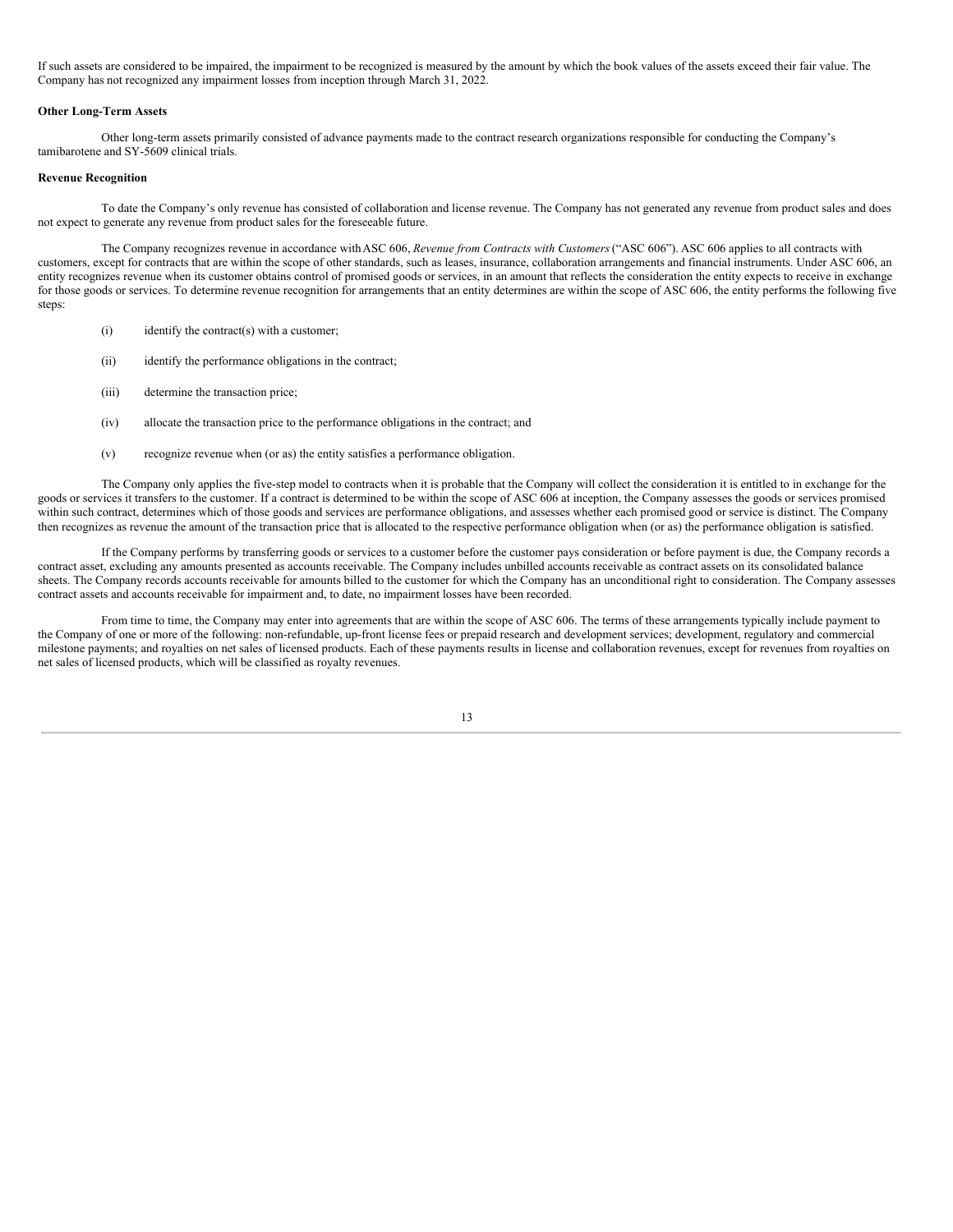The Company analyzes its collaboration arrangements to assess whether they are within the scope of ASC 808,*Collaborative Arrangements* ("ASC 808"), to determine whether such arrangements involve joint operating activities performed by parties that are both active participants in the activities and exposed to significant risks and rewards dependent on the commercial success of such activities. This assessment is performed throughout the life of the arrangement based on changes in the responsibilities of all parties in the arrangement. For collaboration arrangements within the scope of ASC 808 that contain multiple elements, the Company first determines which elements of the collaboration are deemed to be within the scope of ASC 808 and those that are more reflective of a vendor-customer relationship and therefore within the scope of ASC 606. For elements of collaboration arrangements that are accounted for pursuant to ASC 808, an appropriate recognition method is determined and applied consistently, generally by analogy to ASC 606. For those elements of the arrangement that are accounted for pursuant to ASC 606, the Company applies the five-step model described above.

#### **Research and Development**

Expenditures relating to research and development are expensed in the period incurred. Research and development expenses consist of both internal and external costs associated with the development of the Company's gene control platform and product candidates. Research and development costs include salaries and benefits, materials and supplies, external research, preclinical and clinical development expenses, stock-based compensation expense and facilities costs. Facilities costs primarily include the allocation of rent, utilities, depreciation and amortization.

In certain circumstances, the Company is required to make non-refundable advance payments to vendors for goods or services that will be received in the future for use in research and development activities. In such circumstances, the non-refundable advance payments are deferred and capitalized, even when there is no alternative future use for the research and development, until related goods or services are provided.

The Company records accruals for estimated ongoing research costs. When evaluating the adequacy of the accrued liabilities, the Company analyzes progress of the work being performed, including the phase or completion of the event, invoices received and costs. Significant judgements and estimates may be made in determining the accrued balances at the end of any reporting period. Actual results could differ from the Company's estimates.

The Company may in-license the rights to develop and commercialize product candidates. For each in-license transaction the Company evaluates whether it has acquired processes or activities along with inputs that would be sufficient to constitute a "business" as defined under U.S. GAAP. A "business" as defined under U.S. GAAP consists of inputs and processes applied to those inputs that have the ability to create outputs. Although businesses usually have outputs, outputs are not required for an integrated set of activities to qualify as a business. When the Company determines that it has not acquired sufficient processes or activities to constitute a business, any up-front payments, as well as milestone payments, are immediately expensed as acquired research and development in the period in which they are incurred.

#### **Warrants**

The Company accounts for issued warrants either as a liability or equity in accordance with ASC 480-10,*Accounting for Certain Financial Instruments with* Characteristics of both Liabilities and Equity ("ASC 480-10") or ASC 815-40, Accounting for Derivative Financial Instruments Indexed to, and Potentially Settled in, a *Company's Own Stock* ("ASC 815-40"). Under ASC 480-10, warrants are considered a liability if they are mandatorily redeemable and they require settlement in cash, other assets, or a variable number of shares. If warrants do not meet liability classification under ASC 480-10, the Company considers the requirements of ASC 815-40 to determine whether the warrants should be classified as a liability or as equity. Under ASC 815-40, contracts that may require settlement for cash are liabilities, regardless of the probability of the occurrence of the triggering event. Liability-classified warrants are measured at fair value on the issuance date and at the end of each reporting period. Any change in the fair value of the warrants after the issuance date is recorded in the consolidated statements of operations as a gain or loss. If warrants do not require liability classification under ASC 815-40, in order to conclude warrants should be classified as equity, the Company assesses whether the warrants are indexed to its common stock and whether the warrants are classified as equity under ASC 815-40 or other applicable GAAP standard. Equity-classified warrants are accounted for at fair value on the issuance date with no changes in fair value recognized after the issuance date.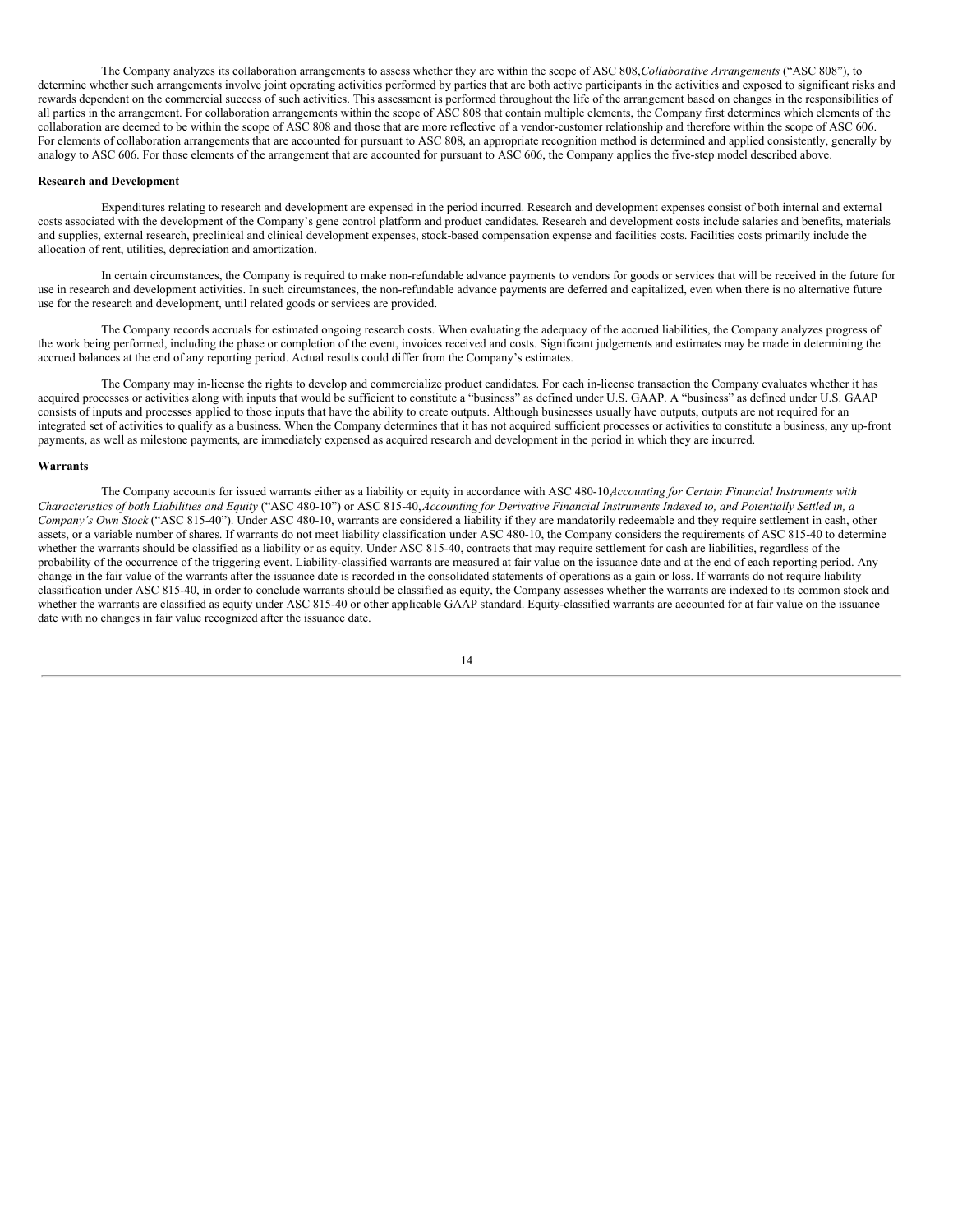#### **Stock-Based Compensation Expense**

The Company accounts for its stock-based compensation awards in accordance with ASC 718,*Compensation—Stock Compensation* ("ASC 718"). ASC 718 requires all stock-based payments to employees and directors, including grants of restricted stock units and stock option awards, to be recognized as expense in the consolidated statements of operations based on their grant date fair values. Consistent with the grants for employees and directors, grants of restricted stock units and stock option awards to other service providers, referred to as non-employees, are measured based on the grant-date fair value of the award and expensed in the Company's condensed consolidated statement of operations over the vesting period. The Company estimates the fair value of stock options granted using the Black-Scholes option-pricing model. Prior to June 30, 2016, the Company was a private company and, therefore, lacks Company-specific historical and implied volatility information. As a result, the Company determines its expected volatility by using a blend of its historical experience and a weighted average of selected peer companies. The expected term of the Company's stock options has been determined utilizing the "simplified" method for awards that qualify as "plain-vanilla" options. The expected term of stock options to non-employees can be determined using either the contractual term of the option award or the "simplified" method. The risk-free interest rate is determined by reference to the U.S. Treasury yield curve in effect at the time of grant of the award for time periods approximately equal to the expected term of the award. Expected dividend yield is based on the fact that the Company has never paid cash dividends and does not expect to pay any cash dividends in the foreseeable future. The Company uses the value of its common stock to determine the fair value of restricted stock awards.

The Company expenses the fair value of its stock-based awards to employees and non-employees on a straight-line basis over the associated service period, which is generally the vesting period. The Company accounts for forfeitures as they occur instead of estimating forfeitures at the time of grant. Ultimately, the actual expense recognized over the vesting period will be for only those options that vest.

Compensation expense for discounted purchases under the employee stock purchase plan is measured using the Black-Scholes model to compute the fair value of the lookback provision plus the purchase discount and is recognized as compensation expense over the offering period.

For stock-based awards that contain performance-based milestones, the Company records stock-based compensation expense in accordance with the accelerated attribution model. Management evaluates when the achievement of a performance-based milestone is probable based on the expected satisfaction of the performance conditions as of the reporting date.

#### **Income Taxes**

The Company accounts for uncertain tax positions using a more-likely-than-not threshold for recognizing and resolving uncertain tax positions. The evaluation of uncertain tax positions is based on factors including, but not limited to, changes in the law, the measurement of tax positions taken or expected to be taken in tax returns, the effective settlement of matters subject to audit, new audit activity, and changes in facts or circumstances related to a tax position.

#### **Net Loss per Share**

Basic net earnings per share applicable to common stockholders is calculated by dividing net earnings applicable to common stockholders by the weighted average shares outstanding during the period, without consideration for common stock equivalents. Diluted net earnings per share applicable to common stockholders is calculated by adjusting the weighted average shares outstanding for the dilutive effect of common stock equivalents outstanding for the period, determined using the treasury-stock method and the if-converted method. For purposes of the calculation of dilutive net loss per share applicable to common stockholders, stock options, unvested restricted stock units, and warrants are considered to be common stock equivalents but are excluded from the calculation of diluted net loss per share applicable to common stockholders, as their effect would be anti-dilutive; therefore, basic and diluted net loss per share applicable to common stockholders were the same for all periods presented.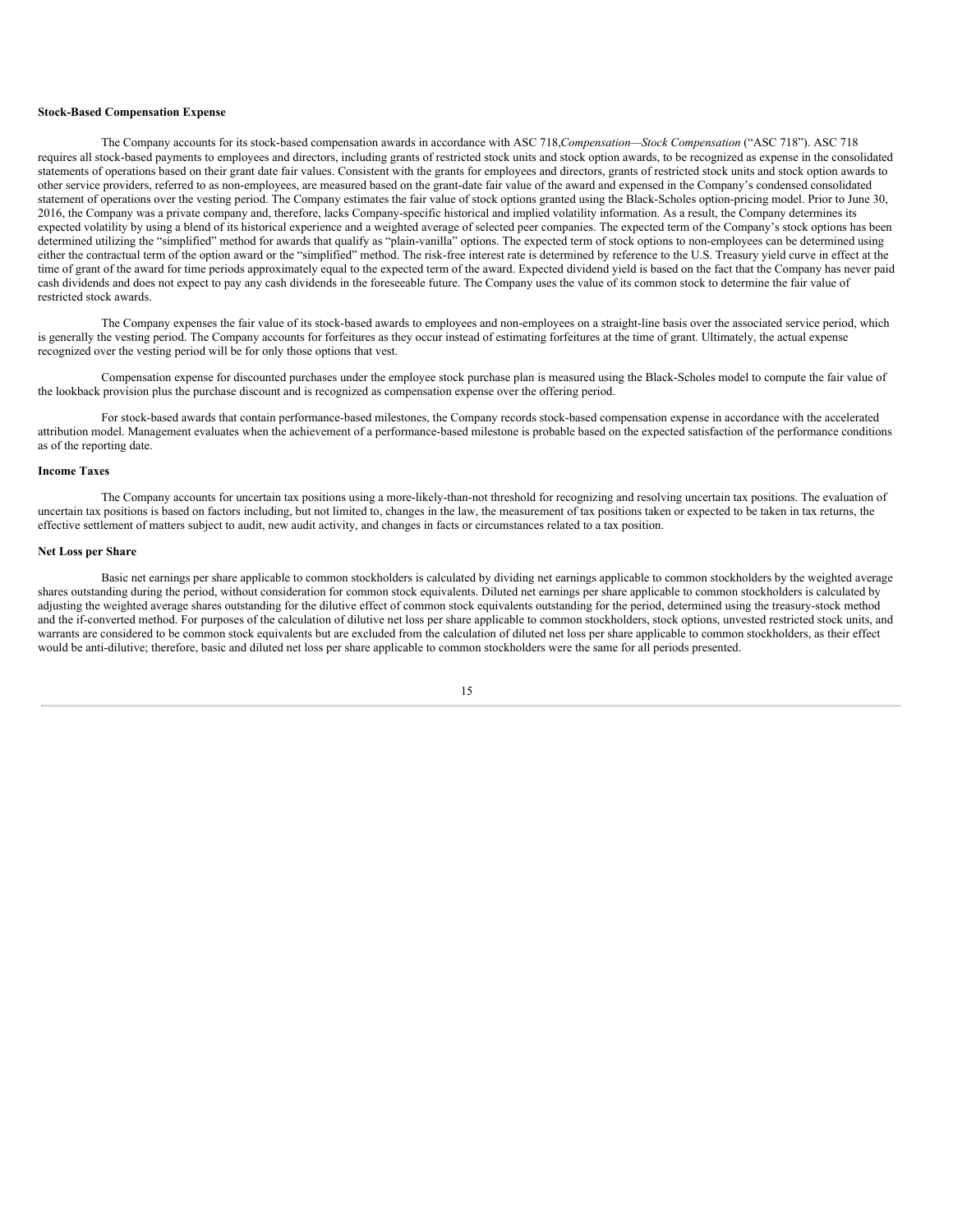As of March 31, 2022, 1,000,000 Pre-Funded Warrants to purchase common stock, issued in connection with the December 2020 private placement (refer to Note 10) were included in the basic and diluted net loss per share calculation.

The following common stock equivalents were excluded from the calculation of diluted net loss per share applicable to common stockholders for the periods indicated because including them would have had an anti-dilutive effect:

|                                 | As of March 31. |            |
|---------------------------------|-----------------|------------|
|                                 | 2022            | 2021       |
| Stock options                   | 7,527,152       | 6,504,401  |
| Unvested restricted stock units | 4,539,729       | 2,070,150  |
| Warrants*                       | 4,990,156       | 4,990,156  |
| Total                           | 17.057.037      | 13.564.707 |

\* As of March 31, 2022 and 2021, this is comprised of2,117,094 warrants to purchase common stock issued in connection with the Company's April 2019 financing (refer to Note 10), 27,548 warrants to purchase common stock issued in connection with the execution of the Company's loan agreement in February 2020 (refer to Note 7)1,7,389 warrants to purchase common stock issued in connection with the second draw on this loan agreement in December 2020 (refer to Note 7), and 2,828,125 warrants to purchase common stock issued in connection with the private placement in December 2020 (refer to Note 10).

#### **Recent Accounting Pronouncements**

In June 2016, the FASB issued ASU 2016-13, Financial Instruments-Credit Losses (Topic 326): Measurement of Credit Losses on Financial Instruments ("ASU 2016-13"), which requires the measurement and recognition of expected credit losses for financial assets held at amortized cost. ASU 2016-13 replaces the existing incurred loss impairment model with an expected loss model that requires the use of forward-looking information to calculate credit loss estimates. It also eliminates the concept of otherthan-temporary impairment and requires credit losses on available-for-sale debt securities to be recorded through an allowance for credit losses instead of as a reduction in the amortized cost basis of the securities. As a smaller reporting company, ASU 2016-13 will become effective for the Company for fiscal years beginning after December 15, 2022, and early adoption is permitted. The Company is currently evaluating this new standard and does not anticipate that it will have a material impact on its consolidated financial statements and related disclosures.

# **Recently Adopted Accounting Pronouncements**

In August 2020, the FASB issued ASU No. 2020-06, Debt—Debt with Conversion and Other Options (Subtopic 470-20) and Derivatives and Hedging-Contracts in Entity's Own Equity (Subtopic 815-40): Accounting for Convertible Instruments and Contracts in an Entity's Own Equity ("ASU 2020-06"). The amendments in ASU 2020-06 simplify the accounting for certain financial instruments with characteristics of liabilities and equity, including convertible instruments and contracts in an entity's own equity. The standard is effective for public companies for fiscal years, and interim periods within those fiscal years, beginning after December 15, 2021. The Company has adopted on a modified retrospective basis the new standard effective January 1, 2022, and it did not have a material impact on its condensed consolidated financial statements and related disclosures.

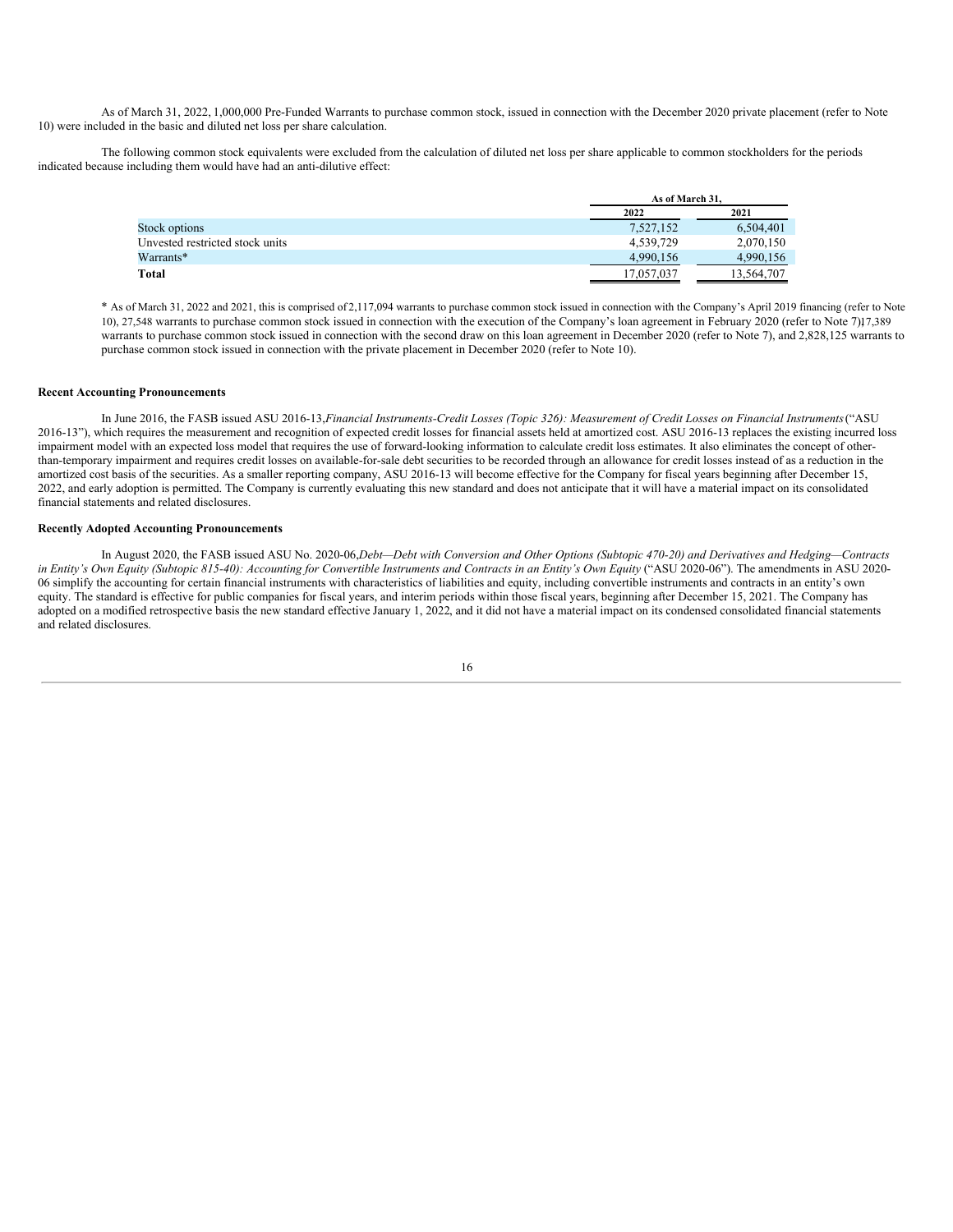#### **3. Collaboration and Research Arrangements**

#### *Collaboration with Global Blood Therapeutics*

On December 17, 2019, the Company entered into a license and collaboration agreement (the "GBT Collaboration Agreement") with Global Blood Therapeutics, Inc. ("GBT"), pursuant to which the parties agreed to a research collaboration to discover novel targets that induce fetal hemoglobin in order to develop new small molecule treatments for sickle cell disease and beta thalassemia. The research term (the "Research Term") is for an initial period of three years and can be extended for up to two additional one-year terms upon mutual agreement.

Pursuant to the terms of the GBT Collaboration Agreement, GBT paid the Company an upfront payment of \$20.0 million. GBT also agreed to reimburse the Company for full-time employee and out-of-pocket costs and expenses incurred by the Company in accordance with the agreed-upon research budget, which is anticipated to total approximately \$40.0 million over the initial Research Term.

The Company granted to GBT an option (the "Option") to obtain an exclusive, worldwide license, with the right to sublicense, under relevant intellectual property rights and know-how of the Company arising from the collaboration to develop, manufacture and commercialize any compounds or products resulting from the collaboration. GBT may exercise the Option at any time during the period (i) commencing on the earlier of (a) the date of GBT's designation of the first product candidate to enter investigational new drug application-enabling studies, or (b) if no such candidate is designated as of the expiration of the Research Term, the date of expiration of the Research Term, and (ii) ending on the 180th day after the date of expiration or earlier termination of the Research Term. GBT's exercise of the Option will be subject to any required filings with the applicable antitrust authority as required by the antitrust laws and satisfaction of any applicable antitrust conditions.

Should GBT exercise its Option, the Company could receive up to \$315.0 million in option exercise, development, regulatory, commercialization and sales-based milestones per product candidate and product resulting from the collaboration.

The Company will also be entitled to receive, subject to certain reductions, tiered mid-to-high single digit royalties as percentages of calendar year net sales on any product.

Either party may terminate the GBT Collaboration Agreement for the other party's uncured material breach or insolvency, and in certain other specified circumstances, subject to specified notice and cure periods. GBT may unilaterally terminate the GBT Collaboration Agreement in its entirety, for any or no reason, upon ninemonths' prior written notice to the Company if such notice is delivered during the Research Term, or90 days' prior written notice to the Company if such notice is delivered after the expiration or termination of the Research Term.

#### *GBT Collaboration Revenue*

The Company analyzed the GBT Collaboration Agreement and concluded that it represents a contract with a customer within the scope of ASC 606.

The Company identified a single performance obligation, which includes a (i) non-exclusive research license that GBT will have access to during the initial Research Term and (ii) research and development services provided during the initial Research Term. The GBT Collaboration Agreement includes the Option. The Option does not provide a material right to GBT that it would receive without entering into the GBT Collaboration Agreement, principally because the Option exercise fee is at least equal to the standalone selling price for the underlying goods. The non-exclusive research license is not distinct as GBT cannot benefit from the license without the research and development services that are separately identifiable in the contract. The non-exclusive research license only allows GBT to evaluate the candidate compounds developed under the research plan or to conduct work allocated to it during the Research Term. GBT cannot extract any benefit from the non-exclusive research license without the research and development services performed by the Company, including the provision of data package information. As such, these two promises are inputs to a combined output (the delivery of data package allowing GBT to make an Option exercise decision) and are bundled into a single performance obligation (the non-exclusive research license and research and development service performance obligation).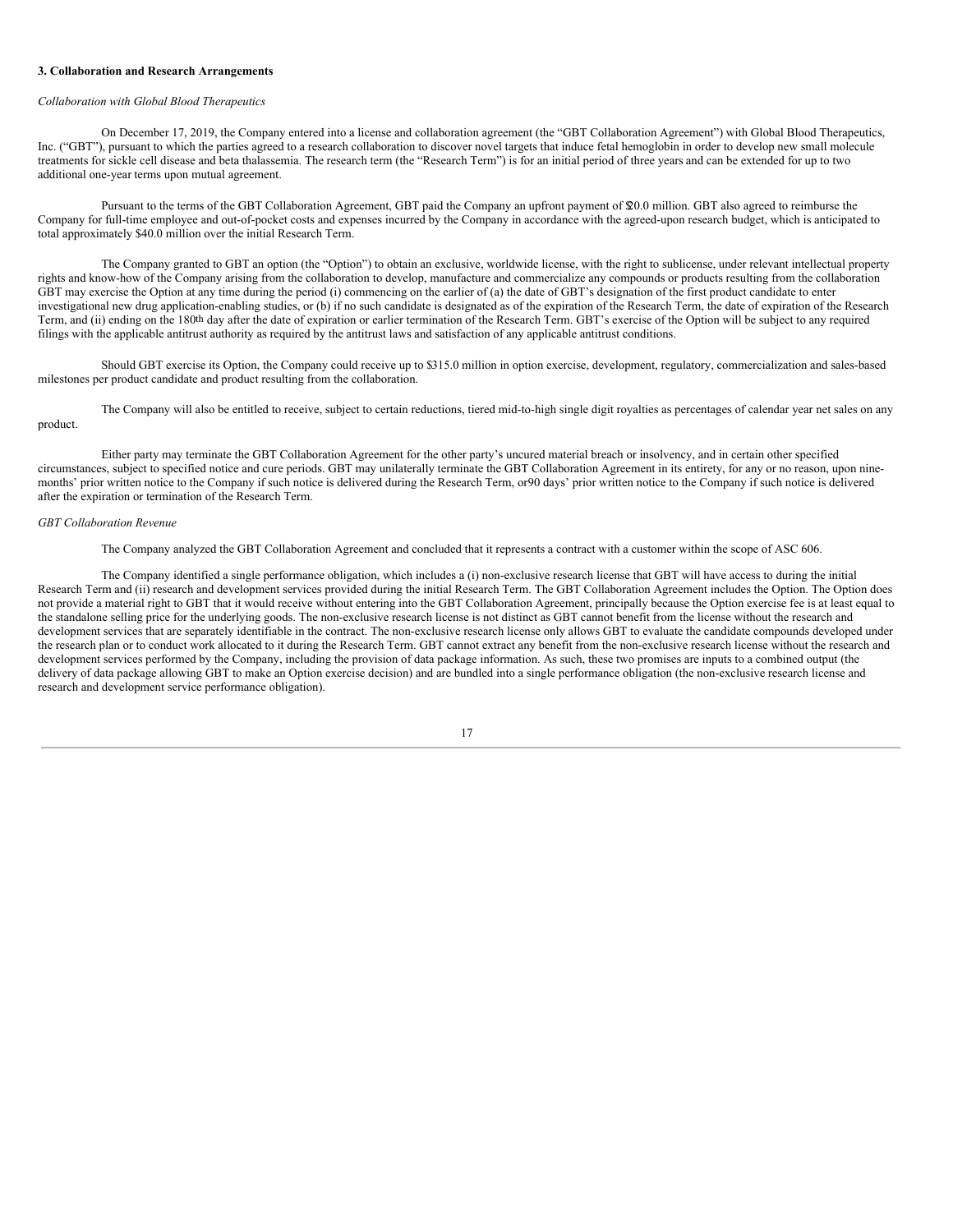At inception, the total transaction price was determined to be approximately \$60.0 million, which consisted of a \$20.0 million upfront non-refundable and noncreditable technology access fee and approximately \$40.0 million in reimbursable costs for employee and external research and development expenses. The GBT Collaboration Agreement also provides for development and regulatory milestones which are only payable subsequent to the exercise of the Option, and therefore are excluded from the transaction price at inception. The Company will re-evaluate the transaction price at the end of each reporting period and as uncertain events are resolved or other changes in circumstances occur. As of December 31, 2021, the Company reduced the transaction price from the initial estimate of \$60.0 million to \$54.2 million. The reduction of the transaction price was driven by a lower actual cost reimbursement and 2022 reimbursable cost budget approved by the Company and GBT.

During the three months ended March 31, 2022, there wasno change in the total transaction price, which remained at approximately \$54.2 million.

ASC 606 requires an entity to recognize revenue only when it satisfies a performance obligation by transferring a promised good or service to a customer. A good or service is considered to be transferred when the customer obtains control. As the non-exclusive research license and research and development services represent one performance obligation, the Company has determined that it will satisfy its performance obligation over a period of time as services are performed and GBT receives the benefit of the services, as the overall purpose of the arrangement is for the Company to perform the services. The Company will recognize revenue associated with the performance obligation as the research and development services are provided using an input method, according to the costs incurred as related to the research and development activities and the costs expected to be incurred in the future to satisfy the performance obligation. The transfer of control occurs during this time and is the best measure of progress towards satisfying the performance obligation.

During the three months ended March 31, 2022 and 2021, the Company recognized revenue of \$5.1 million and \$4.0 million, respectively, under the GBT Collaboration Agreement. As of March 31, 2022, the Company had deferred revenue outstanding under the GBT Collaboration Agreement of approximately \$6.9 million, all of which is classified as deferred revenue, current portion on the Company's condensed consolidated balance sheets.

#### *Agreements with Incyte Corporation*

In January 2018, the Company and Incyte entered into a Target Discovery, Research Collaboration and Option Agreement (the "Incyte Collaboration Agreement"). The Incyte Collaboration Agreement was amended in November 2019. Under the Incyte Collaboration Agreement, the Company is using its proprietary gene control platform to identify novel therapeutic targets with a focus on myeloproliferative neoplasms, and Incyte has received options to obtain exclusive worldwide rights to intellectual property resulting from the collaboration for the development and commercialization of therapeutic products directed to up to seven validated targets. For each option exercised by Incyte, Incyte will have the exclusive worldwide right to use the licensed intellectual property to develop and commercialize therapeutic products that modulate the target as to which the option was exercised. Under the terms of the Incyte Collaboration Agreement, Incyte paid the Company \$10.0 million in up-front consideration, consisting of \$2.5 million in cash and \$7.5 million in pre-paid research funding (the "Prepaid Research Amount"). The Company's activities under the Incyte Collaboration Agreement are subject to a joint research plan and, subject to certain exceptions, Incyte is responsible for funding the Company's activities under the research plan, including amounts in excess of the Prepaid Research Amount.

In January 2018, the Company also entered into a Stock Purchase Agreement with Incyte (the "Stock Purchase Agreement") whereby, for an aggregate purchase price of \$10.0 million, Incyte purchased 793,021 shares of the Company's common stock at \$12.61 per share. Under the terms of the Stock Purchase Agreement, the shares were purchased at a 30% premium over the volume-weighted sale price of the shares of the Company's common stock over the 15-trading day period immediately preceding the date of the Stock Purchase Agreement.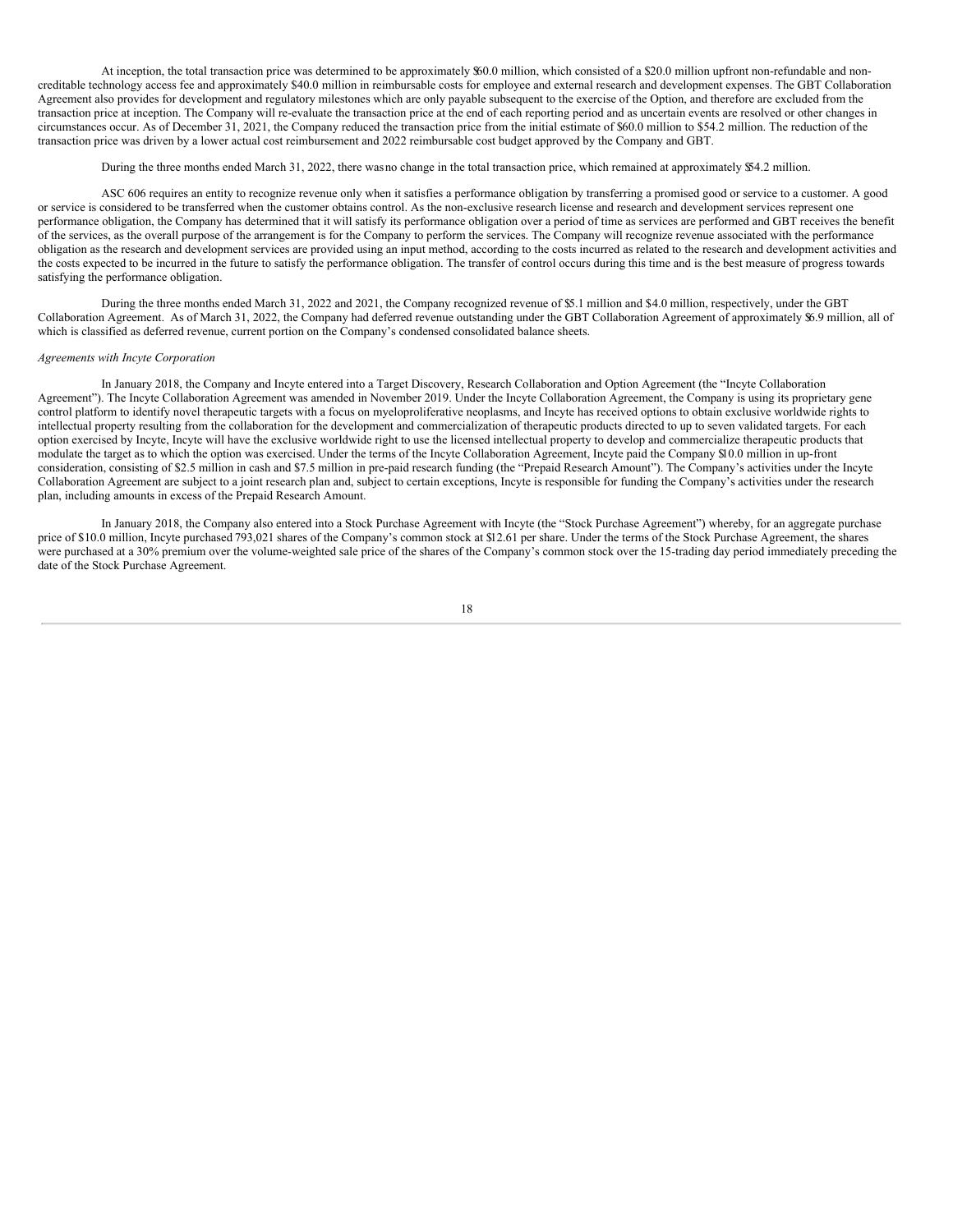#### *Incyte Collaboration Revenue*

The Company analyzed the Incyte Collaboration Agreement and concluded that it represents a contract with a customer within the scope of ASC 606.

The Company identified a single performance obligation which includes (i) a research license that Incyte retains as long as there remains an unexercised option (the "Research License"), and (ii) research and development services provided during the research term. The Incyte Collaboration Agreement includes options to (x) obtain additional time to exercise the license options for certain targets designated as definitive validation targets, and (y) obtain license rights to each validated target, both of which were not considered by the Company's management to be material rights, and therefore not performance obligations, at inception.

At inception, the total transaction price was determined to be \$12.3 million and was subsequently increased to \$12.8 million following a November 2019 amendment. As of March 31, 2022, the total transaction price is \$12.8 million, consisting of a \$2.5 million upfront non-refundable and non-creditable payment, the \$7.5 million Prepaid Research Amount, \$2.3 million in premium paid on the equity investment made pursuant the Stock Purchase Agreement, and \$0.5 million of additional consideration. The Company accounted for the contract amendment as a modification as if it were part of the existing contract as the remaining goods and services are not distinct, and therefore form part of a single performance obligation that was partially satisfied at the date of the amendment. This additional consideration is recognized on a percent complete basis as work is performed.

The Incyte Collaboration Agreement also provides for development and regulatory milestones that are only payable subsequent to the exercise of an option and were therefore excluded from the transaction price at inception. The Company re-evaluates the transaction price at the end of each reporting period and as uncertain events are resolved or other changes in circumstances occur.

The Company recognizes revenue associated with the performance obligation as the research and development services are provided using an input method, according to the costs incurred as related to the research and development activities and the costs expected to be incurred in the future to satisfy the performance obligation. The transfer of control occurs during this time and is the best measure of progress towards satisfying the performance obligation.

During the three months ended March 31, 2022 and 2021, the Company recognized revenue of \$0.4 million and \$0.8 million, respectively, under the Incyte Collaboration Agreement. As of March 31, 2022, the Company had deferred revenue outstanding under the Incyte Collaboration Agreement of approximately \$0.8 million, all of which is classified as deferred revenue, current portion on the Company's condensed consolidated balance sheets.

The following table presents the changes in accounts receivable, contract assets and liabilities for the three months ended March 31, 2022 (in thousands):

|                                                  | <b>Balance at</b><br><b>December</b><br>31, 2021<br><b>Additions</b> |        |  |                          | <b>Deductions</b> |    | <b>Balance at</b><br>March 31, 2022 |
|--------------------------------------------------|----------------------------------------------------------------------|--------|--|--------------------------|-------------------|----|-------------------------------------|
| Accounts receivable and contract assets:         |                                                                      |        |  |                          |                   |    |                                     |
| Billed receivables from collaboration partners   |                                                                      |        |  | 2,857                    | (2, 857)          |    |                                     |
| Unbilled receivables from collaboration partners |                                                                      | 2,979  |  | 3,181                    | (2,978)           |    | 3,182                               |
| Total accounts receivable and contract assets    |                                                                      | 2,979  |  | 6,038                    | (5,835)           |    | 3,182                               |
| Contract liabilities:                            |                                                                      |        |  |                          |                   |    |                                     |
| Deferred revenue - Incyte                        |                                                                      | 1,268  |  |                          | (421)             | -S | 847                                 |
| Deferred revenue - GBT                           |                                                                      | 8,913  |  | $\overline{\phantom{a}}$ | (1,987)           |    | 6,926                               |
| Total contract liabilities                       |                                                                      | 10.181 |  | _                        | (2.408)           |    | 7.773                               |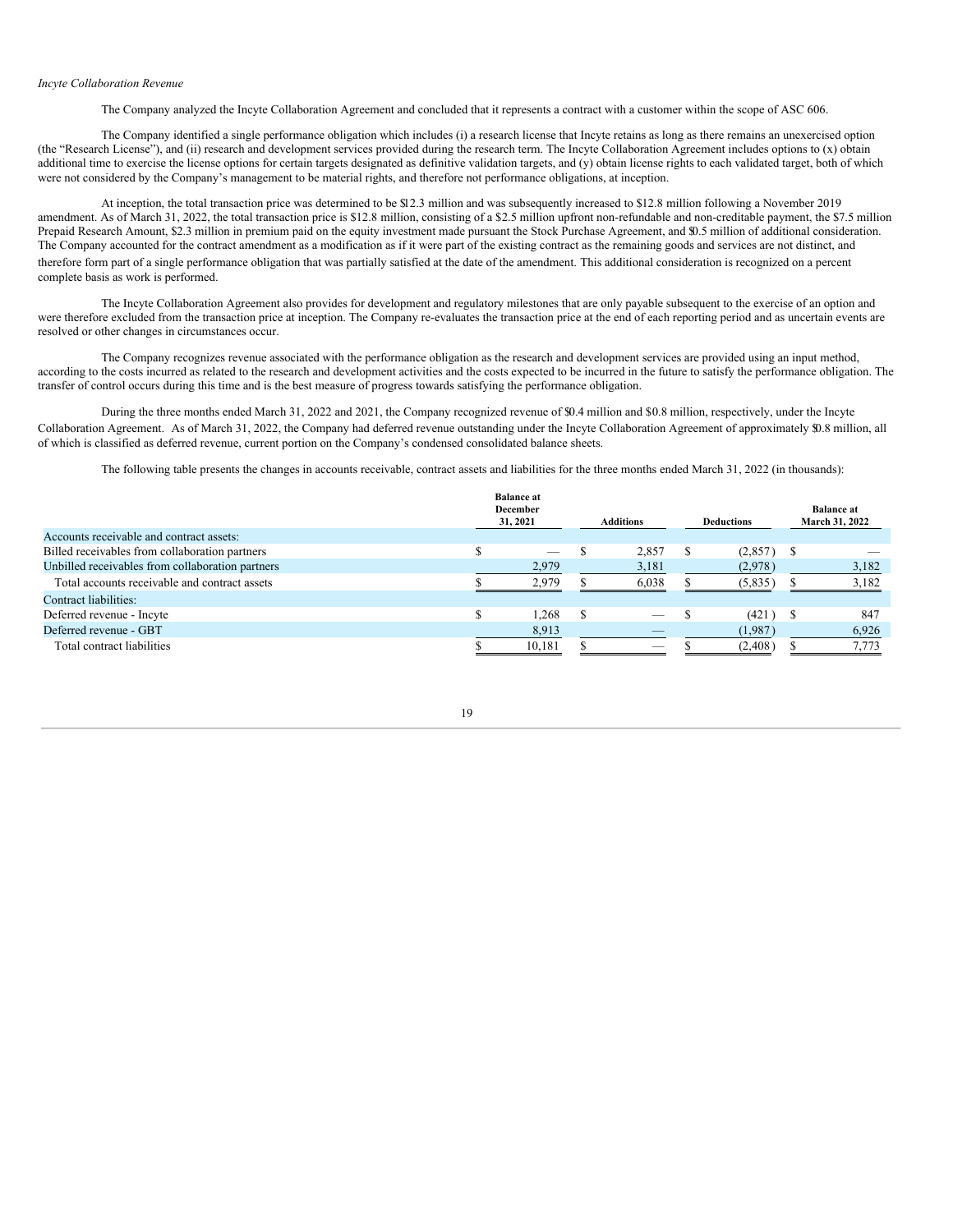#### **4. Cash, Cash Equivalents and Marketable Securities**

Cash equivalents are highly liquid investments that are readily convertible into cash with original maturities of three months or less when purchasedMarketable securities consist of securities with original maturities greater than 90 days when purchased. The Company classifies these marketable securities as available-for-sale and records them at fair value in the accompanying condensed consolidated balance sheets. Unrealized gains or losses are included in accumulated other comprehensive loss. Premiums or discounts from par value are amortized to interest income over the life of the underlying security.

Cash, cash equivalents and marketable securities consisted of the following at March 31, 2022 and December 31, 2021 (in thousands):

| <b>March 31, 2022</b>                                               |    | <b>Amortized Cost</b> | Unrealized<br>Gains | Unrealized<br><b>Losses</b> | Fair<br>Value |
|---------------------------------------------------------------------|----|-----------------------|---------------------|-----------------------------|---------------|
| Cash and cash equivalents:                                          |    |                       |                     |                             |               |
| Cash and money market funds                                         | J. | 69.575                | _                   | $\overline{\phantom{a}}$    | 69.575        |
| Marketable securities:                                              |    |                       |                     |                             |               |
| Corporate debt securities - due in one year or less                 |    | 28,915                |                     | (111)                       | 28,804        |
| US Treasury obligation - due in one year or less                    |    | 12,000                |                     | (118)                       | 11,882        |
| Corporate debt securities - due in more than one year to five years |    | 2,682                 |                     | (44)                        | 2,638         |
| Total                                                               |    | 113,172               | _                   | (273                        | 112,899       |

| <b>December 31, 2021</b>                                            | <b>Amortized Cost</b> | Unrealized<br>Gains      | <b>Unrealized</b><br><b>Losses</b> | Fair<br>Value |
|---------------------------------------------------------------------|-----------------------|--------------------------|------------------------------------|---------------|
| Cash and cash equivalents:<br>Cash and money market funds           | 92.302                |                          |                                    | 92.302        |
| Marketable securities:                                              |                       |                          |                                    |               |
| Corporate debt securities - due in one year or less                 | 30,100                |                          | (12)                               | 30,088        |
| US Treasury obligation - due in one year or less                    | 8.000                 |                          | (21)                               | 7.979         |
| Corporate debt securities - due in more than one year to five years | 9.085                 |                          | (33)                               | 9,052         |
| US Treasury obligation - due in more than one year to five years    | 3,999                 |                          | (13)                               | 3,986         |
| Total                                                               | 143.486               | $\overline{\phantom{a}}$ | 79                                 | 143,407       |

Although available to be sold to meet operating needs or otherwise, securities are generally held through maturity. The cost of securities sold is determined based on the specific identification method for purposes of recording realized gains and losses. During the three months ended March 31, 2022 and 2021, there were no realized gains or losses on sales of investments, and no investments were adjusted for other-than-temporary declines in fair value.

As of March 31, 2022, marketable securities with maturities of one year or less when purchased are presented in current assets and those with maturities of more than one year are presented in the noncurrent assets in the accompanying condensed consolidated balance sheet.

At March 31, 2022, the Company heldten securities that were in an unrealized loss position. The aggregate fair value of securities held by the Company in an unrealized loss position for less than twelve months as of March 31, 2022 was \$27.4 million. There were no securities held by the Company in an unrealized loss position for more than twelve months as of March 31, 2022. The Company has the intent and ability to hold such securities until recovery. The Company determined that there was no material change in the credit risk of the above marketable securities. As a result, the Company determined it did not hold any marketable securities with an other-than temporary impairment as of March 31, 2022.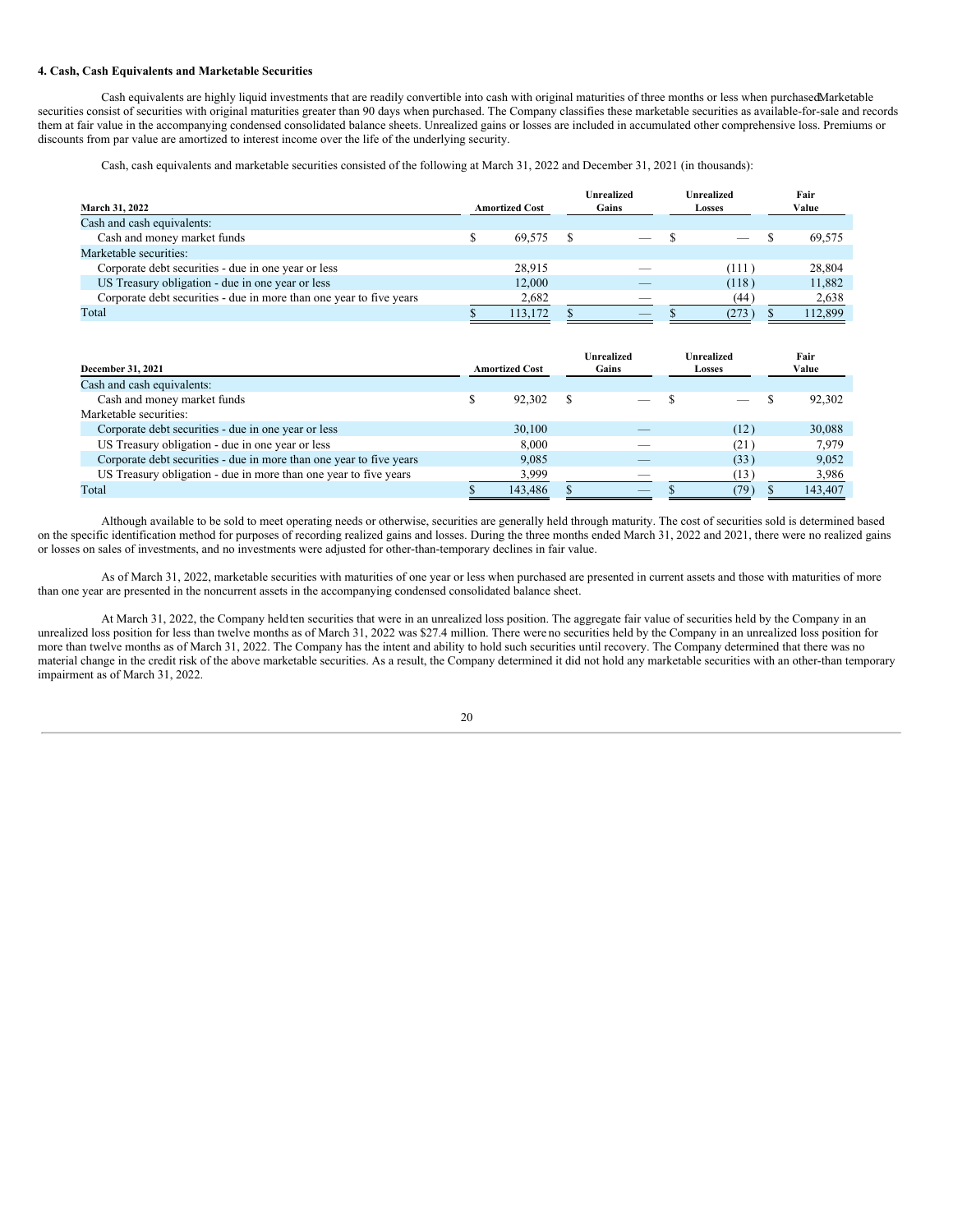# **5. Fair Value Measurements**

Assets and liabilities measured at fair value on a recurring basis as of March 31, 2022 and December 31, 2021 were as follows (in thousands):

|                                                                     |          |                |    | Active<br><b>Markets</b> | <b>Observable</b><br>Inputs | Unobservable<br>Inputs |
|---------------------------------------------------------------------|----------|----------------|----|--------------------------|-----------------------------|------------------------|
| <b>Description</b>                                                  |          | March 31, 2022 |    | (Level 1)                | (Level 2)                   | (Level 3)              |
| Assets:                                                             |          |                |    |                          |                             |                        |
| Cash                                                                | \$       | 59.769         | S. | 59,769                   | -                           |                        |
| Money market funds                                                  |          | 9.806          |    | 9,806                    | _                           |                        |
| Corporate debt securities - due in one year or less                 |          | 28,804         |    |                          | 28,804                      |                        |
| US Treasury obligation - due in one year or less                    |          | 11,882         |    | 11,882                   |                             |                        |
| Corporate debt securities - due in more than one year to five years |          | 2,638          |    |                          | 2,638                       |                        |
| Total                                                               |          | 112,899        |    | 81,457                   | 31,442                      |                        |
| Liabilities:                                                        |          |                |    |                          |                             |                        |
| Warrant liability                                                   | $\sigma$ | 581            |    |                          | _                           | 581                    |
| Total                                                               |          | 581            |    |                          |                             | 581                    |

|                                                                     |   |                   | Active<br><b>Markets</b> |   | <b>Observable</b><br>Inputs | Unobservable<br>Inputs |
|---------------------------------------------------------------------|---|-------------------|--------------------------|---|-----------------------------|------------------------|
| <b>Description</b>                                                  |   | December 31, 2021 | (Level 1)                |   | (Level 2)                   | (Level 3)              |
| Assets:                                                             |   |                   |                          |   |                             |                        |
| Cash                                                                | S | 57.213            | \$<br>57.213             | S |                             |                        |
| Money market funds                                                  |   | 35,089            | 35,089                   |   |                             |                        |
| Corporate debt securities - due in one year or less                 |   | 30,088            |                          |   | 30,088                      |                        |
| US Treasury obligation - due in one year or less                    |   | 7.979             | 7,979                    |   |                             |                        |
| US Treasury obligation - due in more than one year to five years    |   | 3,986             | 3,986                    |   |                             |                        |
| Corporate debt securities - due in more than one year to five years |   | 9,052             |                          |   | 9,052                       |                        |
| Total                                                               |   | 143,407           | 104,267                  |   | 39,140                      |                        |
| Liabilities:                                                        |   |                   |                          |   |                             |                        |
| Warrant liability                                                   |   | 3,029             | \$<br>_                  |   |                             | 3,029                  |
| Total                                                               |   | 3,029             | _                        |   |                             | 3,029                  |

*Assumptions Used in Determining Fair Value of Warrants*

The Company issued warrants to purchase an aggregate of up to2,828,125 shares of common stock in connection with a private placement on December 8, 2020 (see Note 10) (the "Warrants"). In the event of certain fundamental transactions involving the Company, the Warrant holders may require the Company to make a payment based on a Black-Scholes valuation, using specified inputs; therefore, the Warrants were accounted for as liabilities. The Company recorded the fair value of the Warrants upon issuance using the Black-Scholes valuation model and is required to revalue the Warrants at each reporting date with any changes in fair value recorded on our statement of operations. The valuation of the Warrants is considered under Level 3 of the fair value hierarchy and influenced by the fair value of the underlying common stock of the Company.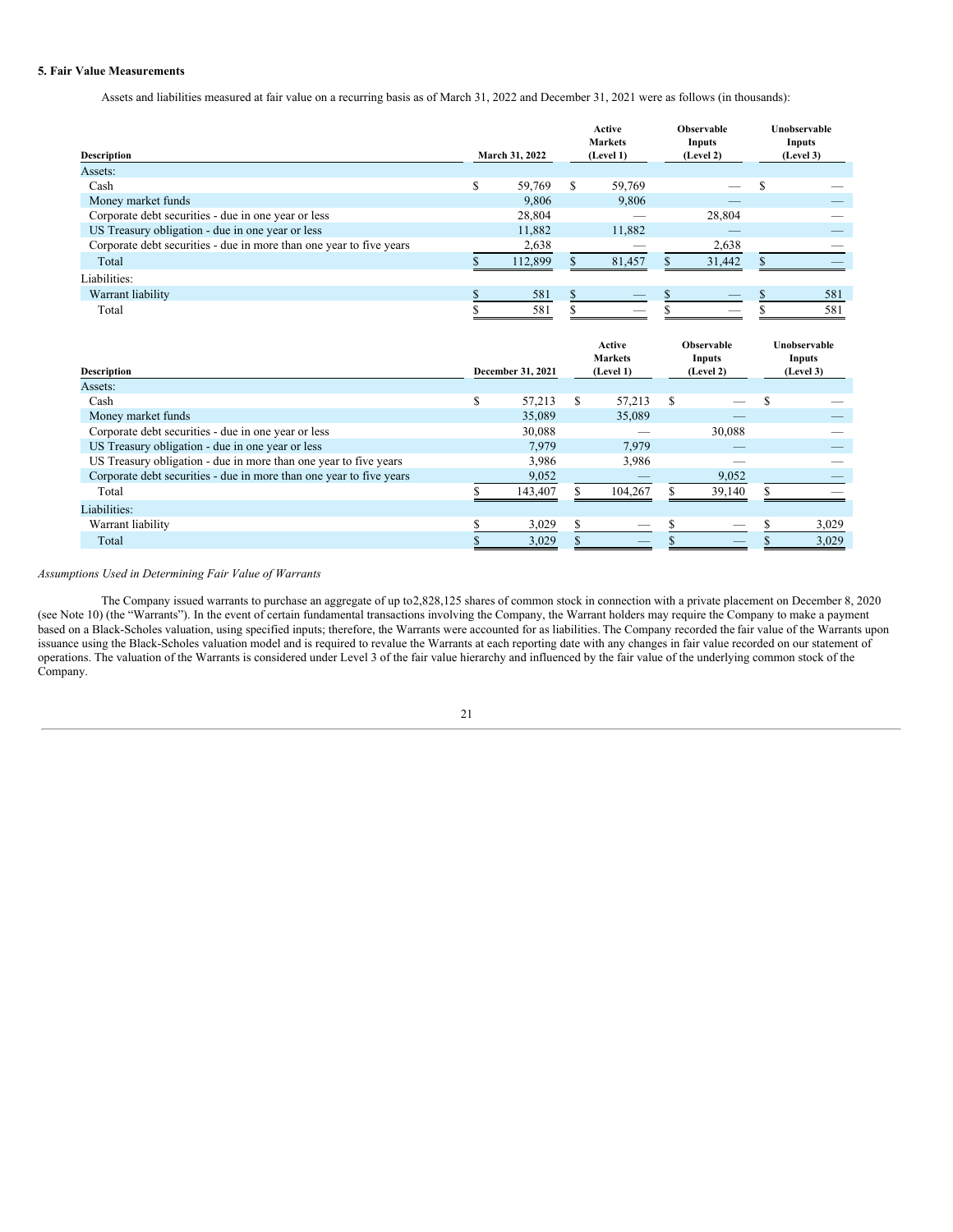A summary of the Black Scholes pricing model assumptions used to record the fair value of the Warrants is as follows:

|                          | <b>March 31, 2022</b> |                        | December 31, 2021               |
|--------------------------|-----------------------|------------------------|---------------------------------|
| Stock price              |                       | 1.19                   | 3.26                            |
| Risk-free interest rate  |                       | 2.44<br>$\frac{0}{0}$  | 1.11 $\%$                       |
| Dividend yield           |                       |                        | $\hspace{0.1mm}-\hspace{0.1mm}$ |
| Expected life (in years) |                       | 3.69                   | 3.94                            |
| Expected volatility      |                       | 85.49<br>$\frac{0}{0}$ | $81.14\%$                       |

*Changes in Level 3 Liabilities Measured at Fair Value on a Recurring Basis*

The following table reflects the change in the Company's Level 3 Warrant liability for the three months ended March 31, 2022 and the year ended December 31, 2021 (in thousands):

|                                                               | <b>March 31, 2022</b> | <b>December 31, 2021</b> |
|---------------------------------------------------------------|-----------------------|--------------------------|
| Fair value of warrant liability as of beginning of the period | 3.029                 | 19.71 <sub>1</sub>       |
| Change in fair value                                          | (2.448                | (16.682)                 |
| Fair value of warrant liability as of end of the period       | 58!                   | 3,029                    |

# **6. Restricted Cash**

At March 31, 2022 and December 31, 2021, the Company had \$3.1 million in restricted cash, which was classified as long-term on the Company's condensed consolidated balance sheets, and all of which was attributable to the HQ Lease (See Note 9).

In connection with the execution of the HQ Lease, the Company was required to provide the landlord with a letter of credit in the amount of \$3.1 million that will expire 95 days after expiration or early termination of the HQ Lease. The Company will have the right, under certain conditions, to reduce the amount of the letter of credit to \$2.1 million in October 2023.

The following table provides a reconciliation of cash, cash equivalents, and restricted cash reported within the condensed consolidated balance sheets that sum to the total of the amounts shown in the Company's condensed consolidated statement of cash flows as of March 31, 2022, and December 31, 2021 (in thousands):

|                                                  |  | <b>March 31, 2022</b> |  | December 31, 2021 |  |  |
|--------------------------------------------------|--|-----------------------|--|-------------------|--|--|
| Cash and cash equivalents                        |  | 69.575                |  | 92,302            |  |  |
| Restricted cash, net of current portion          |  | 086                   |  | 3.086             |  |  |
| Total cash, cash equivalents and restricted cash |  | 72,661                |  | 95.388            |  |  |

#### **7. Oxford Finance Loan Agreement**

On February 12, 2020, the Company entered into a Loan and Security Agreement (the "Loan Agreement") with Oxford Finance LLC (the "Lender"). Pursuant to the Loan Agreement, a term loan of up to an aggregate principal amount of \$60.0 million is available to the Company. A first tranche term loan for \$20.0 million was funded on February 12, 2020, and a second tranche term loan for \$20.0 million was funded on December 23, 2020. The remaining \$20.0 million is still available under the Loan Agreement, at the sole discretion of the Lender.

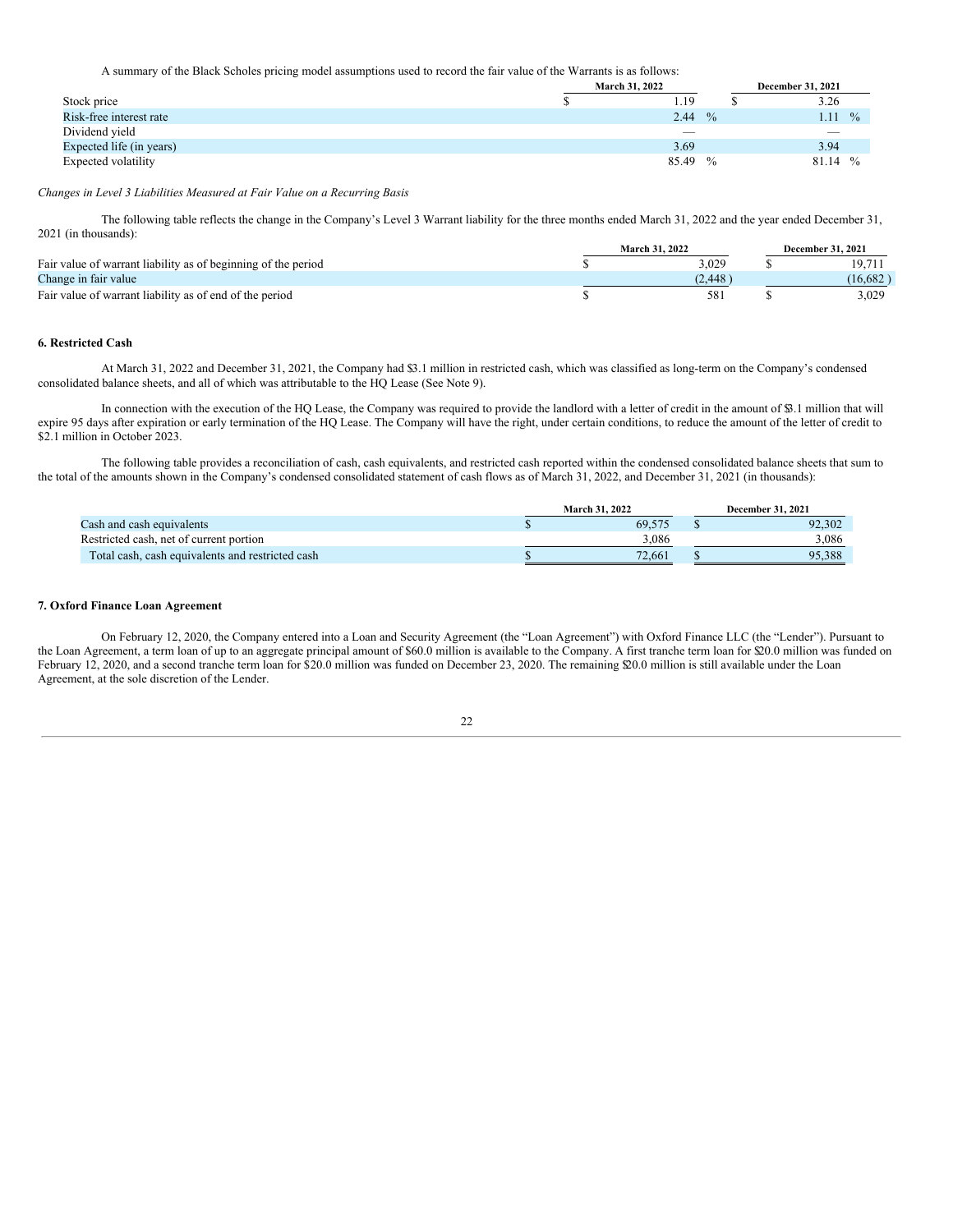The term loan bears interest at an annual rate equal to the greater of (i)7.75% and (ii) the sum of 5.98% and the greater of (A) one-month LIBOR or (B) 1.77%. The Loan Agreement provides for interest-only payments until March 1, 2023, and repayment of the aggregate outstanding principal balance of the term loan in monthly installments starting on March 1, 2023 and continuing through February 1, 2025 (the "Maturity Date"). The Company paid a facility fee of \$0.1 million upon the funding of the first tranche, paid a facility fee of \$75,000 upon funding of the second tranche and must pay a \$50,000 facility fee if and when the third loan tranche is funded. The Company will be required to make a final payment fee of 5.00% of the amount of the term loan drawn payable on the earlier of (i) the prepayment of the term loan or (ii) the Maturity Date. At the Company's option, the Company may elect to prepay the loans subject to a prepayment fee equal to the following percentage of the principal amount being prepaid: 2% if an advance is prepaid during the first 12 months following the applicable advance date,1% if an advance is prepaid after 12 months but prior to 24 months following the applicable advance date, and 0.5% if an advance is prepaid any time after 24 months following the applicable advance date but prior to the Maturity Date.

In connection with the Loan Agreement, the Company granted the Lender a security interest in all of the Company's personal property now owned or hereafter acquired, excluding intellectual property (but including the right to payments and proceeds of intellectual property), and a negative pledge on intellectual property. The Loan Agreement also contains certain events of default, representations, warranties and non-financial covenants of the Company.

In connection with the funding of the first tranche in February 2020, the Company issued the Lender warrants to purchase27,548 shares of the Company's common stock at an exercise price per share of \$7.26. In connection with the funding of the second tranche in December 2020, the Company issued the Lender warrants to purchase 17,389 shares of the Company's common stock at an exercise price of \$11.50 per share (collectively, the "Oxford Warrants"). The Oxford Warrants are exercisable within five years from their respective dates of issuance.

The Oxford Warrants are classified as a component of permanent equity because they are freestanding financial instruments that are legally detachable and separately exercisable from the shares of common stock with which they were issued, are immediately exercisable, do not embody an obligation for the Company to repurchase its shares, and permit the holders to receive a fixed number of shares of common stock upon exercise. In addition, the Oxford Warrants do not provide any guarantee of value or return. The Company valued the Oxford Warrants at issuance using the Black-Scholes option pricing model and determined the fair value of the Oxford Warrants to be \$0.1 million for the first tranche and \$0.2 million for the second tranche. The key inputs to the valuation model included an average volatility of 5.43% for the first tranche and 82.41% for the second tranche, and an expected term of5.0 years for both tranches.

The Company has the following minimum aggregate future loan payments as of March 31, 2022 (in thousands):

| Nine months ending December 31, 2022     |         |
|------------------------------------------|---------|
| Year ending December 31, 2023            | 16.666  |
| Year ending December 31, 2024            | 20,000  |
| Year ending December 31, 2025            | 3,334   |
| Total minimum payments                   | 40,000  |
| Less unamortized debt discount           | (410)   |
| Plus accumulated accretion of final fees | 852     |
| Total carrying value of debt             | 40,442  |
| Less current portion                     | (1,667) |
| Long-term debt, net of current portion   | 38,775  |

For the three months ended March 31, 2022 and 2021, interest expense related to the Loan Agreement was approximately \$1.0 million and \$0.9 million, respectively. For the three months ended March 31, 2022, the current portion of debt is \$1.7 million and the long-term portion of debt is \$38.8 million as classified on the Company's condensed consolidated balance sheets as of March 31, 2022.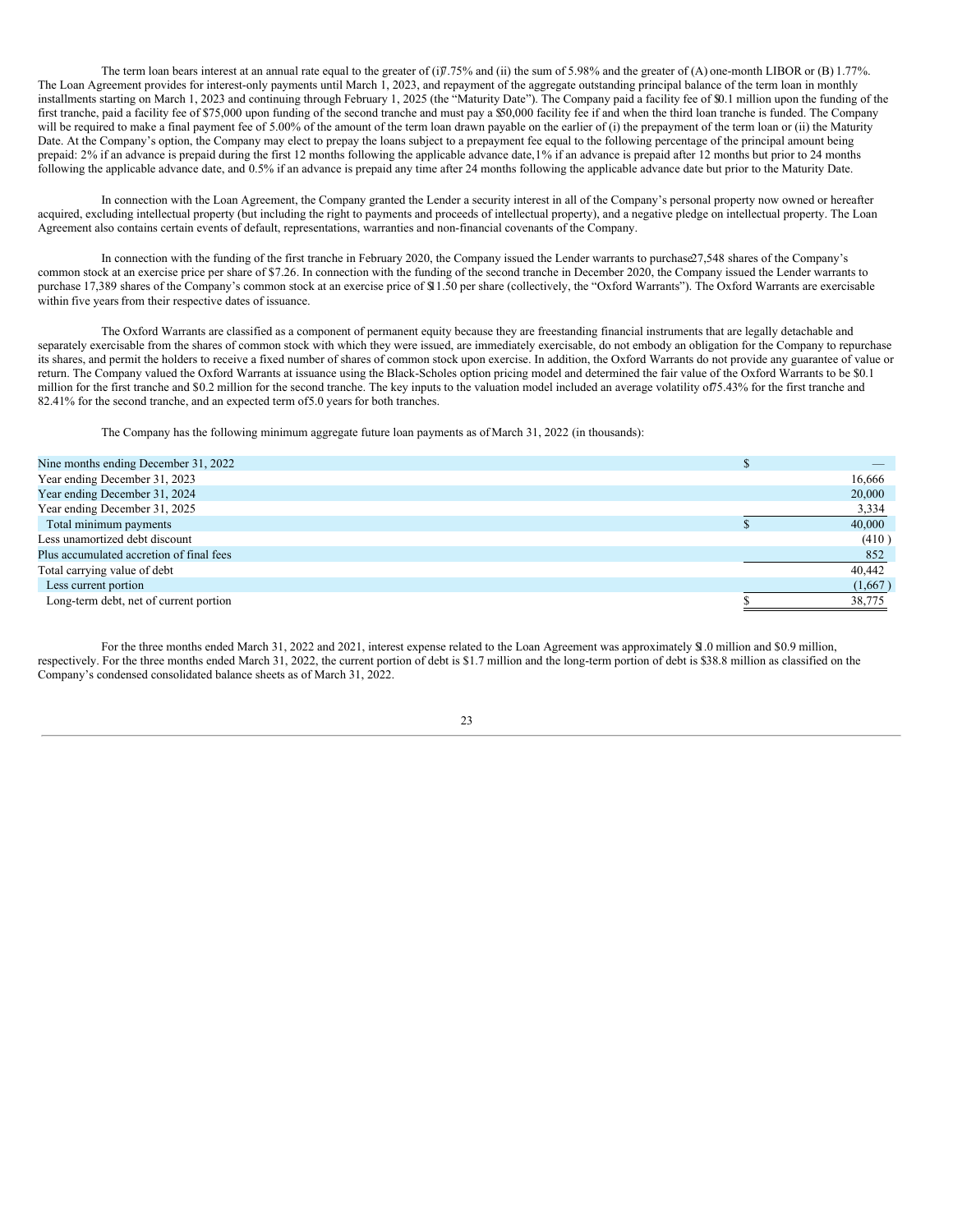#### **8. Accrued Expenses**

Accrued expenses consisted of the following as of March 31, 2022 and December 31, 2021 (in thousands):

|                                               | <b>March 31, 2022</b> | December 31, 2021 |
|-----------------------------------------------|-----------------------|-------------------|
| External research and preclinical development | 8.521                 | 8.274             |
| Employee compensation and benefits            | 3,180                 | 6.344             |
| Professional fees                             | 1.495                 | 953               |
| Facilities and other                          | 53                    |                   |
| Accrued expenses                              | 13.249                | 15.624            |

#### **9. Commitments and Contingencies**

## *Operating Lease*

On January 8, 2019, the Company entered into a lease (the "HQ Lease") with respect to approximately52,859 square feet of space in Cambridge, Massachusetts for a lease term commencing in January 2019 and ending in February 2030. The Company has the option to extend the lease term for one additional ten-year period. The HQ Lease has escalating rent payments and the Company records rent expense on a straight-line basis over the term of the HQ Lease, including any rent-free periods.

In connection with the execution of the HQ Lease, the Company was required to provide the landlord with a letter of credit in the amount of \$3.1 million (See Note 6).The Company determined that, for purposes of applying the lease accounting guidance codified in ASU No. 2016-02, *Leases (Topic 842) ("*ASC 842"), the commencement date of the HQ Lease occurred on May 1, 2019. The Company recorded a right-of-use asset and lease liability of \$15.8 million using an incremental borrowing rate of9.3%, net of tenant allowances expected to be received of \$9.3 million, on the May 1, 2019 lease commencement date. The Company is amortizing the tenant allowance to offset rent expenses over the term of the HQ Lease starting at the lease commencement date on a straight-line basis. On the Company's condensed consolidated balance sheets, the Company classified \$1.8 million of the lease liability as short-term and \$22.4 million of the lease liability as long-term as of March 31, 2022.

The Company elected the practical expedient provided under ASC 842 and therefore combined all lease and non-lease components when determining the right-ofuse asset and lease liability for the HQ Lease.

# *Financing Lease*

In March 2019, the Company entered into an equipment lease agreement (the "Equipment Lease") that has a48-month term. At the end of the term, the Company has the right to return the leased equipment, extend the lease, or buy the equipment at the then-current fair market value of the equipment. The Company accounted for the Equipment Lease as a financing lease under ASC 842 and recorded a financing lease right-of-use asset and a corresponding financing lease liability of approximately \$1.0 million at the time the Equipment Lease was executed.

The following is a maturity analysis of the annual undiscounted cash flows reconciled to the carrying value of the operating and financing lease liabilities as of March 31, 2022 (in thousands):

|                                          | Operating |           | Financing |      |
|------------------------------------------|-----------|-----------|-----------|------|
| Nine months ending December 31, 2022     |           | 2.956     |           | 234  |
| Year ending December 31, 2023            |           | 4,049     |           | 66   |
| Year ending December 31, 2024            |           | 4.166     |           |      |
| Year ending December 31, 2025            |           | 4,287     |           |      |
| Year ending December 31, 2026 and beyond |           | 19,256    |           |      |
| Total minimum lease payments             |           | 34.714    |           | 300  |
| Less imputed interest                    |           | (10, 547) |           | (14) |
| Total lease liability                    |           | 24.167    |           | 286  |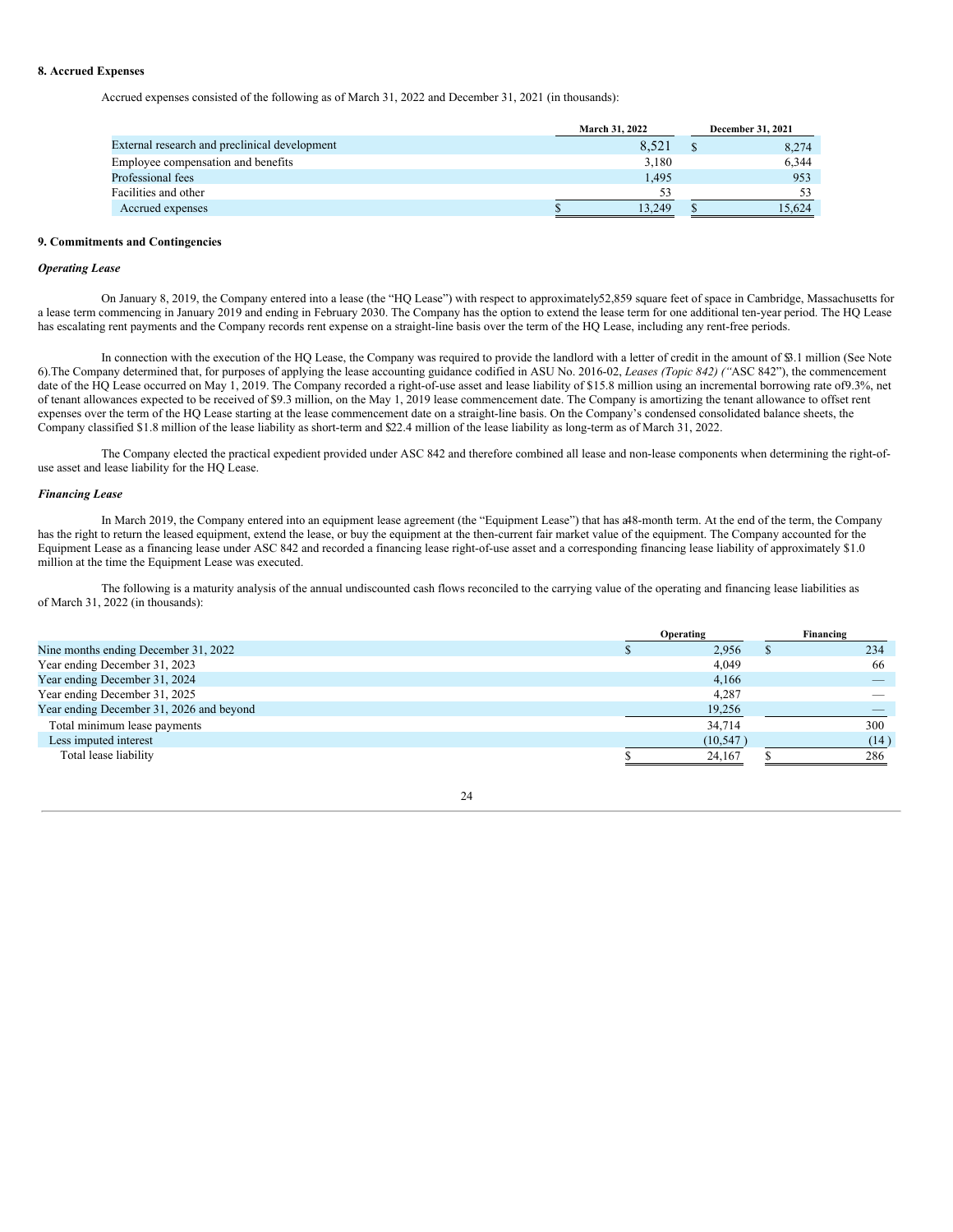The following table outlines the total lease cost for the Company's operating and financing leases as well as weighted average information for these leases as of March 31, 2022 (in thousands):

|                                                                    |   | Three Months Ended March 31, 2022 |
|--------------------------------------------------------------------|---|-----------------------------------|
| Lease cost:                                                        |   |                                   |
| Operating lease cost                                               | S | 772                               |
| Financing lease cost:                                              |   |                                   |
| Amortization of right-of-use asset                                 | S | 66                                |
| Interest on lease liabilities                                      |   |                                   |
| Total financing lease cost                                         |   |                                   |
| Cash paid for amounts included in the measurement of liabilities:  |   |                                   |
| Operating cash flows from operating lease                          |   | 979                               |
| Operating cash flows from financing lease                          |   | 78                                |
| Other information:                                                 |   | Three Months Ended March 31, 2022 |
| Weighted-average remaining lease term (in years) - operating lease |   | 7.92                              |
| Weighted-average discount rate - operating lease                   |   | $9.30\%$                          |
| Weighted-average remaining lease term (in years) - financing lease |   | 1.07                              |
| Weighted-average discount rate - financing lease                   |   | 9.47%                             |

Following the adoption of ASC 842, the Company has a right-of-use asset and lease liability that results in recording a temporary tax difference. This temporary tax difference is the result of recognizing a right-of-use asset and related lease liability while such asset and liability have no corresponding tax basis.

#### *Asset Purchase Agreement*

# *Orsenix, LLC*

On December 4, 2020, the Company entered into an asset purchase agreement (the "Asset Purchase Agreement") with Orsenix, LLC ("Orsenix"), pursuant to which the Company acquired Orsenix's assets related to a novel oral form of arsenic trioxide, which the Company refers to as SY-2101. Under the terms of the Asset Purchase Agreement, the Company is required to pay to Orsenix:

• an upfront fee of \$12.0 million, which was paid with cash on hand upon the closing of the transaction;

• single-digit million milestone payments related to the development of SY-2101 in indications other than APL;

• \$6.0 million following the achievement of a regulatory milestone related to the development of SY-2101 in APL; and

• up to \$10.0 million upon the achievement of certain commercial milestones with respect to SY-2101.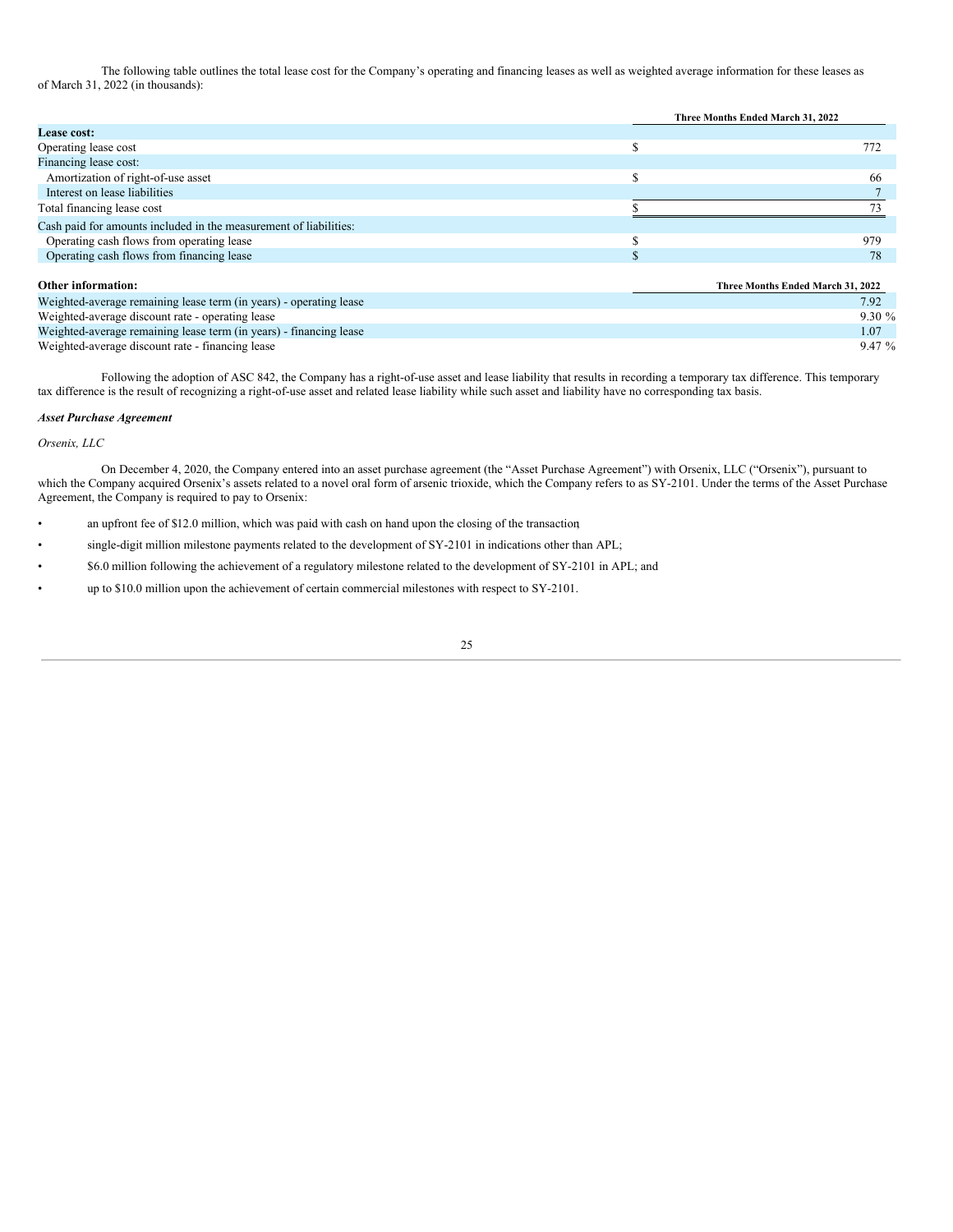The Company's obligation to pay the commercial milestone payments expires following the tenth anniversary of the first commercial sale of SY-2101. The Asset Purchase Agreement requires the Company to use commercially reasonable efforts to develop and commercialize SY-2101 for APL in the United States during such period, and to use commercially reasonable efforts to dose the first patient in a Phase 3 clinical trial of SY-2101 on or before the third anniversary of the closing of the transaction; however, the Company retains sole discretion to operate the acquired assets as it determines. The assets acquired from Orsenix do not meet the definition of a business under ASC 805 "*Business Combinations"* ("ASC 805") because substantially all of the fair value of the assets acquired is concentrated in a single identifiable asset, the rights to SY-2101. Furthermore, as the acquired asset does not include a substantive process, the asset does not meet the minimum requirements to be considered a business under ASC 805. As SY-2101 does not have an alternative future use, the Company recorded the \$12.0 million upfront cash payment as research and development expense on the date of acquisition in December 2020. The Company will expense any future milestone payments made prior to the time an alternative future use for SY-2101 has been established. Once an alternative future use for SY-2101 has been established, the Company will capitalize milestone payments as an addition to the carrying value of SY-2101.

#### *License Agreement*

#### *TMRC Co. Ltd.*

In September 2015, the Company entered into an exclusive license agreement with TMRC Co. Ltd. ("TMRC") to develop and commercialize tamibarotene in North America and Europe for the treatment of cancer. This agreement was amended and restated in April 2016, and further amended in January 2021 to expand the territory under which the Company is licensed to include Central and South America, Australia, Israel, and Russia.

In exchange for this license, the Company agreed to a non-refundable upfront payment of \$1.0 million, for which \$0.5 million was paid in September 2015 upon execution of the agreement, and the remaining \$0.5 million was paid in May 2016. Under the agreement, the Company is also obligated to make payments upon the successful achievement of clinical and regulatory milestones totaling approximately \$13.0 million per indication, defined as a distinct tumor type. The Company paid \$1.0 million to TMRC for a development milestone achieved upon the successful dosing of the first patient in its Phase 2 clinical trial of tamibarotene in 2016. In May 2021, the Company paid \$2.0 million to TMRC for a development milestone achieved upon the successful dosing of the first patient in its Phase 3 clinical trial of tamibarotene in MDS patients. In September 2021, the Company paid \$1.0 million to TMRC for a development milestone achieved upon the successful dosing of the first patient in its Phase 2 clinical trial of tamibarotene in AML patients. In addition, the Company is obligated to pay TMRC a single-digit percentage royalty, on a country-by-country and product-by-product basis, on net product sales of tamibarotene using know-how and patents licensed from TMRC in North America and Europe for a defined royalty term.

The Company also entered into a supply management agreement with TMRC under which the Company agreed to pay TMRC a fee for each kilogram of tamibarotene that is produced. The Company did not incur any fees under this supply management agreement during the three months ended March 31, 2022 and 2021.

#### **10. Stockholders' equity**

#### *Issuance of Securities through an Underwritten Public Of ering*

On January 22, 2021, the Company issued and sold an aggregate of5,400,000 shares of its common stock in an underwritten public offering at a public offering price of \$14.00 per share, resulting in gross proceeds of \$75.6 million before deducting underwriting discounts and commissions and other transaction expenses of approximately \$5.1 million.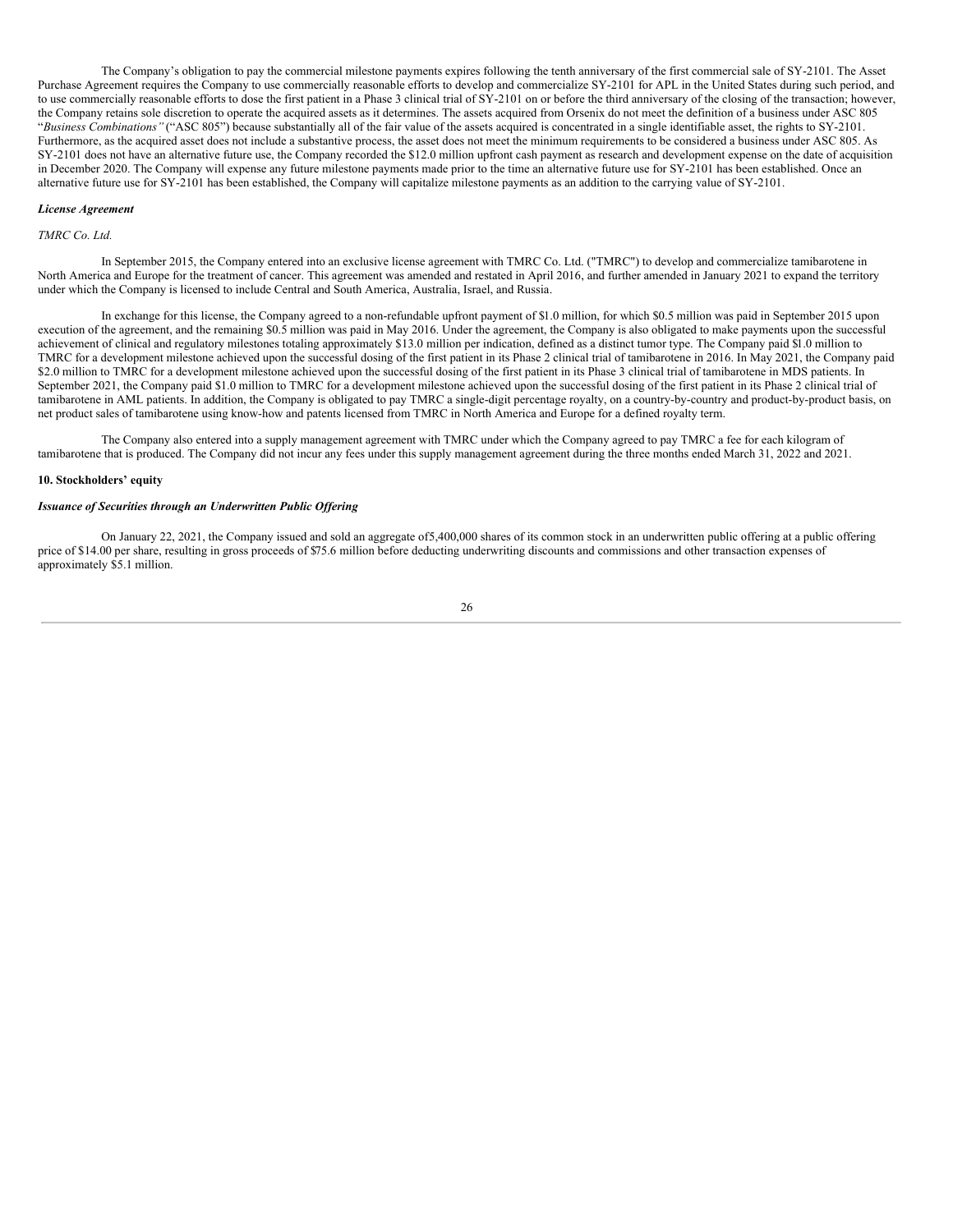#### *Issuance of Securities through a Private Placement*

On December 8, 2020, the Company issued in a private placement10,312,500 shares of common stock, and, in lieu of shares of common stock, pre-funded warrants (the "Pre-Funded Warrants") to purchase an aggregate of 1,000,000 shares of common stock, and, in each case, accompanying Warrants to purchase an aggregate of up to 2,828,125 additional shares of common stock (or Pre-Funded Warrants to purchase common stock in lieu thereof) at a price of 8\$.00 per share and accompanying Warrant (or \$7.99 per Pre-Funded Warrant and accompanying Warrant). The private placement resulted in aggregate gross proceeds of \$90.5 million, before \$0.4 million of transaction costs.

In the event of certain fundamental transactions involving the Company, the holders of Warrants may require the Company to make a payment based on a Black-Scholes valuation, using specified inputs. The holders of Pre-Funded Warrants do not have similar rights. Therefore, the Company accounted for the Warrants as liabilities, while the Pre-Funded Warrants met the permanent equity criteria classification. The Pre-Funded Warrants are classified as a component of permanent equity because they are freestanding financial instruments that are legally detachable and separately exercisable from the shares of common stock with which they were issued, are immediately exercisable, do not embody an obligation for the Company to repurchase its shares, and permit the holders to receive a fixed number of shares of common stock upon exercise. In addition, the Pre-Funded Warrants do not provide any guarantee of value or return. The initial fair value of the Warrants at issuance was \$19.3 million, determined using the Black-Scholes valuation model. The Company remeasured the Warrants' fair value at March 31, 2022 and December 31, 2021 as \$0.6 million and \$3.0 million, respectively. The change in fair value of \$2.4 million was recorded in the condensed statement of operations for the three months ended March 31, 2022.

#### *Convertible Preferred Stock and 2019 Warrants*

On April 9, 2019, the Company completed two concurrent underwritten public offerings of its equity securities. In the first public offering, the Company sold 8,667,333 shares of its common stock and accompanying Class A warrants (the "2019 Warrants") to purchase1,951,844 shares of the Company's common stock at a combined price to the public of \$7.50 per common share and accompanying 2019 Warrant. In the second public offering, the Company sold666 shares of its Series A convertible preferred stock (the "Series A Preferred Stock") and accompanying 2019 Warrants to purchase 166,500 shares of the Company's common stock at a combined public offering price of \$7,500 per share and accompanying 2019 Warrant. The offerings resulted in aggregate gross proceeds to the Company of \$70.0 million, before underwriting discounts and commissions and offering expenses payable by the Company of approximately \$5.0 million.

In November 2019, all 666 shares of Series A Preferred Stock were converted by the holder into666,000 shares of common stock. As of March 31, 2022, there were no shares of Series A Preferred Stock outstanding.

Each 2019 Warrant has an exercise price per share of common stock of \$8.625, subject to adjustment in certain circumstances, and will expire onOctober 10, 2022. Each 2019 Warrant is immediately exercisable, provided that the holder is prohibited, subject to certain exceptions, from exercising the 2019 Warrant for shares of the Company's common stock to the extent that immediately prior to or after giving effect to such exercise, the holder, together with its affiliates and other attribution parties, would own more than 4.99% of the total number of shares of the Company's common stock then issued and outstanding. This percentage may be changed at the holders' election to a higher or lower percentage upon 61 days' notice to the Company.

The Company evaluated the Series A Preferred Stock and 2019 Warrants for liability or equity classification in accordance with the provisions of ASC 480, *Distinguishing Liabilities from Equity*, and determined that equity treatment was appropriate because neither the Series A Preferred Stock nor the 2019 Warrants met the definition of liability instruments.

The Series A Preferred Stock was not mandatorily redeemable and did not embody an obligation to buy back the shares outside of the Company's control in a manner that could require the transfer of assets. Additionally, the Company determined that the Series A Preferred Stock would be recorded as permanent equity, not temporary equity, given that the holders of equally and more subordinated equity would be entitled to receive the same form of consideration upon the occurrence of the event that gives rise to the redemption or events of redemption that are within the control of the Company.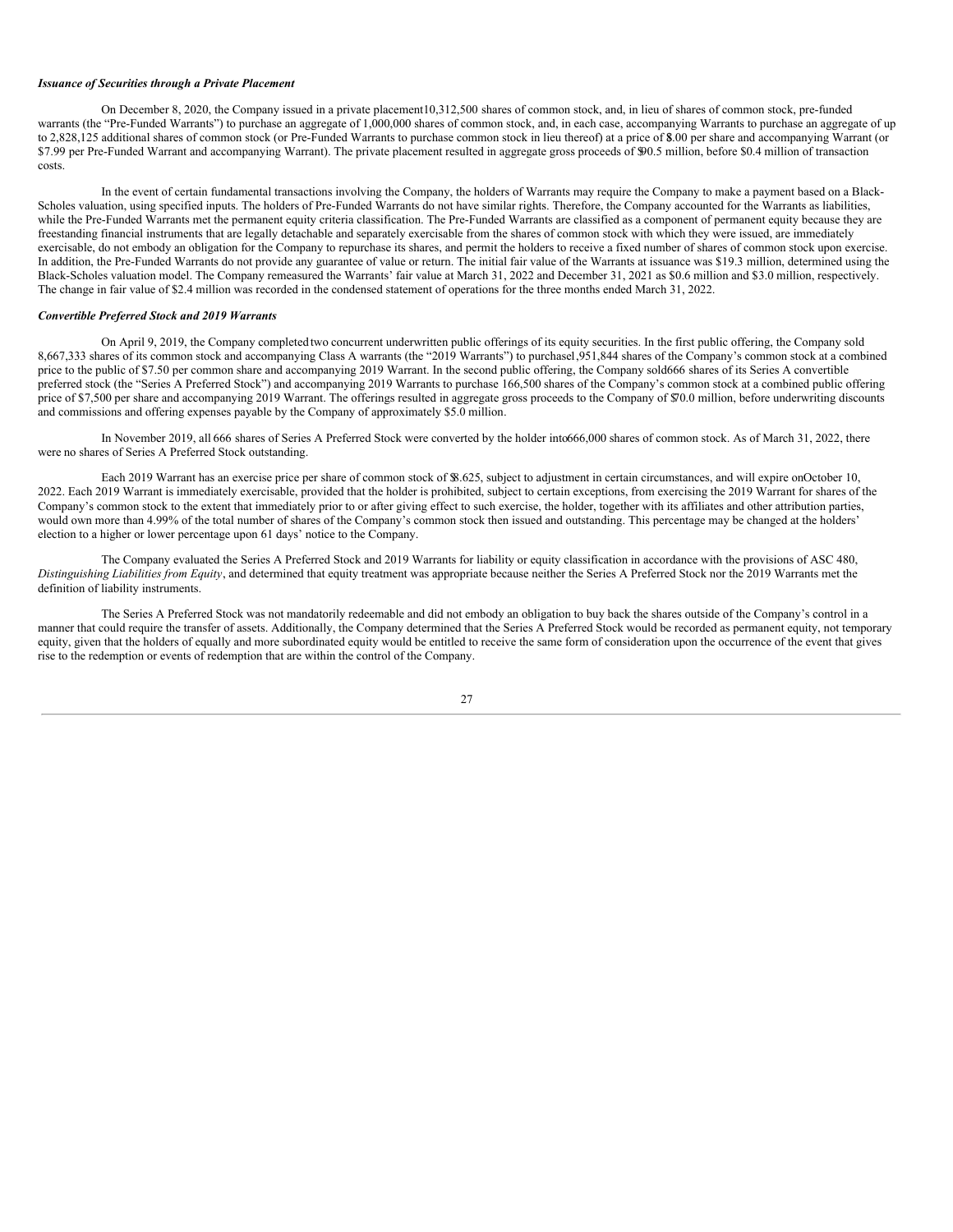Additionally, as the effective conversion price of the Series A Preferred Stock of \$6.57 was below the fair value of the Company's common stock on the date of issuance of \$7.50, the Company determined that the Series A Preferred Stock included a beneficial conversion feature. The Company calculated the beneficial conversion feature to be approximately \$0.6 million, which was recorded as a discount to the Series A Preferred Stock at the time of issuance.

The 2019 Warrants are classified as a component of permanent equity because they are freestanding financial instruments that are legally detachable and separately exercisable from the shares of common stock with which they were issued, are immediately exercisable, do not embody an obligation for the Company to repurchase its shares, and permit the holders to receive a fixed number of shares of common stock upon exercise. In addition, the 2019 Warrants do not provide any guarantee of value or return. The Company valued the 2019 Warrants at issuance using the Black-Scholes option pricing model and determined the fair value of the 2019 Warrants to purchase 2,118,344 shares of the Company's common stock was \$9.0 million. The key inputs to the valuation model included an average volatility of86.06% and an expected term of 3.5 years.

As of March 31, 2022, the 2019 Warrants to purchase2,117,094 shares of common stock are outstanding and remain unexercised.

#### **11. Stock-Based Payments**

#### *2016 Stock Incentive Plan*

The 2016 Stock Incentive Plan (the "2016 Plan") was adopted by the board of directors on December 15, 2015, approved by the stockholders on June 17, 2016, and became effective on July 6, 2016 upon the closing of the Company's initial public offering ("IPO"). The 2016 Plan replaced the 2012 Equity Incentive Plan (the "2012 Plan"). Any options or awards outstanding under the 2012 Plan remained outstanding and effective. Under the 2016 Plan, the Company may grant incentive stock options, nonstatutory stock options, stock appreciation rights, restricted stock, restricted stock units and other stock-based awards. The number of shares of the Company's common stock reserved for issuance under the 2016 Plan automatically increases on the first day of each calendar year, through the 2025 calendar year, in an amount equal to the least of (i) 1,600,000 shares of common stock, (ii)4.0% of the outstanding shares of common stock as of such date, or (iii) such lesser amount as specified by the board of directors. This number is subject to adjustment in the event of a stock split, stock dividend or other change in the Company's capitalization. For the calendar year beginning January 1, 2022, the number of shares reserved for issuance under the 2016 Plan was increased by 1,600,000 shares. At March 31, 2022, 428,219 shares remained available for future issuance under the 2016 Plan. Under the 2016 Plan, stock options may not be granted at less than fair value on the date of grant.

#### *2016 Employee Stock Purchase Plan*

The 2016 Employee Stock Purchase Plan (the "2016 ESPP") was adopted by the board of directors on December 15, 2015, approved by the stockholders on June 17, 2016, and became effective on July 6, 2016 upon the closing of the IPO. The number of shares of the Company's common stock reserved for issuance under the 2016 ESPP automatically increases on the first day of each calendar year through the 2025 calendar year, in an amount equal to the least of (i) 1,173,333 shares of the Company's common stock, (ii) 1.0% of the total number of shares of the Company's common stock outstanding on the first day of the applicable year, and (iii) an amount determined by the Company's board of directors. For the calendar year beginning January 1, 2022, the number of shares reserved for issuance under the 2016 ESPP was increased by 620,241 shares. At March 31, 2022, 2,857,306 shares remained available for future issuance under the 2016 ESPP.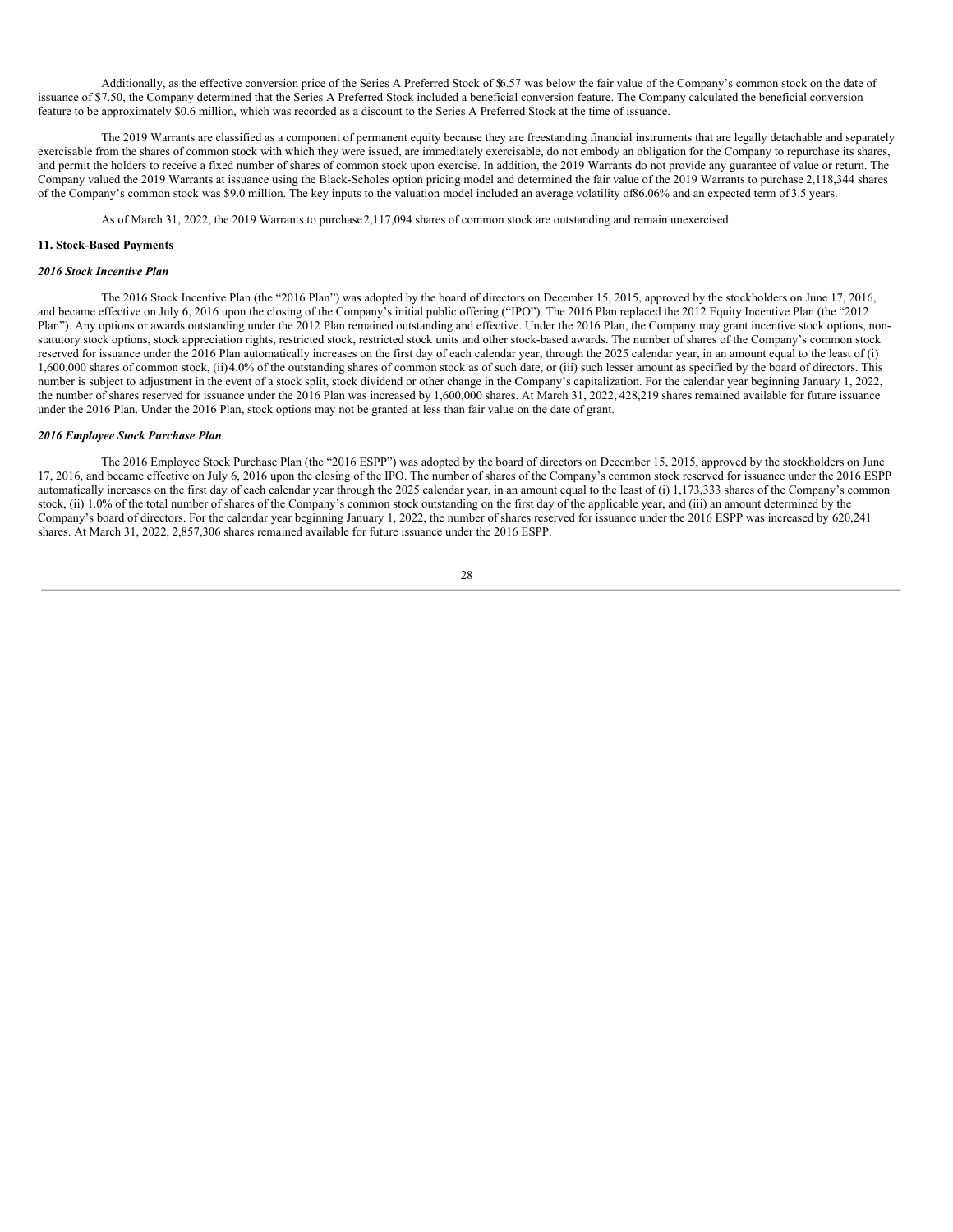#### *Inducement Grants*

During the year ended December 31, 2021, the Company granted non-statutory stock options to purchase an aggregate of 1,110,000 shares of the Company's common stock. These stock options were granted outside of the 2016 Plan as an inducement material to the applicable employee's acceptance of employment with the Company in accordance with Nasdaq Listing Rule 5635(c)(4). These stock options will vest over a four-year period, with 25% of the shares underlying each option award vesting on the one-year anniversary of the applicable employee's employment commencement date and the remaining 75% of the shares underlying each award vesting monthly thereafter for three-years. Vesting of each option is subject to such employee's continued service with the Company through the applicable vesting dates.

#### *2022 Inducement Stock Incentive Plan*

On January 25, 2022, the Company's board of directors adopted the 2022 Inducement Stock Incentive Plan (the "2022 Plan"), pursuant to which the Company may grant non-statutory stock options, stock appreciation rights, restricted stock, restricted stock units and other stock-based awards with respect to an aggregate of 1,000,000 shares of common stock. Awards under the 2022 Plan may only be granted to persons who (i) were not previously an employee or director of the Company or (ii) are commencing employment with the Company following a bona fide period of non-employment, in either case as an inducement material to the individual's entering into employment with the Company and in accordance with the requirements of Nasdaq Stock Market Rule 5635(c)(4).

#### *Stock Options*

Terms of stock option agreements, including vesting requirements, are determined by the board of directors, subject to the provisions of the 2016 Plan. Stock option awards granted by the Company generally vest over four years, with 25% vesting on the first anniversary of the vesting commencement date and 75% vesting ratably, on a monthly basis, over the remaining three years. Such awards have a contractual term of ten years from the grant date.

The Company has granted certain stock options to management for which vesting accelerates upon the achievement of performance-based criteria. Milestone events are specific to the Company's corporate goals, including but not limited to certain clinical development milestones for the Company's product candidates and the Company's ability to execute on its corporate development and financing strategies. Stock-based compensation expense associated with these performance-based stock options is recognized based on the accelerated attribution model. Management evaluates when the achievement of a performance-based milestone is probable based on the expected satisfaction of the performance conditions as of the reporting date. Notwithstanding any vesting in accordance with the achievement of performance-based milestones, such awards vest in full on the sixth anniversary of the vesting commencement date. As of December 31, 2020, all performance-based milestones related to these stock options were achieved. The Company did not record any additional stock-based compensation expense related to the achievement of performance-based milestones during the three months ended March 31, 2022 and 2021

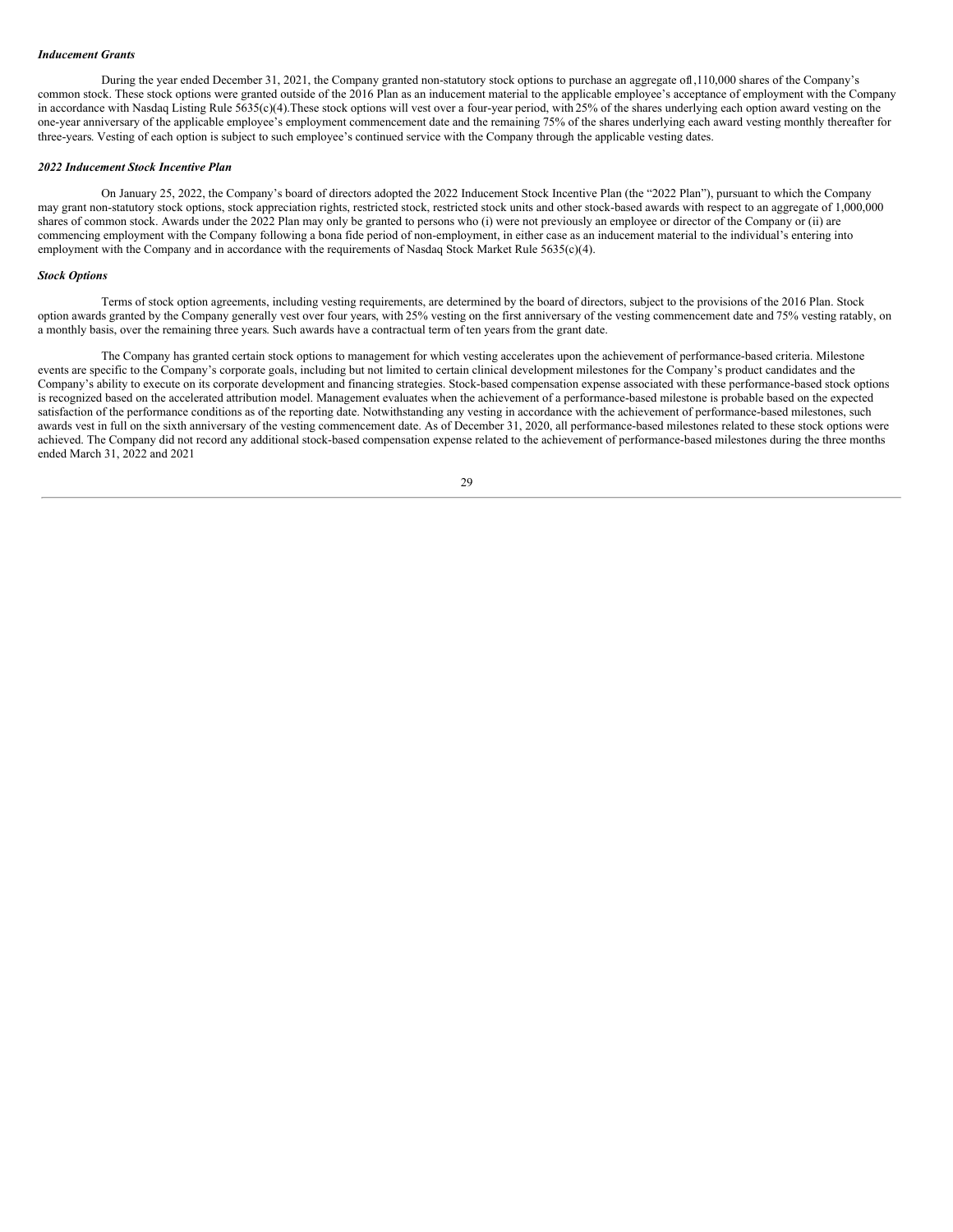The Company has granted options to purchase 75,000 shares of common stock to an advisor that vest solely upon the achievement of performance-based criteria. As of March 31, 2022, none of these performance-based criteria had been achieved. As of March 31, 2022, there was \$0.3 million of unrecognized compensation cost related to this option, with a remaining contractual period of 4.5 years.

A summary of the status of stock options as of December 31, 2021 and March 31, 2022 and changes during the three months ended March 31, 2022 is presented

|                                  | <b>Shares</b> |   | Weighted<br>Average<br><b>Exercise Price</b> | Remaining<br>Contractual<br>Life (in years) |    | Aggregate<br>Intrinsic<br>Value<br>(in thousands) |
|----------------------------------|---------------|---|----------------------------------------------|---------------------------------------------|----|---------------------------------------------------|
| Outstanding at December 31, 2021 | 6,657,268     | S | 8.27                                         | 7.2                                         | S  | 494                                               |
| Granted                          | 951,300       |   | 1.59                                         |                                             |    |                                                   |
| Exercised                        | (37,700)      |   | 0.04                                         |                                             |    |                                                   |
| Cancelled                        | (43,716)      |   | 9.93                                         |                                             |    |                                                   |
| Outstanding at March 31, 2022    | 7,527,152     |   | 7.45                                         | 6.9                                         | -S | 26                                                |
| Exercisable at March 31, 2022    | 4,081,501     |   | 9.01                                         | 5.4                                         | -S | 26                                                |

The intrinsic value of stock options exercised during the three months ended March 31, 2022 and 2021 was \$0.1 million and \$0.1 million, respectively.

As of March 31, 2022, there was \$12.1 million of total unrecognized compensation cost related to non-vested stock options granted to employees, which is expected to be recognized over a weighted-average period of 3.1 years.

# *Restricted Stock Units*

below:

From time to time, upon approval by the Company's board of directors, certain employees have been granted restricted stock units with time-based vesting criteria. The majority of these restricted stock units vest annually over a four-year term with 25% vesting on each anniversary of the grant date. Restricted stock units granted to the Company's executive officers vest in full three-years from the date of grant. The fair value of restricted stock units is calculated based on the closing sale price of the Company's common stock on the date of grant.

A summary of the status of restricted stock units as of December 31, 2021 and March 31, 2022 and changes during the three months ended March 31, 2022 is presented below:

|                                  |               | Weighted<br><b>Average Grant</b> |
|----------------------------------|---------------|----------------------------------|
|                                  | <b>Shares</b> | Date Fair Value                  |
| Outstanding at December 31, 2021 | 2,687,487     | 6.52                             |
| Granted                          | 2,768,128     | l.58                             |
| Vested                           | (739, 561)    | 7.32                             |
| Forfeited                        | (176, 325)    | 6.76                             |
| Outstanding at March 31, 2022    | 4,539,729     | 3.37                             |

As of March 31, 2022, there was \$13.9 million of unrecognized stock-based compensation expense related to outstanding restricted stock units, with an expected recognition period of 2.9 years.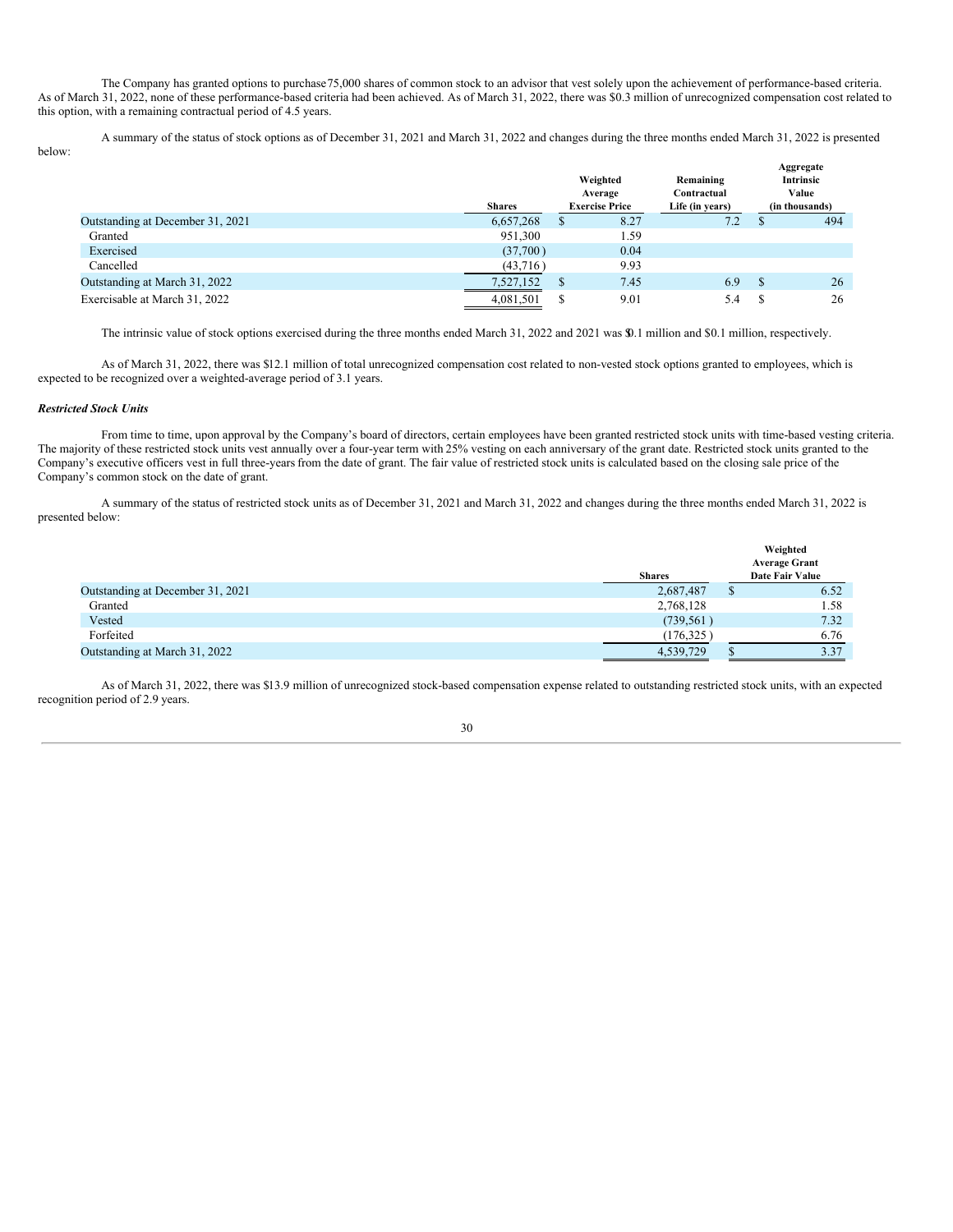#### *Stock-based Compensation Expense*

The fair value of each stock option granted was estimated on the date of grant using the Black-Scholes option-pricing model based on the following weightedaverage assumptions:

|                                          |                   | Three Months Ended March 31. |           |               |  |
|------------------------------------------|-------------------|------------------------------|-----------|---------------|--|
|                                          | 2022              |                              | 2021      |               |  |
| Weighted-average risk-free interest rate | 1.98              | $\frac{0}{0}$                | 0.78      | $\frac{6}{6}$ |  |
| Expected dividend yield                  | $\qquad \qquad -$ | $\frac{0}{0}$                |           | $-$ %         |  |
| Expected option term (in years)          | 6.07              |                              | 6.08      |               |  |
| Volatility                               | 80.70%            |                              | $82.10\%$ |               |  |

The weighted-average grant date fair value per share of options granted in the three months ended March 31, 2022 and 2021 was \$1.11 and \$7.89, respectively.

The following table summarizes the stock-based compensation expense for stock options and restricted stock units granted to employees and non-employees recorded in the Company's condensed consolidated statements of operations:

|                                        |      | Three Months Ended March 31. |  |       |  |
|----------------------------------------|------|------------------------------|--|-------|--|
|                                        | 2022 |                              |  | 2021  |  |
| Research and development               |      | 1,395                        |  | 1,323 |  |
| General and administrative             |      | .468                         |  | 607   |  |
| Total stock-based compensation expense |      | 2.863                        |  | 2.930 |  |

Due to an operating loss, the Company does not record tax benefits associated with stock-based compensation or option exercises. Tax benefits will be recorded when realized.

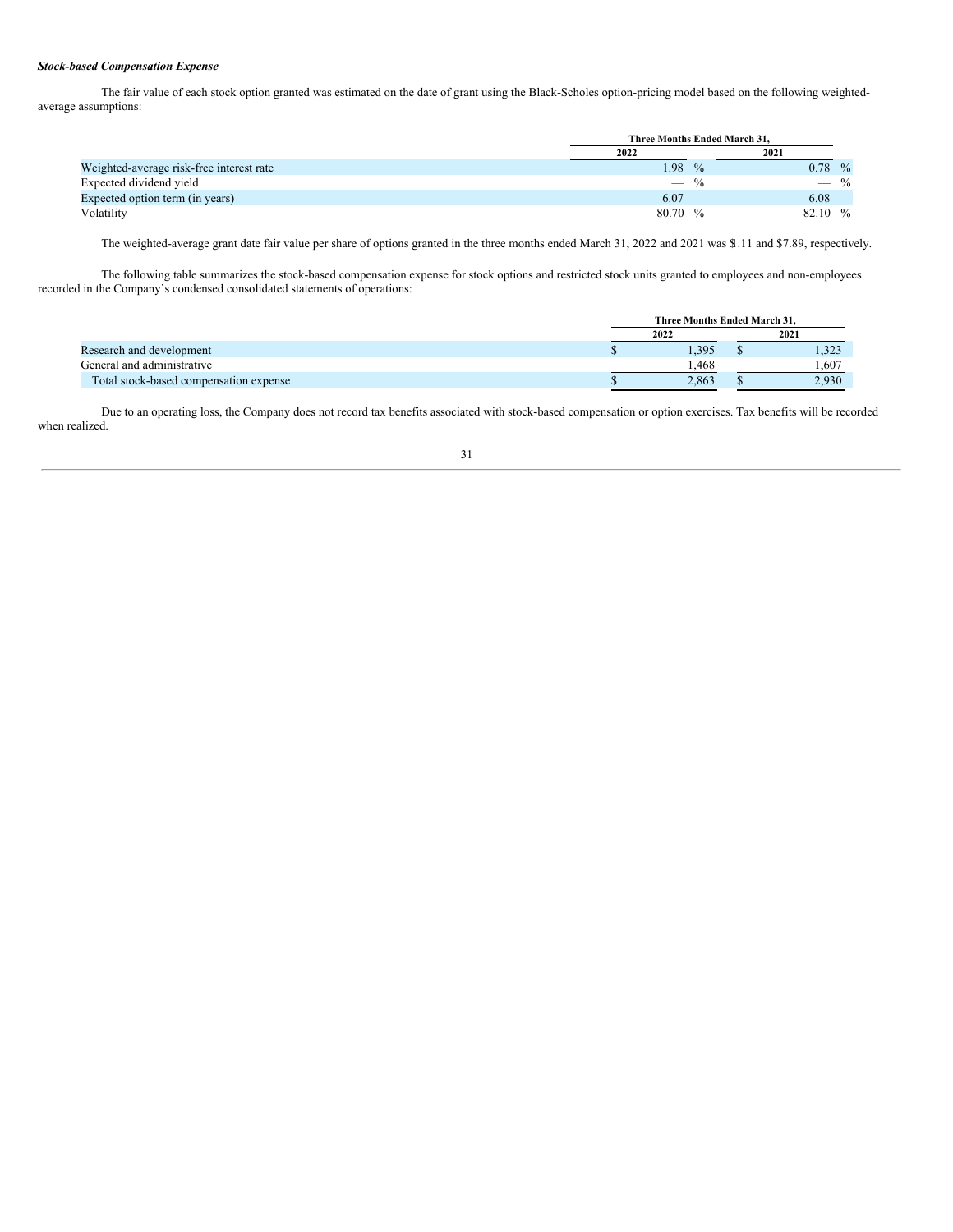## <span id="page-31-0"></span>**Item 2. Management's Discussion and Analysis of Financial Condition and Results of Operations**

The following discussion and analysis of our financial condition and results of operations should be read in conjunction with our unaudited financial statements and related notes appearing elsewhere in this Quarterly Report on Form 10-Q and the audited financial information and the notes thereto included in our Annual Report on Form 10-K for the year ended December 31, 2021 that we filed with the Securities and Exchange Commission, or SEC, on March 15, 2022, or the 2021 10-K. Our actual results and timing of certain events may differ materially from the results discussed, projected, anticipated, or indicated in any forward-looking statements. We caution you that forward-looking statements are not guarantees of future performance and that our actual results of operations, financial condition and liquidity, and the development of the industry in which we operate, may differ materially from the forward-looking statements contained in this Quarterly Report. In addition, even if our results of operations, financial condition and liquidity, and the development of the industry in which we operate are consistent with the forward-looking statements contained in this Quarterly *Report, they may not be predictive of results or developments in future periods.*

The following information and any forward-looking statements should also be considered in light of risks identified under the caption "Risk Factors" in the 2021 10-K and in this Quarterly Report on Form 10-Q. We caution you not to place undue reliance on any forward-looking statements made by us, which speak only as of the date they are made. We disclaim any obligation, except as specifically required by law and the rules of the SEC, to publicly update or revise any such statements to reflect any change in our expectations or in events, conditions or circumstances on which any such statements may be based, or that may affect the likelihood that actual results will differ *from those set forth in the forward-looking statements.*

#### **Overview**

We are a biopharmaceutical company seeking to redefine the power of small molecules to control the expression of genes. Based on our unique ability to elucidate regulatory regions of the genome, we aim to develop medicines that provide a profound benefit for patients with diseases that have eluded other genomics-based approaches. We are currently focused on developing treatments for cancer and diseases resulting from mutations of a single gene, also known as monogenic diseases, and building a clinical stage pipeline of gene control medicines.

Our clinical-stage product candidates are:

- tamibarotene, a selective retinoic acid receptor alpha, or RARα, agonist for which we are conducting SELECT-MDS-1, a Phase 3 clinical trial evaluating tamibarotene in combination with azacitidine in a genomically defined subset of patients with higher-risk myelodysplastic syndrome, or HR-MDS, and for which we are conducting SELECT-AML-1, a randomized Phase 2 clinical trial evaluating tamibarotene in combination with venetoclax and azacitidine in a genomically defined subset of newly diagnosed patients with acute myeloid leukemia, or AML, who are not suitable candidates for standard intensive chemotherapy;
- SY-2101, a novel oral form of arsenic trioxide, or ATO, which we are evaluating in a dose confirmation study to enable the conduct of a Phase 3 clinical trial in patients with newly diagnosed acute promyelocytic leukemia, or APL; and
- SY-5609, a highly selective and potent oral inhibitor of cyclin-dependent kinase 7, or CDK7, that we are evaluating in combination with chemotherapy in pancreatic cancer patients in an expansion cohort of our existing Phase 1 clinical trial, and for which evaluation is planned in combination with atezolizumab, a PD-L1 inhibitor, in BRAF-mutant colorectal cancer in a Phase 1/1b clinical trial sponsored by F. Hoffmann-La Roche AG, or Roche.

We also have multiple preclinical and discovery programs in oncology, including programs targeting the inhibition of CDK12, CDK11, and WRN. We expect that our next development candidate will be nominated from our CDK12 program in the second half of 2022.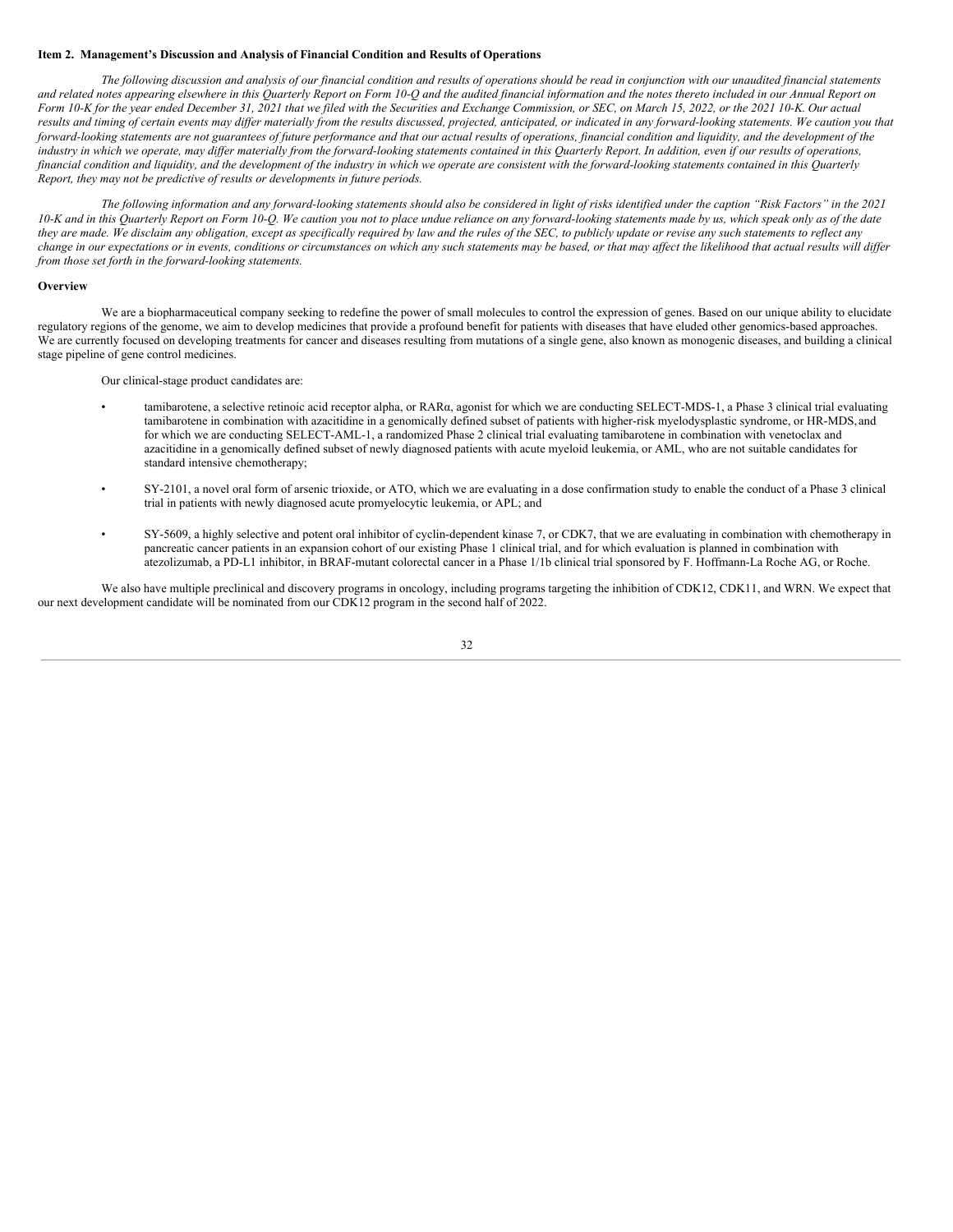In December 2019, we entered into a collaboration with Global Blood Therapeutics, Inc., or GBT, to discover, develop and commercialize novel therapies for sickle cell disease and beta thalassemia. We also use our gene control platform in collaboration with third parties to identify and validate targets in diseases beyond our current areas of focus. To this end, we entered into a target discovery, research collaboration and option agreement with Incyte Corporation, or Incyte, in January 2018 under which we are using our platform to identify novel therapeutic targets with a focus on myeloproliferative neoplasms.

#### *Tamibarotene*

At the 62nd American Society of Hematology Annual Meeting and Exposition held in December 2020, or ASH 2020, we presented data from our fully enrolled Phase 2 clinical trial evaluating the safety and efficacy of tamibarotene in combination with azacitidine in newly diagnosed AML patients who are not suitable candidates for standard chemotherapy, as well as in relapsed or refractory, or R/R, AML patients who have been prospectively selected using our proprietary RARA, the gene that codes for RARα biomarker. As of an October 1, 2020 data cut-off, 51 newly diagnosed unfit AML patients, including both RARA-positive and RARA-negative patients, were eligible for a safety analysis. Among these patients, tamibarotene in combination with azacitidine was generally well-tolerated, with no evidence of increased toxicity relative to either as a single agent, including rates of myelosuppression that were comparable to single-agent azacitidine. As of the data cut-off, of the 18 RARA-positive patients that were evaluable for clinical response, the overall response rate, or ORR, was 67%, with a composite complete response rate of 61%, with 50% of patients achieving complete response, or CR, and 11% achieving a complete response with incomplete blood count recovery, or CRi. The median time to initial response was 1.2 months, the median duration of response was 10.8 months, and the median overall survival, or OS, among patients who achieved a CR or CRi was 18 months. As of the data cut-off, of the 28 RARA-negative patients that were evaluable for clinical response, the ORR was 43%, with a composite complete response rate of 32%, with 25% of patients achieving CR and 7% achieving CRi. The median time to initial response was 3.0 months, and the median duration of response was 10.3 months. We also presented translational data demonstrating that most RARApositive newly diagnosed unfit AML patients enrolled in our Phase 2 study had a monocytic disease phenotype that is associated with resistance to venetoclax. These data suggest that the RARA biomarker not only selects for patients who are more likely to respond to treatment with tamibarotene but also for patients who may be less likely to benefit from treatment with venetoclax. Approximately 25,000 patients are diagnosed with unfit AML in the United States and Europe annually and we expect the overall total addressable market opportunity for all AML patients to grow to approximately \$6.6 billion by 2025.

Based on these data and our assessment of ongoing areas of high unmet need, we advanced tamibarotene in combination with azacitidine into a registrationenabling Phase 3 clinical trial in RARA-positive newly diagnosed HR-MDS patients, which we refer to as SELECT-MDS-1. HR-MDS is a hematologic malignancy that is closely related to AML, and as in AML, about 30% of HR-MDS patients are RARA-positive. We believe that approximately 21,000 patients are diagnosed with HR-MDS in the United States and Europe annually and we expect the total addressable market opportunity for MDS patients of all risk groups to grow to approximately \$3.3 billion by 2026. We plan to enroll approximately 190 RARA-positive newly diagnosed HR-MDS patients in the double-blind placebo-controlled trial, randomized 2:1 to receive tamibarotene in combination with azacitidine or placebo with azacitidine, respectively. The primary endpoint of the trial will be the CR rate. The trial is designed with 90% power and a onesided alpha of 0.025 to detect a difference in CR rates between the experimental and control arms. We are currently dosing patients in SELECT-MDS-1, and we expect to report data from the SELECT-MDS-1 trial in the fourth quarter of 2023 or first quarter of 2024, with a potential submission to the U.S. Food and Drug Administration, or FDA, of a new drug application, or NDA, expected in 2024. In addition, we are advancing tamibarotene in combination with venetoclax and azacitidine in RARA-positive newly diagnosed unfit AML patients. The trial, which we refer to as SELECT-AML-1, is designed with a single-arm safety lead-in of approximately 15 patients to confirm the dosing regimen of the triplet to be used in the randomized portion of the Phase 2 clinical trial, which will evaluate the safety and efficacy of tamibarotene in combination with venetoclax and azacitidine compared to venetoclax and azacitidine in approximately 80 patients randomized 1:1. The primary endpoint of the trial will be the composite CR rate. The trial will also evaluate the triplet as a salvage strategy for patients in the control arm who do not respond to venetoclax and azacitidine. We have begun dosing patients in the SELECT-AML-1 trial, and we expect to report clinical activity data from the safety lead-in portion of the trial in the second half of2022.

In March 2022, we entered into an agreement with QIAGEN Manchester Limited, or QIAGEN, under which QIAGEN agreed to develop and commercialize an assay as a companion diagnostic test to determine the expression level of our proprietary RARA biomarker for use with tamibarotene in newly diagnosed higher-risk MDS patients. QIAGEN will also be responsible for obtaining and maintaining regulatory approvals for the commercial diagnostic test.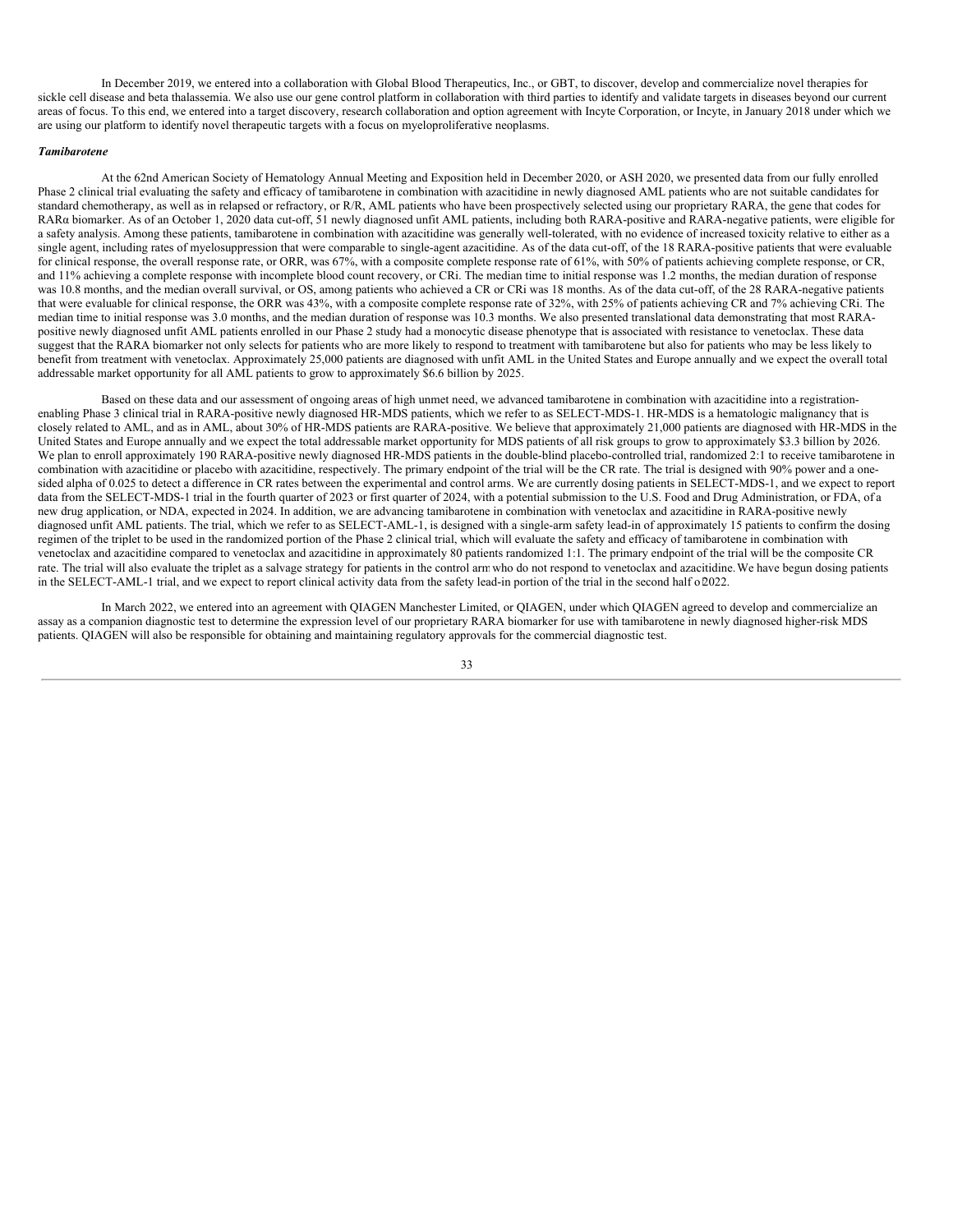#### *SY-2101*

In December 2020, we acquired from Orsenix, LLC, or Orsenix, a novel oral form of ATO, which we refer to as SY-2101. SY-2101 is in development for the treatment of APL, a subtype of AML defined by a fusion of the RARA and promyelocytic leukemia, or PML, genes. APL represents approximately 10% of all AML cases, and approximately 2,000 patients are diagnosed with APL in the United States and Europe annually. An intravenously administered, or IV, formulation of ATO is approved for use in combination with All-Trans-Retinoic-Acid, or ATRA, in patients with newly diagnosed low-risk APL and, while curative in more than 80% of patients, its administration requires up to 140 two- to four-hour infusions over the typical course of induction and consolidation treatment. If SY-2101 demonstrates comparable efficacy to IV ATO in our clinical studies, we believe it has the potential to become the standard-of-care frontline therapy for APL by providing a substantially more convenient option that reduces the treatment burden on patients, improving access, and lowering costs to the healthcare system. In a Phase 1 clinical trial, SY-2101 demonstrated bioavailability, pharmacokinetic, or PK, exposures similar to IV ATO, and a generally well-tolerated safety profile. We have begun dosing patients in a dose confirmation study of SY-2101. The ongoing dose confirmation study is evaluating the PK, food effect, safety and tolerability of SY-2101 and is expected to enroll between six and 24 adult APL patients undergoing consolidation with IV ATO plus ATRA. Participants receive a single dose of 15 mg of SY-2101 in both the fasted and in the fed state, and a single dose of IV ATO for PK assessments, with flexibility to allow for other SY-2101 doses to be evaluated. Daily administration of SY-2101 is also being evaluated in a multiple-dose treatment module substituting for IV ATO during consolidation to assess steady state SY-2101 PK and safety. We anticipate reporting PK and safety data from this study in mid-2022. We require additional capital to support the advancement of SY-2101 into a Phase 3 clinical trial and do not plan to pursue Phase 3 development of SY-2101 unless and until such capital is secured. We cannot provide assurance that such capital can be secured, or will be obtained on favorable terms.

#### *SY-5609*

At the European Society for Medical Oncology Congress held in September 2021, or ESMO 2021, we presented data from the dose-escalation portion of the Phase 1 multi-center, open-label study of SY-5609 evaluating patients with advanced breast, colorectal, lung, ovarian and pancreatic cancers, as well as patients with solid tumors of any histology harboring Rb pathway alterations. Patients were treated in cohorts exploring continuous daily dosing as well as intermittent dosing regimens, including seven days on treatment and seven days off, or 7d on/7d off, and five days on treatment and two days off, or 5d on/2d off. As of a July 6, 2021 data cut-off, 54 patients treated with singleagent SY-5609 in the study were eligible for a safety analysis and 45 patients were evaluable for clinical response. The median age of patients enrolled in the study was 65.5. Patients had been heavily pre-treated with as many as eight prior therapies and a median of four prior therapies. Across all doses and schedules, the majority of adverse events, or AEs, were low-grade and reversible, and there was a low rate of discontinuations due to AEs. The most common treatment-emergent AEs were gastrointestinal (nausea, diarrhea, decreased appetite, abdominal pain, vomiting), fatigue, thrombocytopenia, and anemia. Tolerability was optimized with the 7d on/7d off schedule, which had the lowest rates of treatment-emergent AEs relative to other regimens, while demonstrating comparable rates of stable disease, or SD, as seen with more dose-intense regimens, supporting the selection of this schedule for further development of SY-5609. The maximum tolerated dose of the 7d on/7d off schedule has not yet been reached as of the data cut-off date. Changes in POLR2A mRNA expression, a pharmacodynamic marker for CDK7 inhibition, were associated with anti-tumor activity and were sustained for at least three days following drug cessation, supporting intermittent dosing. As of the data cut-off date, thirteen response-evaluable patients (29%) had achieved SD, with tumor regressions of up to 20% in six of those patients, across multiple tumor types. The most substantial clinical activity was observed in heavily pre-treated patients with advanced pancreatic cancer, for which five of 13 (39%) evaluable patients achieved SD, with tumor reductions in two of those SD patients. Further, reductions in the CA 19-9 tumor marker, which is used in clinical practice to monitor tumor progression, were observed in three of four pancreatic cancer patients with serial CA 19-9 data, with these reductions ranging from 32% to 72%. Notably, one metastatic pancreatic cancer patient who had failed two prior lines of therapy and relapsed after a third line of treatment experienced prolonged SD of up to ten months. The analysis of clinical activity by tumor type and mutational status supported the mechanistic rationale for SY-5609 in Rb-altered and KRAS-mutant cancers.

We also presented preclinical data at ESMO 2021 evaluating the anti-tumor and PD activity of intermittent dosing regimens for SY-5609, as well as preclinical data evaluating SY-5609 as a single agent and in combination with chemotherapy in pancreatic cancer models.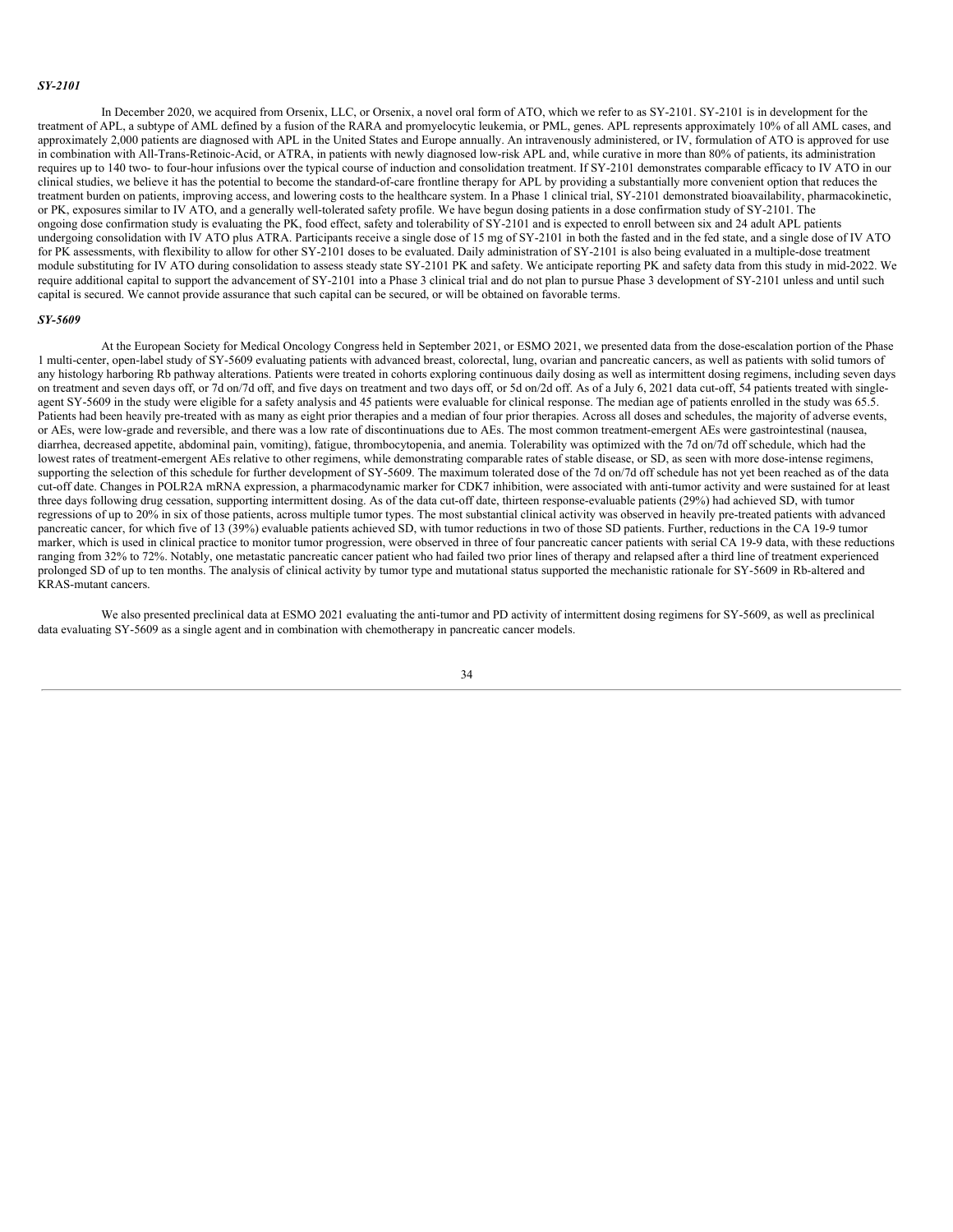Based on these data, we have initiated an expansion cohort that includes two arms evaluating SY-5609 in combination with chemotherapy for the treatment of pancreatic cancer. Following completion of safety lead-ins, we expect to enroll approximately 50 patients with metastatic pancreatic cancer, with one arm evaluating SY-5609 in combination with gemcitabine in patients in first or second relapse who have progressed following treatment with the chemotherapy regimen known as FOLFIRINOX, and another arm exploring a SY-5609 in combination with gemcitabine and nab-paclitaxel in patients following first relapse after FOLFIRINOX. SY-5609 will be administered 7d on/7d off at a starting dose of 4 mg. in the gemcitabine combination arm, and the combination agents will be administered at the approved doses. The study will evaluate safety and tolerability, as well as efficacy measures such as disease control rate and progression free survival. We expect to report clinical activity data of SY-5609 in combination with chemotherapy from the safety lead-in portion of the trial in the second half of 2022.

Given the current financing environment, we have deprioritized our planned evaluation of SY-5609 in hematologic malignancies.

In August 2021, we announced entry into a clinical supply agreement with Roche, pursuant to which we agreed to supply SY-5609 for a combination dosing cohort with atezolizumab in Roche's ongoing Phase 1/1b INTRINSIC trial, which is evaluating multiple targeted therapies or immunotherapy, including atezolizumab, as single agents or in rational specified combinations in molecularly defined subsets of colorectal cancer patients. SY-5609 will be evaluated in combination with atezolizumab in patients with BRAF-mutant disease, and Roche plans for this arm of the trial to be open for enrollment in the first half of 2022. Under the terms of the agreement, Roche will sponsor and conduct the Phase 1/1b study to evaluate the safety, tolerability and preliminary efficacy of the combination of SY-5609 and atezolizumab and will assume all costs associated with the study. In exchange for providing SY-5609, we will receive access to the data on SY-5609 in combination with atezolizumab. We retain all rights to SY-5609.

#### **Financial Operations Overview**

#### *Revenue*

To date, we have not generated any revenue from product sales and do not expect to generate any revenue from product sales for the foreseeable future. For the three months ended March 31, 2022 and 2021, we recognized \$5.5 million and \$4.8 million of revenue, of which \$5.1 million and \$4.0 million was related to our collaboration with GBT and \$0.4 million and \$0.8 million to our collaboration with Incyte, respectively.

#### *Expenses*

#### *Research and Development Expenses*

Research and development expenses consist primarily of costs incurred for our research activities, including development of our gene control platform and the development of our product candidates, which include:

- employee-related expenses including salaries and benefits;
- stock-based compensation expense;
- external costs of funding activities performed by third parties that conduct research and development on our behalf and of purchasing supplies used in designing, developing and manufacturing preclinical study and clinical trial materials;
- consulting, licensing and professional fees related to research and development activities; and
- facilities costs, depreciation and amortization and other expenses, which include direct and allocated expenses for rent and maintenance of facilities, insurance and other operating costs.

Research and development costs are expensed as incurred. Nonrefundable advance payments made to vendors for goods or services that will be received in the future for use in research and development activities are deferred and capitalized, even when there is no alternative future use for the research and development, until related goods or services are provided.

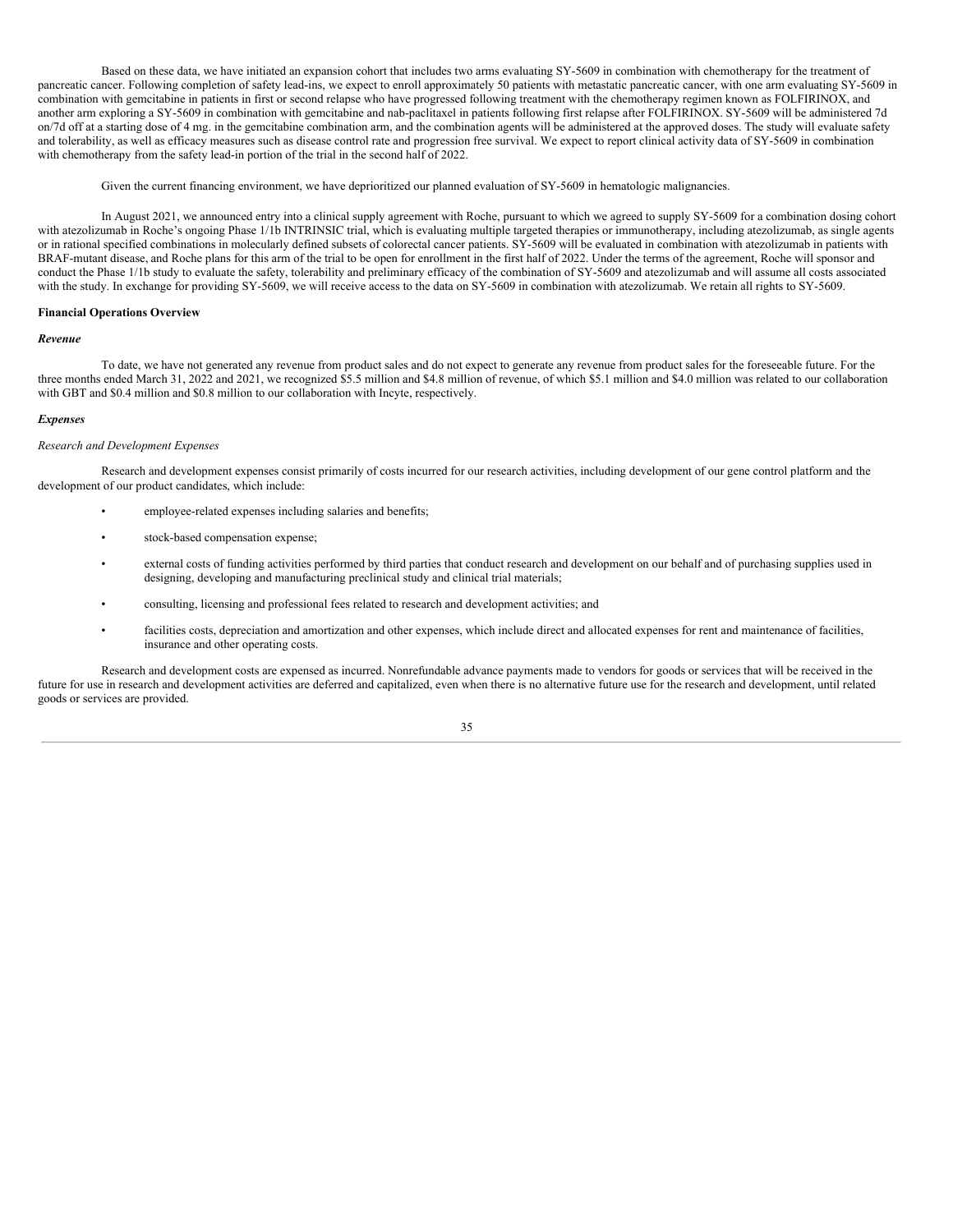We typically use our employee, consultant and infrastructure resources across our research and development programs. We track outsourced development costs by product candidate or development program, but we do not allocate personnel costs, other internal costs or certain external consultant costs to specific product candidates or development programs.

The following table summarizes our external research and development expenses by program, as well as expenses not allocated to programs, for the three months ended March 31, 2022 and 2021 (in thousands):

|                                                               | <b>Three Months Ended</b><br>March 31, |        |      |        |
|---------------------------------------------------------------|----------------------------------------|--------|------|--------|
|                                                               | 2022                                   |        | 2021 |        |
| Tamibarotene external costs                                   |                                        | 6.096  |      | 4.512  |
| SY-5609 and other CDK7 program external costs                 |                                        | 2,670  |      | 3,106  |
| SY-2101 program external costs                                |                                        | 1,662  |      | 767    |
| Other research and platform program external costs            |                                        | 4.285  |      | 3.351  |
| Employee-related expenses, including stock-based compensation |                                        | 8,681  |      | 6.710  |
| Facilities and other expenses                                 |                                        | 1,777  |      | 1,583  |
| Total research and development expenses                       |                                        | 25,171 |      | 20,029 |

We expect our research and development expenses will increase for the foreseeable future as we seek to advance our programs. At this time, we cannot reasonably estimate or know the nature, timing and estimated costs of the efforts that will be necessary to complete the development of our product candidates. We are also unable to predict when, if ever, material net cash inflows will commence from sales of our product candidates. This is due to the numerous risks and uncertainties associated with developing such product candidates, including the uncertainty of:

- successful completion of preclinical studies, including activities related to preparation of investigational new drug applications, or INDs, and minimally efficacious dose studies in animals, where applicable and required, under the requirements of the U.S. Food and Drug Administration, or FDA, or another regulatory authority;
- approval of INDs for our product candidates to commence planned or future clinical trials;
- successful enrollment in, and completion of, clinical trials;
- successful data from our clinical programs that support an acceptable benefit-risk profile of our product candidates in the intended populations;
- successful development, and subsequent clearance or approval, of companion diagnostic tests for use in identifying potential patients;
- receipt of regulatory approvals from applicable regulatory authorities;
- establishment of arrangements with third-party manufacturers for clinical supply and commercial manufacturing and, where applicable, commercial manufacturing capabilities;
- establishment and maintenance of patent and trade secret protection or regulatory exclusivity for our product candidates;
- commercial launch of our product candidates, if and when approved, whether alone or in collaboration with others;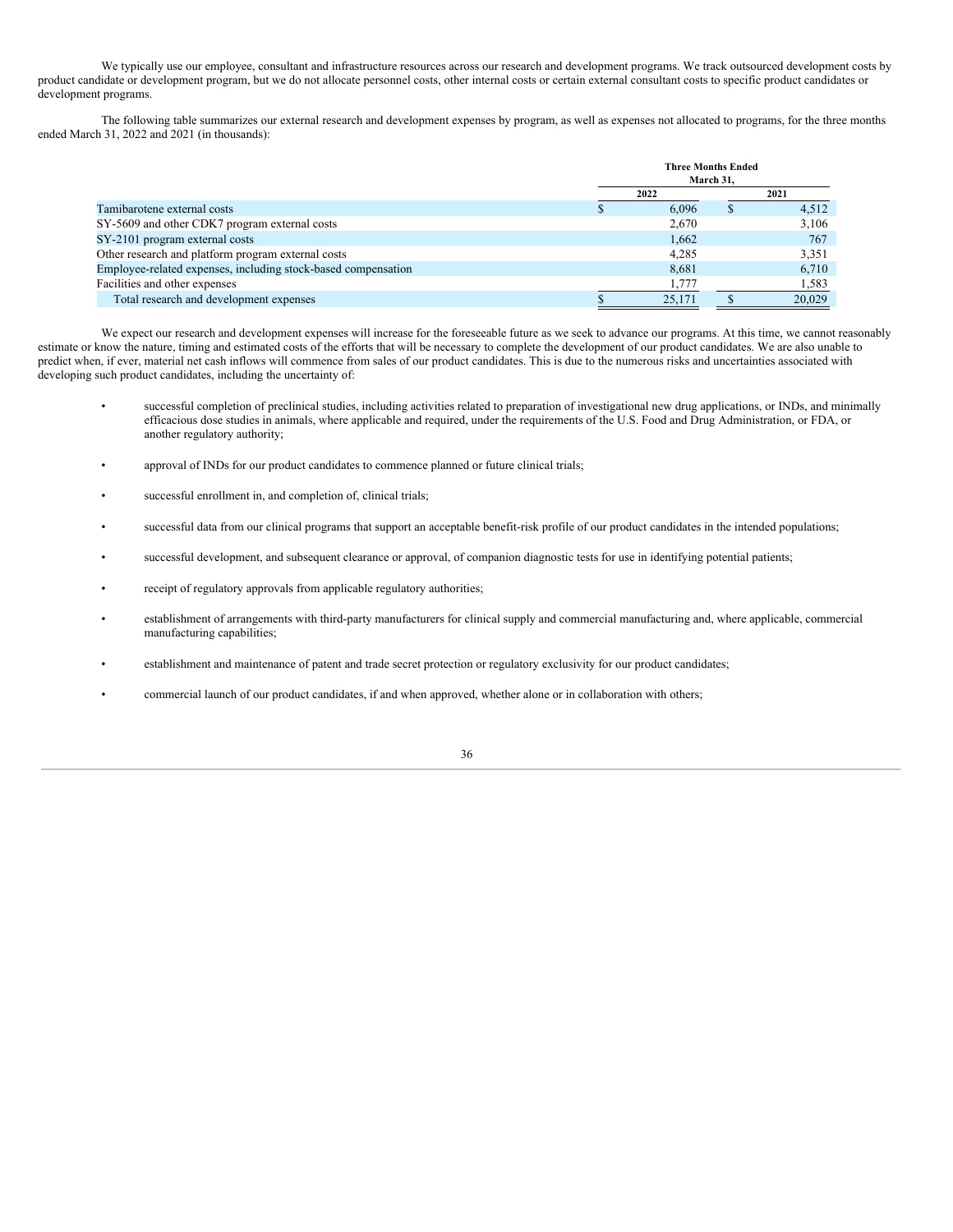- enforcement and defense of intellectual property rights and claims;
- maintenance of a continued acceptable safety profile of the product candidates following approval;
- retention of key research and development personnel; and
- the continuing impact of the COVID-19 pandemic.

Any changes in the outcome of any of these variables with respect to the development of our product candidates in preclinical and clinical development could mean a significant change in the costs and timing associated with the development of these product candidates. For example, if the FDA or another regulatory authority were to delay our planned start of clinical trials or require us to conduct clinical trials or other testing beyond those that we currently expect or if we experience significant delays in enrollment in any of our planned clinical trials, we could be required to expend significant additional financial resources and time on the completion of clinical development of our product candidates.

#### *General and Administrative Expenses*

General and administrative expenses consist primarily of salaries and other related costs, including stock-based compensation, for personnel in executive, finance and administrative functions. Other significant costs include corporate facility costs not otherwise included in research and development expenses, legal fees related to patent and corporate matters, and fees for accounting and consulting services.

We anticipate that our general and administrative expenses will increase in the future as we increase our headcount to support our continued research activities and development of our product candidates.

#### *Interest Income*

Interest income consists of interest income on our cash, cash equivalents, and investments in marketable securities, including the related amortization of premium and discounts.

#### *Interest Expense*

Interest expense consists of interest, amortization of debt discount, and amortization of deferred financing costs associated with our loans payable,and interest on finance lease arrangements.

#### *Change in Fair Value of Warrant Liability*

Change in fair value of warrant liability is the result of the remeasurement of the fair value of our warrant liability at each reporting period end.

#### *Critical Accounting Policies and Estimates*

Our management's discussion and analysis of our financial condition and results of operations are based on our financial statements, which have been prepared in accordance with U.S. generally accepted accounting principles, or U.S. GAAP. The preparation of these financial statements requires us to make judgments and estimates that affect the reported amounts of assets, liabilities, revenues and expenses and the disclosure of contingent assets and liabilities in our financial statements. We base our estimates on historical experience, known trends and events and various other factors that are believed to be reasonable under the circumstances. Actual results may differ from these estimates under different assumptions or conditions. On an ongoing basis, we evaluate our judgments and estimates in light of changes in circumstances, facts and experience. The effects of material revisions in estimates, if any, will be reflected in the financial statements prospectively from the date of the change in estimates.

We believe that our most critical accounting policies are those relating to revenue recognition, accrued research and development expenses and stock-based compensation. There have been no significant changes to our critical accounting policies discussed in our 2021 10-K.

37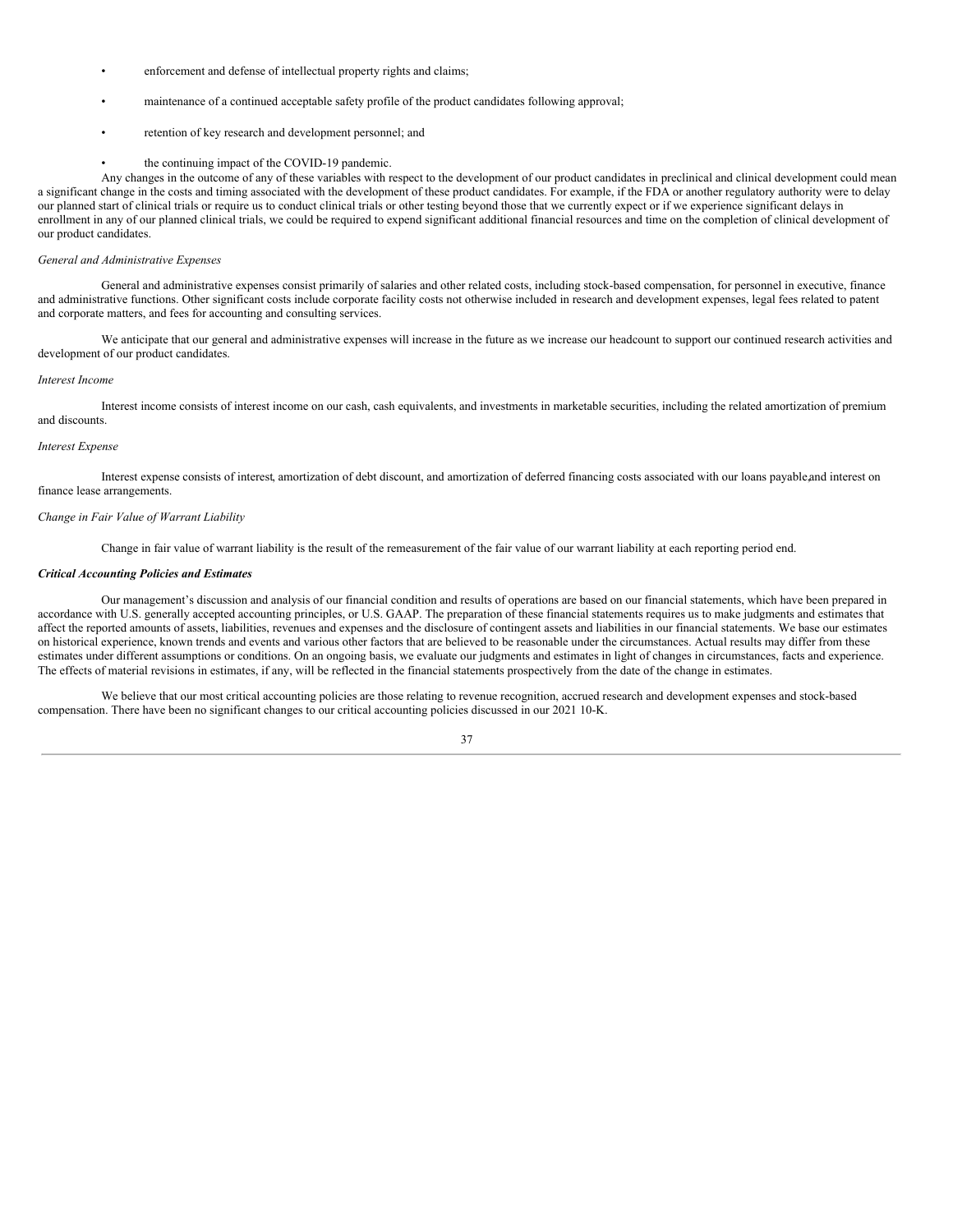#### **Results of Operations**

## *Comparison of three months ended March 31, 2022 and 2021*

The following table summarizes our results of operations for the three months ended March 31, 2022 and 2021, together with the changes in those items in dollars (in thousands):

|                                           | Three Months Ended March 31. |           |   |           |    |                      |                     |
|-------------------------------------------|------------------------------|-----------|---|-----------|----|----------------------|---------------------|
|                                           |                              | 2022      |   | 2021      |    | <b>Dollar Change</b> | % Change            |
| <b>Statements of Operations Data:</b>     |                              |           |   |           |    |                      |                     |
| Revenue                                   | S                            | 5,467     | S | 4,827     | -S | 640                  | 13<br>$\frac{0}{0}$ |
| Operating expenses:                       |                              |           |   |           |    |                      |                     |
| Research and development                  |                              | 25.171    |   | 20.029    |    | 5.142                | $26\frac{9}{6}$     |
| General and administrative                |                              | 6,949     |   | 5,739     |    | 1,210                | 21<br>$\frac{0}{0}$ |
| Total operating expenses                  |                              | 32,120    |   | 25,768    |    | 6,352                | $25 \frac{9}{6}$    |
| Loss from operations                      |                              | (26, 653) |   | (20, 941) |    | (5,712)              | $27 \frac{9}{6}$    |
| Interest income                           |                              | 35        |   | 10        |    | 25                   | 250 %               |
| Interest expense                          |                              | (976)     |   | (967)     |    | (9)                  | $1 \frac{9}{6}$     |
| Change in fair value of warrant liability |                              | 2,448     |   | 7,670     |    | (5,222)              | $(68) \%$           |
| Net loss                                  |                              | (25, 146) |   | (14,228)  |    | (10,918)             | $77 \frac{9}{6}$    |

#### *Revenue*

For the three months ended March 31, 2022, revenue was \$5.5 million, of which \$5.1 million was attributable to our collaboration with GBT and \$0.4 million was attributable to our collaboration with Incyte. For the three months ended March 31, 2021, revenue was \$4.8 million, of which \$4.0 million was attributable to our collaboration with GBT and \$0.8 million was attributable to our collaboration with Incyte.

### *Research and Development Expense*

Research and development expense increased by approximately \$5.1 million, or 26%, from \$20.0 million for the three months ended March 31, 2021 to \$25.2 million for the three months ended March 31, 2022. The following table summarizes our research and development expenses for the three months ended March 31, 2022 and 2021, together with the changes to those items in dollars (in thousands):

|                                                               | Three Months Ended March 31. |        |      |        |                      |       |                  |
|---------------------------------------------------------------|------------------------------|--------|------|--------|----------------------|-------|------------------|
|                                                               | 2022                         |        | 2021 |        | <b>Dollar Change</b> |       | % Change         |
| External research and development                             |                              | 13.099 |      | 10.806 |                      | 2.293 | $21 \frac{9}{6}$ |
| Employee-related expenses, excluding stock-based compensation |                              | 7,286  |      | 5.386  |                      | 1.900 | 35 $\%$          |
| Stock-based compensation                                      |                              | 1.395  |      | 1.324  |                      |       | $5 \frac{9}{6}$  |
| Consulting, licensing and professional fees                   |                              | .614   |      | 931    |                      | 683   | 73 %             |
| Facilities and other expenses                                 |                              | 1,777  |      | 1,582  |                      | 195   | $12 \frac{9}{6}$ |
| Total research and development expenses                       |                              | 25.171 |      | 20,029 |                      | 5.142 | $26\%$           |

The change in research and development expense was primarily attributable to activities associated with advancing our clinical and preclinical programs as well as enhancing our internal capabilities, including the following:

- an increase of approximately \$2.3 million, or 21%, for external research and development costs, primarily due toincreases in costs associated with the continued advancement of our existing clinical trials of tamibarotene, SY-2101 and SY-5609, and advancement of our preclinical programs, including our sickle cell disease development activities in collaboration with GBT;
- an increase of approximately \$1.9 million, or 35%, for employee-related expenses, including increased salary and benefits, primarily due to our increased headcount;

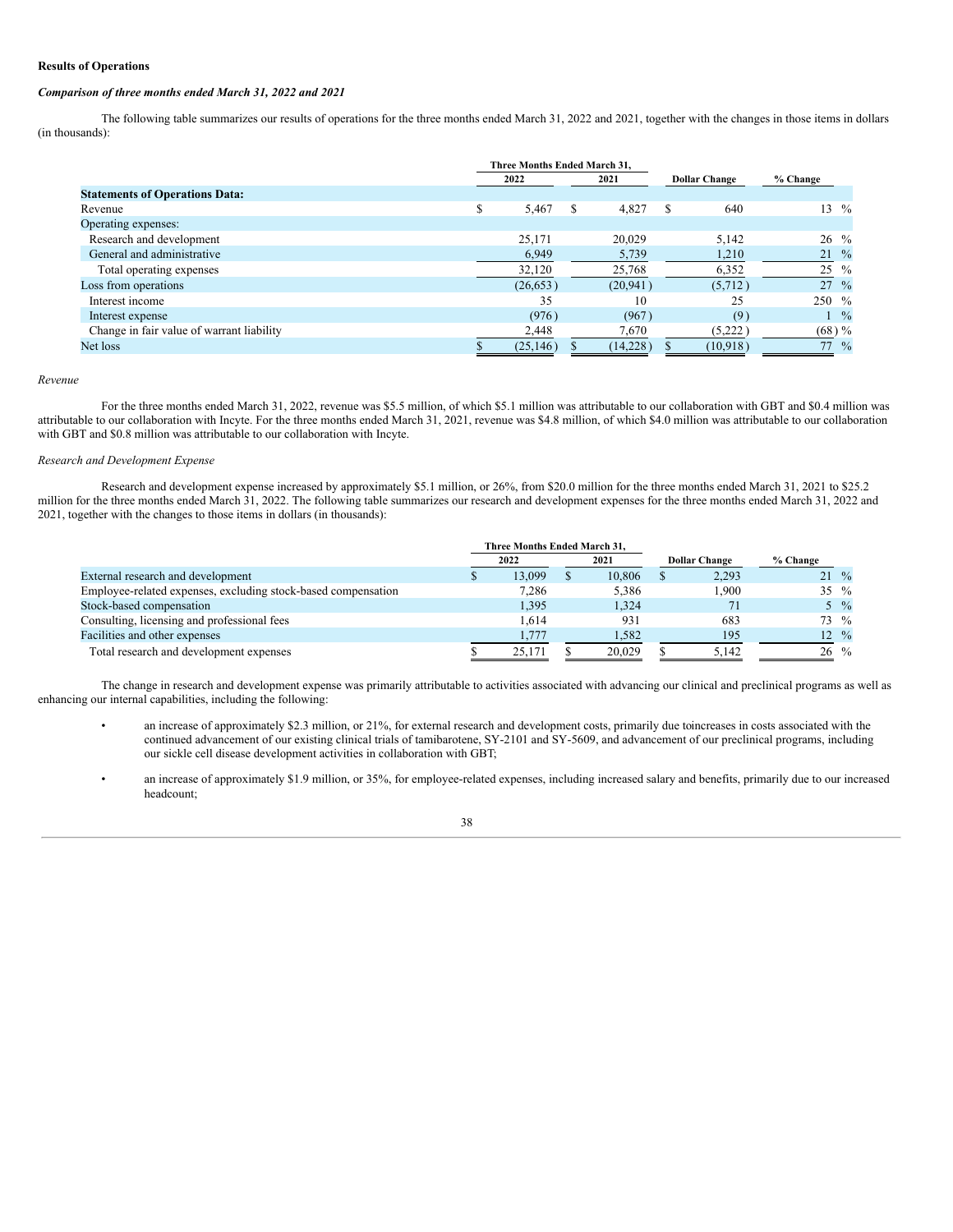- an increase of approximately \$0.7 million, or 74%, for consulting, licensing and professional fees, primarily related tothe advancement of our clinical and pre-clinical programs; and
- an increase of approximately \$0.2 million, or 12%, for facilities and other expenses, primarily due to our increased headcount.

### *General and Administrative Expense*

General and administrative expense increased by approximately \$1.2 million, or 21%, from \$5.7 million for the three months ended March 31, 2021 to \$6.9 million for the three months ended March 31, 2022. The change in general and administrative expense was primarily attributable to an increase in employee-related expenses driven by increased headcount, an increase in legal costs including patent prosecution expenses, and an increase in consulting fees.

### *Interest Income*

Interest income was derived generally from our investments in cash, cash equivalents, and marketable securities. The increase in interest income during the three months ended March 31, 2022 as compared to the three months ended March 31, 2021 was due to an increase in our investments in these securities during the period ended March 31, 2022.

#### *Interest Expense*

Interest expense was related to our credit facility with Oxford and equipment financing arrangements. Interest expense increased slightly from the three months ended March 31, 2021 to the three months ended March 31, 2022. The increase in interest expense during the three months ended March 31, 2022 as compared to the three months ended March 31, 2021 was driven by a higher average outstanding credit facility balance during the three months ended March 31, 2022.

#### *Change in Fair Value of Warrant Liability*

The change in fair value of warrant liability during the three months ended March 31, 2022 as compared to the three months ended March 31, 2021 was a result of the remeasurement of the fair value of warrants issued in connection with the December 2020 private placement.

#### **Liquidity and Capital Resources**

#### *Sources of Liquidity*

We funded our operations from inception through March 31, 2022, primarily through the sale of equity securities, through license and collaboration agreements, including those with Incyte and GBT, and through the credit facility with Oxford.

On February 12, 2020, we entered into a Loan and Security Agreement, or the Loan Agreement, with Oxford. Pursuant to the Loan Agreement, a term loan of up to an aggregate principal amount of \$60.0 million is available to us. A \$20.0 million term loan was funded on February 12, 2020, and another \$20.0 million term loan was funded on December 23, 2020. As of March 31, 2022, \$20.0 million remains available under the Loan Agreement at the sole discretion of Oxford.

On June 12, 2020, we filed a universal shelf registration statement on Form S-3 with the SEC to register for sale from time to time up to \$300.0 million of common stock, preferred stock, debt securities, warrants and/or units in one or more registered offerings. The registration statement was declared effective on June 22, 2020. Further, in June 2020, we entered into an at-the-market sales agreement, or the sales agreement, with Cowen & Co., or Cowen, pursuant to which we may offer and sell shares of our common stock having an aggregate offering price of up to \$75.0 million through Cowen pursuant to the registration statement. In January 2021, we issued shares of our common stock in an underwritten public offering resulting in gross proceeds of \$75.6 million, before deducting underwriting discounts and commissions and other transaction expenses of approximately \$5.1 million, pursuant to the Form S-3 that was filed with the SEC on June 12, 2020.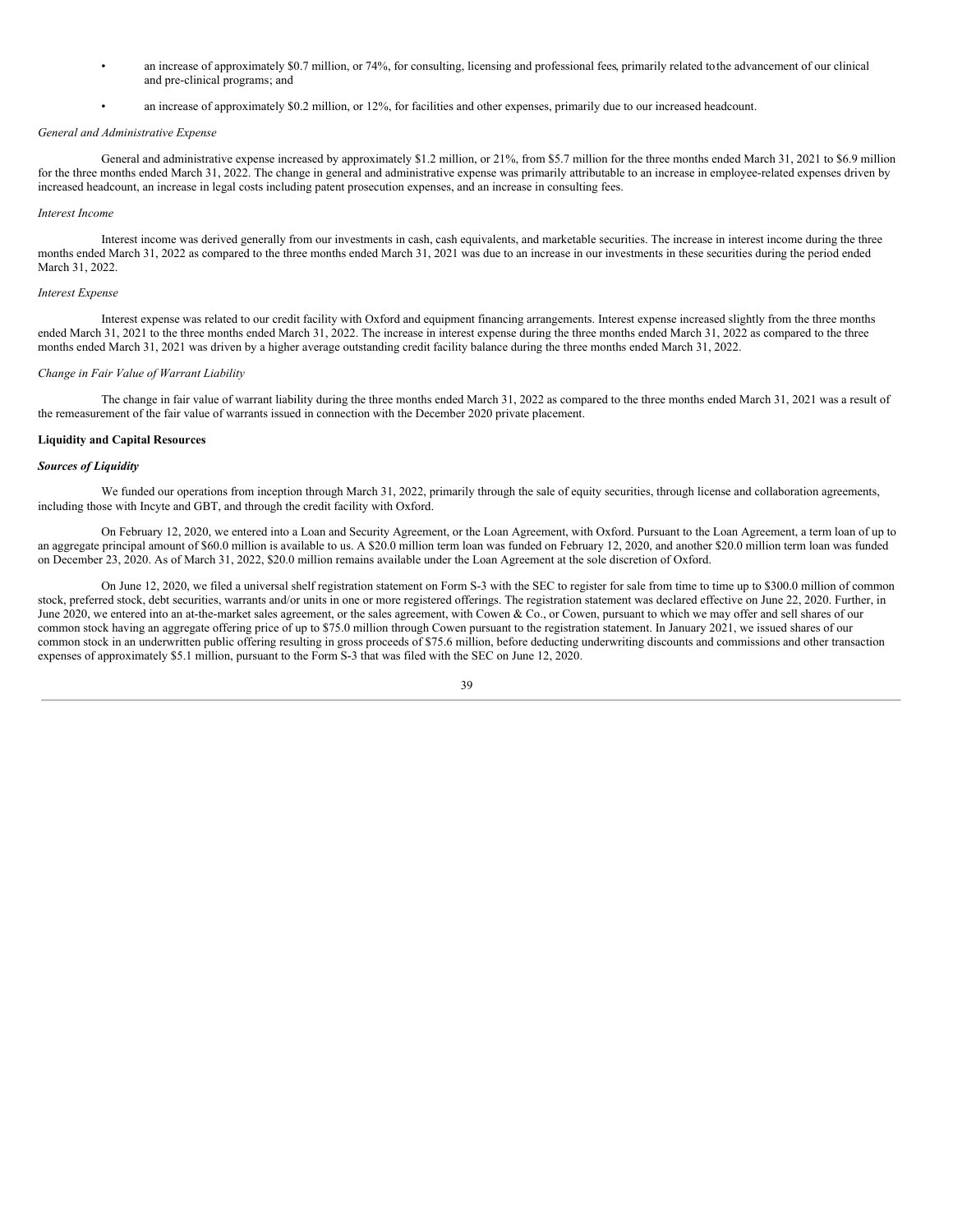As of March 31, 2022, \$75.0 million in common stock remained available for future issuance under the sales agreement.

As of March 31, 2022, \$224.4 million of securities remained available for future issuance under the shelf registration statement.

As of March 31, 2022, we had cash, cash equivalents, and marketable securities of approximately \$112.9 million.

### *Cash Flows*

The following table provides information regarding our cash flows for the three months ended March 31, 2022 and 2021 (in thousands):

|                                                                       |   | Three Months Ended March 31, |  |          |  |
|-----------------------------------------------------------------------|---|------------------------------|--|----------|--|
|                                                                       |   | 2022                         |  | 2021     |  |
| Net cash (used in) provided by:                                       |   |                              |  |          |  |
| Operating activities                                                  | S | $(30.017)$ \$                |  | (21,990) |  |
| Investing activities                                                  |   | 7,383                        |  | (262)    |  |
| Financing activities                                                  |   | (93)                         |  | 70,410   |  |
| Net (decrease) increase in cash, cash equivalents and restricted cash |   |                              |  | 48,158   |  |

#### *Net Cash Used in Operating Activities*

Net cash used in operating activities for the three months ended March 31, 2022 and 2021 resulted primarily from our net losses adjusted for non-cash charges and changes in components of working capital.

Net cash used in operating activities was \$30.0 million during the three months ended March 31, 2022 compared to \$22.0 million for the three months ended March 31, 2021. The increase in net cash used in operating activities during the three months ended March 31, 2022 was primarily due to \$5.9 million increase in loss from operations and \$2.1 million increase in net operating assets during the three months ended March 31, 2022.

#### *Net Cash Provided by (Used in) Investing Activities*

Net cash provided by investing activities was \$7.4 million during the three months ended March 31, 2022 compared to net cash used in investing activities of \$0.3 million during the three months ended March 31, 2021. The increase in net cash provided by investing activities was primarily due to maturities of marketable securities of \$7.5 million, offset by the purchase of \$0.1 million of property and equipment during the three months ended March 31, 2022, as compared to the decrease in net cash used in investing activities due to the \$0.3 million purchase of property and equipment during the three months ended March 31, 2021.

#### *Net Cash (Used in) Provided by Financing Activities*

Net cash used in financing activities was \$0.1 million during the three months ended March 31, 2022 compared to net cash provided by financing activities of \$70.4 million for the three months ended March 31, 2021. Cash used in financing activities for the three months ended March 31, 2022 was primarily due to \$0.1 million of payments made under our financing lease. In comparison, the cash provided by financing activities for the three months ended March 31, 2021 was primarily due to net proceeds of \$70.4 million from a public offering of shares of our common stock, and \$0.2 million of proceeds from the exercise of stock options, offset by \$0.1 million of payments made under our financing lease.

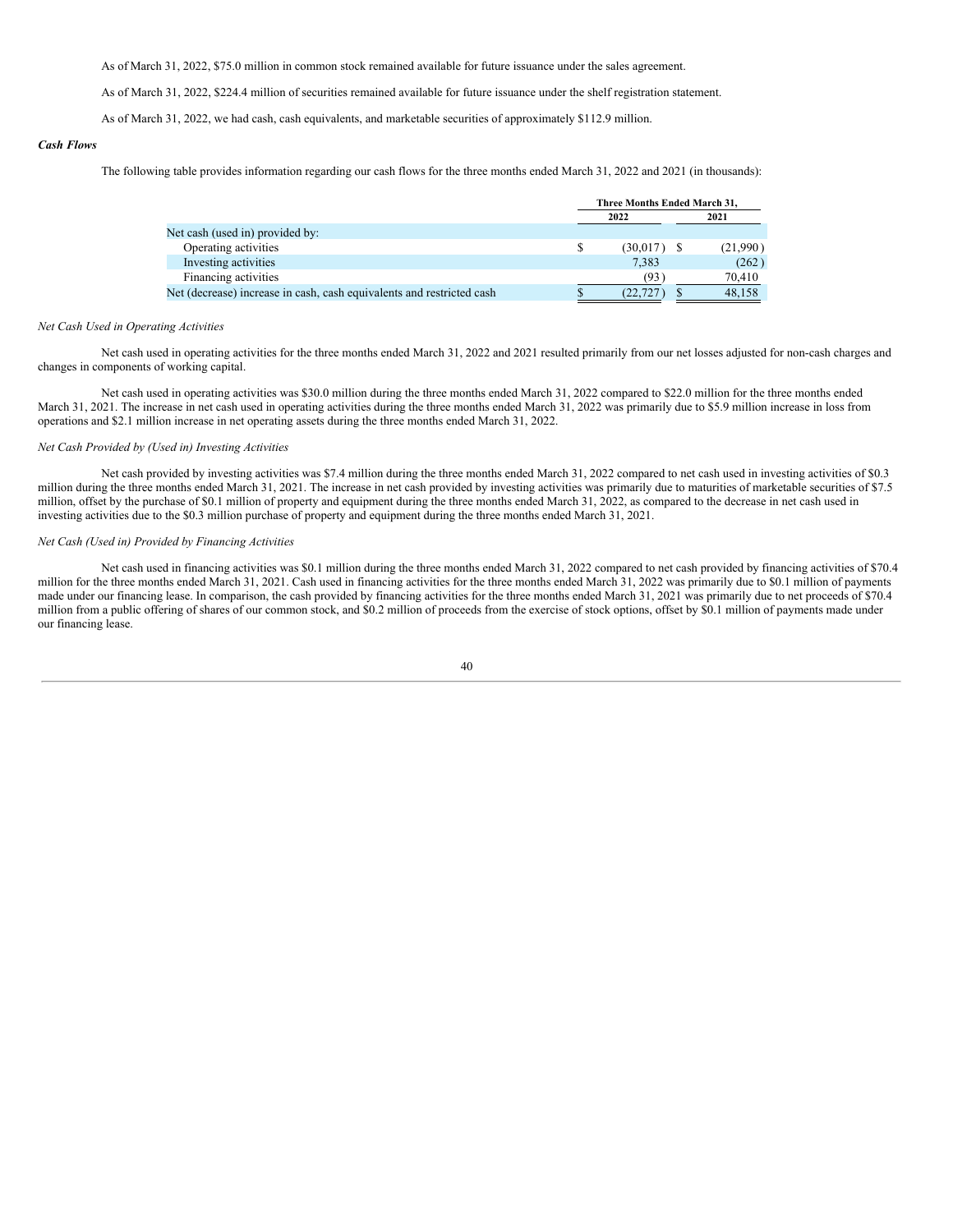#### **Funding Requirements and Going Concern**

We expect our expenses to increase in connection with our ongoing activities, particularly as we continue to advance our clinical trials of tamibarotene, SY-2101 and SY-5609, seek to develop companion diagnostic tests for use with our product candidates, initiate new research and preclinical development projects and seek marketing approval for any product candidates that we successfully develop. In addition, if we obtain marketing approval for any of our product candidates, we expect to incur significant commercialization expenses related to establishing sales, marketing, distribution and other commercial infrastructure to commercialize such products. We will need to obtain substantial additional funding in connection with our continuing operations. If we are unable to raise capital when needed or on favorable terms, we would be forced to delay, reduce, eliminate, or out-license our research and development programs or future commercialization rights to our product candidates.

Our future funding requirements, both short-term and long-term, will depend on many factors, including:

- the scope, progress, timing, costs and results of clinical trials oftamibarotene, SY-2101 and SY-5609 and any associated companion diagnostic tests;
- research and preclinical development efforts for any future product candidates that we may develop;
- the number of future product candidates that we pursue and their development requirements;
- our ability to enter into, and the terms and timing of, any collaborations, licensing agreements or other arrangements;
- whether a drug candidate will be nominated to enter investigational new drug application-enabling studies under our sickle cell disease collaboration with GBT, whether GBT will exercise its option to exclusively license intellectual property arising from the collaboration, whether and when any option exercise fees, milestone payments or royalties under the collaboration agreement with GBT will ever be paid, and whether we exercise our U.S. copromotion option under the GBT agreement;
- whether our target discovery collaboration with Incyte will yield any validated targets, whether Incyte will exercise any of its options to exclusively license intellectual property directed to such targets, and whether and when any of the target validation fees, option exercise fees, milestone payments or royalties under the collaboration agreement with Incyte will ever be paid;
- the outcome, timing and costs of seeking regulatory approvals;
- the costs of commercialization activities for any of our product candidates that receive marketing approval to the extent such costs are not the responsibility of any future collaborators, including the costs and timing of establishing product sales, marketing, distribution and manufacturing capabilities;
- the costs of acquiring potential new product candidates or technology;
- the costs of any physician education programs relating to selecting and treating genomically defined patient populations;
- the timing and amount of milestone and other payments due to licensors for patent and technology rights used in our gene control platform or to TMRC Co. Ltd., or TMRC, associated with the development, manufacture and commercialization of tamibarotene;
- the timing and amount of milestone payments due to Orsenix associated with the development and commercialization of SY-2101;
- revenue received from commercial sales, if any, of our current and future product candidates;
- our headcount growth and associated costs as we advance our research and development programs and establish a commercial infrastructure;

41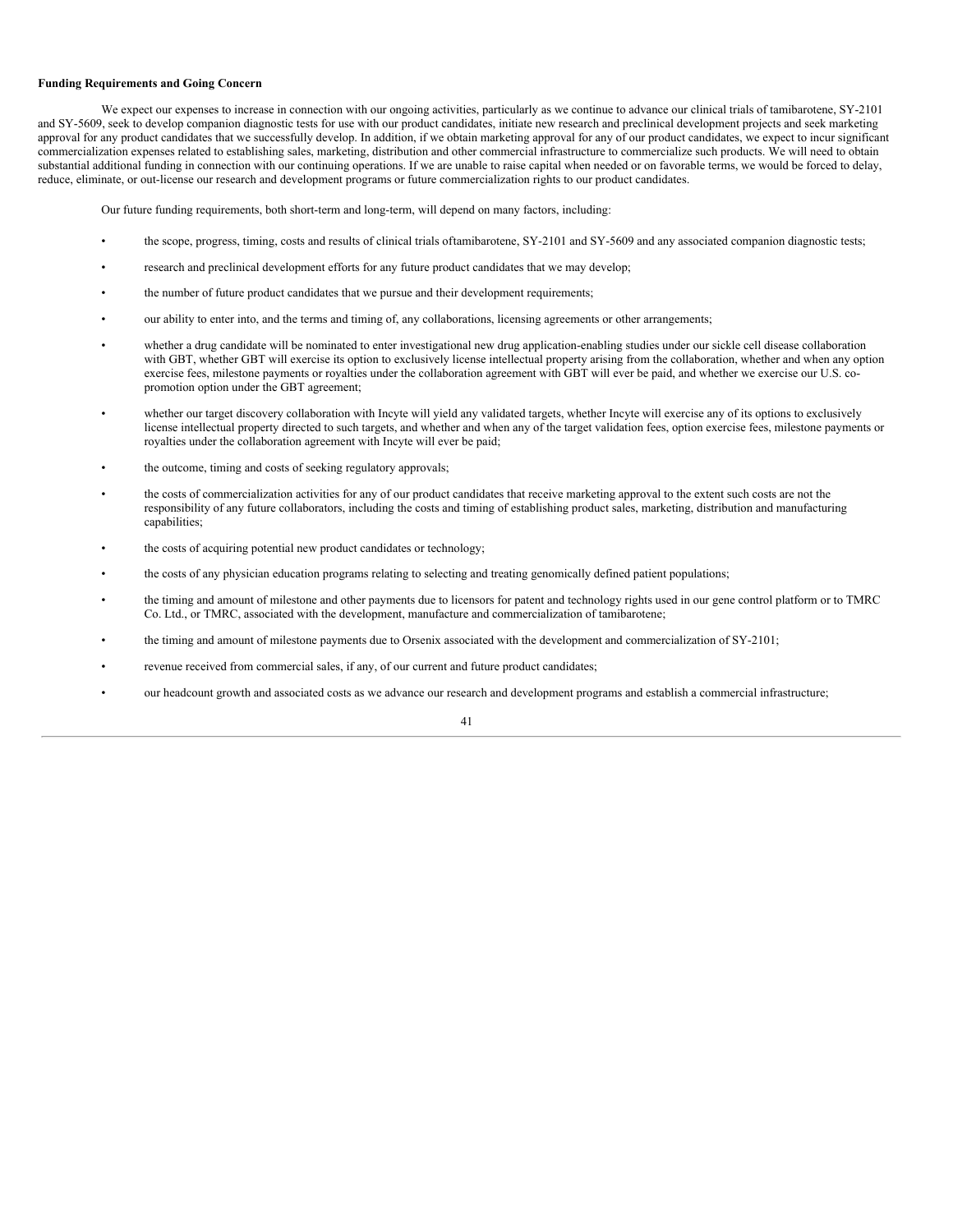- the costs of preparing, filing and prosecuting patent applications, maintaining and protecting our intellectual property rights and defending against intellectual property related claims; and
- the continuing impact of the COVID-19 pandemic.

Identifying potential product candidates and conducting preclinical studies and clinical trials is a time-consuming, expensive and uncertain process that takes many years to complete, and we may never generate the necessary data or results required to obtain marketing approval and achieve product sales. In addition, our product candidates, if approved, may not achieve commercial success. Accordingly, we will need to continue to rely on additional financing to achieve our business objectives. Adequate additional financing may not be available to us on acceptable terms, or at all.

Until such time, if ever, as we can generate substantial product revenues, we expect to finance our cash needs through a combination of equity offerings, debt financings, collaborations, strategic alliances and licensing arrangements. To the extent that we raise additional capital through the sale of equity or convertible debt securities, the ownership interests of our common stockholders will be diluted, and the terms of these securities may include liquidation or other preferences that adversely affect the rights of our common stockholders. Debt financing, if available, may involve agreements that include covenants limiting or restricting our ability to take specific actions, such as incurring additional debt, making capital expenditures or declaring dividends.

If we raise funds through additional collaborations, strategic alliances or licensing arrangements with third parties, we may have to relinquish valuable rights to our technologies, future revenue streams, research programs or product candidates or to grant licenses on terms that may not be favorable to us. If we are unable to raise additional funds through equity or debt financings when needed, we may be required to delay, limit, reduce or terminate our product development or future commercialization efforts or grant rights to develop and market product candidates that we would otherwise prefer to develop and market ourselves.

We have incurred significant net operating losses in every year since our inception. We expect to continue to incur significant and increasing net operating losses for at least the next several years. Our net losses were \$86.6 million, \$84.0 million and \$75.4 million for the years ended December 31, 2021, 2020 and 2019, respectively. As of March 31, 2022, we had an accumulated deficit of \$488.7 million. We have not generated any revenues from product sales, have not completed the development of any product candidate and may never have a product candidate approved for commercialization. We have financed our operations to date primarily through a credit facility, the sale of equity securities and through license and collaboration agreements. We have devoted substantially all of our financial resources and efforts to research and development and general and administrative expense to support such research and development. Our net losses may fluctuate significantly from quarter to quarter and year to year. Net losses and negative cash flows have had, and will continue to have, an adverse effect on our stockholders' equity and working capital.

As discussed in Note 1 of the Notes to the Condensed Consolidated Financial Statements on Form 10-Q, under ASC Topic 205-40,*Presentation of Financial Statements - Going Concern*, management is required at each reporting period to evaluate whether there are conditions and events, considered in the aggregate, that raise substantial doubt about an entity's ability to continue as a going concern within one year after the date that the financial statements are issued. This evaluation initially does not take into consideration the potential mitigating effect of management's plans that have not been fully implemented as of the date the financial statements are issued.

Based on our current operating plan, we anticipate thatour cash, cash equivalents and marketable securities of \$112.9 million as of March 31, 2022will allow us to meet our liquidity requirements into the second quarter of 2023. Our history of significant losses, our negative cash flows from operations, our limited liquidity resources currently on hand, and our dependence on its ability to obtain additional financing to fund our operations after the current resources are exhausted, about which there can be no certainty, have resulted in our assessment that there is substantial doubt about our ability to continue as a going concern for a period of at least twelve months from the issuance date of this Quarterly Report on Form 10-Q. We have plans in place to mitigate this risk, which primarily consist of raising additional capital through a combination of equity or debt financings and potential new collaborations and reducing cash expenditures. To this end, we plan to seek sources of non-dilutive financing to support the advancement of SY-2101 into a Phase 3 clinical trial and do not plan to pursue Phase 3 development of SY-2101 unless and until such financing is obtained. In addition, we have elected to deprioritize our planned evaluation of SY-5609 in patients with hematologic malignancies. There is no guarantee that we will be successful in our capital raising efforts or that we will be unable to continue our other research and development programs as planned.

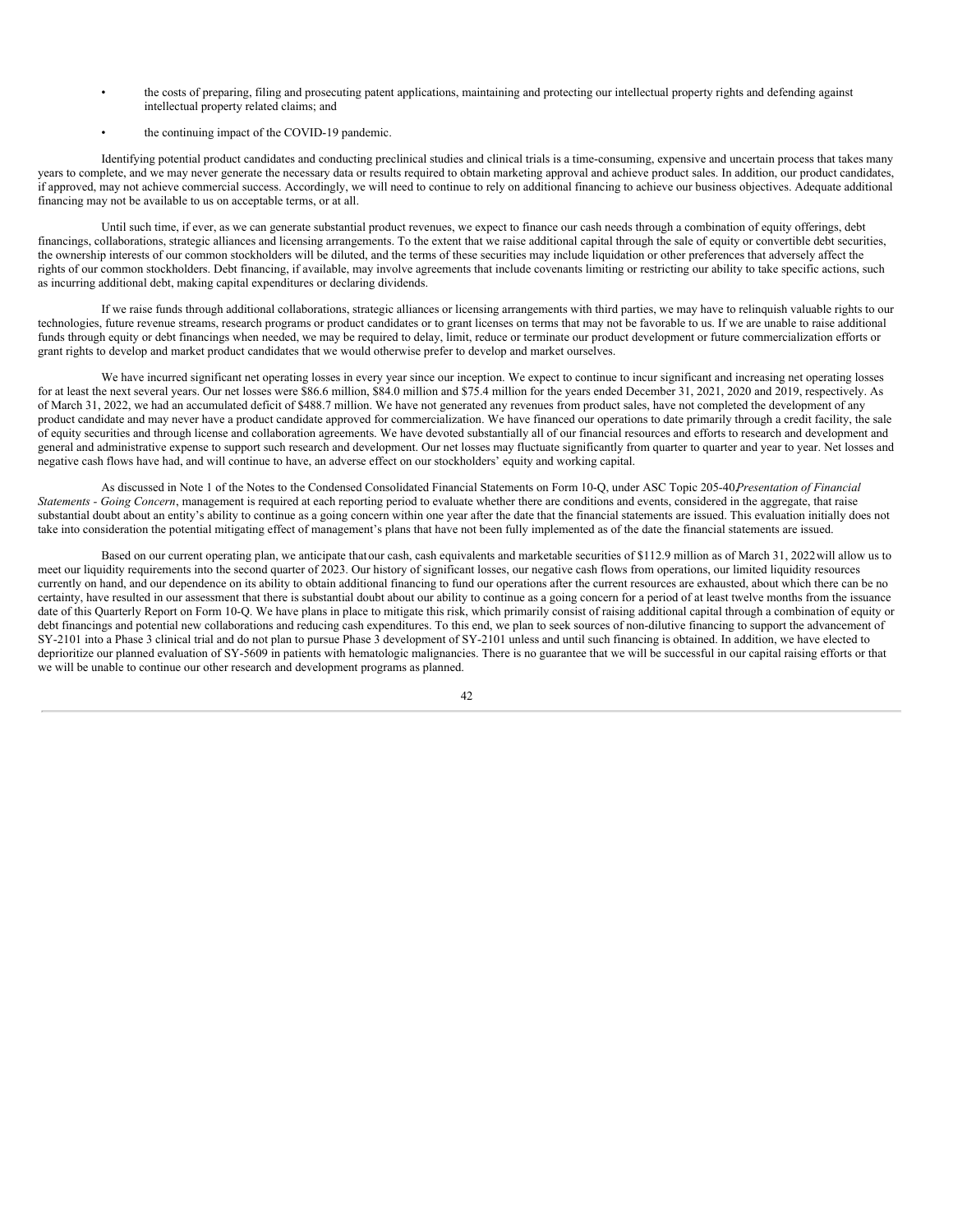#### **Item 3. Quantitative and Qualitative Disclosures About Market Risk**

We are exposed to market risk related to changes in interest rates. Our primary exposure to market risk is interest rate sensitivity, which is affected by changes in the general level of U.S. interest rates, particularly because our investments, including cash equivalents, are in the form of money market funds and marketable securities and are invested in U.S. treasury or government obligations. However, because of the short-term nature of the duration of our portfolio and the low-risk profile of our investments, we believe an immediate 10% change in market interest rates would not be expected to have a material impact on the fair market value of our investment portfolio or on our financial condition or results of operations.

We are also exposed to market risk related to changes in foreign currency exchange rates. We contract with vendors that are located in Asia and Europe and certain invoices are denominated in foreign currencies. We are subject to fluctuations in foreign currency rates in connection with these arrangements. We do not currently hedge our foreign currency exchange rate risk. As of March 31, 2022, we did not have significant liabilities denominated in foreign currencies.

Inflation generally affects us by increasing our cost of labor and clinical trial costs. We do not believe that inflation had a material effect on our business, financial condition or results of operations during the three-month periods ended March 31, 2022 and 2021.

#### **Item 4. Controls and Procedures**

#### *Management's Evaluation of our Disclosure Controls and Procedures*

We maintain "disclosure controls and procedures," as defined in Rules 13a-15(e) and 15d-15(e) under the Securities Exchange Act of 1934, as amended, or the Exchange Act, that are designed to ensure that information required to be disclosed in the reports that we file or submit under the Exchange Act is (1) recorded, processed, summarized and reported within the time periods specified in the SEC's rules and forms and (2) accumulated and communicated to our management, including our principal executive and principal financial officers, as appropriate to allow timely decisions regarding required disclosure. Our management recognizes that any controls and procedures, no matter how well designed and operated, can provide only reasonable assurance of achieving their objectives and our management necessarily applies its judgment in evaluating the cost-benefit relationship of possible controls and procedures. Our disclosure controls and procedures are designed to provide reasonable assurance of achieving their control objectives.

Our management, with the participation of our Chief Executive Officer, who serves as our Principal Executive Officer, and our Chief Financial Officer, who serves as our Principal Financial Officer, has evaluated the effectiveness of our disclosure controls and procedures as of March 31, 2022, the end of the period covered by this Quarterly Report on Form 10-Q. Based upon such evaluation, our Chief Executive Officer and Chief Financial Officer have concluded that our disclosure controls and procedures were effective at the reasonable assurance level as of such date.

#### *Changes in Internal Control over Financial Reporting*

There were no changes in our internal control over financial reporting that occurred during the period covered by this Quarterly Report on Form 10-Q that have materially affected, or are reasonably likely to materially affect, our internal control over financial reporting.

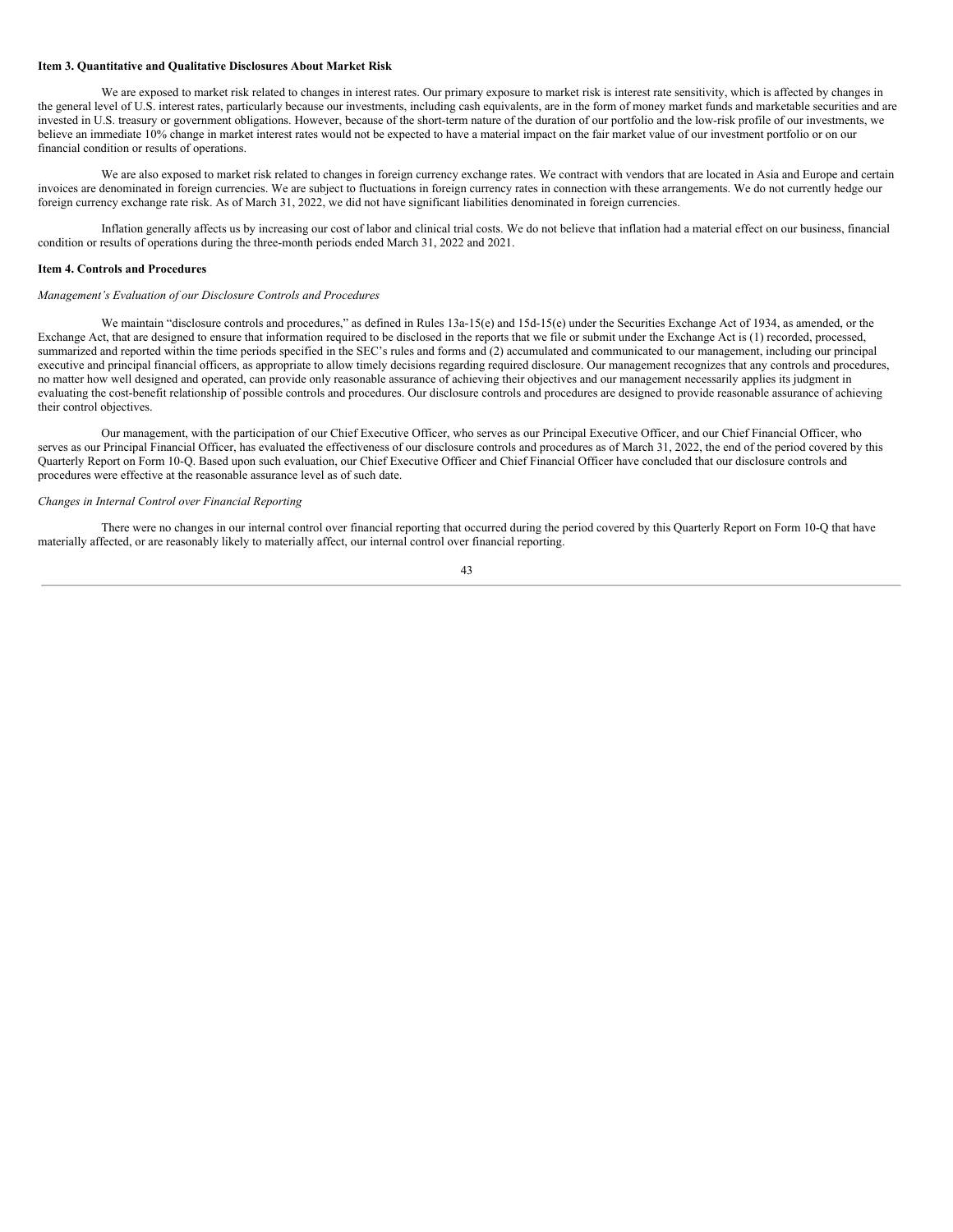### **PART II – OTHER INFORMATION**

#### **Item 1A. Risk Factors.**

The following information updates, and should be read in conjunction with, the risk factors discussed in Part I, Item 1A, "Risk Factors" in our Annual Report on Form 10-K for the year ended December 31, 2021, or the 2021 10-K. Any of the risk factors contained in this Quarterly Report on Form 10-Q and the 2021 10-K could materially affect our business, financial condition or future results, and such risk factors may not be the only risks we face. Additional risks and uncertainties not currently known to us or that we currently deem to be immaterial also may materially adversely affect our business, financial condition or future results.

#### **Risks Related to Our Financial Position and Need for Additional Capital**

#### We will need substantial additional fundingto execute our operating plan and continue to operate as a going concern, and if we are unable to raise capital, we could be *forced to delay, reduce or eliminate our product development programs or commercialization ef orts.*

Developing pharmaceutical products, including conducting preclinical studies and clinical trials, is a time consuming, expensive and uncertain process. Accordingly, we will need to obtain substantial additional funding in connection with our continuing operations. If we are unable to raise capital when needed or on attractive terms, we may be forced to delay, reduce or eliminate our research and development programs or any future commercialization efforts.

We believe that our cash, cash equivalents and marketable securities as of March 31, 2022 will enable us to fund our planned operating expense and capital expenditure requirements into the second quarter of 2023. These funds may not be sufficient to fund operations for at least the next twelve months from the date of issuance of these consolidated financial statements which raises substantial doubt about our ability to continue as a going concern. Our future viability beyond one year from the date of issuance of these consolidated financial statements is dependent on our ability to raise additional capital to finance our operations. Our estimate as to how long we expect our existing cash, cash equivalents, and marketable securities to be able to continue to fund our operations is based on assumptions that may prove to be wrong, and we could use our available capital resources sooner than we currently expect. Further, changing circumstances, some of which may be beyond our control, could cause us to consume capital significantly faster than we currently anticipate, and we may need to seek additional funds sooner than planned. In any event, our existing cash, cash equivalents and marketable securities will not be sufficient to fund all of the efforts that we plan to undertake or to fund the completion of development of our product candidates or our other preclinical programs. Accordingly, we will be required to obtain further funding through public or private equity offerings, debt financings, collaborations and licensing arrangements or other sources. Although management plans to pursue additional funding, there is no assurance that we will be successful in obtaining sufficient funding on terms acceptable to us to fund continuing operations, or at all.

Our future funding requirements will depend on many factors, including those discussed in Part I,Item 1A, "Risk Factors" in the 2021 10-Kunder "*Risks Related* to Our Financial Position and Need for Additional Capital - We have incurred significant losses since inception, expect to incur significant and increasing losses for at least the *next several years, and may never achieve or maintain profitability*." Our future funding requirements may also depend on:

- whether a drug candidate will be nominated to enter into investigational new drug application-enabling studies under our sickle cell disease collaboration with GBT, whether GBT will exercise its option to exclusively license intellectual property arising from the collaboration, whether and when any option exercise fees, milestone payments or royalties under the collaboration agreement with GBT will ever be paid, and whether we exercise our U.S. co-promotion option under the GBT agreement;
- whether our target discovery collaboration with Incyte will yield any validated targets, whether Incyte will exercise any of its options to exclusively license intellectual property directed to such targets, and whether and when any of the target validation fees, option exercise fees, milestone payments or royalties under the collaboration agreement with Incyte will ever be paid;
- the costs of any physician education programs relating to selecting and treating genomically defined patient populations;

44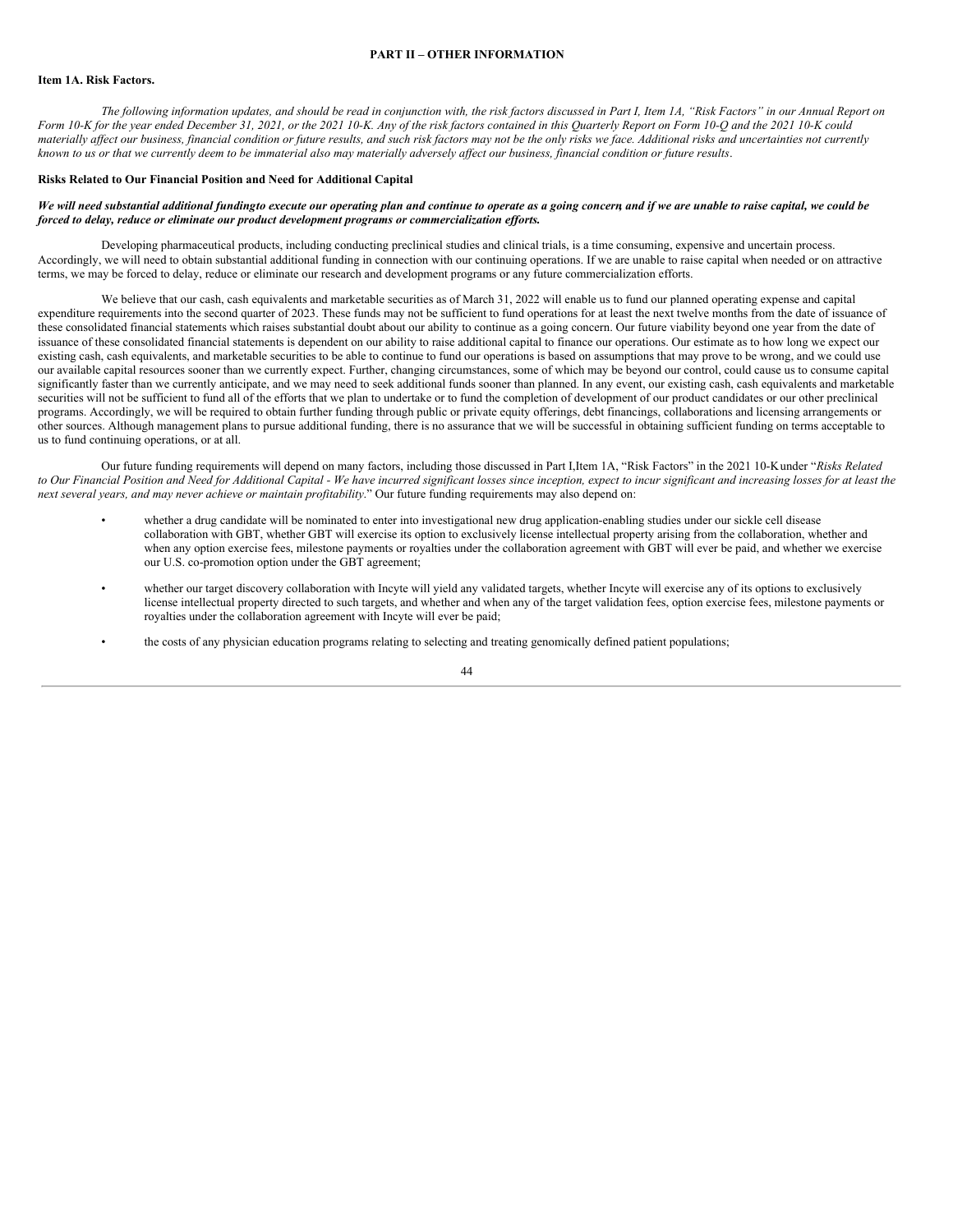- the timing and amount of milestone and other payments due to licensors for patent and technology rights used in our gene control platformor to TMRC Co. Ltd., or TMRC, associated with the development, manufacture and commercialization oftamibarotene;
- the timing and amount of milestone payments due to Orsenix, LLC, associated with the development and commercialization of SY-2101; and
- the timing and amount of milestone payments due to QIAGEN Manchester Limited associated with the development and commercialization of a companion diagnostic test for use with tamibarotene.

#### Raising additional capital may cause dilution to our stockholders, restrict our operations or require us to relinquish rights to our technologies or product candidates.

We expect our expenses to increase in connection with our planned operations. To the extent that we raise additional capital through the sale of common stock, convertible securities or other equity securities, as we did through a public offering of our common stock in January 2021, the ownership interests of our existing stockholders may be substantially diluted, and the terms of these securities could include liquidation or other preferences and anti-dilution protections that could adversely affect our stockholders' rights. In addition, debt financing, such as our term loan facility with Oxford Finance LLC, or Oxford, that we entered into in February 2020, has created fixed payment obligations and imposed restrictive covenants that limit our ability to take specific actions, such as incurring additional debt, making capital expenditures, creating liens, redeeming stock or declaring dividends, that could adversely impact our ability to conduct our business. In addition, securing financing could require a substantial amount of time and attention from our management and may divert a disproportionate amount of their attention away from day-to-day activities, which may adversely affect our management's ability to oversee the development of our product candidates.

If we raise additional funds through collaborations or marketing, distribution or licensing arrangements with third parties, such as our collaboration agreement with GBT, we may have to relinquish valuable rights to our technologies, future revenue streams or product candidates or grant licenses on terms that may not be favorable to us. If we are unable to raise additional funds when needed, we may be required to delay, limit, reduce or terminate our product development or future commercialization efforts or grant rights to develop and market product candidates that we would otherwise prefer to develop and market ourselves. In this regard, we recently announced that we do not plan to pursue Phase 3 development of SY-2101 unless and until we secure additional capital. We cannot provide assurance that such capital can be obtained, or will be obtained on favorable terms.

### **Risks Related to the Discovery, Development and Commercialization of Product Candidates**

#### We may expend our limited resources to pursue a particular product candidate or indication and fail to capitalize on product candidates or indications that may be more *profitable or for which there is a greater likelihood of success.*

Because we have limited financial resources, we intend to focus on developing product candidates for specific indications that we identify as most likely to succeed, in terms of both their potential for marketing approval and commercialization. As a result, we may forego or delay pursuit of opportunities with other product candidates or for other indications that may prove to have greater commercial potential. In this regard, we recently announced that we do not plan to pursue Phase 3 development of SY-2101 unless and until we secure additional capital. In addition, we have elected to deprioritize our planned evaluation of SY-5609 in patients with hematologic malignancies.

Our resource allocation decisions may cause us to fail to capitalize on viable commercial products or profitable market opportunities. Our spending on current and future research and development programs and product candidates for specific indications may not yield any commercially viable product candidates. If we do not accurately evaluate the commercial potential or target market for a particular product candidate, we may relinquish valuable rights to that product candidate through collaboration, licensing or other royalty arrangements in cases in which it would have been more advantageous for us to retain sole development and commercialization rights to the product candidate.

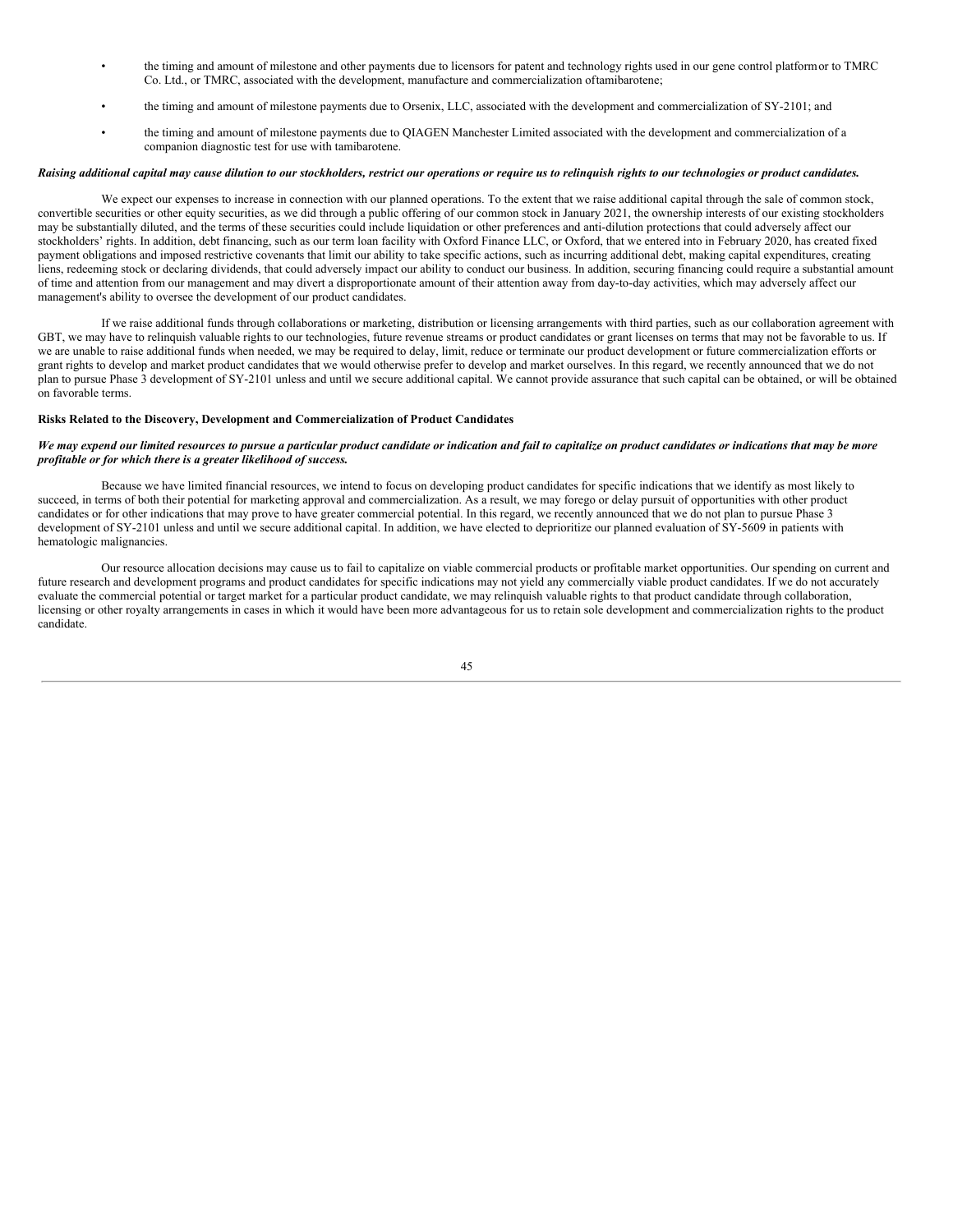#### **Risks Related to Our Intellectual Property**

#### *We may not be able to enforce our intellectual property rights throughout the world.*

Filing, prosecuting and defending patents on our product candidates in all countries throughout the world would be prohibitively expensive, and our intellectual property rights in some countries outside the United States can be less extensive than those in the United States. The requirements for patentability may differ in certain countries, particularly in developing countries; thus, even in countries where we do pursue patent protection, there can be no assurance that any patents will issue with claims that cover our products.

Moreover, our ability to protect and enforce our intellectual property rights may be adversely affected by unforeseen changes in foreign intellectual property laws. Additionally, laws of some countries outside of the United States and Europe do not afford intellectual property protection to the same extent as the laws of the United States and Europe. Many companies have encountered significant problems in protecting and defending intellectual property rights in certain foreign jurisdictions. The legal systems of some countries, including India, China and other countries, do not favor the enforcement of patents and other intellectual property rights. This could make it difficult for us to stop the infringement of our patents or the misappropriation of our other intellectual property rights. For example, many foreign countries have compulsory licensing laws under which a patent owner must grant licenses to third parties. Consequently, we may not be able to prevent third parties from practicing our inventions in certain countries outside the United States and Europe. Competitors may use our technologies in jurisdictions where we have not obtained patent protection to develop and market their own products and, further, may export otherwise infringing products to territories where we have patent protection, if our ability to enforce our patents to stop infringing activities is inadequate. These products may compete with our products, and our patents or other intellectual property rights may not be effective or sufficient to prevent them from competing.

Further, a decree was adopted by the Russian government in March 2022 allowing Russian companies and individuals to exploit inventions owned by patent holders from the United States without consent or compensation. Consequently, we would not be able to prevent third parties from practicing our inventions in Russia or from selling or importing products made using our inventions in and into Russia.

Agreements through which we license patent rights may not give us sufficient rights to permit us to pursue enforcement of our licensed patents or defense of any claims asserting the invalidity of these patents (or control of enforcement or defense) of such patent rights in all relevant jurisdictions as requirements may vary.

Proceedings to enforce our patent rights in foreign jurisdictions, whether or not successful, could result in substantial costs and divert our efforts and resources from other aspects of our business. Moreover, such proceedings could put our patents at risk of being invalidated or interpreted narrowly and our patent applications at risk of not issuing and could provoke third parties to assert claims against us. We may not prevail in any lawsuits that we initiate, and the damages or other remedies awarded, if any, may not be commercially meaningful. Furthermore, while we intend to protect our intellectual property rights in major markets for our products, we cannot ensure that we will be able to initiate or maintain similar efforts in all jurisdictions in which we may wish to market our products. Accordingly, our efforts to protect our intellectual property rights in such countries may be inadequate.

46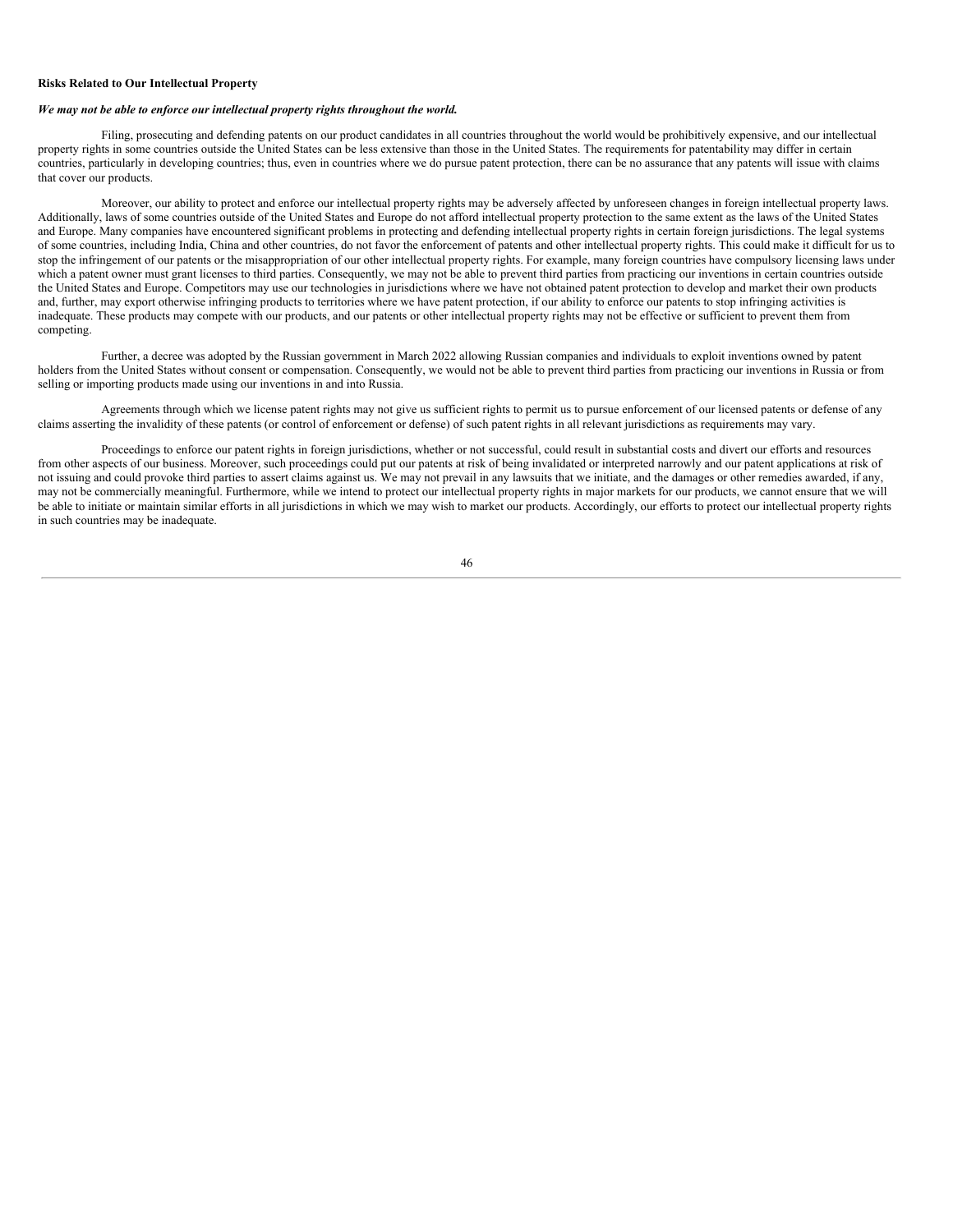### **Item 6. Exhibits.**

| Exhibit No. | <b>Description of Exhibit</b>                                                                                                                                                                                                                                                                                                                                                               |
|-------------|---------------------------------------------------------------------------------------------------------------------------------------------------------------------------------------------------------------------------------------------------------------------------------------------------------------------------------------------------------------------------------------------|
| 3.1         | Restated Certificate of Incorporation of the Registrant, including the Certificate of<br>Designation of Preferences, Rights and Limitation of Series A Convertible Preferred<br>Stock of the Registrant (incorporated by reference to Exhibit 3.1 to the Registrant's<br>Quarterly Report on Form 10-Q for the quarter ended March 31, 2019 (File No. 001-<br>37813) filed on May 1, 2019). |
| 3.2         | Second Amended and Restated By-Laws of the Registrant (incorporated by reference<br>to Exhibit 3.2 to the Registrant's Quarterly Report on Form 10-Q for the quarter<br>ended June 30, 2021 (File No. 001-37813) filed on August 5, 2021).                                                                                                                                                  |
| $10.1*$     | Master Collaboration Agreement dated March 7, 2022 between Syros Pharmaceuticals, Inc. and QIAGEN Manchester Limited. Filed herewith.                                                                                                                                                                                                                                                       |
| 31.1        | Certification of principal executive officer pursuant to Rule 13a-14(a) promulgated<br>under the Securities Exchange Act of 1934, as amended.                                                                                                                                                                                                                                               |
| 31.2        | Certification of principal financial officer pursuant to Rule 13a-14(a) promulgated<br>under the Securities Exchange Act of 1934, as amended.                                                                                                                                                                                                                                               |
| 32.1        | Certification of principal executive officer pursuant to Rule 13a-14(b) promulgated<br>under the Securities Exchange Act of 1934, as amended, and Section 1350 of<br>Chapter 63 of Title 18 of the United States Code.                                                                                                                                                                      |
| 32.2        | Certification of principal financial officer pursuant to Rule 13a-14(b) promulgated<br>under the Securities Exchange Act of 1934, as amended, and Section 1350 of<br>Chapter 63 of Title 18 of the United States Code.                                                                                                                                                                      |
| 101.INS     | Inline XBRL Instance Document (the instance document does not appear in the<br>Interactive Data File because its XBRL tags are embedded within the Inline XBRL<br>document).                                                                                                                                                                                                                |
| 101.SCH     | Inline XBRL Taxonomy Extension Schema Document                                                                                                                                                                                                                                                                                                                                              |
| 101.CAL     | Inline XBRL Calculation Linkbase Document                                                                                                                                                                                                                                                                                                                                                   |
| 101.DEF     | Inline XBRL Taxonomy Extension Definition Linkbase Document                                                                                                                                                                                                                                                                                                                                 |
| 101.LAB     | Inline XBRL Label Linkbase Document                                                                                                                                                                                                                                                                                                                                                         |
| 101.PRE     | Inline XBRL Taxonomy Presentation Linkbase Document                                                                                                                                                                                                                                                                                                                                         |
| 104         | Cover Page Interactive Data (formatted as Inline XBRL and contained in Exhibit<br>101)                                                                                                                                                                                                                                                                                                      |

\* Portions of this exhibit have been omitted pursuant to Item 601 of Regulation S-K promulgated under the Securities Act of 1933, as amended, because the information is not material and is a type of information that the registrant treats as private or confidential.

47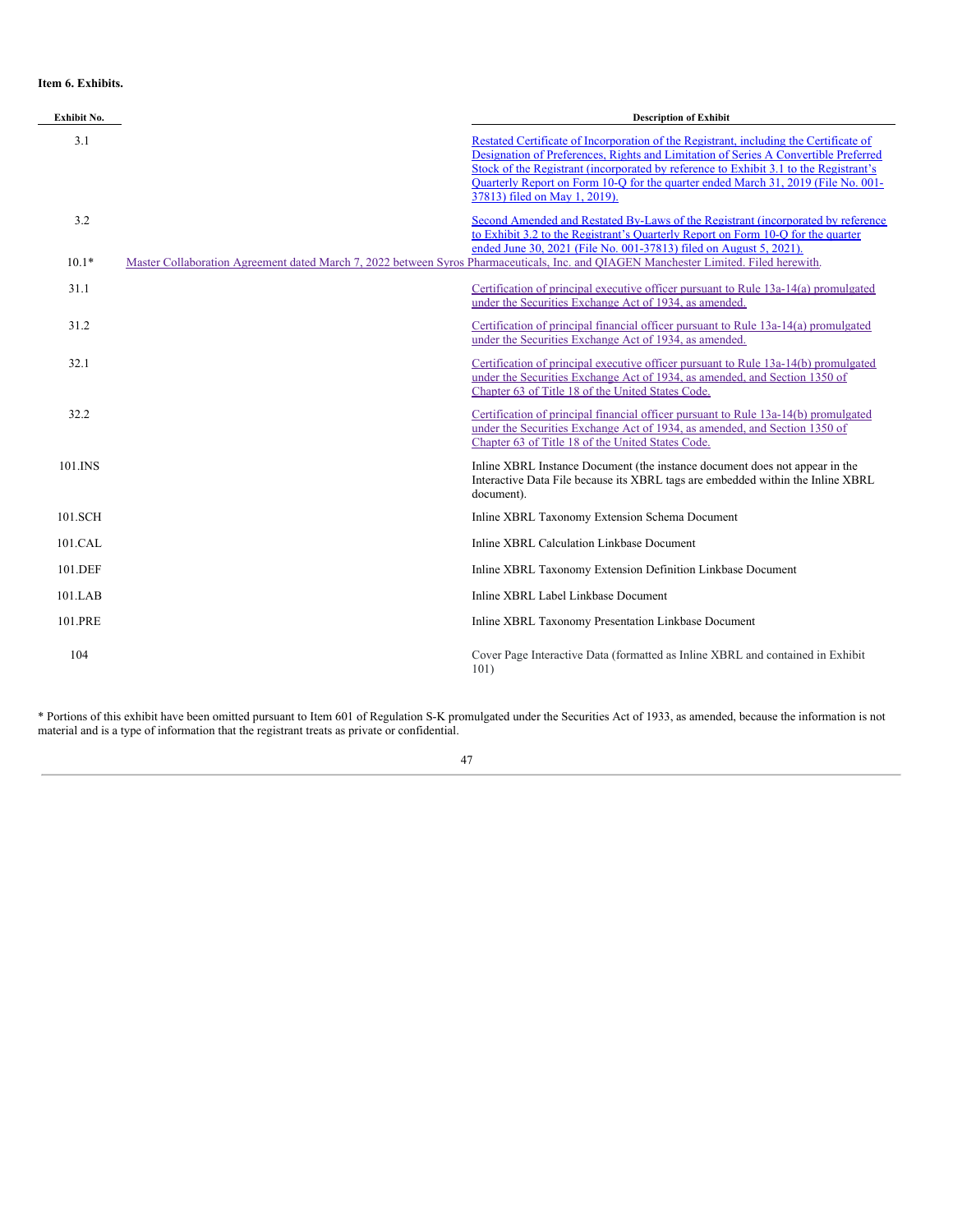### **SIGNATURES**

Pursuant to the requirements of the Securities Exchange Act of 1934, the registrant has duly caused this report to be signed on its behalf by the undersigned thereunto duly authorized.

**Syros Pharmaceuticals, Inc.**

Jason Haas Chief Financial Officer (Principal Financial Officer)

Date: May 16, 2022 By: /s/ Jason Haas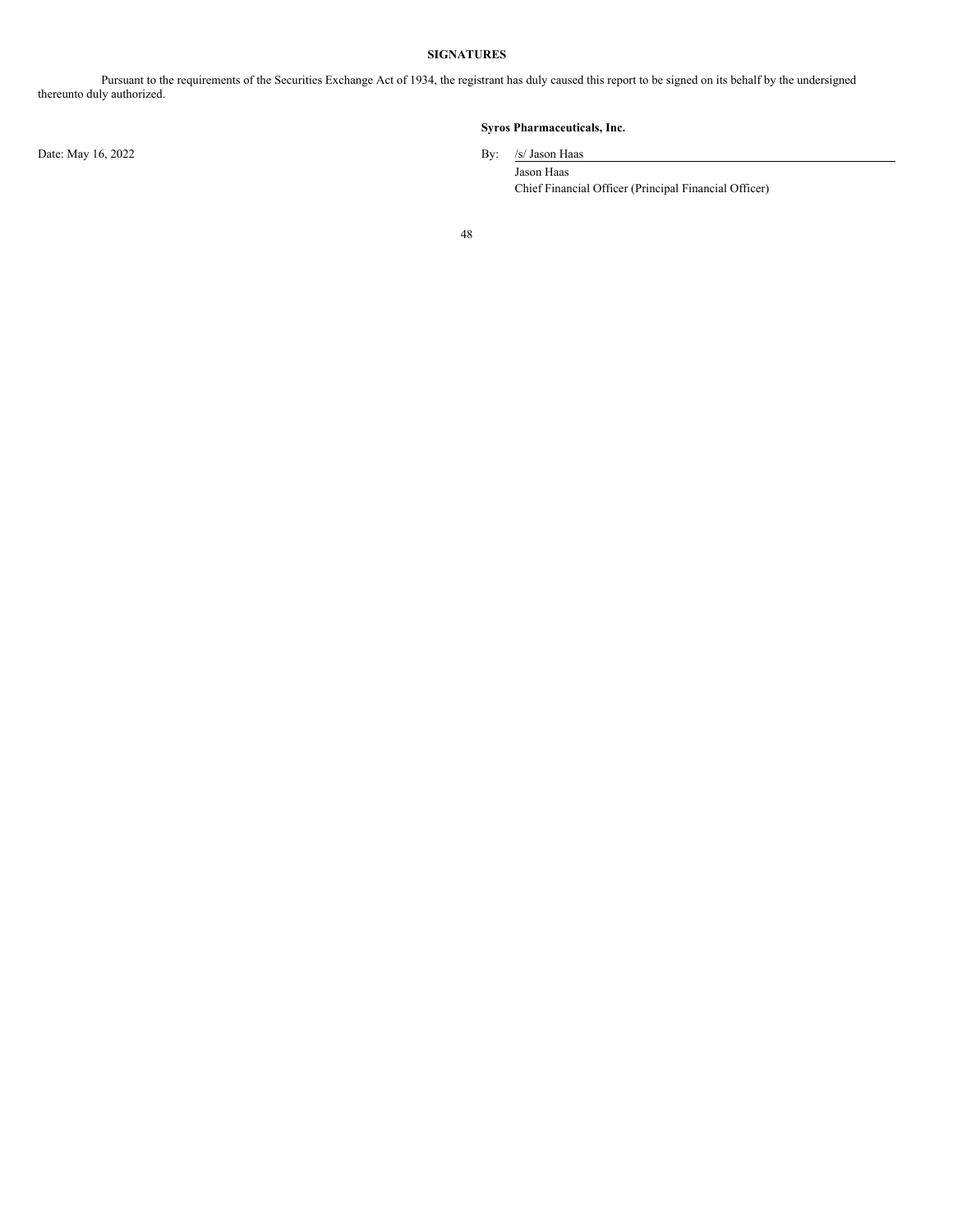## CONFIDENTIAL

Certain identified information has been excluded from the exhibit because it is both (i) not material and (ii) is the type of information that the registrant treats as private or confidential. Double asterisks denote omissions.

# **MASTER COLLABORATION AGREEMENT**

# **for Companion Diagnostics**

Between Syros Pharmaceuticals, Inc.

35 CambridgePark Drive

Cambridge, MA 02140 hereinafter **"SYROS"**

and QIAGEN Manchester Limited

Skelton House, Lloyd Street North

Manchester, M15 6SH,

England

hereinafter **"QIAGEN"**

dated: March 7, 2022 ("Effective Date")

### WHEREAS,

SYROS is a biopharmaceutical company engaged in the research and development of products for the treatment of human disease and conditions, including cancer;

QIAGEN is a global biotechnology company engaged in the research, development, manufacture and commercialization of diagnostic products, including companion diagnostics to aid in the selection and use of pharmaceutical products;

QIAGEN and SYROS wish to establish a legal framework for continued collaborations relating to QIAGEN's development and commercialization of a companion diagnostic product for use with SYROS' pharmaceutical products.

NOW, therefore, the Parties agree as follows:

*Q-2015-10-22*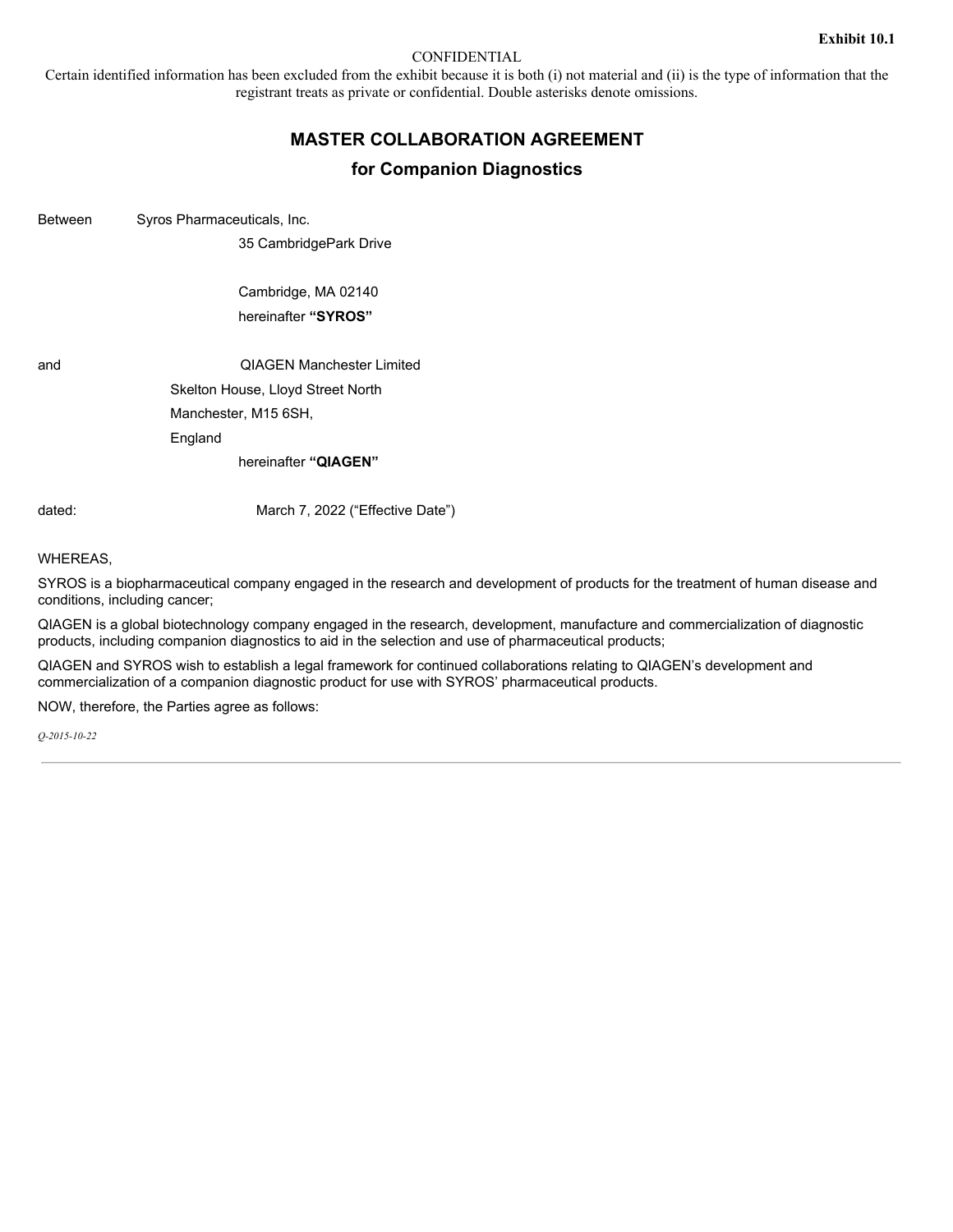## **1. Definitions.**

1.1. The following terms used in the Agreement shall have the meanings set forth below:

"**Activities**" shall mean the activities set forth in a Schedule to this Agreement to be performed by each Party in connection with a particular Project for SYROS.

"**Affiliate**" shall mean any entity which, directly or indirectly, through one or more intermediaries, controls, is controlled by, or is under common control with a Party, as the case may be. As used in this definition, "control" shall mean the possession of the power to direct or cause the direction of the management and policies of an entity, whether through the ownership of the outstanding voting securities or by contract or otherwise.

**"Agreement"** shall mean this Master Collaboration Agreement and any Schedules executed hereunder.

**"Analytical Performance Data**" shall mean all [\*\*] related to the analytical performance of the QIAGEN IVD under the Project as generated by or on behalf of either Party or both Parties during the course of performing the Activities under a Schedule, which includes but is not limited to: data to support development and optimization of the QIAGEN IVD, data to support the limit of detection, limit of blank, accuracy, cross reactivity, reproducibility and stability of the QIAGEN IVD, excluding any Clinical Data and Biomarker Data.

**"Applicable Law"** shall mean any country, federal, state, provincial, commonwealth, cantonal or local government law, directive, statute, rule, requirement, code, regulation, permit, ordinance, authorization or similar such governmental requirement and interpretation and guidance documents of the same by a Governmental Authority or any industry self-regulatory principles, in each case, that are applicable to one or more of QIAGEN, SYROS, this Agreement or the Activities, as the context requires.

"**Background Intellectual Property**" shall mean, with respect to a Party, all Intellectual Property that (i) is in existence and Controlled by such Party at the Effective Date, (ii) becomes Controlled by such Party after the Effective Date and is not Foreground Intellectual Property, or (iii) is obtained by a Party pursuant to Section 9.6.

**"Biomarker"** shall mean one or more specific genes, genetic sequences, proteins or other defined characteristic, including defined characteristics identified by software algorithms, that is objectively measured and evaluated as an indicator of normal biological processes, pathogenic processes, or responses, including pharmacologic responses, to an exposure or intervention including

2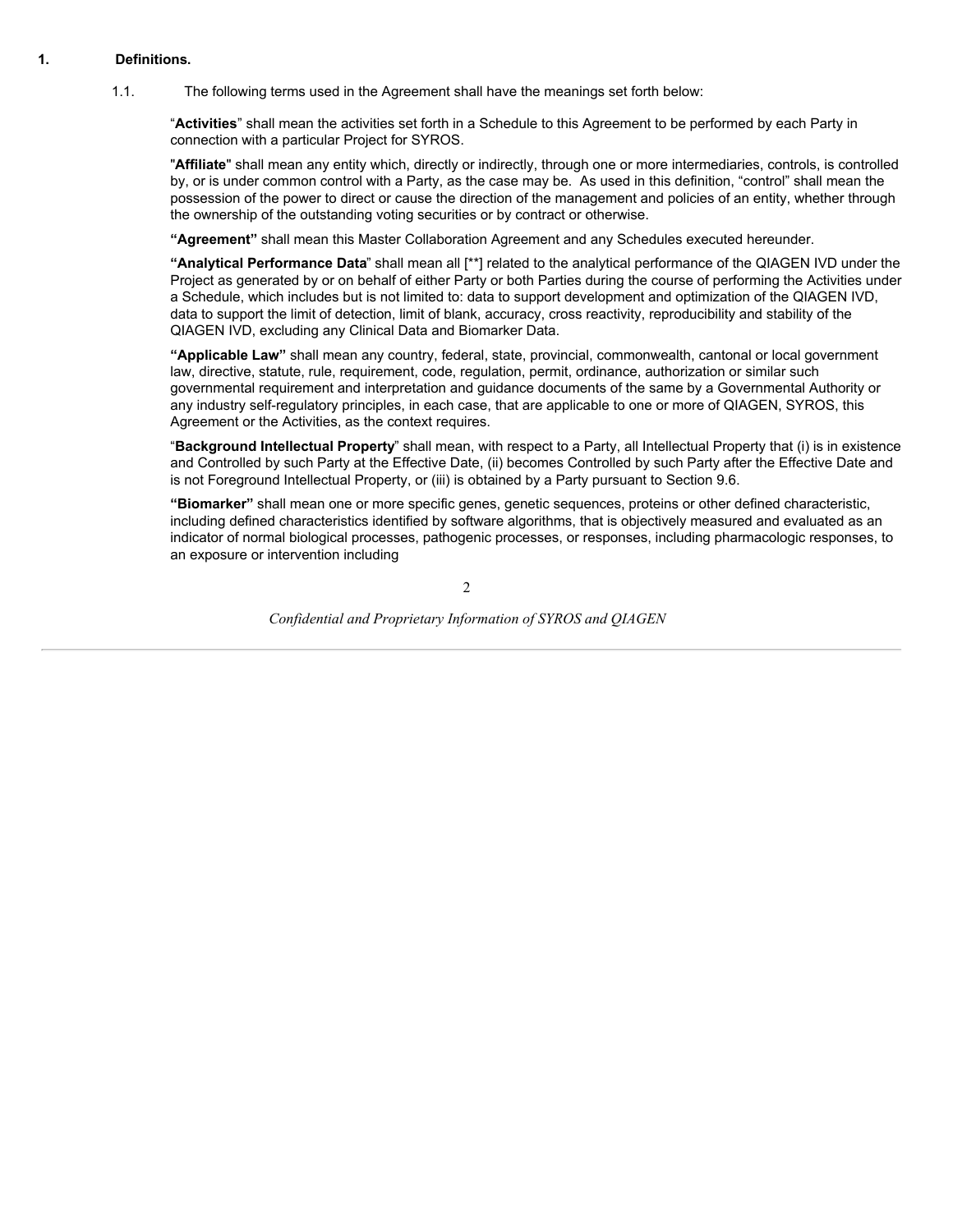therapeutic intervention. With respect to a Project, "Biomarker" shall be further defined and described in the Schedule for such Project.

**"Biomarker Data"** shall mean all Project Data relating to the Biomarkers, all as generated by or on behalf of either or both Parties during the course of performing Activities under a Project or Schedule.

"**Business Day**" means any day other than a Saturday, Sunday, bank holiday, or public holiday in the United States or the United Kingdom.

**"Clinical Data"** shall mean all [\*\*] relating to patients or subjects in connection with a Clinical Trial, including Project Data relating to patient populations, therapy and therapeutic efficacy, clinical outcome data (*i.e,*, any data related to the performance of the SYROS Product (e.g., safety, toxicity, etc.)), all as generated by or on behalf of either or both Parties during the course of performing Activities under a Project or Schedule.

"**Clinical Trial**" shall mean a clinical investigation of a SYROS Product undertaken or supported by SYROS, alone or with a third party, as part of the development of such pharmaceutical product to obtain information relating to patient outcome and/or selection for therapy with such pharmaceutical product, which clinical investigation includes the use of the QIAGEN IVD or any prototype of it developed in the respective Project. For clarification, a Clinical Trial under this definition may include a bridging study or other clinical performance study.

"**Clinical Trial Assay**" shall mean an investigational use only device which is developed by QIAGEN under this Agreement solely for use in Clinical Trials.

"**Commercialization**" and "**Commercialize**" shall refer to all activities (including Activities) undertaken relating to the pre-marketing, marketing, distribution, manufacture (or having manufactured), importing/exporting, offering for sale, seeking pricing and reimbursement approval, sale and support of a SYROS Product or QIAGEN IVD. For clarification, this excludes Activities under Development Projects.

**"Commercially Reasonable Efforts"** shall mean with respect to any obligations of a Party under this Agreement, such efforts and resources substantially equivalent [\*\*], in each case as [\*\*], and in no event less than reasonable, good faith efforts, it being understood that the fact that [\*\*], shall be taken into account when considering [\*\*].

"**Competing QIAGEN Test**" means (a) an assay, developed and/or Commercialized by or on behalf of QIAGEN or its Affiliates or any third party, regardless of the diagnostic instrumentation or device, firmware base software and user interface software used therefore (b) that is capable of [\*\*].

3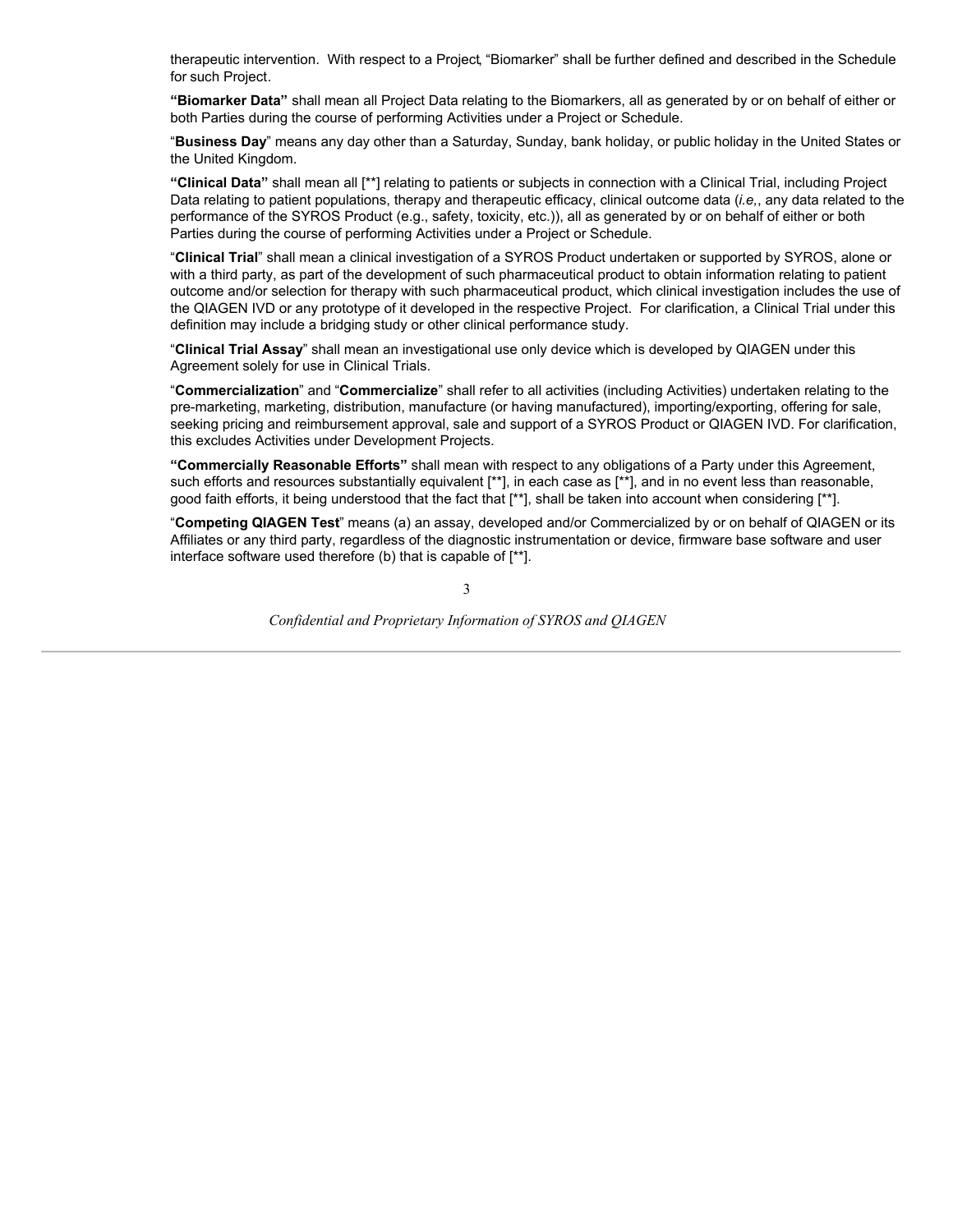"**Confidential Information**" shall mean all information and materials provided by one Party or its Representatives (the "**Disclosing Party**") to the other Party or its Representatives (the "**Receiving Party**") during the Term of this Agreement and designated as confidential by the Disclosing Party when provided or which would reasonably be understood to be confidential based on the nature of the information or the circumstances of disclosure. Notwithstanding the foregoing, or any other term or condition of this Agreement: (a) the SYROS Foreground IP, the Material, Biomarker Data and the Clinical Data shall each be deemed the Confidential Information of SYROS, and SYROS shall be deemed the Disclosing Party with respect thereto, regardless of which party generates or discloses such information; and (b) the QIAGEN Foreground IP, the QIAGEN IVD System and the Analytical Performance Data shall each be deemed the Confidential Information of QIAGEN, and QIAGEN shall be deemed the Disclosing Party with respect thereto, regardless of which party generates or discloses such information. The specific terms and conditions of this Agreement are Confidential Information of both Parties, and both Parties shall be deemed to be the Disclosing Party with respect thereto, but the existence of the Agreement is not Confidential Information.

**"Contract Laboratory"** shall have the meaning given it in Section 5.2.

**"Control" or "Controlled" or "Controlling"** shall mean, with respect to any item of Intellectual Property, the possession of the right, whether directly or indirectly, and whether by ownership, license or otherwise, to assign, or to grant the other Party access or a license or sublicense to such Intellectual Property, as applicable, without violating the terms of any agreement or other arrangement with a third party.

"**Deliverables**" shall mean the Project Data, and documents, filings and/or other materials to be provided to SYROS by QIAGEN in connection with a particular Project, as specified in a Schedule.

**"Development Project"** shall mean a project performed under this Agreement, as agreed between the Parties and set out in a Schedule. Development Projects may include (i) biomarker identification and validation, (ii) prototype assay development, (iii) companion diagnostic proof of concept, (iv) *in vitro* diagnostic development, (v) enrolment assay development, (vi) Clinical Trial support and regulatory consultation, (vii) support of a Regulatory Submission for a SYROS Product; and/or (viii) Regulatory Submission and QIAGEN IVD registration; which project ultimately may result in the creation and Commercialization of a QIAGEN IVD in Markets for a SYROS Product under this Agreement.

"**FDA**" shall mean the United States Food and Drug Administration and any successor agency.

4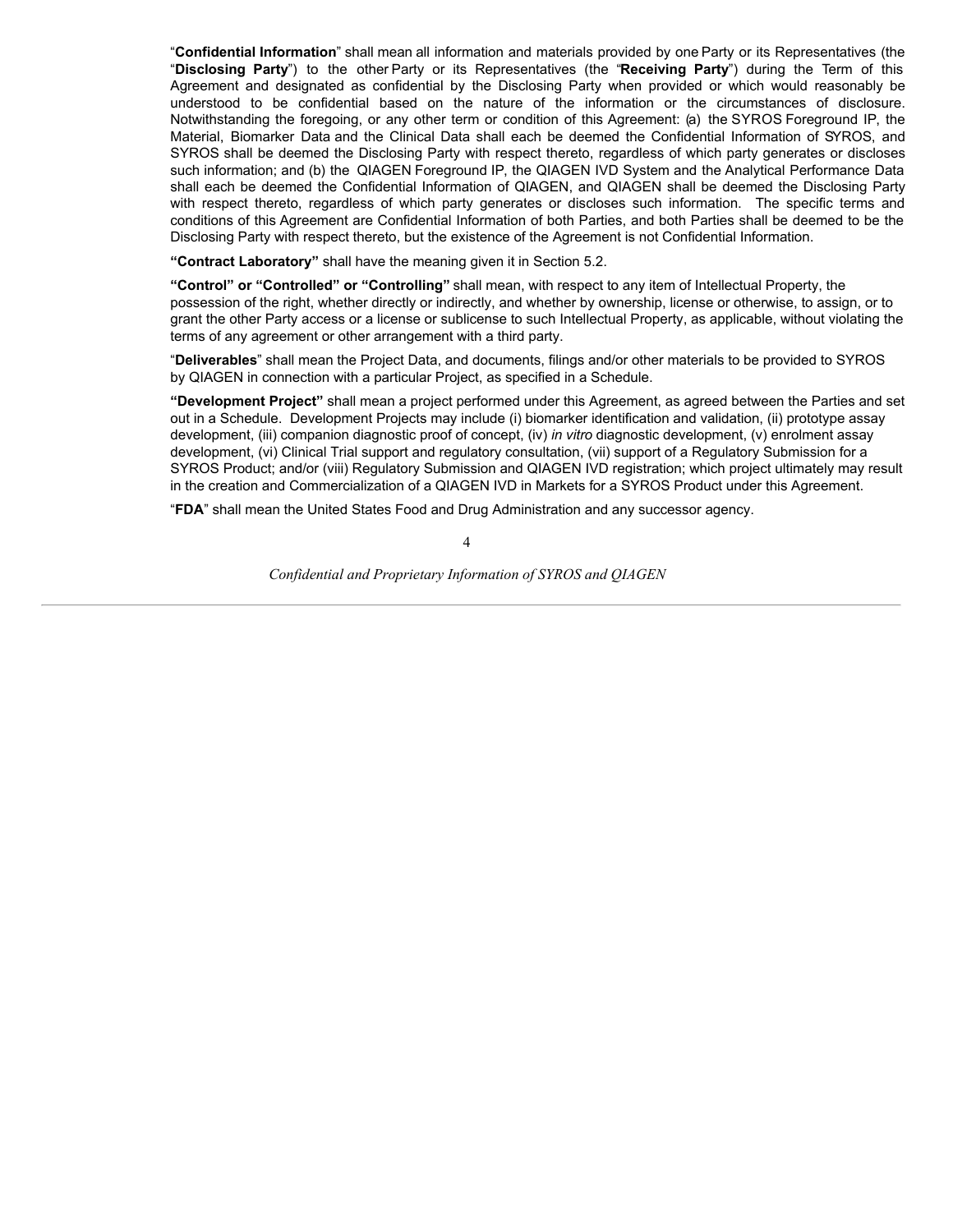"**Foreground Intellectual Property**" shall mean any and all Intellectual Property arising directly from work performed under a Project under this Agreement, whether conceived, discovered, reduced to practice or writing, generated or developed by or on behalf of SYROS or its Affiliates or by its Representatives, and/or by or on behalf of QIAGEN or its Affiliates or by its Representatives, solely or jointly.

"**Governmental Authority**" shall mean any court, agency, authority, department, regulatory body or other instrumentality of any government or country or of any national, federal, state, provincial, regional, county, city or other political subdivision of any such government or any supranational organization of which any such country is a member.

"**Intellectual Property**" shall mean all inventions, know-how and other intellectual property, including tangible material, or its intangible equivalent in unwritten or oral form, and all patent rights (pending or issued), copyright, trademark, trade secret and other proprietary rights, excluding Project Data.

"**IVD**" shall mean *in vitro* diagnostic medical device as defined in the US Code of Federal Regulations Title 21, Section 809.3 or the Regulation (EU) 2017/746 of the European Parliament, the European directive 98/79/EC, or any similar definitions set by Governmental Authorities in markets outside of the United States and the European Union. For the avoidance of doubt, the term IVD includes companion diagnostics for a pharmaceutical product as defined in FDA's "Guidance for Industry and Food and Drug Administration Staff – In Vitro Companion Diagnostic Devices" (August 6, 2014).

**"Joint Foreground IP"** shall mean all Foreground Intellectual Property that is not QIAGEN Foreground IP or SYROS Foreground IP.

"**Markets**" shall mean the countries and territories of the world in which the Parties mutually agree to jointly Commercialize (or have Commercialized) the SYROS Product and the QIAGEN IVD, as specified in a Schedule.

"**Materials**" shall mean the biological samples, compounds, reagents, supplies, products and other goods that SYROS delivers or causes one or more third parties to deliver to QIAGEN, or QIAGEN procures from a third party at SYROS' cost, for purposes of performing this Agreement.

"**Party**" shall mean SYROS or QIAGEN as the context requires and "**Parties**" shall mean both SYROS and QIAGEN.

"**PMA**" shall mean Pre-Market Approval as defined by FDA.

"**Project**" shall mean a Development Project performed under this Agreement and/or subsequent Commercialization of the respective QIAGEN IVD.

5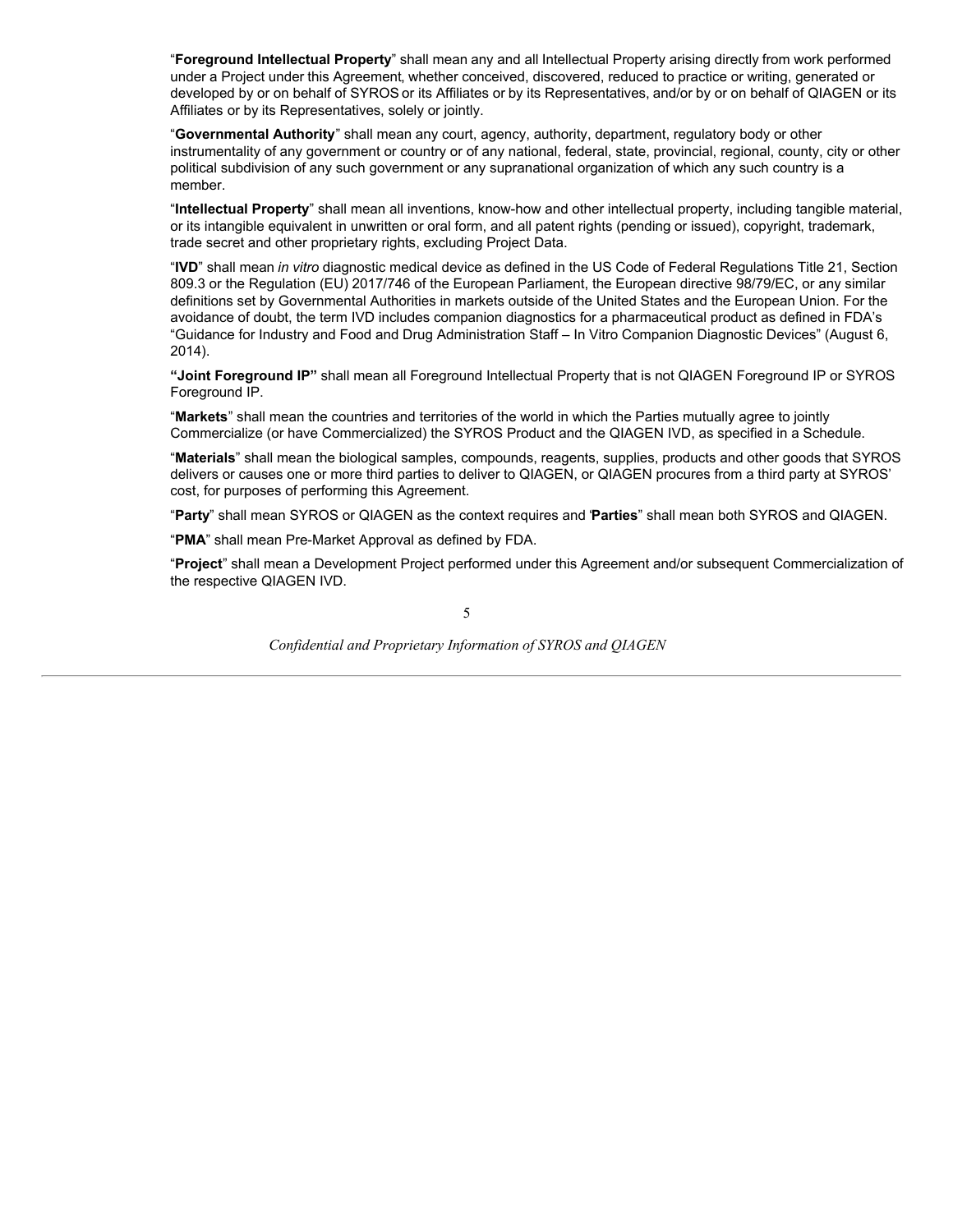**"Project Data"** shall mean (i) information, data, results and reports generated from work performed under this Agreement and (ii) experimental procedures, analysis and protocols utilized in the performance of a Project, in either case by or on behalf of SYROS or its Affiliates or Representatives, or by or on behalf of QIAGEN or its Affiliates or Representatives, solely or jointly, and all copyright, trade secret and other propriety rights therein. For the avoidance of doubt, Project Data shall not include information regarding QIAGEN's manufacturing or quality management processes, protocols or systems.

**"Project-Related Background IP"** shall mean (a) in the case of SYROS, Background Intellectual Property Controlled by Syros or any of its Affiliates that relates to the SYROS Product (as identified in a Schedule), Material or any SYROS Biomarker, or any use or other exploitation thereof, and (b) in the case of QIAGEN, Background Intellectual Property Controlled by QIAGEN or any of its Affiliates that relates to the QIAGEN IVD System, the QIAGEN IVD, or any QIAGEN Biomarker or any use or other exploitation thereof.

**"QIAGEN Biomarker"** shall mean Biomarkers which are part of QIAGEN Background Intellectual Property and identified in a Schedule.

"**QIAGEN Biomarker Data**" is defined as [\*\*].

**"QIAGEN Domain Names"** shall mean any Domain Name identical or similar with the QIAGEN Trademarks under any ccTLD (country code Top Level Domain) and gTLD (generic Top Level Domain) address area.

**"QIAGEN Foreground IP"** shall mean any and all Foreground Intellectual Property that [\*\*].

**"QIAGEN IVD"** shall mean an IVD developed by QIAGEN in the course of a Project including its respective development stages.

**"QIAGEN IVD System"** shall mean a diagnostic instrumentation or device, firmware base software and user interface software, and associated reagents, including those for sample preparation, which may include, for example, the RGQ instrument.

**"QIAGEN Trademarks"** shall mean the trademarks which QIAGEN uses for the Commercialization of the QIAGEN IVD to be used in connection with a SYROS Product.

"**Regulatory Approval**" means, with respect to a regulatory jurisdiction, any and all licenses, permits, registrations or authorizations, clearances and approvals of (including, if required for sale in any country, pricing approval), and all registrations, filings and other notifications to, any Governmental Authority (including applications therefor) necessary for the development, testing,

6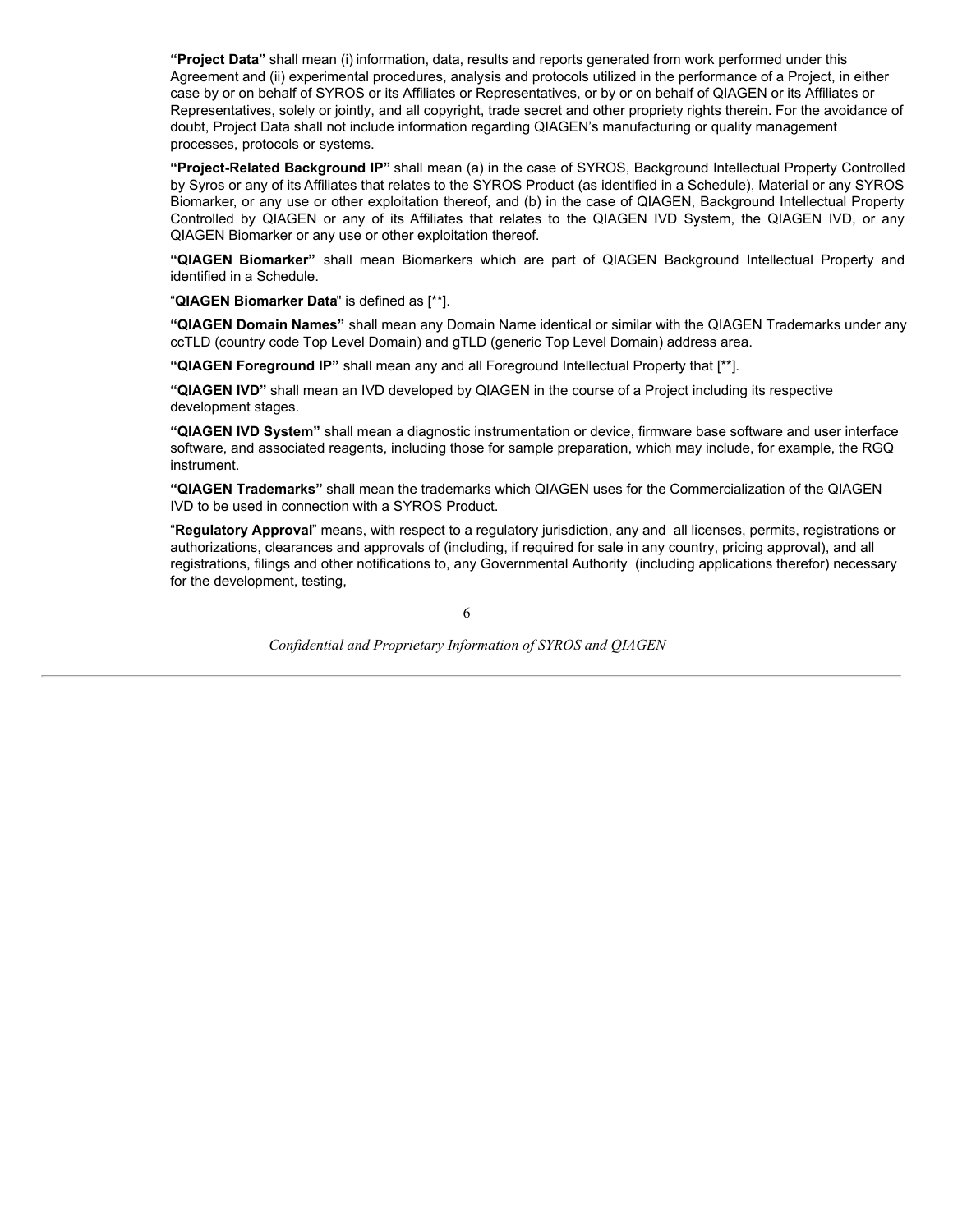manufacture, production, distribution, marketing, sale or use of an in vitro assay or a drug product in such regulatory jurisdiction in accordance with Applicable Law. With regard to an IVD, Regulatory Approval would occur upon FDA approval of a Premarket Approval (PMA) for the IVDand similar approvals of Governmental Authorities in other jurisdictions for marketing authorization as an IVD.

**"Regulatory Submission"** shall mean with respect to a regulatory jurisdiction, any and all submissions, which are necessary to obtain and maintain a Regulatory Approval.

**"Representatives"** shall mean with respect to each Party, such Party's directors, officers, employees, consultants, and agents, and those of its Affiliates and subcontractors (including Contract Laboratories) who contribute to the performance of a Project.

**"Schedule"** shall mean an individual agreement executed by the Parties for the performance of a Project, as further described in Article 3 of this Agreement.

**"SYROS Biomarker"** shall mean Biomarkers which are part of SYROS Background Intellectual Property and identified in a Schedule.

"**SYROS Biomarker Data**," is defined as [\*\*].

**"SYROS Domain Names"** shall mean any Domain Name identical or similar with the SYROS Trademarks under any ccTLD (country code Top Level Domain) and gTLD (generic Top Level Domain) address area.

"**SYROS Foreground IP**" shall mean any and all Foreground Intellectual Property that [\*\*].

"**SYROS Product**" shall mean any biological or chemical substance identified in a Schedule that SYROS is developing or Commercializing for the prevention, treatment, or cure of a disease, syndrome or condition in human beings or animals.

**"SYROS Trademarks"** shall mean the trademarks which SYROS uses for the Commercialization of the SYROS Product with which a QIAGEN IVD will be used in connection with such SYROS Product.

**"Trademark"** shall mean the SYROS Trademarks and the QIAGEN Trademarks.

1.2. Other Definitional and Interpretative Provisions. The words "hereof", "herein" and "hereunder" and words of like import used in this Agreement shall refer to this Agreement as a whole and not to any particular provision of this Agreement. The captions herein are included for convenience of reference only and shall be ignored in the construction or interpretation hereof. Any capitalized term used in

7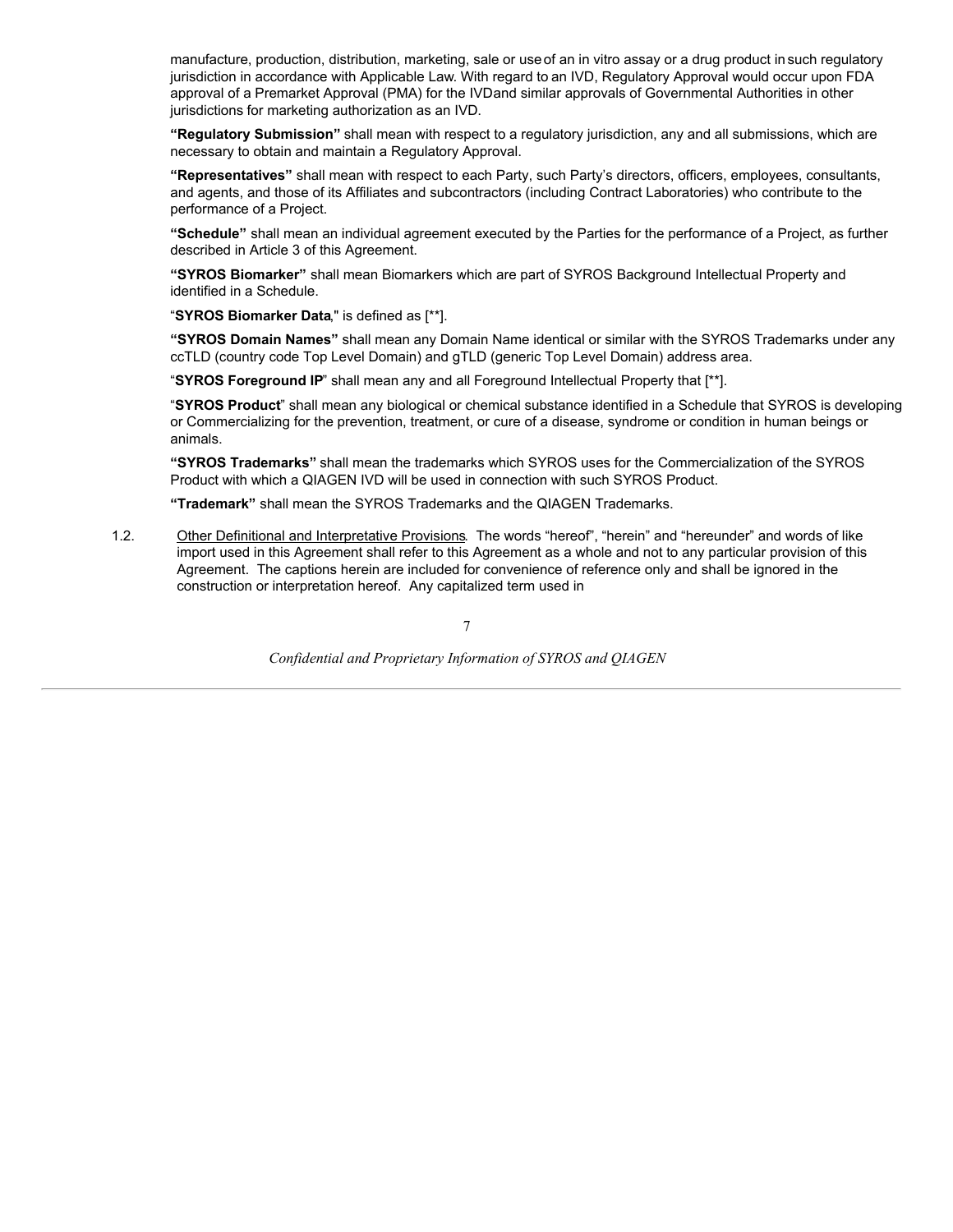any Schedule but not otherwise defined therein shall have the meaning as defined in this Agreement. Any singular term in this Agreement shall be deemed to include the plural, and any plural term the singular. Whenever the words "include", "includes" or "including" are used in this Agreement, they shall be deemed to be followed by the words "without limitation", whether or not they are in fact followed by those words or words of like import. This Agreement will be fairly interpreted in accordance with its terms and without any strict construction in favor of or against either Party.

**2. Term**. This Agreement shall commence on the Effective Date and continue for an initial term of the later of: (a) five (5) years; (b) expiration or termination of all Schedules executed hereunder or (c) termination of this Agreement pursuant to Section 15 ("Initial Term"). Thereafter, this Agreement shall automatically renew for additional periods of one (1) year each (together with the Initial Term, the "Term").

# **3. Projects.**

## 3.1. Exclusivity.

- (a) Non-Exclusive Nature. The Parties agree that the nature of the relationship under the Agreement is nonexclusive.
- (b) Development. Notwithstanding Section 3.1(a), the Parties may agree in a Schedule that, for a specified time period and/or disease indication as set forth in the Schedule, neither QIAGEN nor its Affiliates will develop, acquire, license, manufacture or distribute for itself, or enter into any agreement or relationship with a third party to develop, acquire, license, manufacture or distribute any Competing QIAGEN Test. Any such agreement by QIAGEN in a Schedule shall be subject to good faith negotiation of compensation to QIAGEN for the foregoing restriction.
- 3.2. Schedules. The Schedule for the Activities to be conducted under the initial Project is attached hereto as Appendix 1, which shall be considered Schedule No. 1. For each additional Project to be conducted under this Agreement, the Parties shall negotiate and execute a Schedule using the format provided in Appendix 1. Once executed by both Parties, the Schedule and any subsequent amendment(s) thereto shall be governed by the terms of this Agreement . With respect to Development Projects, QIAGEN shall use Commercially Reasonable Efforts to perform the Activities and provide the Deliverables as set forth in the relevant Schedule and this Agreement, including adherence to all Applicable Law, any additional requirements set forth in a Schedule and the terms of this Agreement. QIAGEN shall comply with all reasonable and applicable guidelines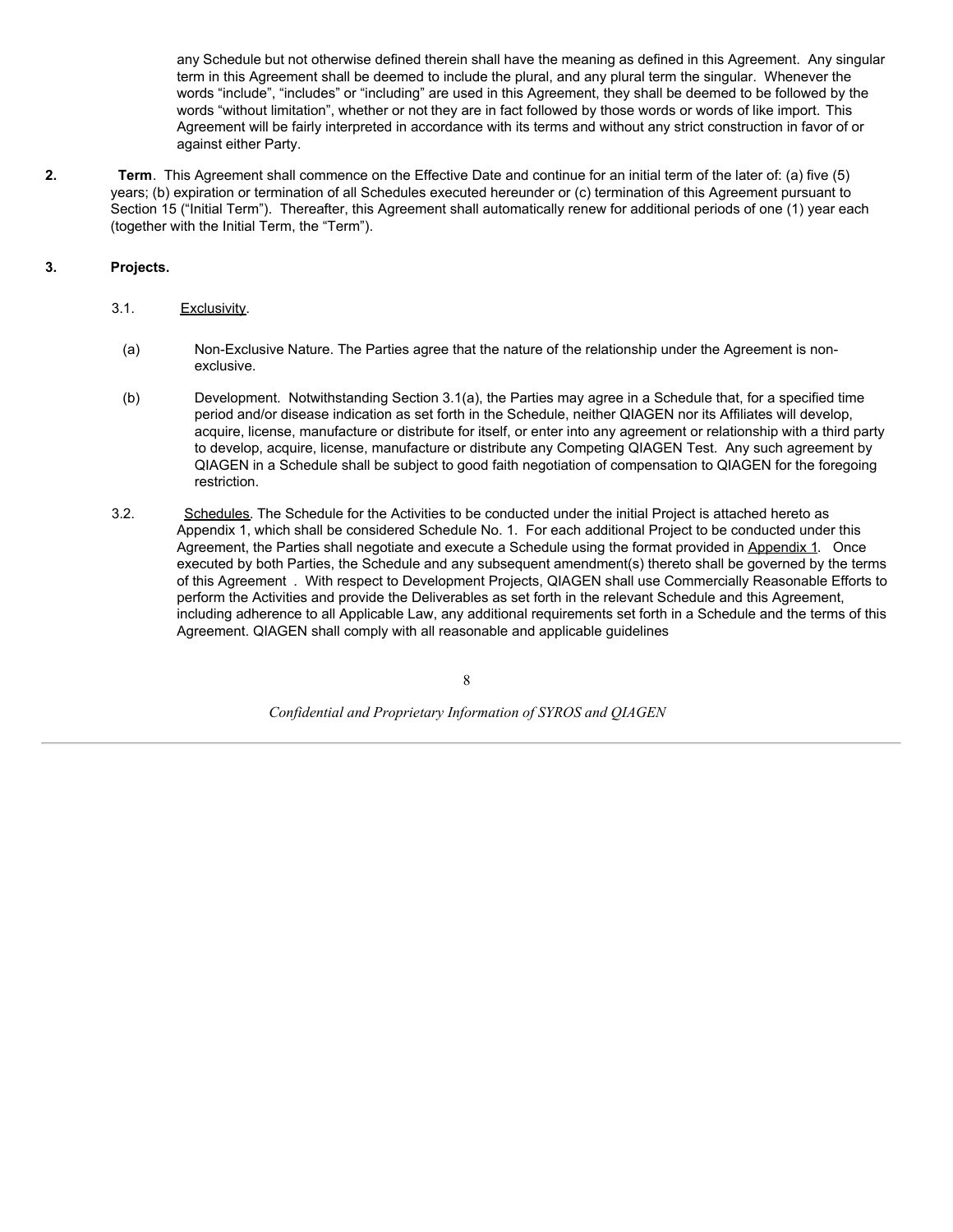and instructions that SYROS provides in writing regarding the use, storage or handling of Materials, patient samples or the SYROS Product. QIAGEN shall be responsible for the quality, technical accuracy and completeness of all Deliverables to be generated or provided by it under this Agreement or a Schedule. QIAGEN shall be responsible for the professional quality, training and supervision of all of its, its Affiliates' and permitted subcontractors' personnel who are engaged in the performance of any Activities for a Project under a Schedule. QIAGEN will perform its foregoing obligations in good faith, using Commercially Reasonable Efforts to meet the milestones set forth in each Schedule.

- 3.3. Scope Changes. In the event the Parties agree that the Activities or Deliverables of a Project should be modified, or that additional Activities or Deliverables should be conducted or provided, the Parties shall prepare a written amendment of the Schedule for execution by the Parties. A Party shall not vary from the Activities and Deliverables set out in the original Schedule until the Parties have executed a written amendment to the relevant Schedule. Notwithstanding the foregoing, in the event that a circumstance arises which was not reasonably anticipated by the Parties and which renders a Party's ability to perform certain Activities or Deliverables technically or scientifically impossible or impracticable, the Parties shall negotiate a scope change amendment in good faith for a period of [<sup>\*\*</sup>]. In the event the Parties are unable to agree upon such scope change amendment in these circumstances, either Party shall have the right to terminate the applicable Schedule upon written notice to the other Party.
- 3.4. Conflicting Provisions. In the event there is a specific conflict between the terms or conditions of this Agreement and the terms or conditions of any Schedule, the terms and conditions of this Agreement shall govern, unless the Schedule specifically and expressly supersedes this Agreement on a specific matter and then only with respect to the particular Schedule and the matter so specified.

## **4. Materials and Records**

4.1. Materials Delivery. Materials required for the conduct of the Project shall be outlined in the Schedule or otherwise agreed in writing by the Parties. As between SYROS and QIAGEN, SYROS shall retain all right, title and interest in and to Materials, and QIAGEN shall retain all right, title and interest in and to any other materials used in the Project which were provided or procured by or on behalf of QIAGEN at QIAGEN's expense to the extent not included in a

9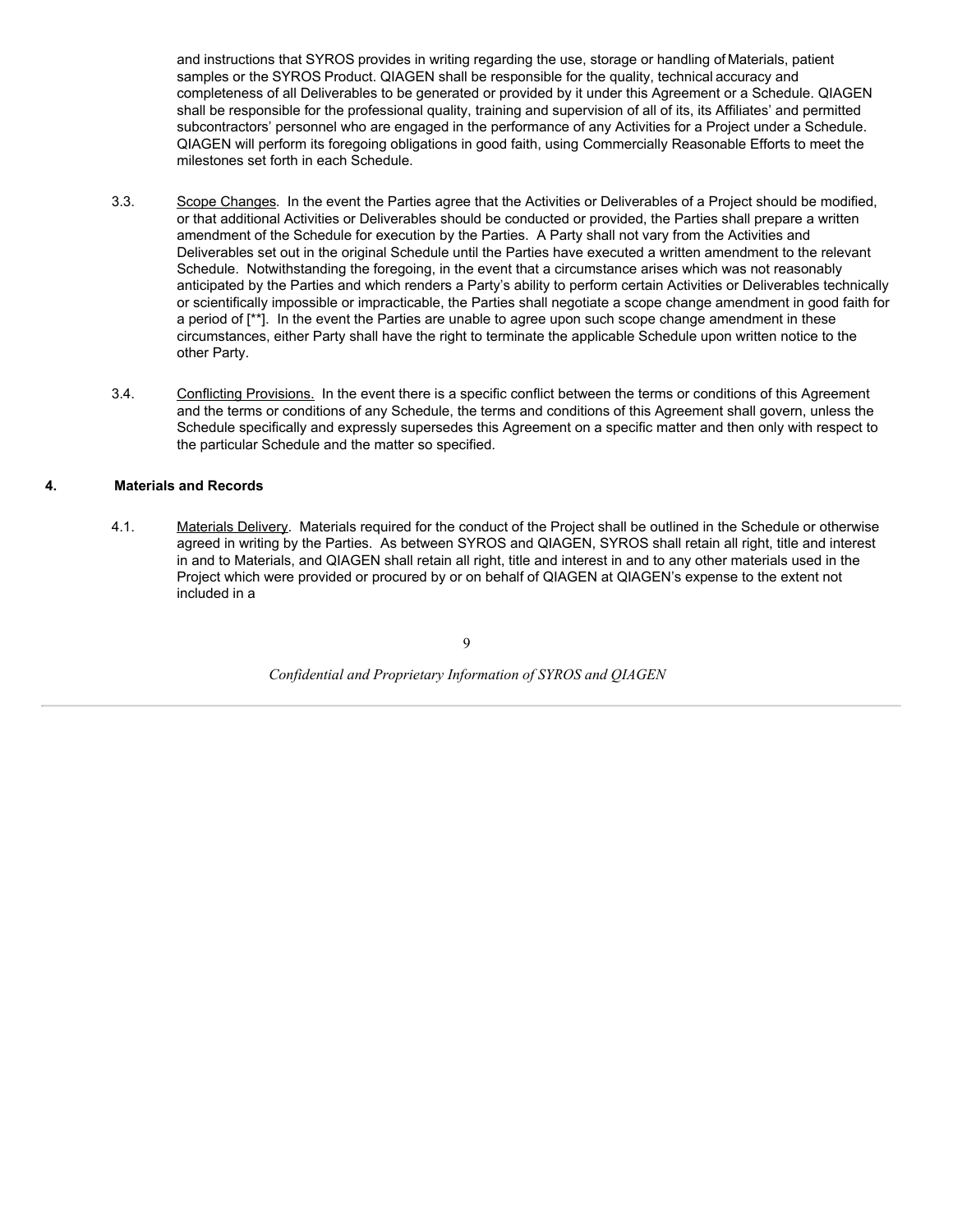Deliverable provided under a Schedule. SYROS shall ensure that any Materials are de-identified of personal health information prior to shipment to QIAGEN. SYROS acknowledges that the provision of Materials by SYROS and third parties on behalf of SYROS is largely beyond the control of QIAGEN, and thereforeQIAGEN shall not be held liable for delays to the Project to the extent caused by late shipments of Materials or defective Materials to be provided by or on behalf of SYROS, where the delay was not caused by QIAGEN. For purposes of clarity, each Party shall use Commercially Reasonable Efforts to ensure the timely and sufficient supply of Materials to be provided or procured by such Party pursuant to a Schedule, including ordering Materials to be procured by such Party from a third party provider within such provider's ordering lead times.

- 4.2. Use Restrictions. QIAGEN shall use and handle the Materials in accordance with any applicable documentation, reasonable handling procedures for similar materials, applicable common scientific standards of care, Applicable Law, and SYROS's written instructions provided to QIAGEN, and upon receipt of the Materials, shall be responsible for the chain of custody of the Materials. In no event shall QIAGEN use the Materials for any purpose other than the Activities described in the applicable Schedule. None of the Materials shall be transferred or sold by QIAGEN to third parties except to subcontractors approved by SYROS in accordance with the terms of this Agreement and who require access to the SYROS Materials to perform the Activities. QIAGEN shall not use the Materials for testing in or treatment of human subjects except if and to the extent expressly described in the applicable Schedule. QIAGEN understands and agrees that the Materials are experimental in nature and that SYROS shall not be liable for any loss, claim, damage or liability which may arise from the use, storage or handling of the Materials by QIAGEN . Unless otherwise set forth in the applicable Schedule, upon SYROS' written request and at SYROS' expense, QIAGEN shall, at SYROS' option, deliver to SYROS or destroy (in which case such destruction shall be certified to SYROS in writing) all Materials provided by SYROS in QIAGEN's possession or control.
- 4.3. Records Retention. QIAGEN shall retain all Project Data (including all records related thereto) generated during the performance of the Activities, separately from any records and data generated during performance of activities for clients other than SYROS, for a period of not less than [\*\*], or for such longer period as required by Applicable Law, in a form appropriate for regulatory and intellectual property purposes. Upon written request from SYROS during the [\*\*] retention

10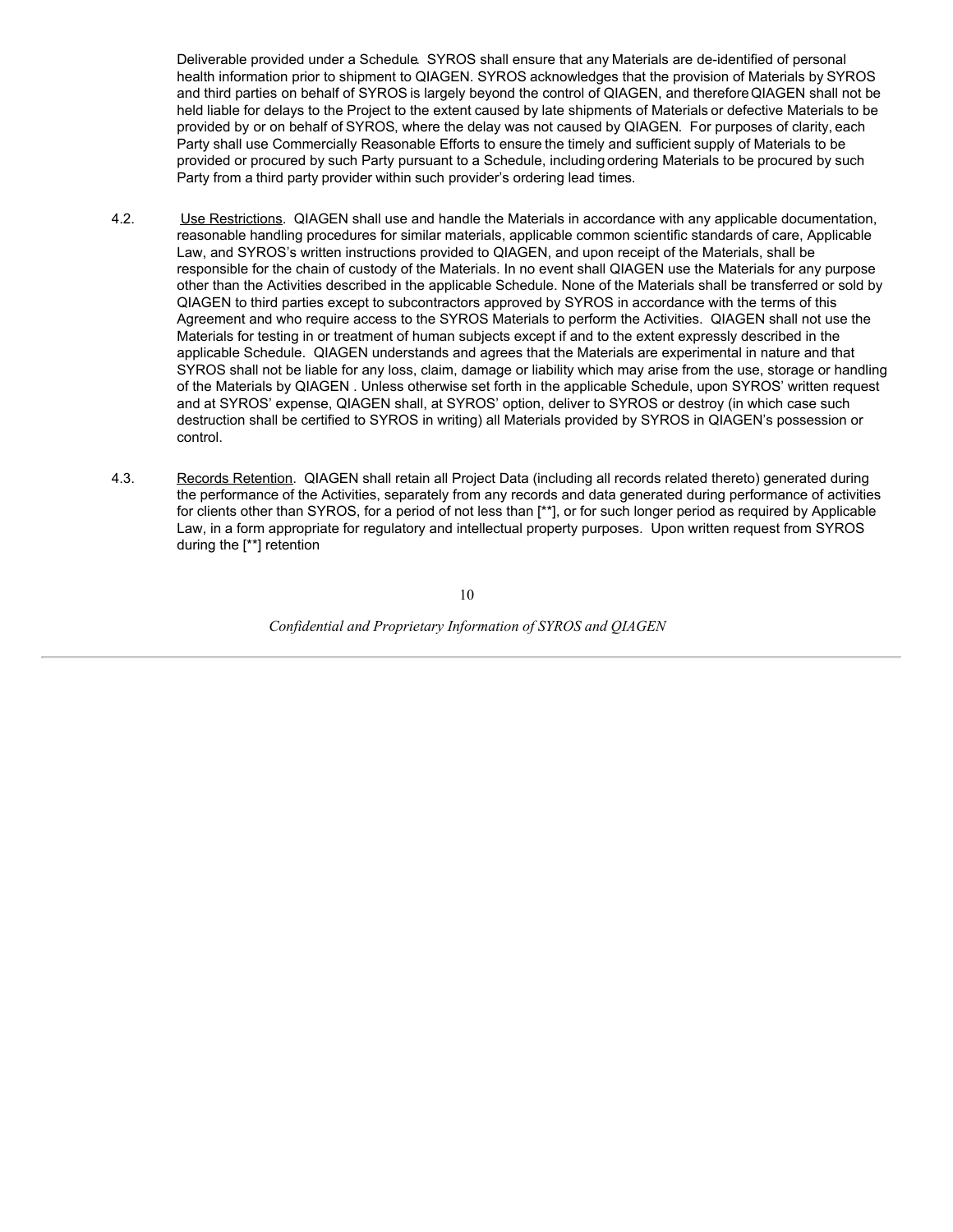term, QIAGEN shall provide to SYROS copies of all suchProject Data at SYROS's expense.

- 4.4. Inspections, Audits, or Investigations of QIAGEN by Governmental Authorities. Upon reasonable and lawful request, QIAGEN will allow appropriate worldwide Governmental Authorities to inspect its facilities or review records relating to Activities.
	- (a) Non-Routine Matters. If any Governmental Authority gives QIAGEN notice of its intent, with respect to any QIAGEN facility that is performing a Project for SYROS under this Agreement, to conduct a non-routine inspection, audit, or investigation, or take any other type of regulatory action in relation to the Activities, QIAGEN will, unless prohibited by such Governmental Authority or Applicable Law, give SYROS written notice within [\*\*] after QIAGEN's receipt of such notice thereof, if such inspection, audit or investigation is specific to a Project, and if notice cannot be provided to SYROS in advance of any such inspections, then QIAGEN will notify SYROS promptly and supply all relevant information and findings pertaining thereto.
	- (b) Cooperation. SYROS shall have the right to [\*\*] during the course of any inspections, audits and investigations specifically related to the SYROS Product [\*\*] impact the Regulatory Approval of the SYROS Product and/or the QIAGEN IVD, unless prohibited by Applicable Law or Governmental Authority, provided that [\*\*]. QIAGEN will cooperate with the Governmental Authority (and keep SYROS representatives timely informed) in the conduct of such inspections, audits, and investigations and will maintain records of Activities in a way that facilitates the objectives of such activities.
	- (c) Inspection Findings and Responses. QIAGEN will provide regular updates to SYROS during the course of any audit performed pursuant to this Section 4.4. Within [\*\*] of receipt, QIAGEN will forward to SYROS copies of any relevant reports and findings pertaining to the matters set forth in Section 4.4(a) to the extent related to the Activities or that would materially impact either QIAGEN's ability to obtain Regulatory Approval for, or ensure the clinical or commercial supply of, the Clinical Trial Assay or QIAGEN IVD being developed for SYROS under a Schedule. Whenever feasible and solely to the extent that it would not compromise the timeliness or quality of the response, QIAGEN will also provide SYROS with an opportunity to prospectively review and comment on any QIAGEN responses to Governmental Authorities that relate to Activities. Regardless of whether SYROS has an opportunity to prospectively

$$
11^{-}
$$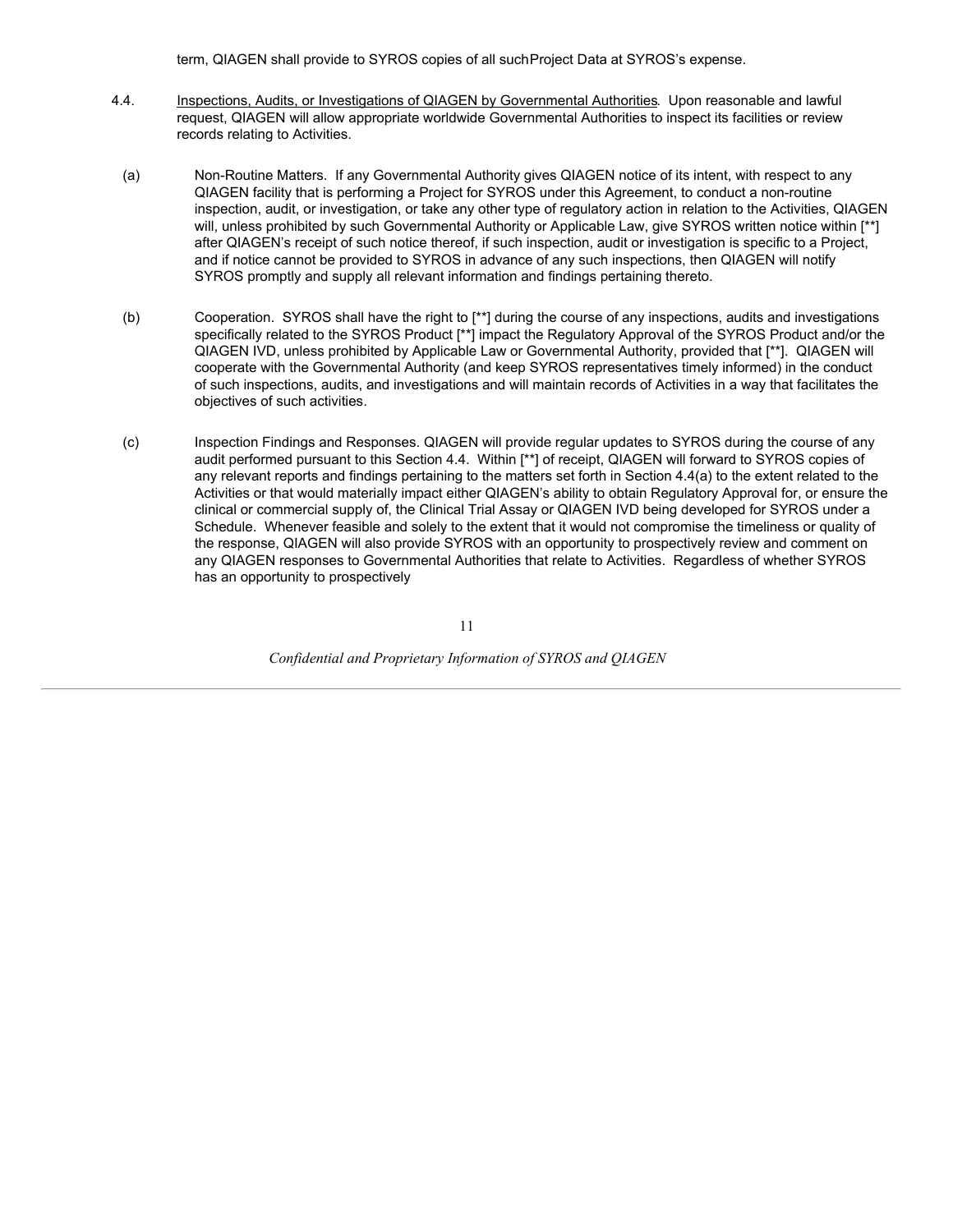review and comment on any QIAGEN responses, QIAGEN will have the final say and determine the appropriate response and provide SYROS a copy of the response submitted to Governmental Authorities.

- 4.5. Audits of QIAGEN by SYROS. During the Term, SYROS shall have the right to audit or have audited QIAGEN's facility and records, and the facilities and records of QIAGEN's subcontractors, used for a Project, no more than [\*\*]. QIAGEN agrees to maintain accurate and detailed records and information pertaining to any particular Project and agrees to grant access to SYROS (or its nominee, to be approved by QIAGEN, with such approval not to be unreasonably withheld) to perform such audit. Such audit(s) will require reasonable prior written notice, no less than [\*\*] (other than an audit "for cause", in which case SYROS and QIAGEN shall cooperate reasonably to schedule the audit as expeditiously as possible while allowing QIAGEN reasonable time to prepare), by SYROS, and the auditor shall be subject to QIAGEN's reasonable confidentiality and site security policies. In addition, SYROS shall have the right to audit QIAGEN's facility and records related to a Project at any time "for cause." An "audit for cause" shall be defined as an audit of QIAGEN's facilities or records requested by SYROS and conducted by or on behalf of SYROS due to the existence of an operational issue in the manufacture of any component of the QIAGEN IVD that SYROS reasonably believes in good faith may result in a cGMP or other regulatory deficiency or failure of QIAGEN to meet its obligations under this Agreement (such as repeated failure of the QIAGEN IVD to meet its specifications, evidence of regulatory noncompliance and fraudulent data from any clinical trial conducted by or on behalf of QIAGEN), provided that SYROS notifies QIAGEN in writing in advance of such issue and the issue remains unresolved, to Syros' reasonable satisfaction, within a reasonable timeframe following QIAGEN's receipt of such written notice. Such audit(s) will require reasonable prior written notice by SYROS and shall be subject to QIAGEN's reasonable confidentiality and site security policies.
- 4.6. Financial Records. QIAGEN agrees to maintain for a period of [\*\*] after the expiration or termination of this Agreement adequate and correct books and records relating to the performance of its material obligations hereunder and all costs and liabilities incurred hereunder, including records of, and copies of all receipts for third party expenses incurred in connection with the performance of the Activities and allow access to SYROS and its authorized representatives to inspect such records and receipts upon reasonable notice during ordinary business hours and subject to QIAGEN's reasonable and generally applicable confidentiality, site security and safety procedures.

12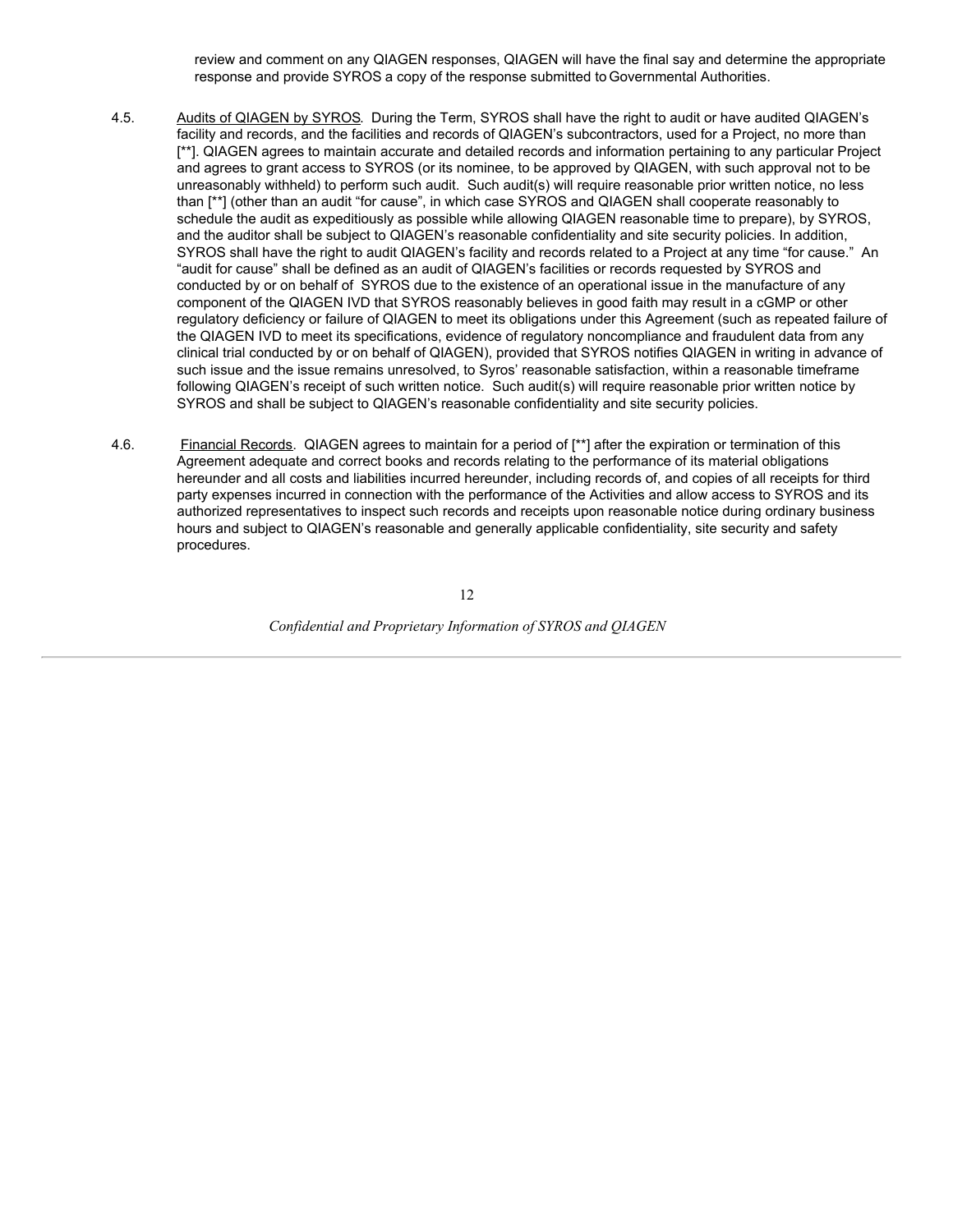4.7. Informed Consent. SYROS shall be responsible for obtaining any required informed consent documents signed by or on behalf of each human subject whose clinical sample will be provided by SYROS to QIAGEN as part of a Schedule. SYROS shall retain copies of such informed consents throughout the term of this Agreement and for a minimum period of [\*\*] following the closure of the last clinical study of the SYROS Product or at least [\*\*] after the last Regulatory Approval in a Market under this Agreement, whichever is later, and shall not destroy any records without prior written consent from QIAGEN. SYROS shall provide the template informed consent documents for each Clinical Trial relating to the Clinical Trial Assay to QIAGEN upon QIAGEN's reasonable request and will permit access to signed copies of such consents should evidence of signed consent be required in any audit or inspection by a Governmental Authority related to this Agreement. QIAGEN shall be responsible for obtaining any required informed consent documents signed by or on behalf of each human subject whose clinical sample may be acquired by QIAGEN as part of the Schedule. QIAGEN shall retain copies of such informed consents throughout the term of this Agreement and for a minimum period of [\*\*] after the closure of the last clinical study of the QIAGEN IVD or at least [\*\*] after the last Regulatory Approval in a Market under this Agreement, whichever is later, and shall not destroy any records without prior written consent from SYROS. QIAGEN shall provide copies of such consents to SYROS upon SYROS's reasonable request.

## **5. Interactions with Affiliates and Third Parties**

- 5.1. Subcontractors.
	- (a) Either Party may involve any of its Affiliates in the performance of a Project without notice to or consent from the other Party. QIAGEN shall not engage or make use of any subcontractor or consultant (other than (i) individual consultants, (ii) distributors Commercializing the QIAGEN IVD in the Markets, and (iii) Clinical Affairs or Regulatory advisors) for the performance of the Activities (except as expressly set forth in the applicable Schedule) without SYROS' prior written consent, not to be unreasonably withheld, conditioned, or delayed. Each Party is and remains solely and exclusively responsible for the conduct of Activities by any Affiliate (and in the case of QIAGEN, any subcontractor or consultant), and any act or omission by an Affiliate (and in the case of QIAGEN, authorized subcontractor or consultant) that would constitute a breach of this Agreement by the applicable Party will be a breach of this Agreement by such Party.

13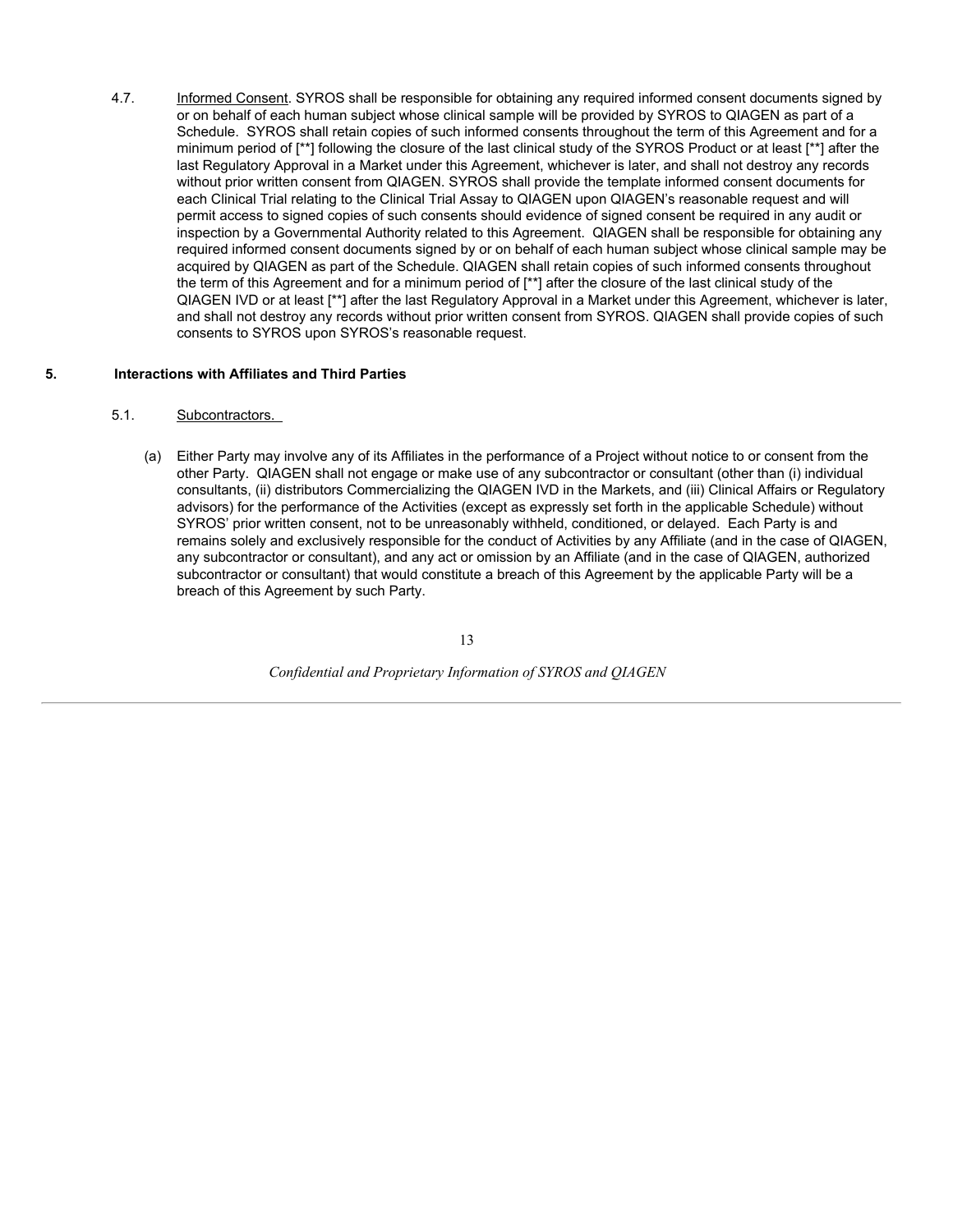- (b) To the extent that a Party utilizes its Affiliates (or, in the case of QIAGEN, third party contractors) to perform tasks within the scope of a Project, such Party shall ensure all such third party contractors have entered into an appropriate written agreement with the Party obligating such person, and that all Affiliates are otherwise obligated to: (i) treat the other Party's Confidential Information in accordance with the provisions ofArticle 7, and (ii) assign rights to any Foreground Intellectual Property and/or Project Data so that such rights can be conveyed in accordance with the terms and conditions of Article 8, and (iii) with respect to QIAGEN, that its Affiliates or third party contractors grant audit and inspection rights similar to the right set forth inSections 4.4 and 4.5; whereas the foregoing shall not limit QIAGEN's audit and inspection responsibilities. Each Party shall be liable and solely responsible for the acts, performance and compensation of its respective third party contractors.
- 5.2. Contract Laboratories. The Parties may use third party laboratories (hereinafter **"Contract Laboratories"**) for the performance of certain services, such as sample testing, in a Development Project pursuant to a Schedule. The terms for use of Contract Laboratories shall be set forth in a Schedule, but in the absence of provisions in a Schedule to the contrary, the following general principles shall apply:
	- (a) Contracts. SYROS shall be responsible for selecting and contracting with the Contract Laboratories engaged to assess the clinical validity of a Clinical Trial Assay or a QIAGEN IVD, subject to QIAGEN's prior consent which may only be withheld in case QIAGEN has reasonable quality concerns with respect to the performance of such sample testing by such Contract Laboratory.
	- (b) Certifications. SYROS and QIAGEN shall ensure that the Contract Laboratories are properly certified to perform the clinical validity work according to the applicable Schedule for the Project and this Agreement.
	- (c) Products and Equipment. QIAGEN shall be solely responsible for the manufacture and supply of a Clinical Trial Assay or a QIAGEN IVD, at SYROS' expense as set forth in the applicable Schedule, to the Contract Laboratories for clinical validity testing and for sufficient educating and training of the Contract Laboratories personnel as necessary for conducting the clinical validity testing. QIAGEN shall be responsible for ensuring that each such Contract Laboratory has or is provided the necessary equipment (including any upgrades) needed to perform any assay developed hereunder,

14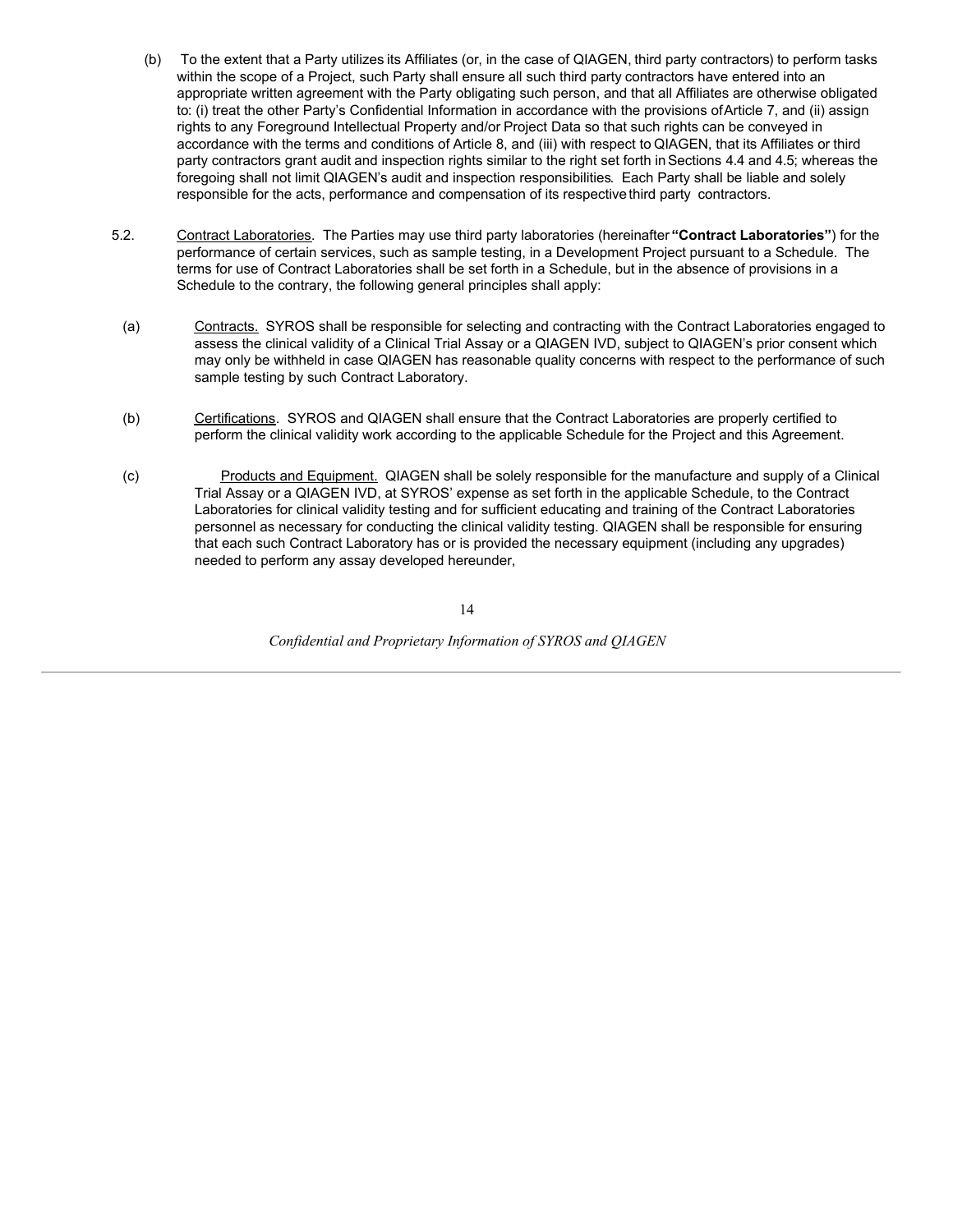all of which shall be at SYROS' or the Contract Laboratory's expense, as agreed between SYROS and the Contract Laboratory .

## **6. Financial Terms**

- 6.1. Milestones.
	- (a) Payments. QIAGEN shall be compensated for the performance of a Project on the basis of achievement of the milestones set forth in the Schedule.
	- (b) Acceptance Process. Upon completion of a milestone, QIAGEN shall issue a written notice to SYROS, together with any documentation reasonably requested by SYROS to evaluate such completion, and SYROS shall have up to [\*\*] to review the notice and any associated Deliverables and provide a written acceptance of the milestone to QIAGEN. Failure to respond within this timeframe shall constitute acceptance. In the event SYROS disputes that a milestone has been properly completed, SYROS shall provide a written notice to QIAGEN within the initial [\*\*] review period, describing in reasonable detail the basis for its dispute. The Parties shall work in good faith to resolve the dispute and QIAGEN shall use Commercially Reasonable Efforts to correct any deficiencies in a timely fashion. If the dispute is resolved by mutual agreement of the Parties that the particular milestone has been completed, then within [\*\*] of the resolution of the dispute, SYROS shall issue a notice of written acceptance of the milestone to QIAGEN. If the dispute is resolved by mutual agreement of the Parties that the particular milestone has not been completed, then QIAGEN shall use Commercially Reasonable Efforts to complete any additional activities necessary to complete such milestone. If the Parties are unable to resolve such dispute, then it shall be resolved in accordance with Section 18.3.
	- (c) Invoicing. Upon receipt of SYROS's acceptance or upon expiration of the [\*\*] review period as described above, QIAGEN shall issue an invoice to SYROS for the relevant Milestone Payment and send such invoice to the following address: [\*\*]
- 6.2. Pass-through Costs and Expenses.
	- (a) Reimbursement. SYROS shall reimburse QIAGEN for the direct, out-of-pocket expenses incurred by QIAGEN in the performance of a Project without mark-up or surcharge ("Pass-through Costs and Expenses") and agreed by

15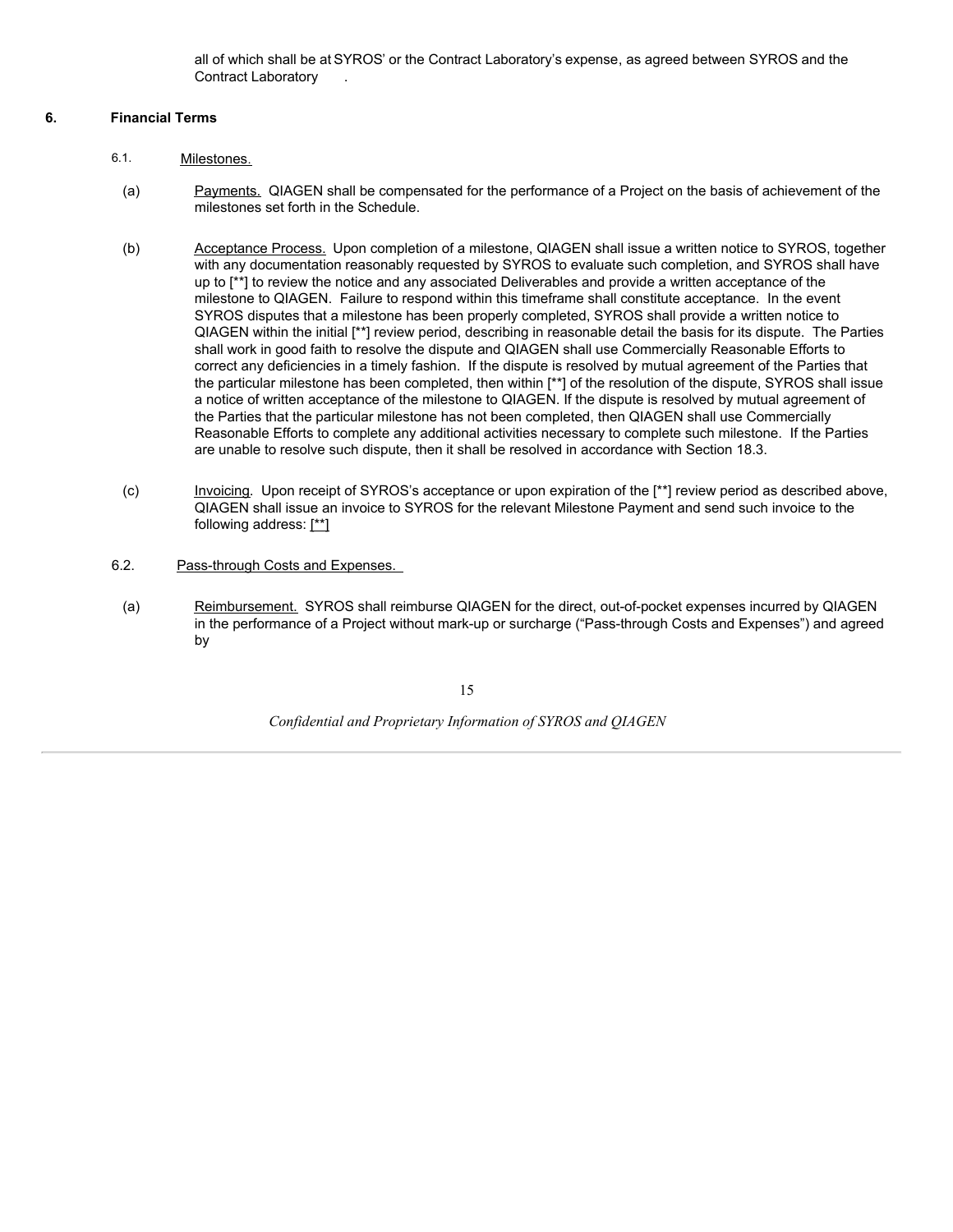the Parties in advance according to the Schedule. QIAGEN shall invoice SYROS for such expenses on a quarterly basis.

- (b) Currency Conversion. Any Pass-through Costs and Expenses that were incurred in a currency other than USD shall be converted into USD using the average of the fixing exchange rates published by Bloomberg under the function "BFIX" for the respective currency at noon New York time for the applicable calendar quarter. If, on any Business Day, no USD foreign exchange fixing rate is determined by Bloomberg for the relevant currency, the last Bloomberg price of such day (data field "PX last") shall be used instead.
- 6.3. Undisputed Amounts. SYROS shall pay all undisputed amounts set forth in any invoice in US Dollars ("USD") within  $[$ <sup>\*\*</sup> $]$  of receipt from QIAGEN.
- 6.4. Payment Disputes. In the event SYROS disputes an invoice from QIAGEN in good faith, SYROS shall notify QIAGEN of its dispute within the [\*\*] payment terms and provide sufficient detail for QIAGEN to investigate the issue. SYROS shall pay any portion of the invoice not in dispute within the original [\*\*] payment terms. The Parties shall work together in good faith to resolve payment disputes in a timely fashion.
- 6.5. Late Payments.
- (a) Interest. In the event SYROS fails to pay an invoice according to the payment terms, and has not notified QIAGEN of a good faith dispute with such invoice, QIAGEN shall have the right to charge interest, commencing on the due date (inclusive) and ending on the actual payment date (exclusive), calculated at a rate of [\*\*]% per month or the maximum amount permitted under Applicable Law, whichever is lower.
- (b) Suspended Performance. If SYROS fails to make an undisputed payment under a Schedule within [\*\*] after the date when due, then QIAGEN shall be entitled, in addition to any other remedies hereunder, to provide SYROS with [<sup>\*\*</sup>] notice of its intention to suspend its performance under such Schedule until the due amount has been paid.
- 6.6. Taxes.
- (a) All agreed remunerations/fees are considered to be net of value added tax (hereinafter "VAT"). VAT will be due additionally as legally owed to the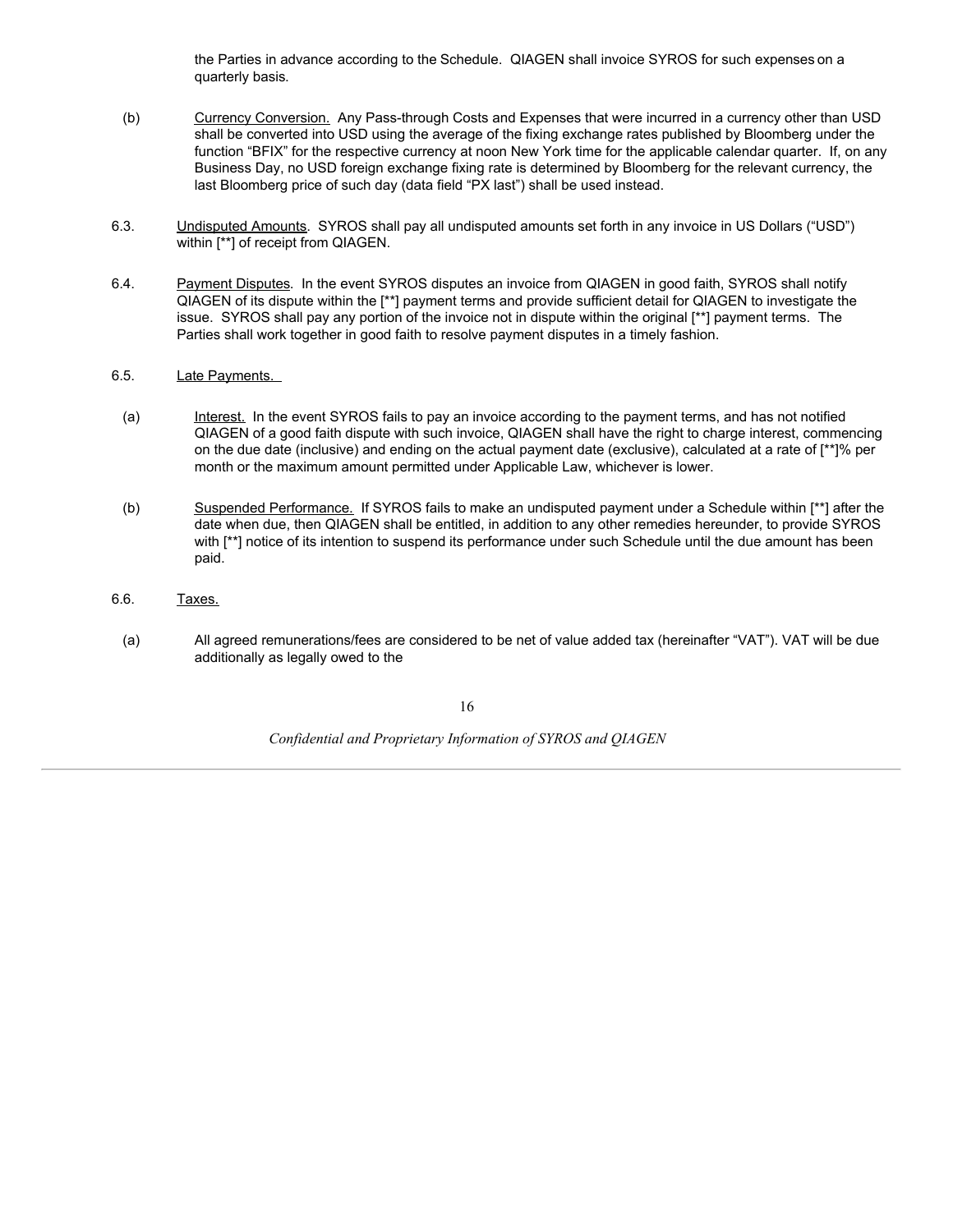applicable jurisdiction, payable after receipt of a proper invoice, which meets all legal requirements according to the applicable VAT-law.

- (b) To the extent that the goods or services to be provided hereunder are subject to any sales, use, rental, personal property, or any other transaction or indirect taxes under law, payment of said taxes is SYROS's responsibility, subject to any applicable exemption entitlement.
- (c) Any Party required to make a payment (hereinafter the "Paying Party") to the other Party (hereinafter the "Payee") under this Agreement shall be entitled to deduct and withhold from the amount payable the withholding tax for which the Paying Party is liable under any provisions of tax law. Any withheld tax shall be treated as having been paid by Paying Party to Payee for all purposes of this Agreement. Paying Party shall timely forward the tax receipts certifying the payments of withholding tax on behalf of Payee. In case Paying Party cannot deduct the withholding tax due to fulfilment completion of payment obligation by settlement or set-off, Payee will pay the withholding tax to Paying Party separately. If Paying Party failed to deduct withholding tax but is still required by tax law to pay withholding tax on account of Payee to the tax authorities, Payee shall assist Paying Party with regard to all procedures required in order to obtain reimbursement by tax authorities or, in case tax authorities will not reimburse withholding tax to Paying Party, Payee will immediately refund the tax amount.

# **7. Confidentiality**

7.1. Use of Confidential Information. In connection with this Agreement and individual Projects, the Parties anticipate that each Party will disclose Confidential Information to the other Party in order to facilitate the performance of their respective obligations thereunder (the "Purpose"). Therefore, each Party shall: (i) only use Confidential Information of the other Party for the Purpose, (ii) maintain the disclosing Party's Confidential Information in confidence using the same degree of care that it uses for its own Confidential Information of like importance, but in no event using less than reasonable care, and (iii) not disclose or transfer any Confidential Information of the disclosing Party (or any materials which contain such Confidential Information), to any third party without the disclosing Party's consent; provided, however, that disclosure shall be permitted to the receiving Party's employees, directors, officers, advisors (including accountants, attorneys, consultants and financial advisors), or permitted subcontractors (and those of its Affiliates) who reasonably require

17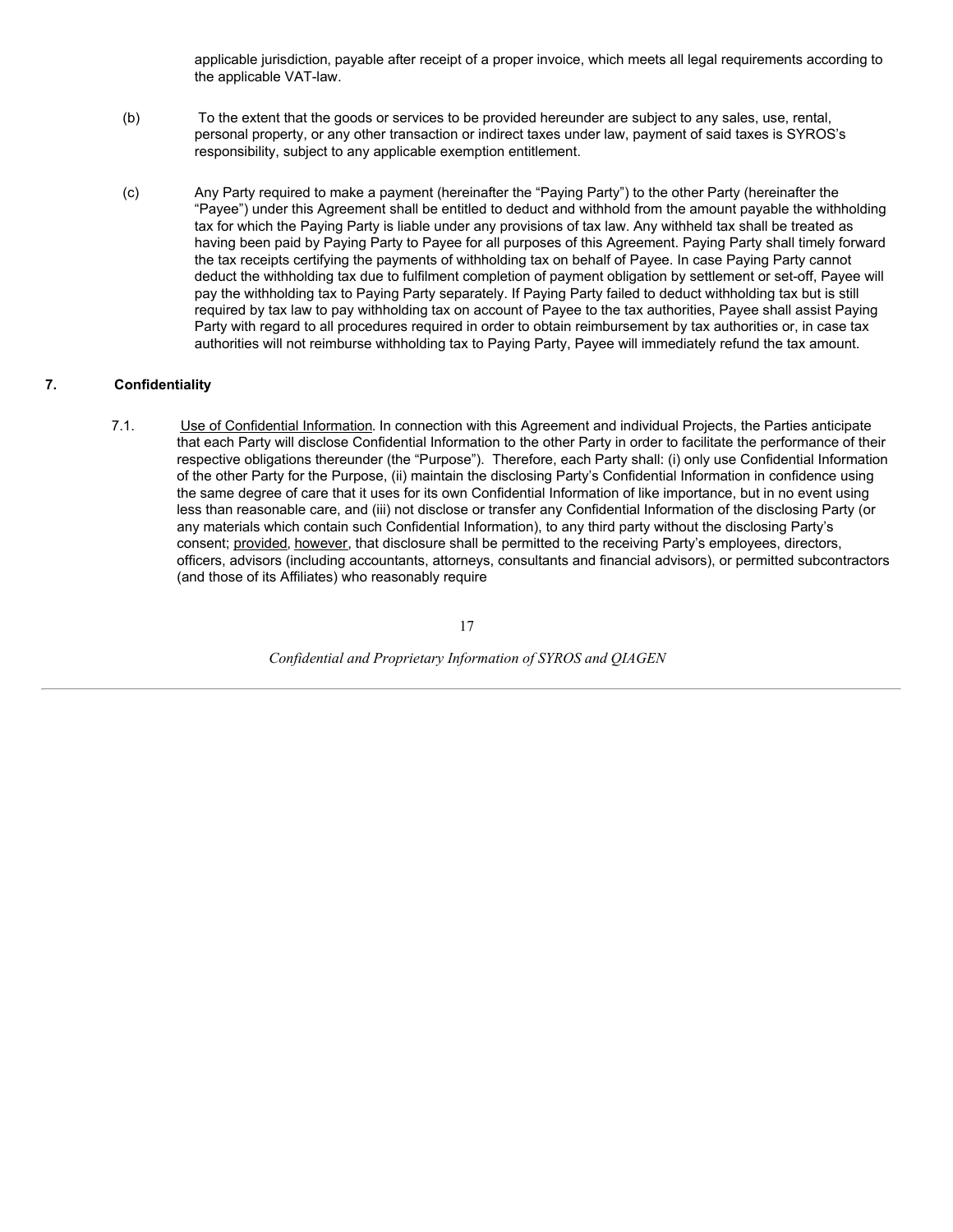such Confidential Information for the Purpose and who are bound by obligations of non-use and confidentiality with respect to such Confidential Information no less restrictive than those set forth in this Article 7. Notwithstanding the foregoing, SYROS, as the Receiving Party, may disclose Confidential Information to (A) [\*\*] of the SYROS Product, or potential or actual investors or acquirers of SYROS or that portion of SYROS' business relating to the SYROS Product; *provided* that such [\*\*], investors, or acquirers shall be subject to commercially reasonable obligations of confidentiality and non-use with respect to such Confidential Information; and *provided*, *further*, that if a [\*\*], investor, or acquirer has a [\*\*], SYROS shall seek QIAGEN's written consent prior to making the disclosure, such consent not to be [\*\*], and if QIAGEN consents, SYROS shall take reasonable steps (including[\*\*], if necessary) to ensure that such Confidential Information is not disclosed to employees or agents engaged in the [\*\*], and SYROS shall remain liable to QIAGEN for any breach by such third parties of the confidentiality obligations owed to QIAGEN; (B) Governmental Authorities as reasonably required for any filing, application or request for Regulatory Approval of the SYROS Product; or (C) any patent authority as reasonably required for seeking or maintaining patent rights with respect to any SYROS Product, Without limitation to the foregoing, SYROS, as the Receiving Party, may also disclose the terms of this Agreement to(A) potential or actual investors or acquirers of SYROS or that portion of SYROS' business relating to the SYROS Product, and (B)SYROS' attorneys or investment bankers; *provided* that such persons shall be subject to written, or in the case of attorneys, fiduciary or professional, obligations of confidentiality and non-use with respect to such Confidential Information no less restrictive than those set forth in this Agreement and SYROS shall remain liable to QIAGEN for any breach by such third parties of the confidentiality and non-use obligations owed to QIAGEN.

Non-Confidential Information. The obligations set forth in Section 7.1 shall not apply to any information that the receiving Party can demonstrate by competent proof: (i) was possessed or already known by the receiving Party or any of its Affiliates prior to disclosure under this Agreement, (ii) was developed by the receiving Party or any of its Affiliates independently from disclosure or development under this Agreement and without reference to or reliance upon Confidential Information of the disclosing Party, (iii) is now or becomes later publicly available other than by breach of this Agreement by receiving Party or any of its Affiliates, or (iv) is available to the receiving Party or any of its Affiliates from a third party that is not legally prohibited from disclosing such information.

18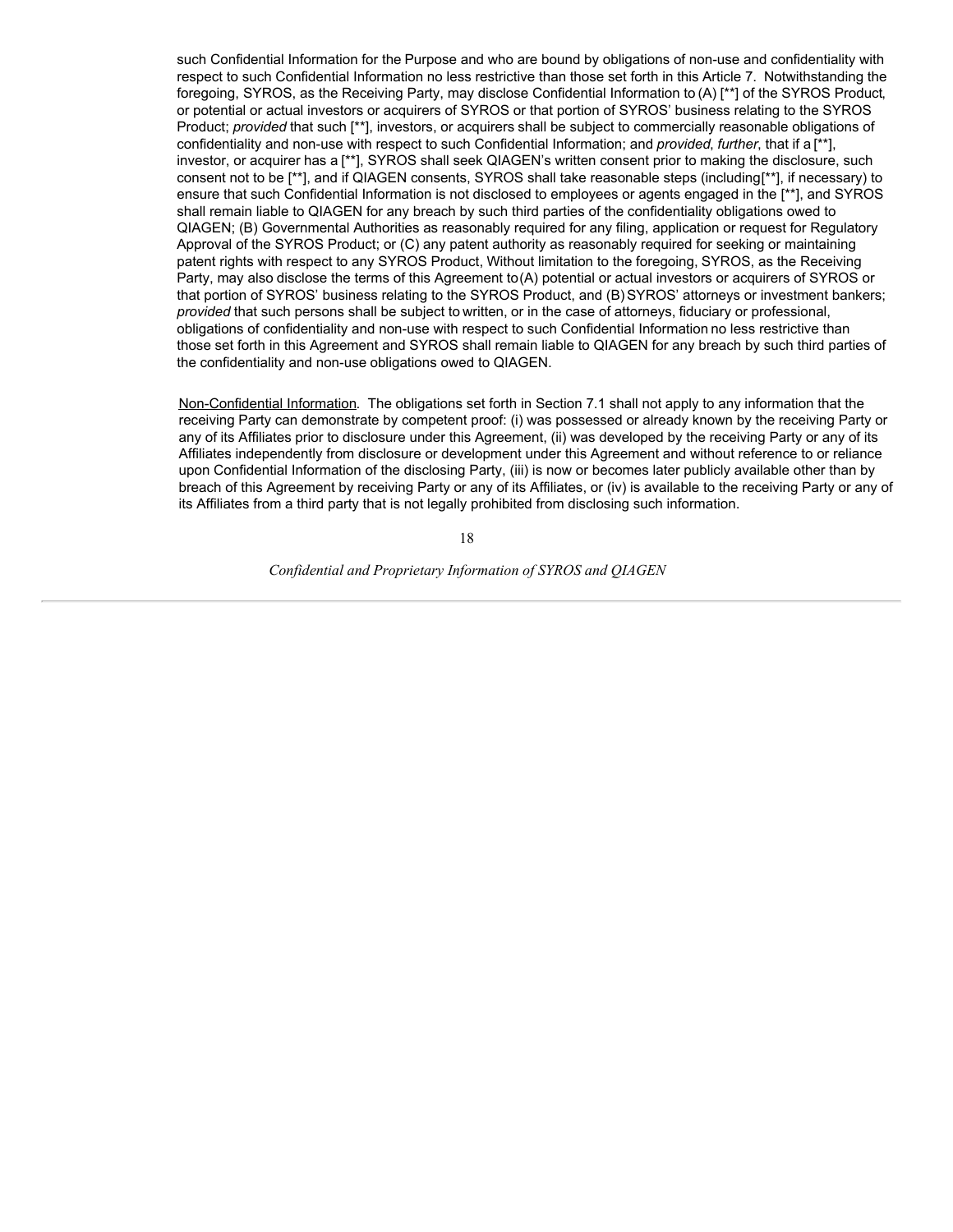- 7.2. Compelled Disclosure. In the event a receiving Party is compelled by legislative, governmental or judicial order to disclose the Confidential Information of the disclosing Party, the receiving Party shall take reasonable steps to give the disclosing Party sufficient prior notice in order to allow the disclosing Party an opportunity to contest such order or seek a protective order at the expense of the disclosing Party. In the event the receiving Party is ultimately required to disclose such Confidential Information, the receiving Party shall disclose only such portion of the Confidential Information that is legally required to be disclosed and shall seek, at the disclosing Party's request and expense, a protective order to protect the confidentiality of such Confidential Information.
- 7.3. SEC Filings. The Receiving Party may disclose the terms of this Agreement if, in the opinion of the Receiving Party's counsel, such disclosure is required by Applicable Law or the rules of a stock exchange on which the securities of the Receiving Party are listed (or to which an application for listing has been submitted); *provided* that the Receiving Party shall (A) submit the proposed disclosure in writing to the Disclosing Party as far in advance as reasonably practicable (and in no event less than [\*\*] prior to the anticipated date of disclosure) so as to provide a reasonable opportunity to comment thereon; (B) make itself available for discussion of such proposed disclosure; and (C) consider in good faith the comments of the Disclosing Party with respect to such proposed disclosure. The Receiving Party shall consider in good faith the Disclosing Party's reasonable requests to modify or redact the disclosure to protect the Disclosing Party's Confidential Information. The Receiving Party shall also, as promptly as practicable, provide the Disclosing Party with a copy of the relevant portions of any SEC comment letter or other communication that expresses an objection by the SEC staff to any redaction or omission of information about, or specific terms or provisions of, the Agreement or any Schedule from such filing, and before publicly disclosing such information or restoring the redacted terms or provisions in the filing, give the Disclosing Party the opportunity to participate in drafting a response to such comments and incorporate the Disclosing Party's reasonable requests to include in such response the rationale for omitting or redacting such information, terms or provisions. The Receiving Party shall use reasonable efforts to maintain confidential treatment of any disclosure made pursuant to this Section 7.3, including by filing applications for extension with the SEC of any confidential treatment order, during the Term of this Agreement and for a period of [\*\*] thereafter.

19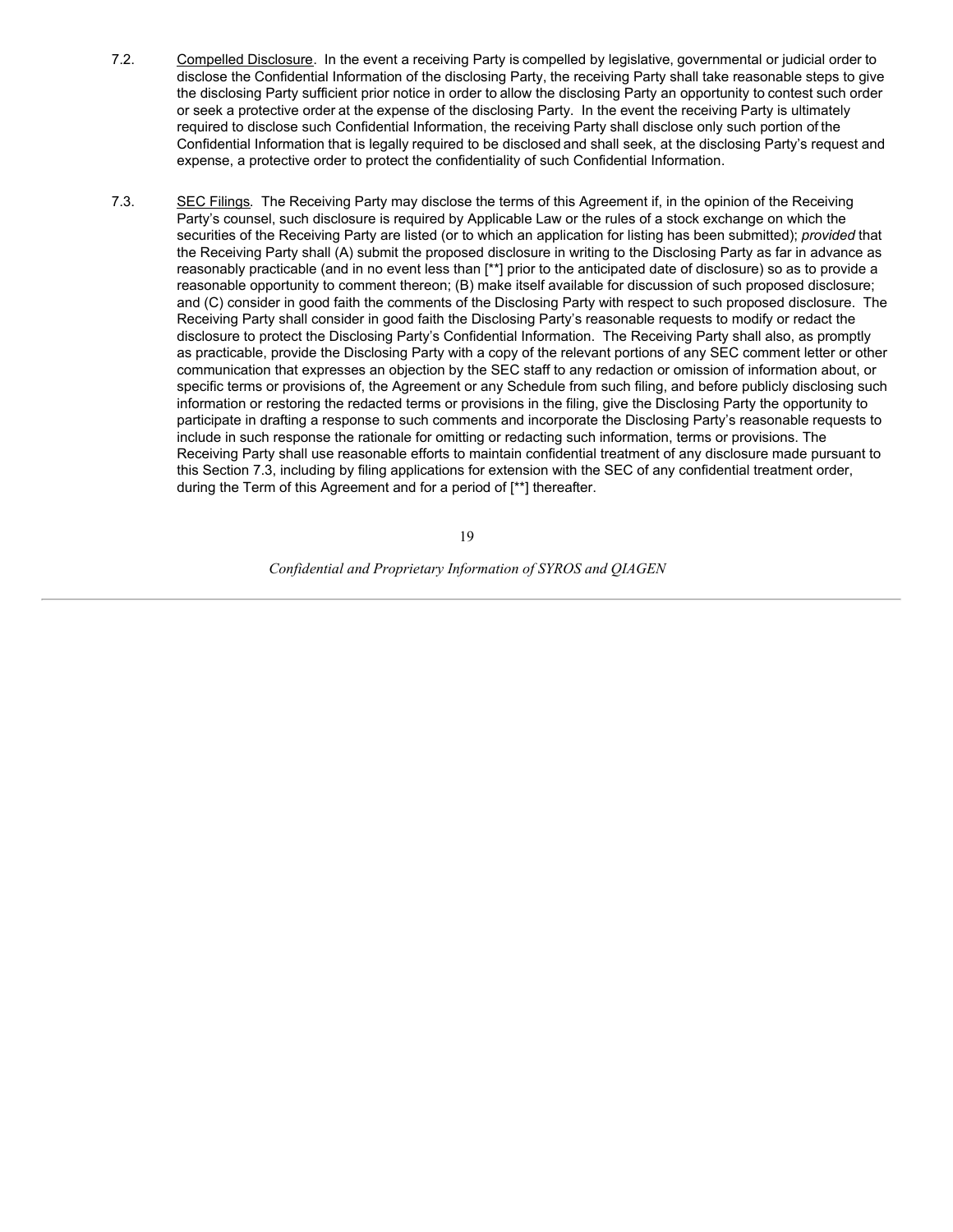- 7.4. Initial Press Release. Upon execution of this Agreement, each Party shall have the right to issue an initial press release announcing the execution of this Agreement, provided that the Party wishing to make the disclosure shall: (a) provide the other Party a draft of such announcement at least [\*\*] prior to its public release; and (b) reasonably consider any comments provided by the other Party with respect to such announcement. Following such initial press release, neither Party may make (or have made on its behalf) any oral or written release of any statement, information, advertisement or publicity in connection with this Agreement orany Schedule unless such statement includes only those facts that were initially released in accordance with the first sentence of this Section 7.4. In addition, neither Party shall use the other Party's name, symbols, or trademarks in any statement, information, advertisement or publicity without the other Party's prior written approval.
- 7.5. Equitable Relief. Each Party agrees that damages may not be an adequate remedy for breach of this Article 7 and that, accordingly, either Party shall be entitled to seek injunctive or other equitable relief to prevent disclosure of its Confidential Information.

## **8. Data**

- 8.1. Assignment and License Back of Project Data. All Project Data shall be owned as follows:
- (a) SYROS shall own all Clinical Data. SYROS shall be free to use the Clinical Data for any purpose. QIAGEN shall disclose and provide to SYROS any and all Clinical Data generated by QIAGEN or its Affiliates and Representatives. QIAGEN, as far as it is in the legal position to do so, hereby assigns all of its right, title and interest in and to such Clinical Data to SYROS.
- (b) SYROS shall own all SYROS Biomarker Data**.** SYROS shall be free to use the SYROS Biomarker Data for any purpose. QIAGEN shall disclose and provide to SYROS any and all SYROS Biomarker Data generated by QIAGEN or its Affiliates or Representatives. QIAGEN, as far as it is in the legal position to do so, hereby assigns all of its right, title and interest in and to such SYROS Biomarker Data to SYROS.
- (c) QIAGEN shall own all QIAGEN Biomarker Data. QIAGEN shall be free to use the QIAGEN Biomarker Data for any purpose. SYROS shall disclose and provide to QIAGEN any and all QIAGEN Biomarker Data generated by SYROS or its Affiliates or Representatives. SYROS, as far as it is in the legal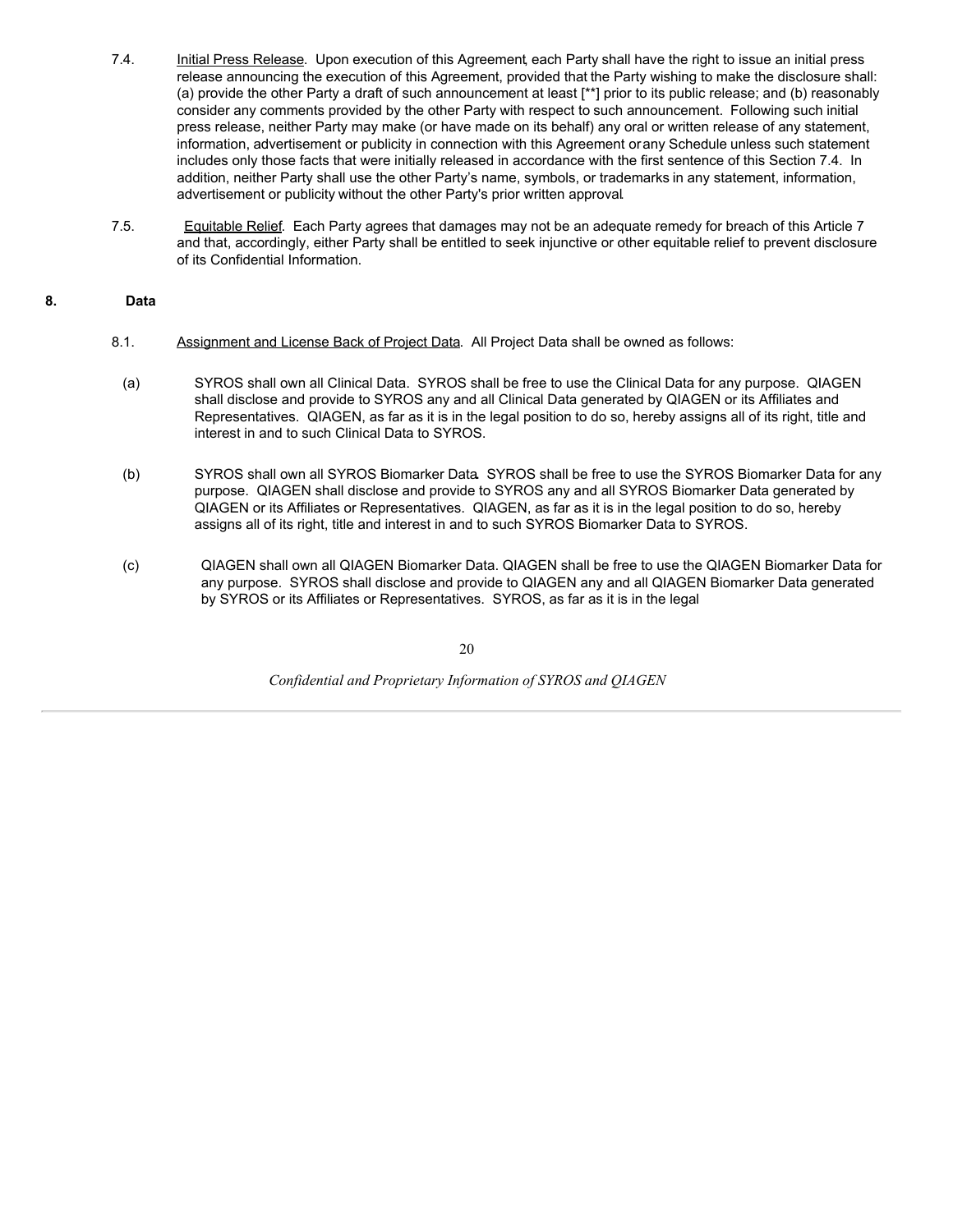position to do so, hereby assigns all of its right, title and interest in and to suchQIAGEN Biomarker Data to QIAGEN.

- (d) QIAGEN shall own all Analytical Performance Data. QIAGEN shall be free to use the Analytical Performance Data for any purpose. SYROS shall disclose and provide to QIAGEN all Analytical Performance Data generated by SYROS or its Affiliates or Representatives. SYROS, as far as it is in the legal position to do so, hereby assigns all of its right, title and interest in and to such Analytical Performance Data to QIAGEN.
- (e) SYROS hereby grants to QIAGEN a non-exclusive, world-wide, royalty-free license and right of reference to the Clinical Data and the SYROS Biomarker Data, with the right to sublicense to QIAGEN's Affiliates or any third party developing, obtaining Regulatory Approval for, manufacturing or selling the QIAGEN IVD under the Project on behalf of QIAGEN, for the sole and limited purpose of, and only to the extent required to carry out its Activities under the Project, including subsequent Commercialization of the QIAGEN IVD developed within the Project for use with the SYROS Product. QIAGEN shall not use the Clinical Data or SYROS Biomarker Data for any purpose other than permitted in this Section 8.1(e) for as long as such Clinical Data or SYROS Biomarker Data constitutes Confidential Information.
- (f) QIAGEN hereby grants SYROS a non-exclusive license and right of reference to the Analytical Performance Data and QIAGEN Biomarker Data for the sole and limited purpose of, and only to the extent required to, carry out the Activities under the Project and research, develop and/or obtain Regulatory Approval for, make, have made, use, sell, offer for sale, import, export and commercialize SYROS Products with the QIAGEN IVD. The license shall not be sub-licensable other than to one of SYROS' Affiliates or to a third party researching, developing, obtaining Regulatory Approval for, making, having made, using, selling, offering for sale, importing, exporting or Commercializing the SYROS Product with the QIAGEN IVD, whether alone or in collaboration with SYROS or any of its Affiliates. All sub-licenses by SYROS shall be "first-tier," meaning the sublicensee shall have no further right to sublicense. SYROS shall not use the Analytical Performance Data or QIAGEN Biomarker Data for any purpose other than permitted in this Section 8.1(f) for as long as such the Analytical Performance Data or QIAGEN Biomarker Data constitutes Confidential Information.

21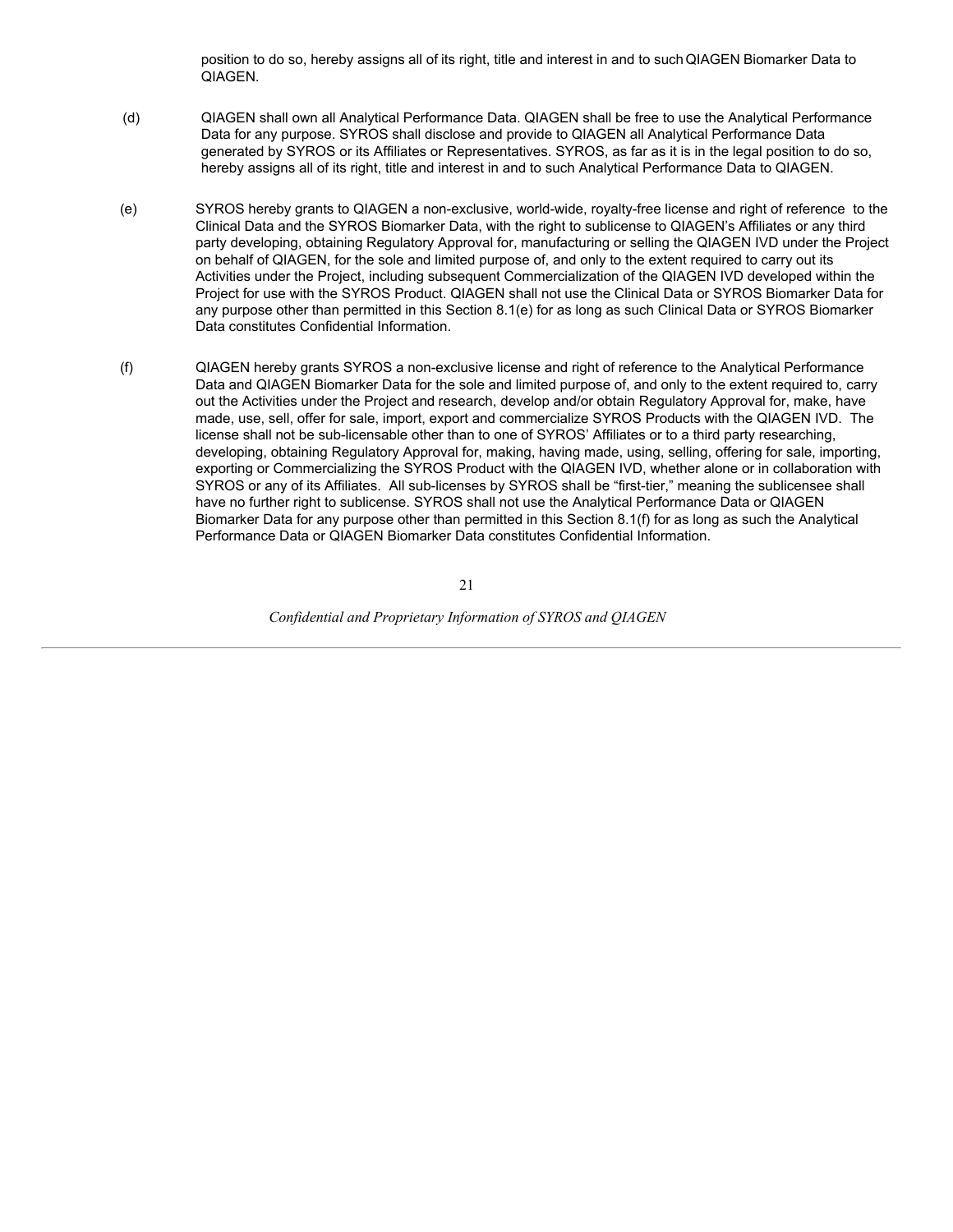### **9. Intellectual Property**

9.1. Background Intellectual Property. Each Party acknowledges and agrees that the other Party Controls certain Background Intellectual Property that relates to that Party's business or operations. Each Party further acknowledges and agrees that Background Intellectual Property Controlled by the other Party shall, as between the Parties, remain the exclusive property of the other Party.

Each Party hereby grants to the other Party a non-exclusive, world-wide, non-sub-licensable, non-transferable and royalty-free license under its Project-Related Background Intellectual Property to the extent such license is necessary for the other Party to carry out its Activities under the respective Project, including subsequent Commercialization by QIAGEN of the QIAGEN IVD developed in the respective Project for use with the respective SYROS Product and subsequent Commercialization by SYROS of the SYROS Product with the QIAGEN IVD under this Agreement. For the avoidance of doubt, the Parties agree that the foregoing license does not provide QIAGEN any right to promote or Commercialize a SYROS Product or any other drug. For the further avoidance of doubt, the Parties agree that the foregoing license does not provide SYROS any right to promote or Commercialize the QIAGEN IVD or any other IVD or laboratory developed test.

Notwithstanding the foregoing, if Intellectual Property controlled by a third party is included in the Background Intellectual Property of a Party, such Intellectual Property shall only be included into the license grant of this Section 9.1 paragraph 2, if (i) the other Party has committed in writing to comply with the relevant terms and conditions of the agreement with the third party and (ii) if applicable, the Parties have agreed in writing on the allocation or sharing of any payment obligations towards the third party which may result from the other Party's use of the third party's Intellectual Property. In addition, if the relevant (license) agreement with such third party requires an allocation of Project Data and Foreground Intellectual Property or licenses deviating from Sections 8 and 9.2, (i) the Controlling Party shall inform the other Party hereof and (ii) upon request of the other Party to include such third party's Intellectual Property into the license grant under this Section 9.1, the Parties shall negotiate in good faith provisions deviating from Sections 8 and 9.2 and set them forth in writing. For the avoidance of doubt, the foregoing shall also apply to third party Intellectual Property acquired pursuant to Section 9.6.

9.2. Foreground Intellectual Property. The Parties agree that any Foreground Intellectual Property shall be treated as follows:

22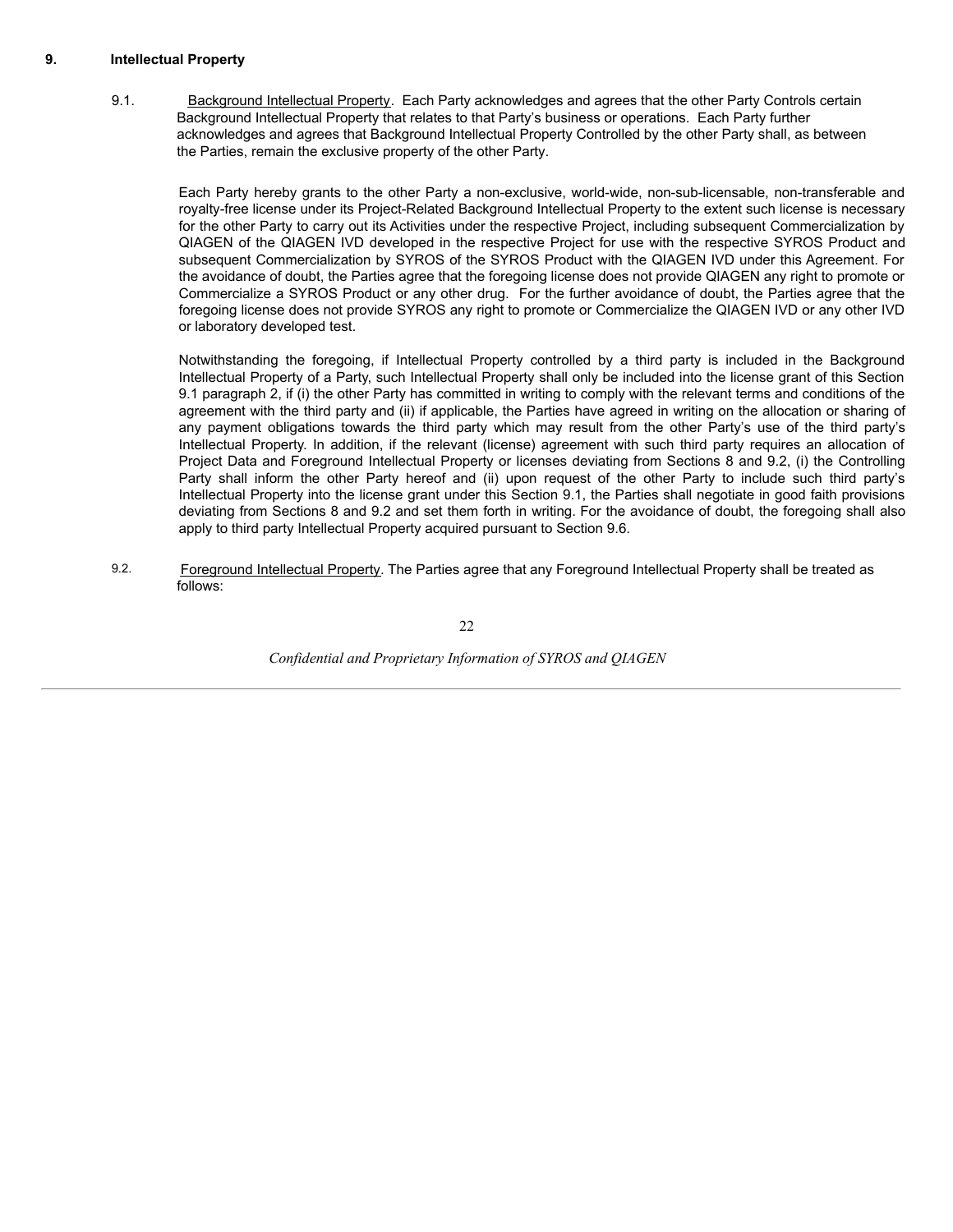- (a) SYROS Foreground IP. SYROS shall exclusively own all right, title and interest in and to any SYROS Foreground IP. SYROS hereby grants to QIAGEN a non-exclusive, world-wide, royalty-free license, with the right to sublicense, under the SYROS Foreground IP for carrying out the Activities under the respective Project, including subsequent Commercialization of a QIAGEN IVD developed within a Project for use with the respective SYROS Product.
- (b) QIAGEN Foreground IP. QIAGEN shall exclusively own all right, title and interest in and to any QIAGEN Foreground IP. QIAGEN hereby grants to SYROS a non-exclusive, world-wide license, with the right to sublicense, under the QIAGEN Foreground Intellectual Property for carrying out the Activities under the respective Project, including subsequent Commercialization of the SYROS Product with (i) the QIAGEN IVD in the Markets, in which case the license shall be royalty-free, or (ii) [\*\*].
- (c) Joint Foreground IP. The Parties shall jointly own an equal, undivided interest in and to any Joint Foreground IP. In the event that a jurisdiction requires consent of co-owners for one co-owner to grant license rights under or otherwise exploit Joint Foreground IP, each Party hereby grants to the other Party and its Affiliates a sublicensable right and license to exploit such Joint Foreground IP without a requirement of accounting other than as set forth in this Agreement.
- (d) Protection of Either Party's Foreground Intellectual Property. The Parties will inform each other about any Foreground Intellectual Property without unreasonable delay after it has been conceived by their Representatives. The Parties shall take all legally required steps to ensure and effect the allocation of the Foreground Intellectual Property as provided in Sections 9.2(a)-(c) at the sole expense of the Party owning the Foreground Intellectual Property according to Sections 9.2(a)-(c) and, the other Party shall provide reasonable assistance and all necessary documentation and declarations to perfect the rights in the Foreground Intellectual Property (e.g., documents for proof of chain of title). Each Party will provide the other Party with [\*\*] prior notice before pursuing patent protection on the Foreground Intellectual Property allocated to it according to Sections 9.2(a)-(c). QIAGEN shall be responsible, at its own expense, for the preparation, filing, prosecution and maintenance of QIAGEN Foreground IP and SYROS shall be responsible, at its own expense, for the preparation, filing, prosecution and maintenance of the SYROS Foreground IP. The Parties shall discuss in good faith allocations of

23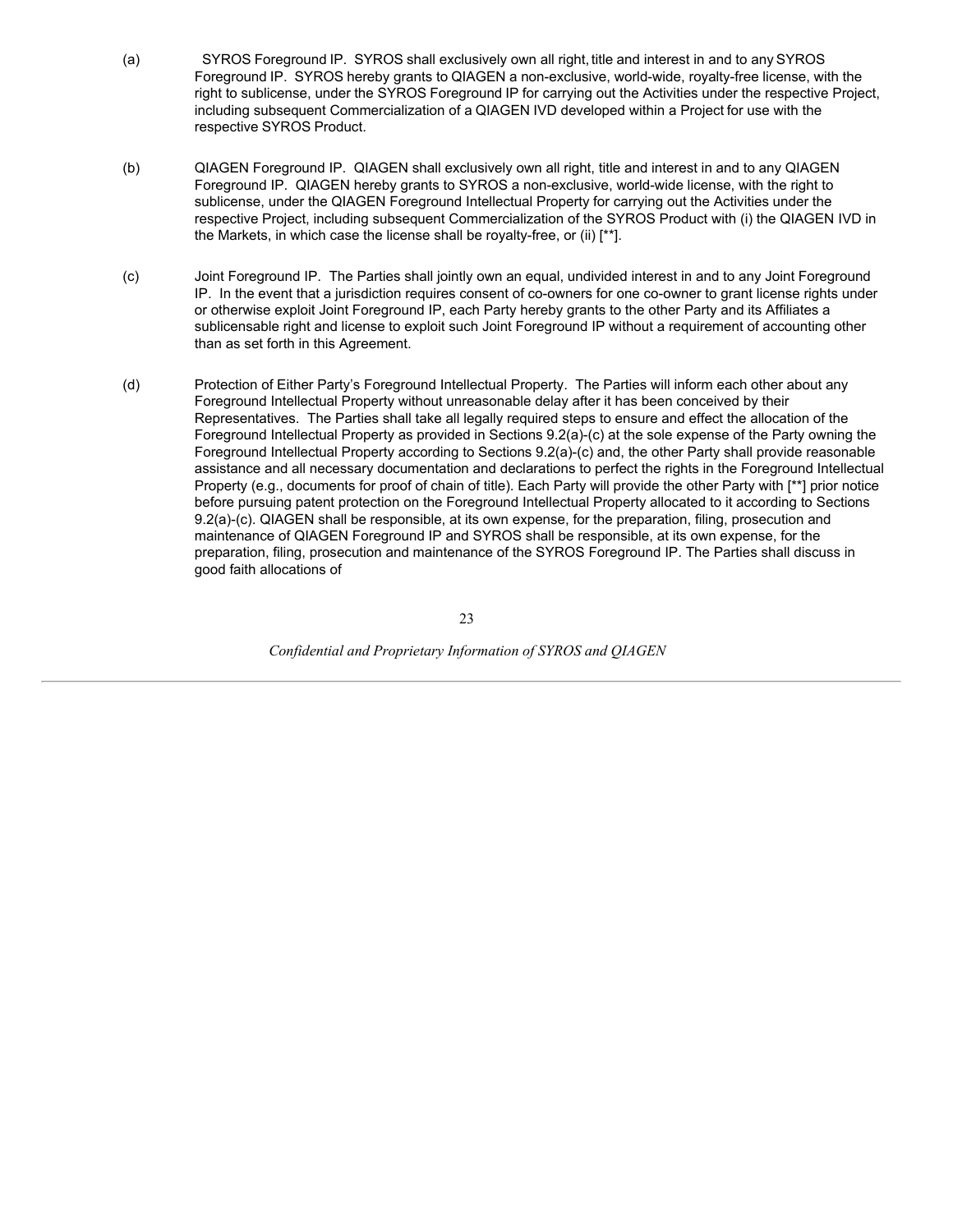responsibility for the preparation, filing, prosecution and maintenance of the Joint Foreground IP.

- 9.3. Defense and Enforcement. Each Party shall promptly notify the other Party in the event it becomes aware of any third party activities that may constitute infringement of any Intellectual Property that is the subject to this Agreement and/or of any third party claims or allegations contesting the validity and/or enforceability of any such Intellectual Property. QIAGEN shall have the right, but not the obligation, to control, enforce and defend worldwide, at its own expense, Intellectual Property rights in the QIAGEN Background Intellectual Property and QIAGEN Foreground IP. SYROS shall have the right, but not the obligation, to control, enforce and defend worldwide, at its own expense, Intellectual Property rights in the SYROS Background Intellectual Property and SYROS Foreground IP. With respect to any Joint Foreground IP, the Parties will promptly thereafter consult and cooperate to determine a course of action.
- 9.4. Trademarks
- (a) The Parties shall be responsible for the selection, registration and maintenance of the Trademarks they employ in connection with the marketing, sale or distribution of their respective Products (i.e., the SYROS Product in the case of SYROS and the QIAGEN IVD in the case of QIAGEN). The Parties shall own and control their respective Trademarks and pay all relevant costs thereto.
- (b) SYROS shall have the sole right to select the SYROS Trademarks and shall own and retain all right, title and interest in and to such SYROS Trademarks, and all goodwill associated with or attached to the SYROS Trademarks arising out of the use thereof by SYROS, its Affiliates and third party licensees shall inure to the benefit of SYROS. Only SYROS will be authorized to initiate at its own discretion legal proceedings against any infringement or threatened infringement of the SYROS Trademarks.
- (c) SYROS shall be responsible for the registration, hosting, maintenance and defence of the SYROS Domain Names. For the avoidance of doubts, SYROS is allowed to register such Domain Names in its own name, to host on its servers, maintain and defend these Domain Names and use them for websites.
- (d) QIAGEN shall have the sole right to select the QIAGEN Trademarks and shall own and retain all right, title and interest in and to such QIAGEN Trademarks,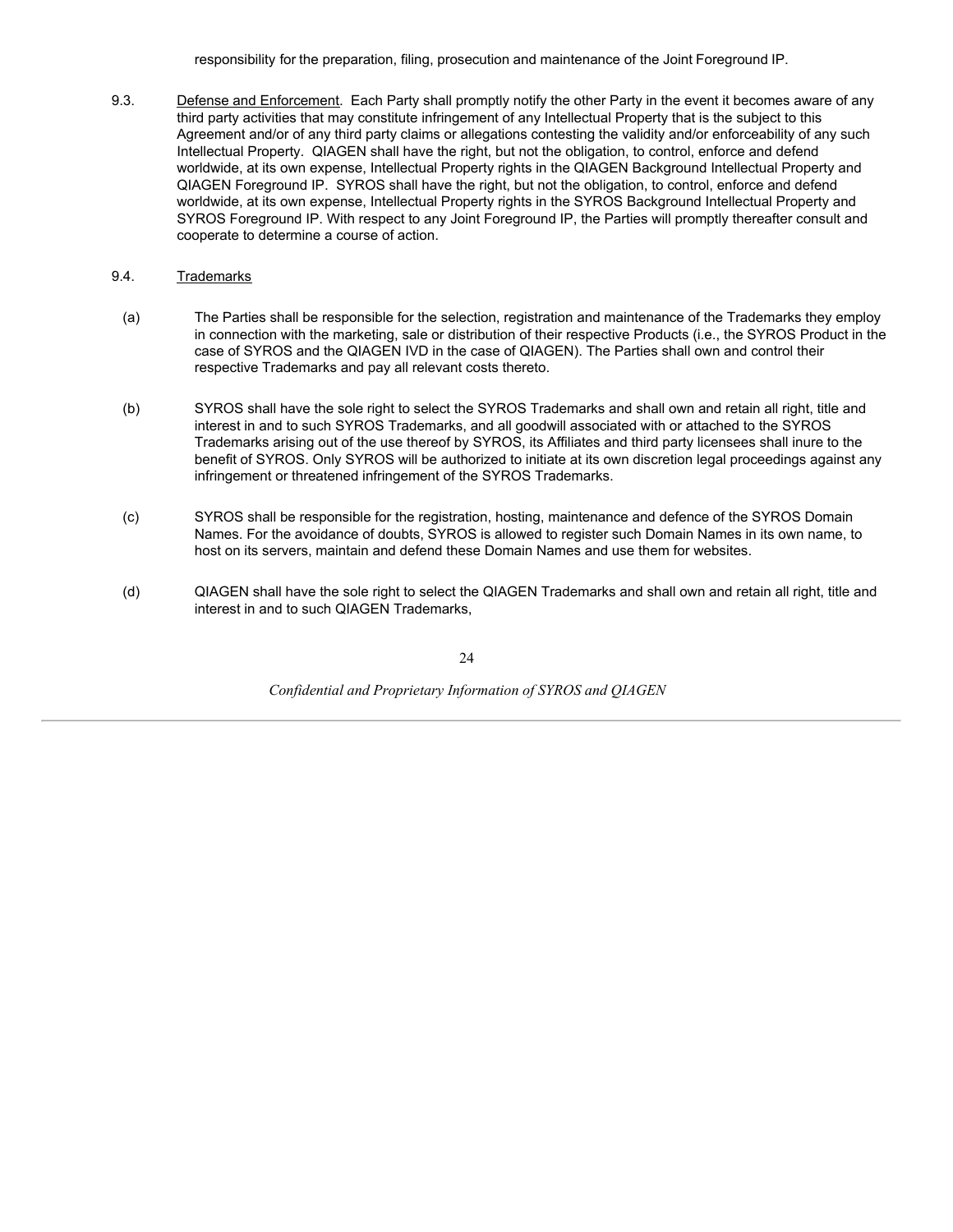and all goodwill associated with or attached to the QIAGEN Trademarks arising out of the use thereof by QIAGEN, its Affiliates and third party licensees shall inure to the benefit ofQIAGEN. Only QIAGEN will be authorized to initiate at its own discretion legal proceedings against any infringement or threatened infringement of the QIAGEN Trademarks.

- (e) QIAGEN shall be responsible for the registration, hosting, maintenance and defence of the QIAGEN Domain Names. For the avoidance of doubts, QIAGEN is allowed to register such Domain Names in its own name, to host on its servers, maintain and defend these Domain Names and use them for websites.
- (f) The Parties recognize the exclusive ownership of each other Party's Trademarks, logotype or trade dress furnished by such Party for use in connection with the marketing, sale or distribution of the Product as defined in this Agreement. The Parties shall not, either while this Agreement is in effect, or at any time thereafter, register, use or challenge or assist others to challenge each other Party's Trademarks, logotype and trade dress furnished by each Party for use in connection with the marketing of the products as defined in this Agreement or attempt to obtain any right in or to any such name, logotype, trademarks or trade dress confusingly similar for the marketing of the products as defined in this Agreement or any other goods and products, notwithstanding that such goods or products have a different use or are dissimilar to the products as defined in this Agreement.
- (g) Each Party hereby grants to the other Party a non-exclusive, world-wide, sub-licensable, non-transferable and royalty-free license under its Trademarks relevant for a Project to the extent such license is necessary for the other Party to carry out its Activities under the respective Project, including subsequent Commercialization by QIAGEN in accordance with Section 11 of this Agreement of the QIAGEN IVD developed in the respective Project for use with the respective SYROS Product and subsequent Commercialization by SYROS of the SYROS Product with the QIAGEN IVD under this Agreement.
- 9.5. Notice of a Third Party's Claim of Intellectual Property Infringement During a Project, the Parties will promptly notify each other of any claim by a third party that the Development or Commercialization of the SYROS Product or QIAGEN IVD may or does infringe any Intellectual Property right Controlled by a third party.

25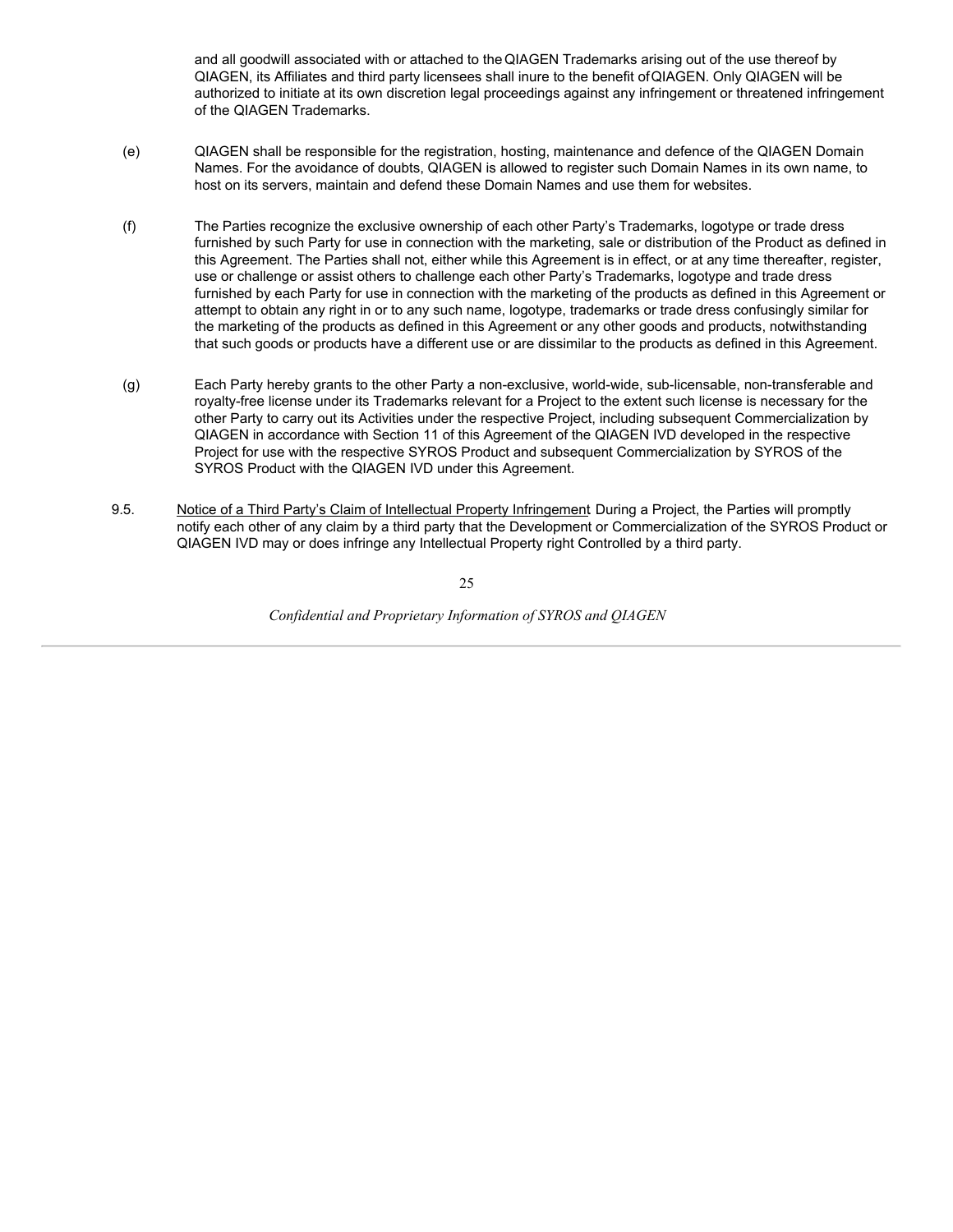## 9.6. Third Party Intellectual Property Licenses

- (a) Licenses relevant for the SYROS Product. SYROS shall be solely responsible, at its own discretion and expense, for obtaining and maintaining any licenses or other rights to access or use any third party Intellectual Property that is necessary for the development, manufacture, use or Commercialization of any SYROS Product, including but not limited to treatment decisions derived from a diagnostic result and/or patient selection and/or stratification and/or biomarkers. QIAGEN agrees to cooperate reasonably with SYROS to assist SYROS's acquisition of any licenses that it is obligated to obtain pursuant to Section 9.6(a) or 9.6(c); [\*\*].
- (b) Licenses Relevant for the QIAGEN IVD System. QIAGEN shall be solely responsible, at its own discretion and expense, for obtaining and maintaining any licenses or other rights to access or use any third party Intellectual Property that is necessary for the development, manufacture, use or Commercialization of the QIAGEN IVD System or the use of the QIAGEN IVD for [\*\*] pursuant to this Agreement.
- (c) Licenses Relevant to Biomarkers. The intellectual property landscape for the diagnostic use of any Biomarkers used in connection with the development, manufacture, use or Commercialization of the QIAGEN IVD ("Third Party Biomarker IP") shall be assessed on a project-by-project basis. The Parties shall mutually agree upon, and explicitly set forth in each Project Schedule, which Party will bear the responsibility (or whether responsibility will be shared) for conducting a freedom-to-operate ("FTO") inquiry to assess the need to obtain any licenses or other rights to access or use any Third-Party Biomarker IP. The Party responsible for such inquiry shall [\*\*]. Based on the results of the FTO inquiry, the Parties shall [\*\*]. In the event that (a) [\*\*], or (b) [\*\*], then either Party may terminate the applicable Project Schedule pursuant to Section 13.1(d). For clarification, (i) except as set forth in a Project Schedule, [\*\*], and (ii) [\*\*], shall not be considered a breach of this Agreement.
- 9.7. No Other Rights. Except as expressly provided herein, nothing in this Agreement shall be construed as a grant from one Party to the other Party of any rights in or title to any Intellectual Property, Material, or Confidential Information.
- **10. Regulatory Matters.** SYROS shall be responsible for obtaining Regulatory Approval for the SYROS Product. QIAGEN shall use Commercially Reasonable Efforts to support any efforts of SYROS to obtain Regulatory Approval for the SYROS Product for use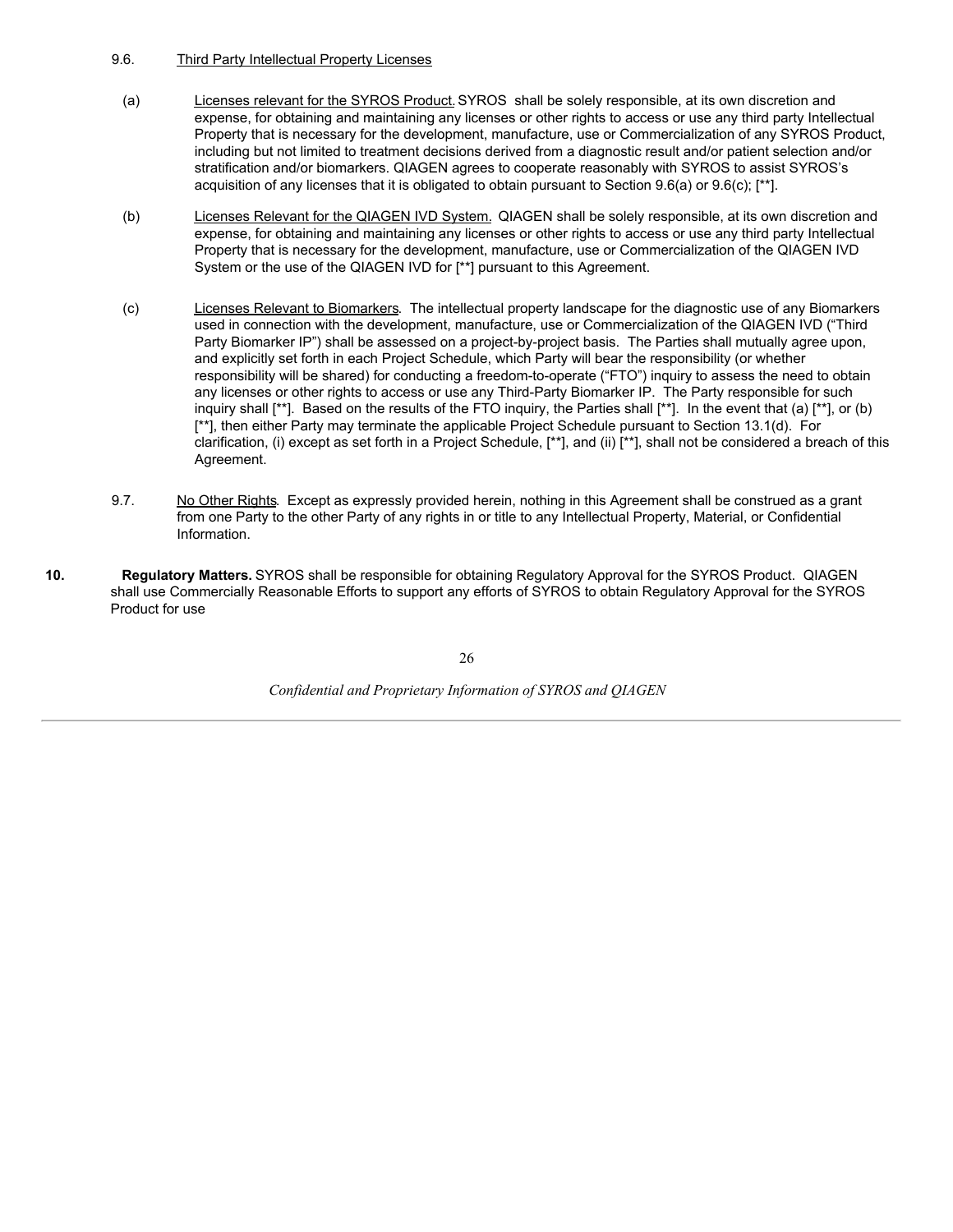with the QIAGEN IVD in each Market. QIAGEN shall be responsible for obtaining and maintaining Regulatory Approvals for the QIAGEN IVD in each Market agreed by the Parties in a Schedule. For clarification, any post-Regulatory Approval requirements imposed by a Governmental Authority that were not anticipated in the Schedule shall be discussed between the Parties in good faith, and QIAGEN shall have no obligation to undertake such requirements until they have been included in the relevant Schedule by a written amendment thereto. QIAGEN shall be the sponsor of, and bear all responsibility to make Regulatory Submissions for the QIAGEN IVD, with reasonable cooperation and support from SYROS as appropriate. QIAGEN shall remain solely responsible for all interactions with Governmental Authorities with respect to the QIAGEN IVD but with respect to such Regulatory Submissions shall (a) reasonably consult with SYROS as to the portions of the submission that refer to the SYROS Product , (b) consider in good faith SYROS' reasonable comments on such submissions that refer to the SYROS Product and (c) shall keep SYROS reasonably informed regarding the status and progress of all regulatory activities regarding obtaining Regulatory Approval of the QIAGEN IVD, including as promptly as reasonably practicable. In addition, QIAGEN shall provide SYROS with a copy of all final Regulatory Submissions (or applicable portions thereof), filings or other material documentation provided from or to any Governmental Authority as contemplated by this Agreement that refer to the SYROS Product, after submission to the relevant Governmental Authority, and promptly inform SYROS regarding the receipt or denial of Regulatory Approval for the use of the QIAGEN IVD in connection with theSYROS Product. In addition, QIAGEN will, at SYROS's request, permit SYROS to participate with QIAGEN in preparations for any substantive correspondence, communications or meetings with Governmental Authorities which involve substantive discussion of the SYROS Product and [\*\*] such substantive correspondence, communications or meetings with Governmental Authorities, in each case, where the anticipated focus of such correspondence, communication or meeting is related to the use of the QIAGEN IVD in connection with a SYROS Product, to the extent permitted by any Applicable Law.

## **11. Clinical Trials.**

11.1. QIAGEN Responsibilities. QIAGEN will develop the Clinical Trial Assay or QIAGEN IVD for use as a companion diagnostic for the SYROS Product and shall be responsible for (a) providing oversight over any testing of patient samples from the corresponding Clinical Trial with the Clinical Trial Assay or QIAGEN IVD and (b) any other Activities related to the corresponding Clinical Trial with the Clinical Trial Assay or QIAGEN IVD, in each case, as described in the applicable Schedule. QIAGEN shall conduct all such Activities for which it is

27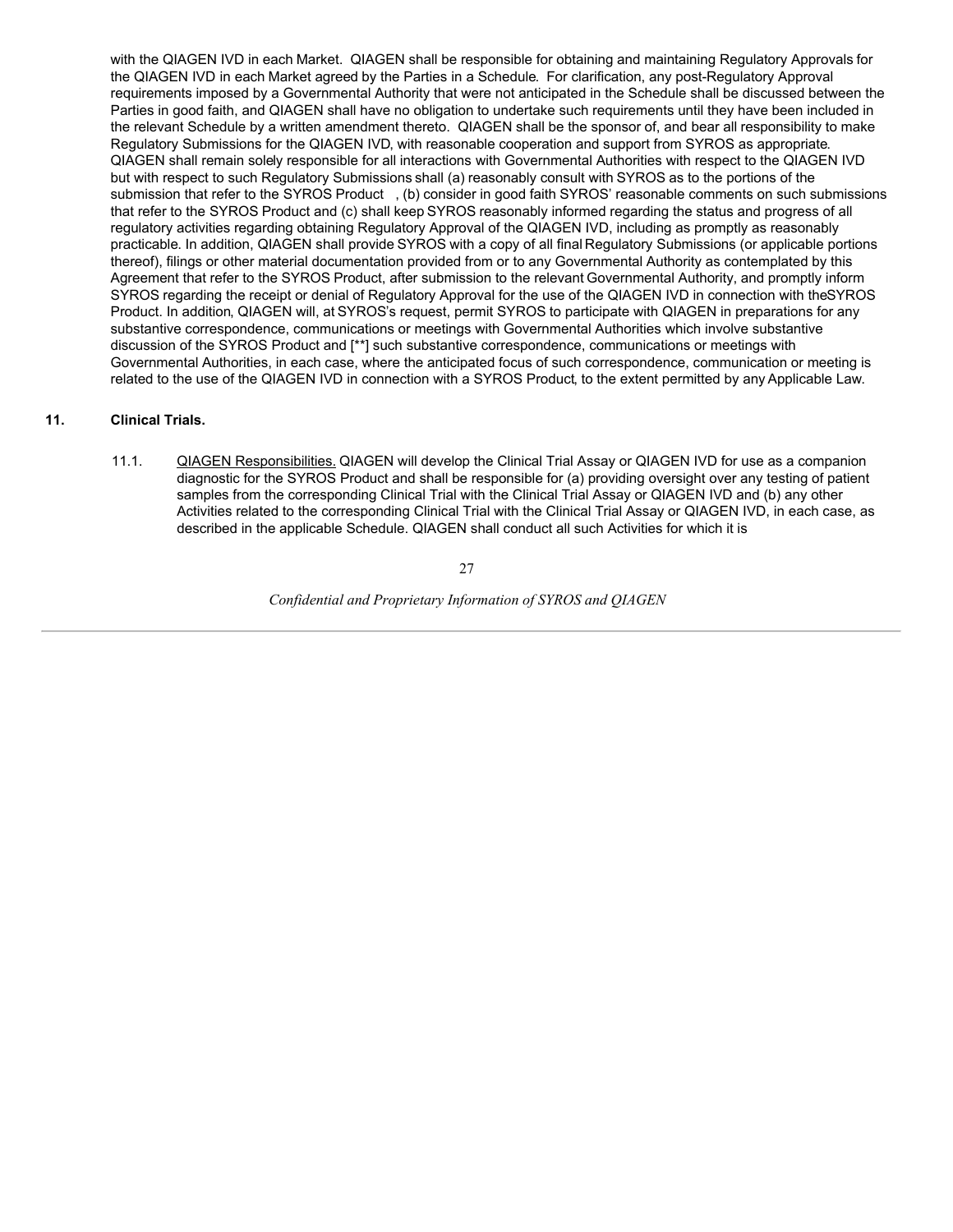responsible pursuant to this Section 11.1 in compliance with Applicable Law, including but not limited to 21 C.F.R. § 812 (and its foreign equivalents) and in accordance with the applicable Schedule. QIAGEN will bear responsibility for meeting all applicable regulatory requirements for the development and manufacture of the Clinical Trial Assay or QIAGEN IVD in each Market in which the Clinical Trial Assay or QIAGEN IVD is used as part of a Clinical Trial. QIAGEN will promptly provide to SYROS notice and a description of material progress and developments under all such Clinical Trials.

11.2. SYROS Responsibilities. SYROS will have sole responsibility for the control and direction of the conduct of all Clinical Trials for each SYROS Product, including through the use of contract research organizations, in its sole discretion. Other than those Clinical Trials that are to be performed in whole or in part by QIAGEN pursuant to a Schedule, the conduct of all Clinical Trials by SYROS will not be governed by or included within the scope of this Agreement.

## **12. Manufacture and Supply of Clinical Trial Assays and IVDs.**

QIAGEN shall use Commercially Reasonable (it being understood for the purpose of this Section 12 that [\*\*] shall be taken into account when considering [\*\*]) Efforts to, manufacture Clinical Trial Assays and QIAGEN IVDs, as applicable. QIAGEN shall manufacture the Clinical Trial Assays and QIAGEN IVDs in compliance with Applicable Law, the specifications and requirements set forth in the applicable Schedule, including, if applicable, cGMP requirements. Until Commercialization of a QIAGEN IVD, QIAGEN shall use Commercially Reasonable Efforts to ensure that adequate supplies of the Clinical Trial Assay and all other components of the QIAGEN IVD System are each made available to SYROS, any Contract Laboratories and any Clinical Trial sites, in each case according to the terms set forth in Section 5.2(c) and the relevant Schedule. Subject to receiving sufficient notice of required quantities from SYROS as required in the relevant Schedule, QIAGEN shall use Commercially Reasonable Efforts to maintain sufficient inventories of each component of the QIAGEN IVD System as is necessary for the complete conduct of the Clinical Trials of the applicable SYROS Product. QIAGEN shall be responsible for the transfer of the Clinical Trial Assay or the QIAGEN IVD thereof and all other components of the QIAGEN IVD System, to the Contract Laboratories and to the extent necessary, any Clinical Trial Sites involved in the Clinical Trials.

#### **13. Commercialization of the QIAGEN IVD**

13.1. Sales and Marketing Activities. QIAGEN shall be responsible to use Commercially Reasonable Efforts to Commercialize or have Commercialized the QIAGEN IVD in each Market. QIAGEN shall use Commercially Reasonable

28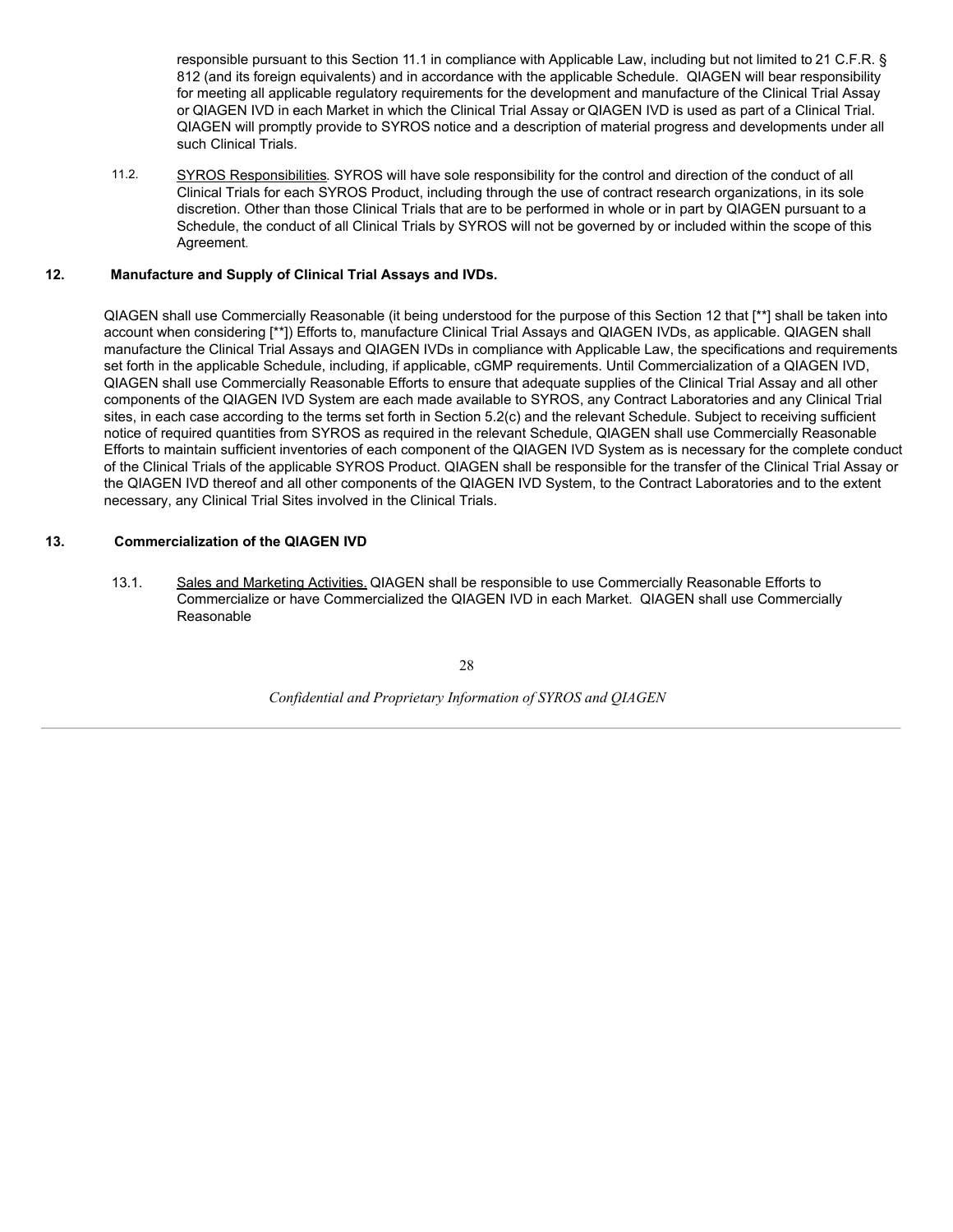Efforts to perform the Commercialization Activities under each Schedule. Once the SYROS Product receives Regulatory Approval in a given Market, and once the QIAGEN IVD receives Regulatory Approval, QIAGEN agrees to use Commercially Reasonable Efforts to make the QIAGEN IVD commercially available in that Market. Provisions related to security of supply, safety stock and other matters designed to ensure QIAGEN's ability to ensure sufficient inventories of the Clinical Trial Assay and the QIAGEN IVD will be set forth as agreed to by the Parties in a Schedule for such Activities.

- 13.2. Diagnostics Reimbursement. In the event the Parties agree to conduct Activities relating to health insurance reimbursement for the QIAGEN IVD, such Activities shall be outlined in a Schedule.
- 13.3. Medical Affairs Activities. In the event the Parties agree to conduct Activities relating to medical affairs activities for the QIAGEN IVD, such Activities shall be outlined in a Schedule.
- 13.4. Continued Supply. Without limitation to any other remedies available to SYROS under this Agreement or otherwise, if, for any reason (other than to the extent due to the fault of SYROS or its Affiliates, including, but not limited to, insufficient notice of required quantities) QIAGEN is unable to supply the QIAGEN IVD in numbers sufficient to meet the requested demand therefore for a period of [\*\*], then, until [\*\*] following the date that QIAGEN is in a position again to fulfil such demand (the "Supply Resumption Date"), [\*\*] after the Supply Resumption Date. Additionally, [\*\*]. The foregoing [\*\*], provided that SYROS may [\*\*]. Any additional [\*\*] shall be subject to [\*\*]. All  $[$ <sup>\*\*</sup>] shall be  $[$ <sup>\*\*</sup>]. In addition, the  $[$ <sup>\*\*</sup>], SYROS shall be  $[$ <sup>\*\*</sup>].

#### **14. Governance**

14.1. Joint Steering Committee. Within [\*\*] after the Effective Date, the Parties shall form a Joint Steering Committee (the "**JSC**") to facilitate the transfer of information and coordinate processes related to the development, Regulatory Approval and Commercialization of the SYROS Products and the QIAGEN IVDs being the subject of this Agreement. The JSC shall be composed of [\*\*] representatives appointed by each Party, at least [\*\*] of which shall be different than members of the JPT. Each representative shall be appointed (and may be replaced at any time) by a Party upon prior written notice to the other Party. These representatives shall have appropriate experience, knowledge, and ongoing familiarity with the Projects in their then current phases.

29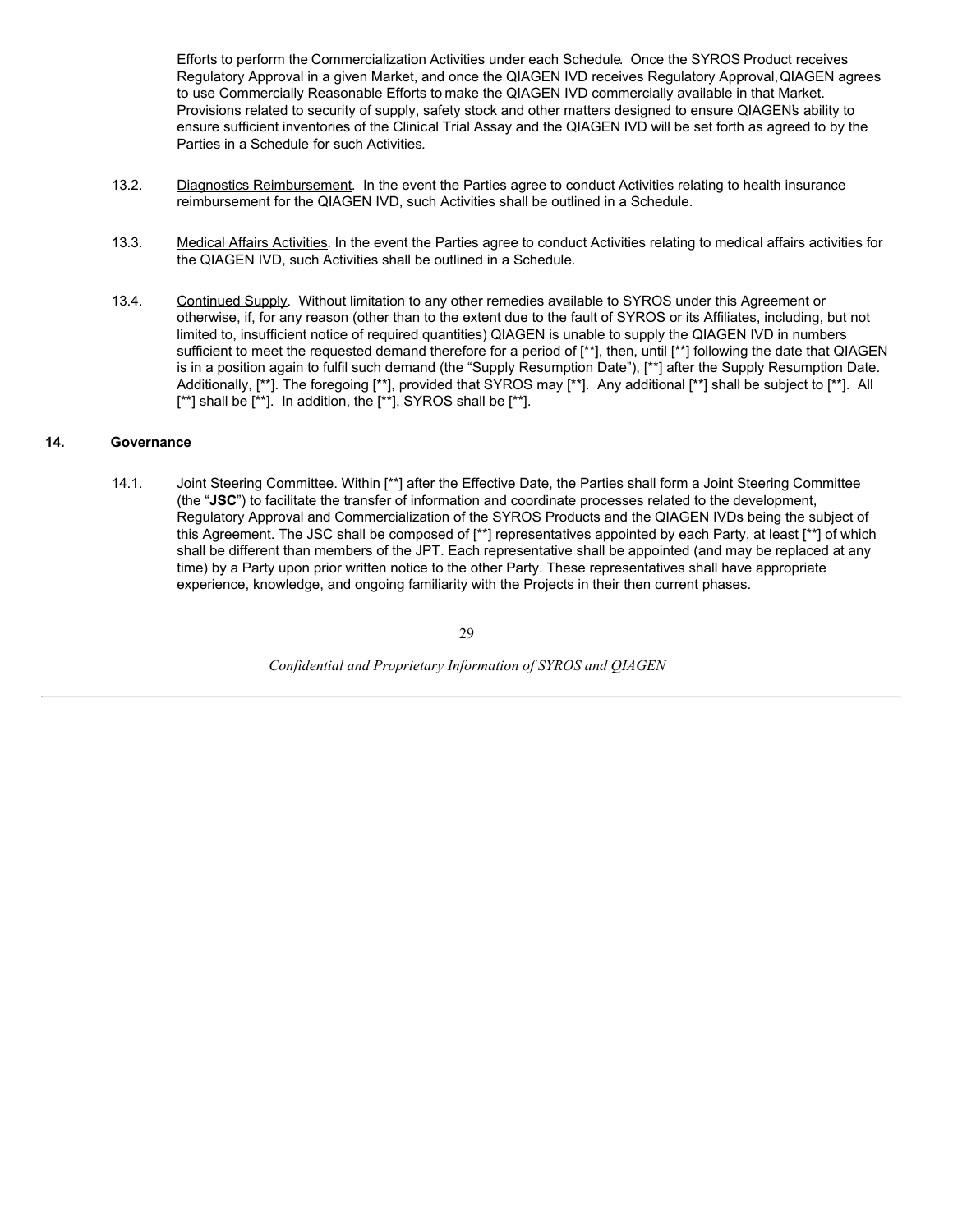- 14.2. Responsibilities. The JSC's responsibilities shall include, but not be limited to, the following functions:
- (a) reviewing the progress of the development Activities and ensuring that the development Activities commence and proceed according to each Schedule;
- (b) approval of the scope and content of additional Schedules, and discussing and approving decision points set forth in each Schedule (provided that each such Schedule remains subject to final approval of and execution by authorized representatives of the respective Parties);
- (c) discussing proposed amendments, modifications or changes to a Schedule which may be escalated by the JPT, including the scope of the Development Activities and budget, Deliverables and timelines and submitting such amendments for approval and execution by the respective Parties;
- (d) facilitating the cooperation of the Parties, when requested, to provide information and support;
- (e) approving each Schedule prepared by the JCC and submitting such Schedule for final approval of and execution by authorized representatives of the respective Parties;
- (f) taking such other actions as may be specifically allocated to the JSC by the Parties, or escalated to the JSC by the JPT pursuant to Section 14.7, from time to time;
- (g) resolving issues or disagreements raised by the JPT, JCC or Functional Leaders (as defined below);
- (h) such other activities pertaining to the development and Commercialization Activities ascribed to the JSC in this Agreement or as mutually agreed between the Parties from time to time (including the formation or disbandment of any subcommittees).
- 14.3. Meetings. The JSC shall meet (either in person, telephonically or via video conference) at the frequency as agreed by the respective committee members, but no less than [<sup>\*\*</sup>] times per year. Meetings of the JSC shall be at such locations as the Parties agree. The JSC shall be led by two (2) co-chairs, one (1) appointed by QIAGEN and one (1) appointed by SYROS. The JSC shall make decisions by consensus, with QIAGEN and SYROS each having one vote.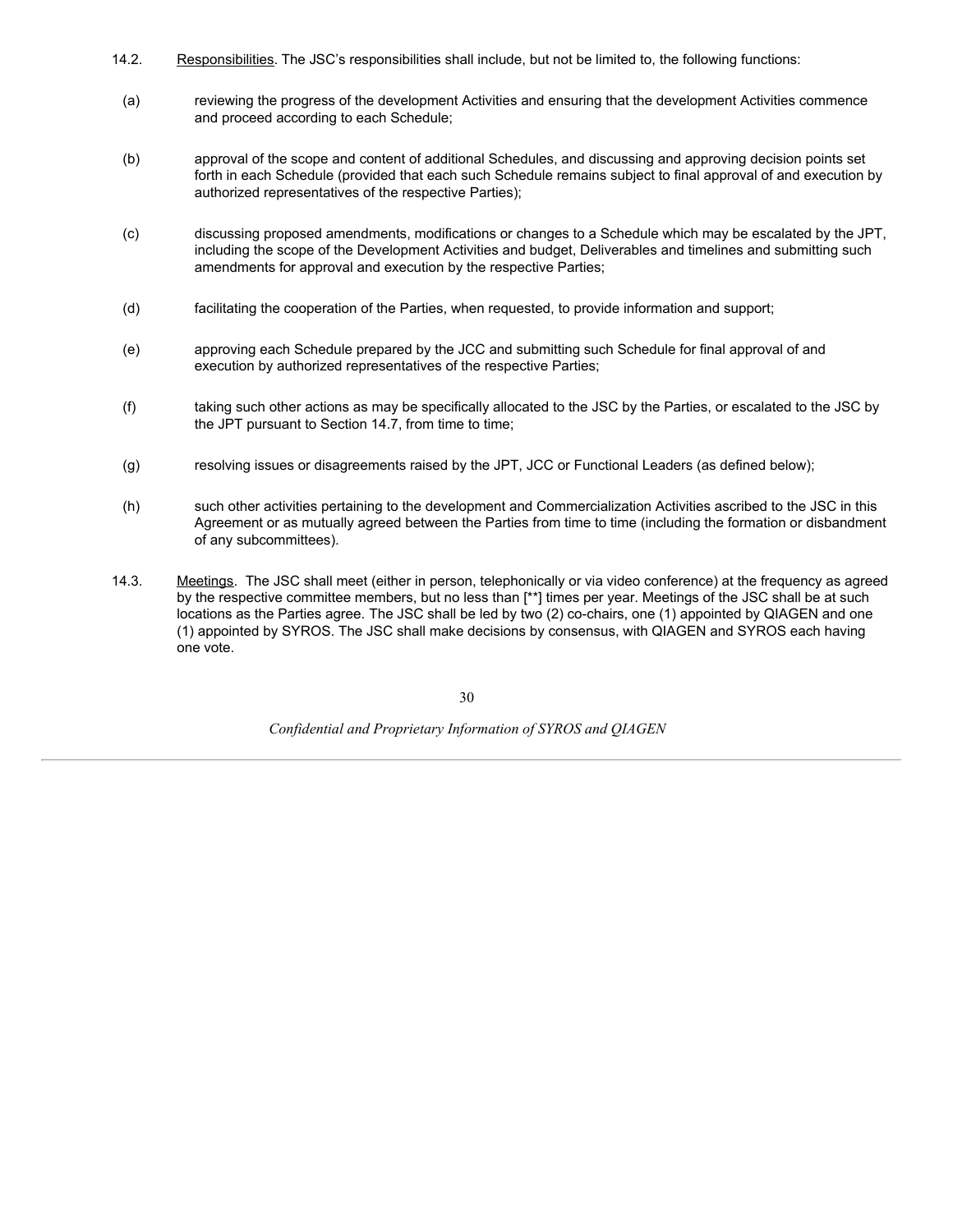In the event of an impasse, the matter shall be resolved pursuant to Section 14.5. The responsibility for organizing the meeting, drafting the meeting agenda and drafting and finalizing the meeting minutes shall alternate between SYROS and QIAGEN. Additionally, upon invitation by the JSC or one or the other Party, JPT or JCC members or other Functional Leaders (as defined below) may attend JSC meetings as non-voting members and each JSC member may reasonably invite other guests to the meetings, in order to discuss special technical, regulatory, financial, or commercial topics relevant to the applicable agenda; provided that all guests are subject to the confidentiality provisions set forth in Article 7, in each case subject to the other Party's prior consent which shall not be unreasonably withheld, conditioned or delayed.

- 14.4. JSC Minutes. The JSC shall keep accurate and complete confidential minutes of its meetings. SYROS and QIAGEN will take turns in drafting the minutes of the JSC meetings. The chair of the Party responsible for drafting the minutes for such JSC meeting, or its respective designee, shall be responsible for taking such minutes and distributing them to the other JSC members for their review and comment within [\*\*] after the date of each meeting, and within [\*\*] after the receipt thereof, the other JSC members shall remit such minutes back to the chair with their comments, if any. The JSC members shall in good faith attempt as quickly as is reasonably possible to resolve any disputes as to the content of such minutes so as to have a final agreed version as quickly as is reasonably possible. Each of QIAGEN and SYROS shall be responsible for all expenses incurred by its representatives on the JSC in connection with performing its duties hereunder, including all costs of travel, lodging and meals.
- 14.5. JSC Decisions. All decisions of the JSC shall be made in good faith in the interest of furthering the purposes of this Agreement and the JSC members shall use good faith efforts to make decisions by consensus. If the JSC is unable to agree on any matter after good faith attempts to resolve such disagreement in a reasonable fashion, either of the co-chairs of the JSC may refer the disagreement to a meeting (either in person, telephonically or via video conference) between the senior executives of each Party (each Party shall promptly designate a senior executive with requisite authority to resolve the dispute, hereinafter referred to individually as a "Senior Executive" and collectively as the "Senior Executives") which meeting shall take place as soon as practicable, but in no event later than [\*\*] after the date of the relevant referral. If the Senior Executives cannot resolve such disagreement over such matter in a mutually acceptable manner within [\*\*] after such meeting then the matter shall be decided in accordance with Section 18.3. Notwithstanding the

31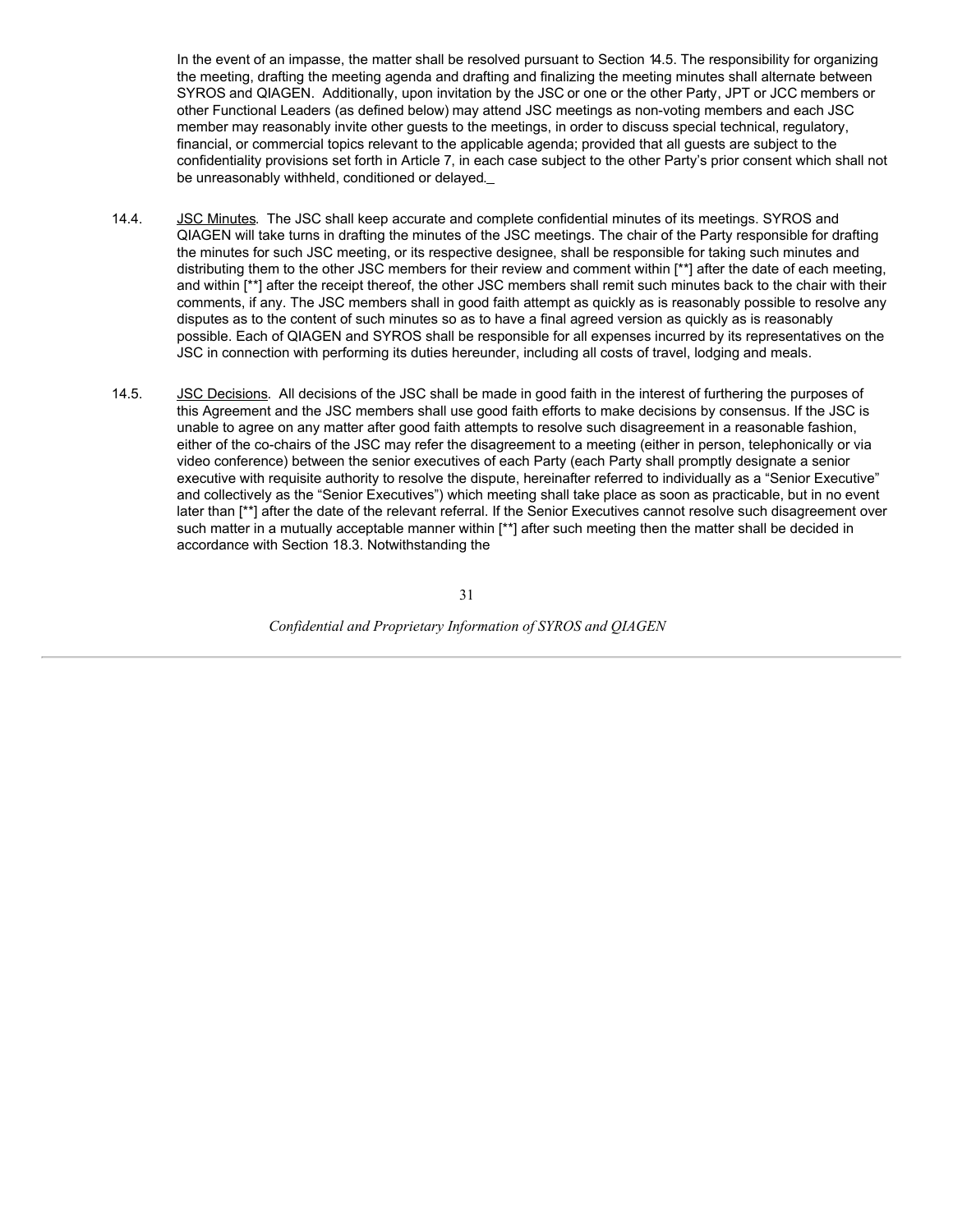foregoing, except as otherwise provided in this Agreement: (a)SYROS shall have the unilateral right to make final decisions that solely impact the development, manufacture, Regulatory Approval or Commercialization of the SYROS Product; provided that SYROS shall not be entitled to make a unilateral decision which imposes a financial obligation on QIAGEN or which deviates from the previously approved Schedule or which is inconsistent withor in excess of QIAGEN's obligations under this Agreement, and (b) QIAGEN shall have the unilateral right to make final decisions that solely impact the development, manufacture, Regulatory Approval or Commercialization of the QIAGEN IVD, provided that QIAGEN shall not be entitled to make a unilateral decision which imposes a financial obligation on SYROS or which deviates from the previously approved Schedule or which is inconsistent with or in excess of SYROS's obligations under this Agreement. Notwithstanding the foregoing, QIAGEN shall have the unilateral right to make final decisions on matters relating to the safety or performance of the QIAGEN IVD. For the avoidance of doubt, the JSC shall not have the authority to make decisions that are contrary to the terms and conditions of this Agreement, to amend this Agreement, or to amend any Schedule.

#### 14.6. Joint Project Team.

Within [\*\*] of the Effective Date of a Schedule, the Parties will, in addition to the JSC, form a joint project team for the applicable Project (the "**Joint Project Team**" or "**JPT**"), which shall be responsible for coordinating all operational tasks required for the development, regulatory, and other business and technical activities under the Project and providing updates on the status of the Project. The JPT shall be comprised of [\*\*] Project team members in total ([\*\*] members from QIAGEN and [\*\*] members from SYROS. Each Party will designate a representative as its JPT lead (the "JPT Lead") who shall be the principal technical point of contact for that Party, and who shall be responsible for implementing and coordinating all technical activities, and facilitating the exchange of technical information between the Parties under this Agreement. Members of the JPT can include but shall not be limited to representatives with expertise in research biology, translational medicine, clinical, regulatory, product development and/or commercialization. As the Activities under the Schedule progress, the Parties anticipate that each Party shall designate an assay development leader, a regulatory leader, and, depending on the stage of the Schedule, a clinical leader or a commercial leader (collectively, the "Functional Leaders") who shall be the principal points of contact for each Party for matters relating to its respective function, and shall be responsible for implementing and

32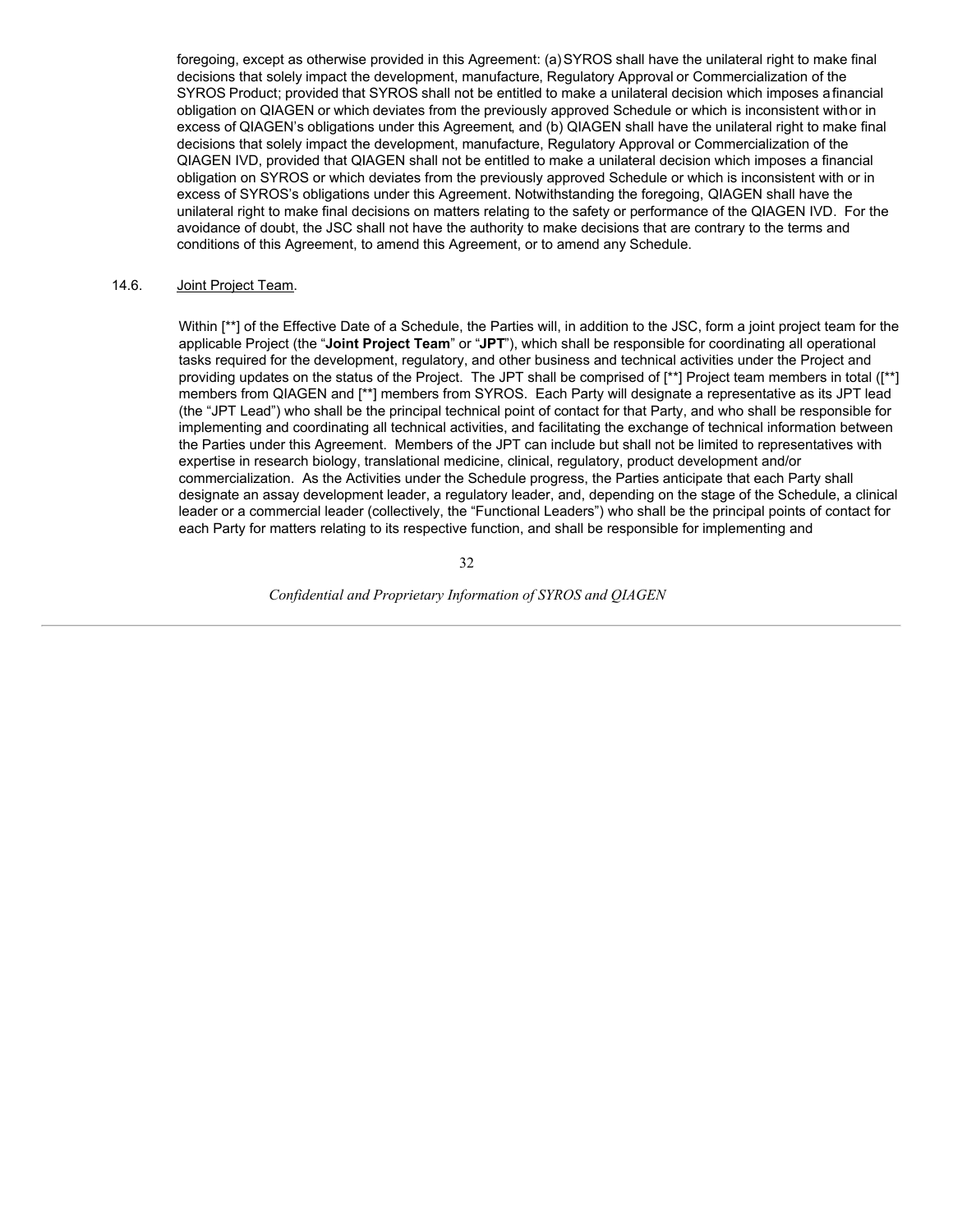coordinating all activities and facilitating the exchange of information between the Parties for his or her function.Such JPT shall meet, either in person, via telephone or video conferences, on a regular basis, however, at least [\*\*]. For the avoidance of doubt, the JPT shall not have the authority to make decisions that are contrary to the terms and conditions of this Agreement, to amend this Agreement, or to amend any Schedule. The members of the JPT shall cooperate with each other and work in good faith to resolve any disagreements between them or their respective teams. Any such disagreements that are not resolved by the JPT shall be escalated to the JSC for resolution. The JPT shall keep accurate and complete records of its activities and meetings and shall, from time to time as requested by the JSC, provide the JSC with appropriate updates and information to keep the JSC apprised of the progress of the Schedule.

#### 14.7. Joint Project Team Responsibilities.

The JPT's primary responsibilities shall include, but shall not be limited to, the following functions or roles:

- (a) serving as technical lead and principal point of contact for all matters related to the Schedule;
- (b) overseeing project planning and execution, reporting progress and coordinating all Activities related to the Schedule;
- (c) recommending updates to the Schedule including tactics and risk mitigation to the JSC;
- (d) leading meetings (at least [\*\*]) to facilitate review and coordinated interpretation of data, information sharing, and timeline monitoring;
- (e) preparing for any substantive correspondence, communications or meetings with Governmental Authorities and coordinating with the JSC with respect to the strategy for such correspondence, communications or meetings
- (f) facilitating issue resolution at the JPT level and escalating issues to the JSC;
- (g) discussing completion of milestones, decision points and Deliverables set forth in each Schedule;

## 33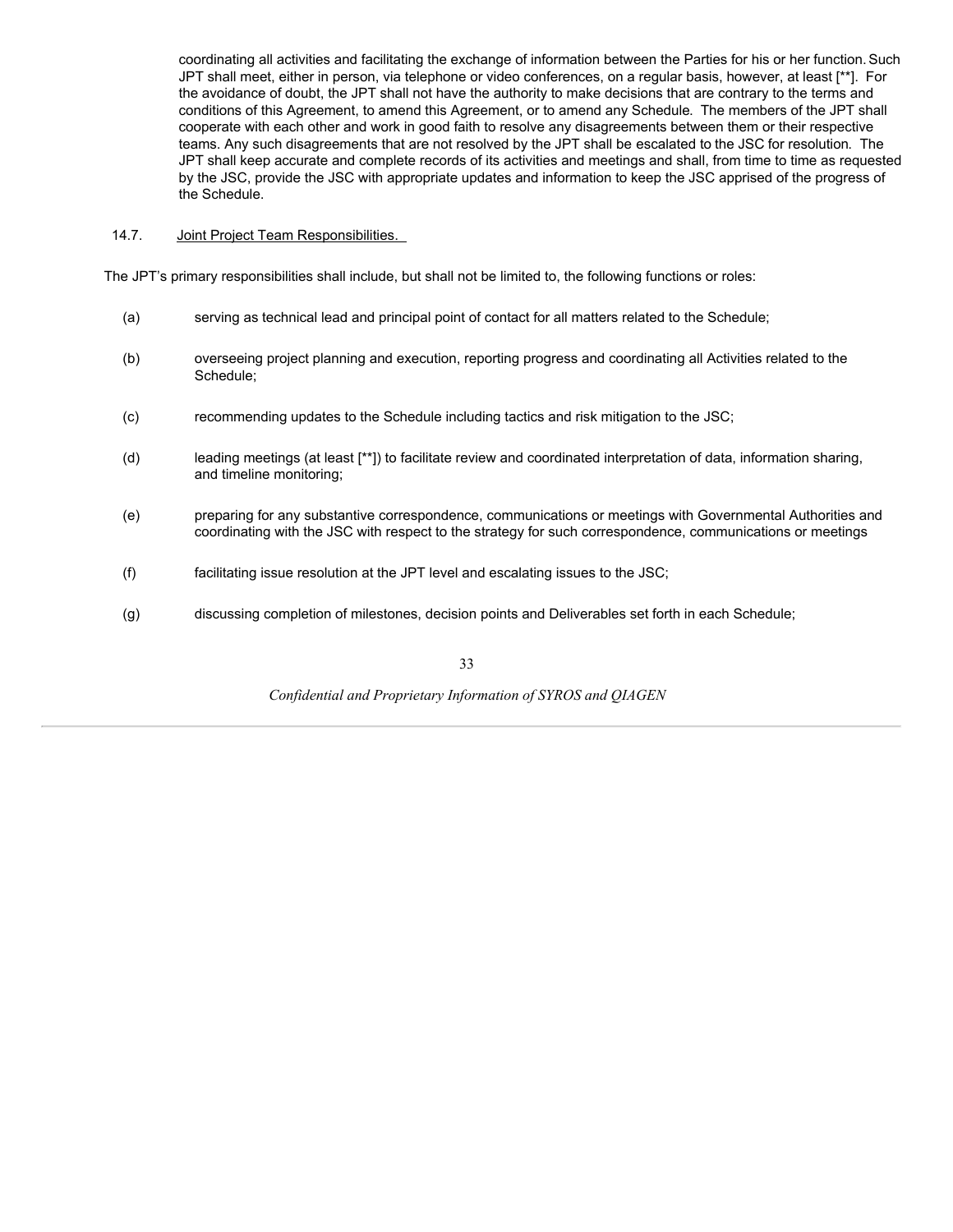- (h) discussing proposed amendments to the Schedule, including the scope of the development activities and budget, and submitting such amendments to JSC for approval;
- (i) facilitating coordinated interpretation of data;
- (j) facilitating the transfer of information and data and coordination of processes related to the development, Commercialization and Regulatory Approval process;
- (k) determining the strategy for any substantive correspondence, communications or meetings with Governmental Authorities; and
- (l) oversight of clinical affairs Activities.
- 14.8. Joint Commercialization Committee.

No later than [<sup>\*\*</sup>] prior to the anticipated date on which the first Regulatory Approval of a SYROS Product is expected, the Parties will form a joint commercialization team (the "**Joint Commercialization Committee**" or "**JCC**"). The JCC will (as considered reasonable by each Party, in its sole discretion and to the extent legally allowed), discuss a coordinated approach for the sales and marketing of the QIAGEN IVD for use with the SYROS Product. Such JCC shall be constituted and shall operate as the JSC determines and as may be outlined in the relevant Schedule.

14.9. Joint Commercialization Committee Responsibilities.

The JCC's primary responsibilities shall include, but shall not be limited to, the following functions or roles:

- (a) facilitating the transfer of information and data and coordination of processes related to the Commercialization of the QIAGEN IVD and the SYROS Product process;
- (b) coordination of planned marketing and Commercialization activities , including but not limited to launch strategies for the Markets, field force activities, marketing strategies, alignment of package inserts, instructions for use, data sheets, marketing material, publications, training activities, reimbursement strategies, sharing of market research information and use of advisory boards/key opinion leaders;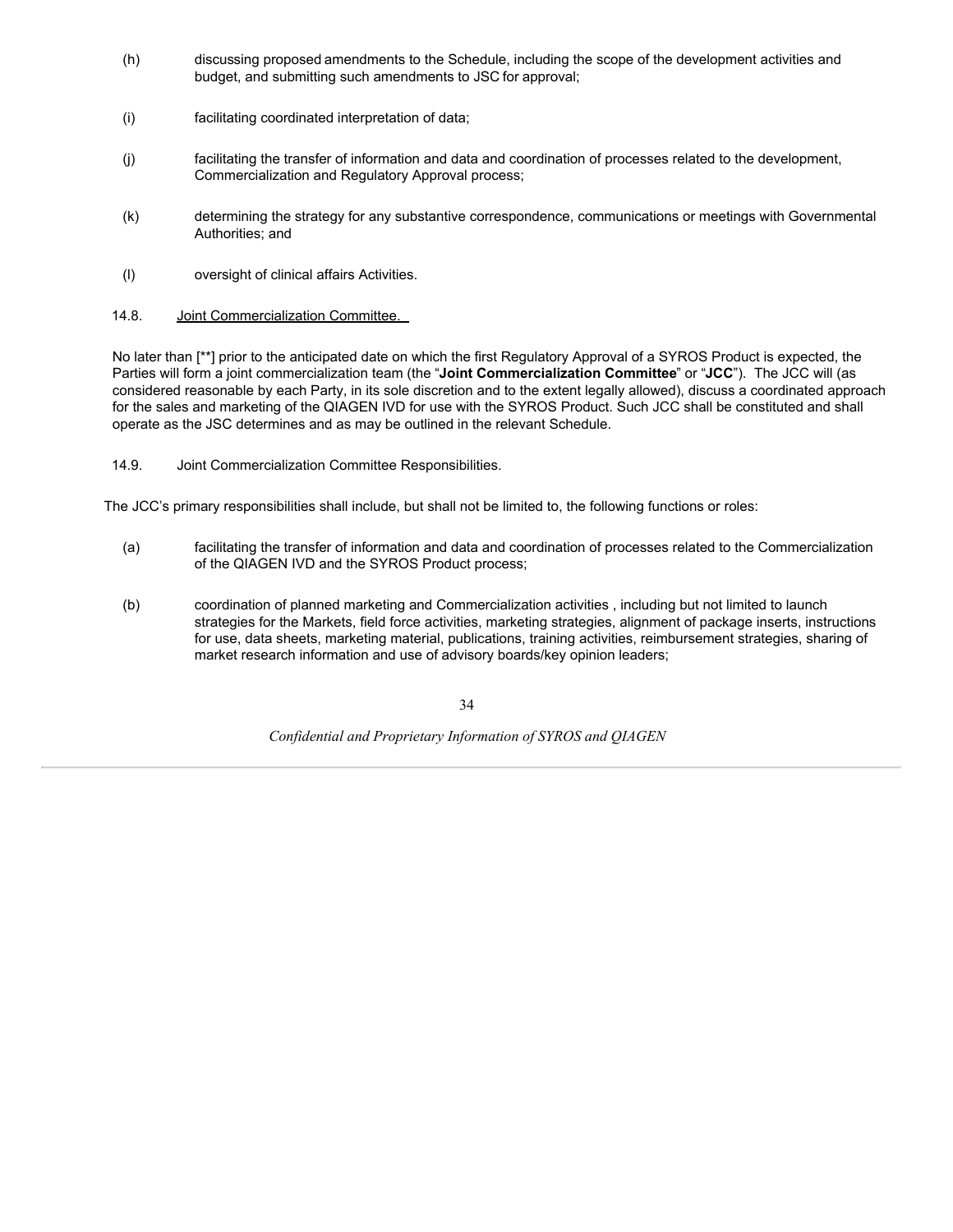- (c) preparation and review of each Commercialization Activities Schedule prior to submission for review and approval by the JSC;
- (d) forecasting and measuring sales and distribution data to ensure adequate supply of the QIAGEN IVD in each Market; and
- (e) oversight of medical affairs Activities.

## **15. Termination**

#### 15.1. Termination by Either Party for Cause; Termination by SYROS for Convenience.

- (a) Either Party may terminate this Agreement if the other party commits a material breach of its obligations hereunder; *provided,* that the non-breaching Party provides written notice of such breach to the breaching party and such breach is not cured within thirty (30) days of such notice. For clarity, a breach that is specific to a Project shall not serve to terminate this Agreement, but shall be addressed as set forth below.
- (b) Either Party may terminate a Schedule upon thirty (30) days' notice if the other party commits a material breach of the Schedule and fails to cure such breach within the thirty (30) day notice period.
- (c) Either Party may terminate this Agreement and any Schedules immediately by written notice to the other Party, if the other Party makes or has made an assignment for the benefit of creditors, is the subject of proceedings in voluntary or involuntary bankruptcy instituted on behalf of or against it (except for involuntary bankruptcies which are dismissed within ninety (90) days) or has a receiver or trustee appointed for substantially all of its property.
- (d) Either Party may terminate a Schedule as contemplated in Section 3.3 (Scope Changes) or 9.6(c) (Licenses relevant to Biomarkers).
- (e) SYROS may terminate this Agreement and/or any Schedule at any time, with or without cause, upon ninety (90) days' prior written notice to QIAGEN.
- 15.2. Effects of Termination by SYROS.

35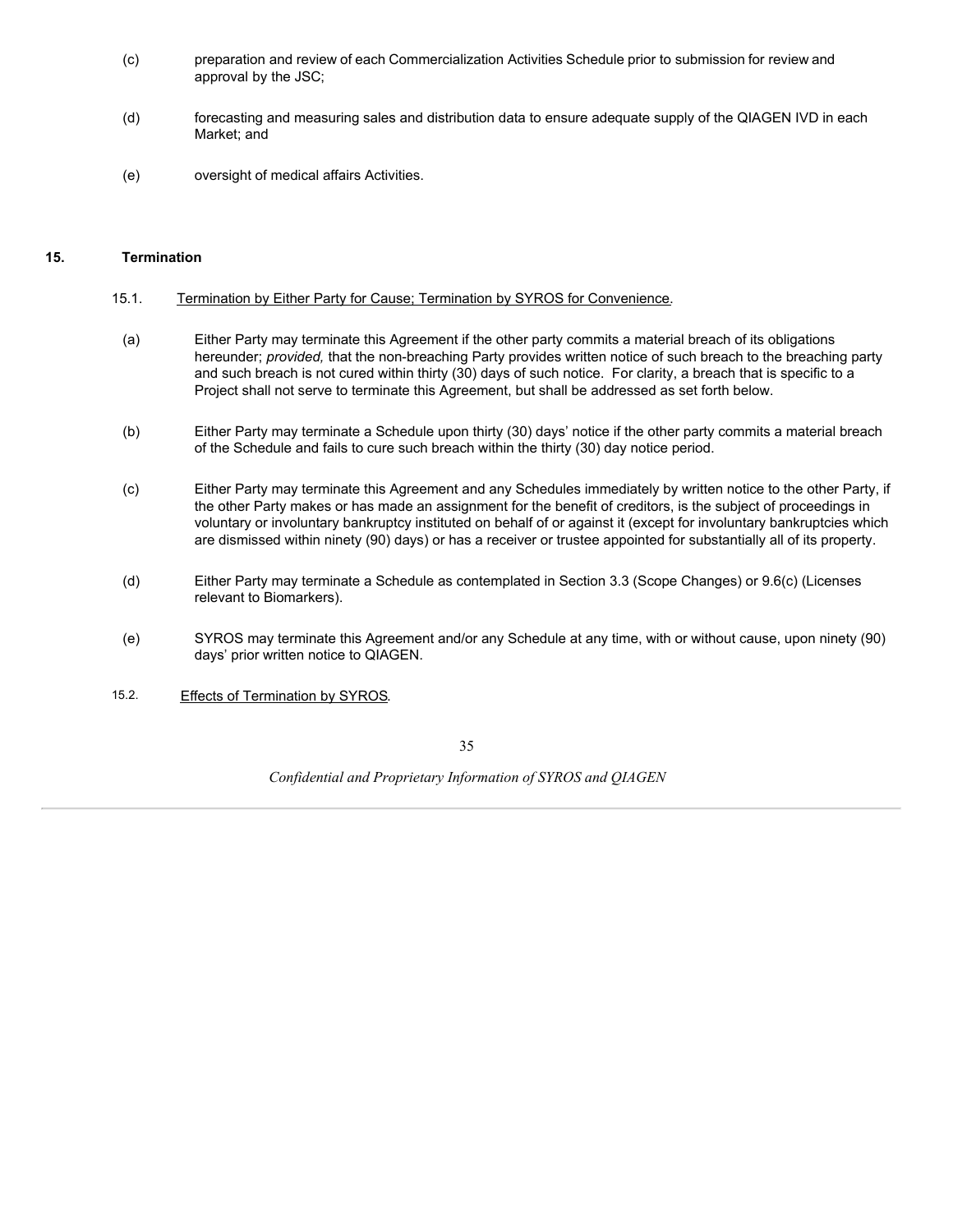- (a) In the event of any termination by SYROS under Section 15.1, with regard to the terminated Project(s):
	- (i) the Parties shall promptly meet to prepare a close-out Schedule,
	- (ii) SYROS shall make a final payment to QIAGEN for: (A) a pro rata portion of any future milestones toward which work was properly performed prior to the date of the termination notice; (B) any project-specific inventory of the QIAGEN IVD maintained in accordance with this Agreement; and (C) any Pass-through Costs and Expenses that were already paid, or ordered and unable to be cancelled without penalty (and for which such non-cancellable commitments were reasonably made) by QIAGEN pursuant to the Schedule or as otherwise authorized by SYROS, provided that QIAGEN shall provide to SYROS documentation evidencing to SYROS' reasonable satisfaction that such costs were already paid, or are uncancellable without penalty;
	- (iii) any licenses to Project-Related Background Intellectual Property and, subject to Section 15.2(a)(iv), Foreground Intellectual Property, granted by either Party under this Agreement shall terminate upon the effective date of such termination. For clarification, the licenses to Project Data under Section 8.1 shall survive any expiration or termination of this Agreement or a Project; and
	- (iv) In the event of termination of this Agreement by SYROS pursuant to Section 15.1[\*\*], all licenses to QIAGEN Foreground IP shall survive any termination or expiration of this Agreement.
- (b) In the event of termination by SYROS pursuant to Section 15.1[\*\*], in addition to any effects of termination set forth in Section 15.2(a)(i)-(iii), SYROS shall reimburse QIAGEN's costs in winding down the Project and reallocating employees, which shall be calculated as follows: An amount equal to the number of QIAGEN personnel who were actively engaged in performing Activities in support of the Project at the time of termination, multiplied by the percentage of their time allocated to the Project at that time, multiplied by the Daily FTE Rate (defined below) for the period of Business Days from the date of notice of termination until the date the QIAGEN personnel are reallocated to other activities or projects, not to exceed [\*\*]. QIAGEN will provide SYROS with documentation of Project hours worked by FTEs to evidence such amounts. The Daily FTE Rate shall mean USD \$[\*\*] for 2022, and shall increase by [\*\*]% annually thereafter.

36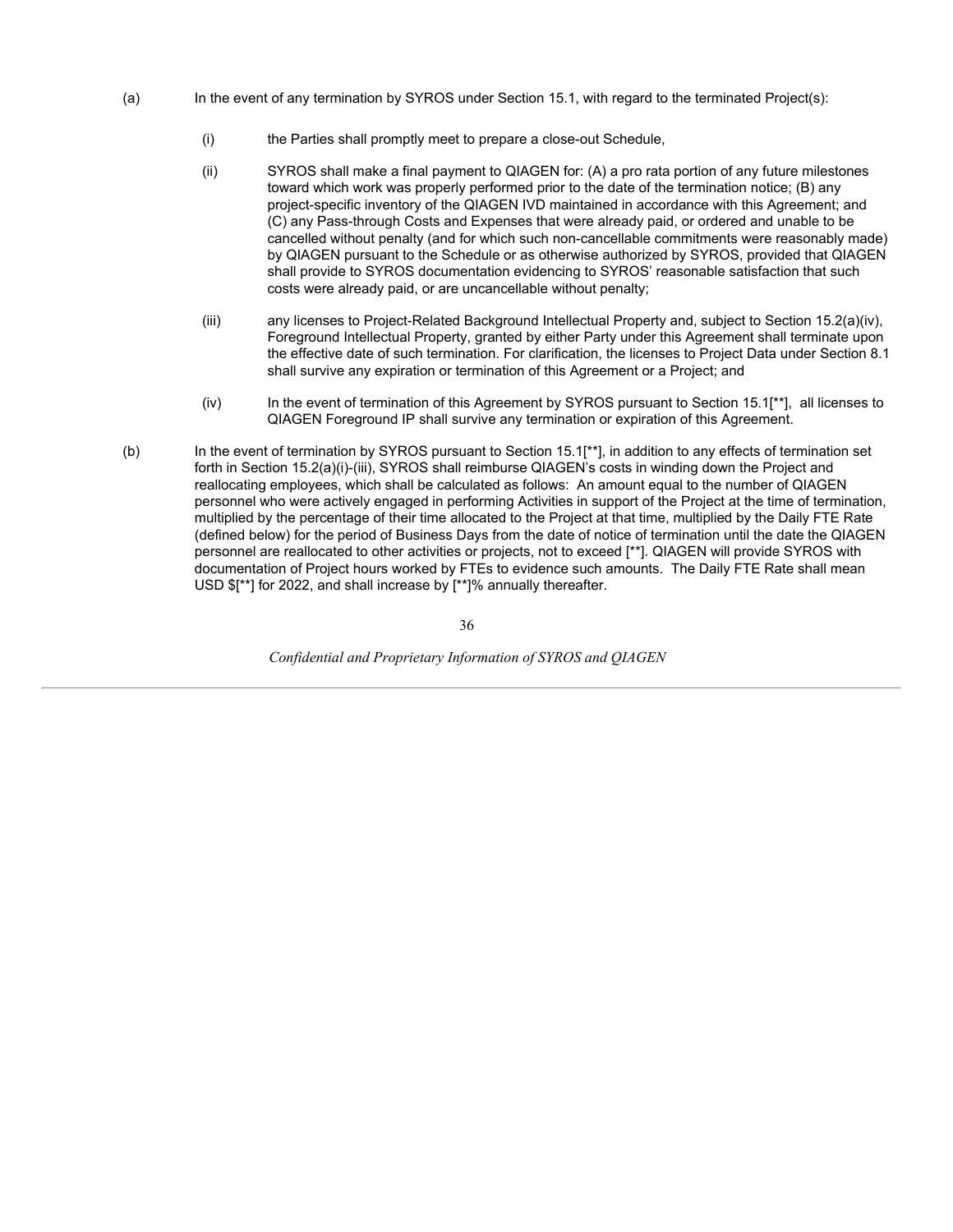### 15.3. Effects of Termination by QIAGEN.

- (a) In the event of a termination by QIAGEN under Section 15.1, with regard to the terminated Project(s):
	- (i) the Parties shall promptly meet to prepare a close-out Schedule,
	- (ii) SYROS shall make a final payment to QIAGEN for: (A) a pro rata portion of any future milestones toward which work was properly performed prior to the date of the termination notice; (B) any project-specific inventory of the QIAGEN IVD maintained in accordance with this Agreement; and (C) any Pass-through Costs and Expenses that were already paid, or ordered and unable to be cancelled, without penalty (and for which such non-cancellable commitments were reasonably made) by QIAGEN pursuant to the Schedule or as otherwise authorized by SYROS provided that QIAGEN shall provide to SYROS documentation evidencing to SYROS' reasonable satisfaction that such costs were already paid, or are uncancellable without penalty.
	- (iii) any intellectual property licenses granted by either Party under this Agreement shall terminate upon the effective date of such termination.
	- (iv) SYROS shall reimburse QIAGEN's costs in winding down the Project and reallocating employees, which shall be calculated as follows: An amount equal to the number of QIAGEN personnel who were actively engaged in performing Activities in support of the Project at the time of termination, multiplied by the percentage of their time allocated to the Project at that time, multiplied by a daily FTE rate of US \$[\*\*] for the period of Business Days from the date of notice of termination until the date the QIAGEN personnel are reallocated to other activities or projects, not to exceed.
- 15.4. Return of Materials and Confidential Information. At the earlier of completion or termination of a particular Project (or this Agreement as a whole), and except as otherwise permitted herein, each Party shall destroy, or return at the other Party's expense and election, Materials and Confidential Information of the other Party. A Party may retain one copy of Confidential Information of the other Party for the purpose of evidence. The return or destruction of Materials and Confidential Information will not affect the receiving Party´s obligation to observe the confidentiality and non-use restrictions set out in this Agreement. The provisions of this Section 15.4 shall not apply to copies of electronically exchanged Confidential Information made as a matter of routine information

37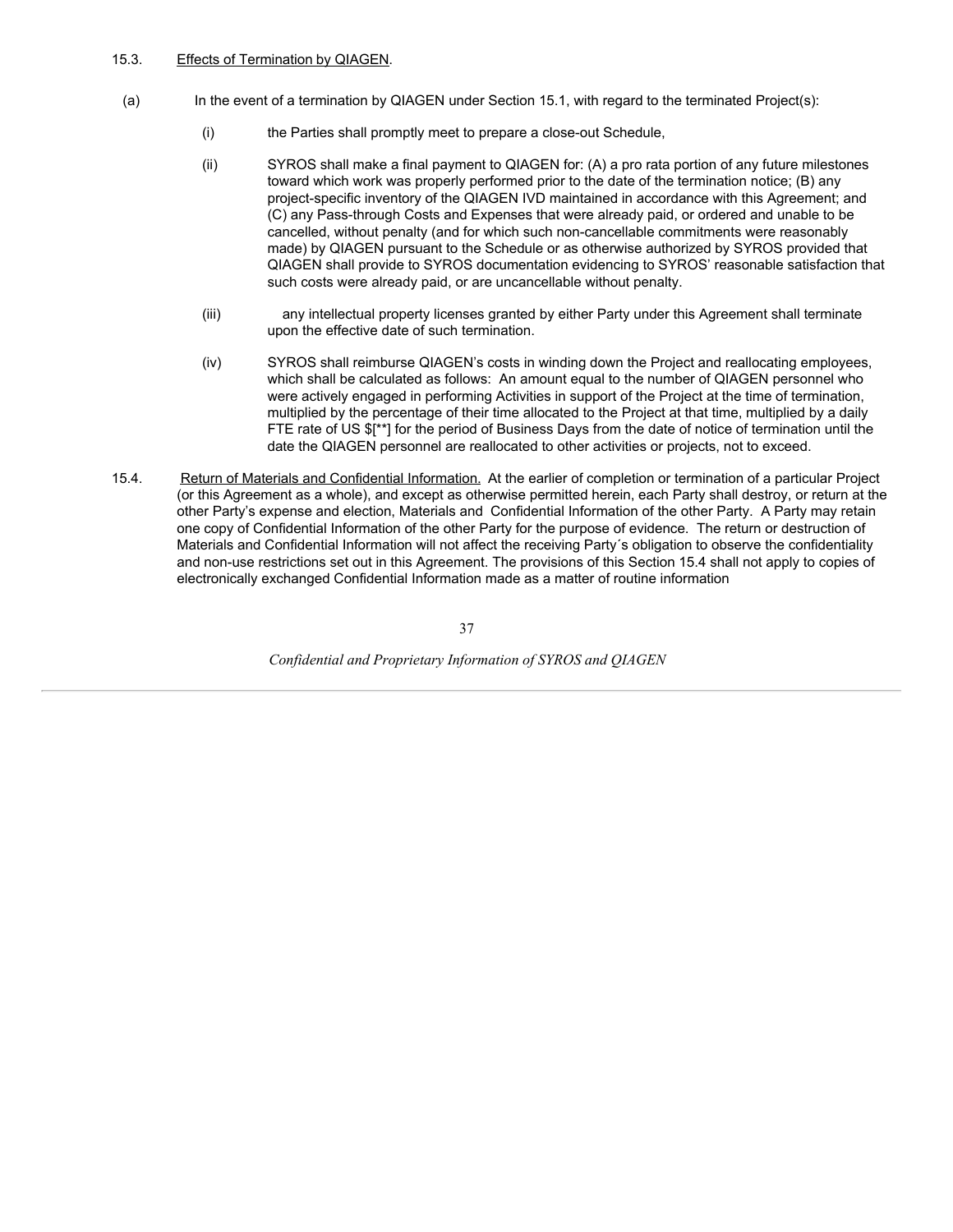technology backup and to Confidential Information or copies thereof which must be stored by the receiving Party according to provisions of Applicable Law.

15.5. Survival. Termination or expiration of this Agreement will not relieve either Party of any liability which accrued hereunder prior to the effective date of such termination, nor preclude either Party from pursuing all rights and remedies it may have hereunder at law or in equity with respect to any breach of this Agreement, nor prejudice either Party's right to obtain performance of any obligation arising hereunder. Sections 3.1 [Exclusivity] (to the extent included in a Schedule), 4 [Materials and Records], 6 [Payment], 7 [Confidentiality], 8.[Data], 9 Intellectual Property, 15.4 [Return of Materials and Confidential Information], 15.5 [Survival], 16 [Warranties and Disclaimers], 15.2 – 15.4 [Termination], 16.4(c) [Compliance], 17 [Indemnification, Liability and Insurance] and 18 [Miscellaneous], shall survive any termination or expiration of this Agreement. In addition, any other provisions which by their nature are understood to survive the termination or expiration of this Agreement shall so survive.

#### **16. Warranties and Disclaimers**

16.1. General Warranties. Each Party hereby represents and warrants to the other Party as of the Effective Date that: (i) it is a corporation duly organized, validly existing, and in good standing under applicable laws, rules and regulations, (ii) it has obtained all necessary consents, approvals and authorizations of all Governmental Authorities (both inside and outside the Markets) and other persons required to be obtained by it in connection with this Agreement, (iii) the execution, delivery and performance of this Agreement have been duly authorized by all necessary corporate action on its part, (iv) it has, to its knowledge, the right to grant the applicable rights and licenses provided for under this Agreement, (v) it and its Affiliates and Representatives performing Activities under this Agreement shall at all times during the Term maintain appropriate licenses, permits, approvals and certifications necessary to lawfully perform its obligations hereunder, and (vi) any biological materials provided by it or on its behalf pursuant to this Agreement for use in connection with the Activities shall be collected or shall have been collected, handled, and transferred in compliance with all Applicable Law, including federal, state, and foreign laws and regulations relating to protection of human research subjects, privacy and security of individually identifiable health information, and standards for notification of breaches of individually identifiable health information applicable in effect at the time and location of the collection and transfer of such

38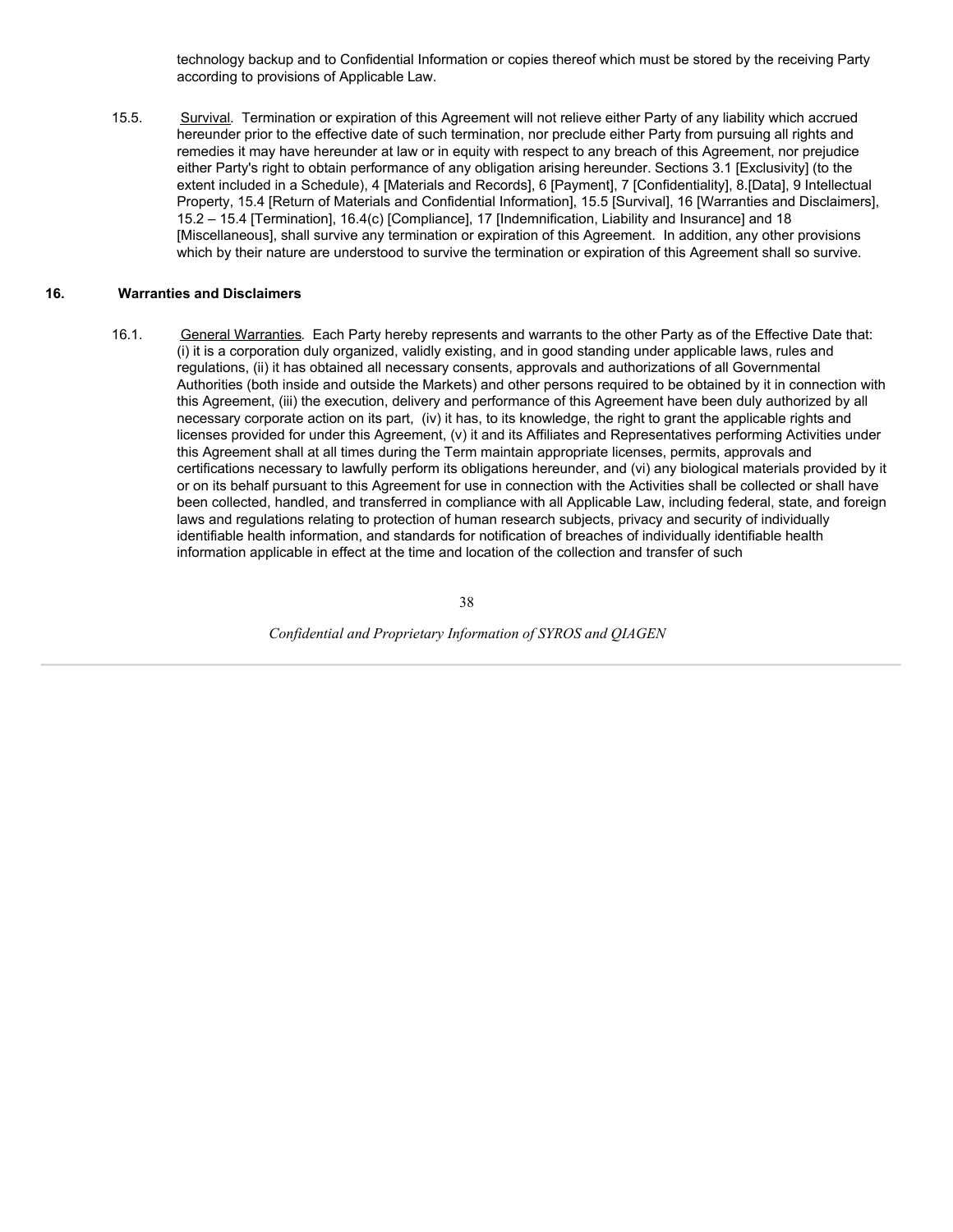material or information and any applicable policies of any institutional review board, privacy board, or ethics committee with jurisdiction over the collection, handling, and transfer of such material or information.

- 16.2. No Inconsistent Agreements. Each Party hereby represents, warrants and covenants to the other Party that during the Term it will not grant or convey to any third party any right, license or interest in any Intellectual Property that is inconsistent with the rights and licenses expressly granted to the other Party under this Agreement with respect to the relevant Project.
- 16.3. No Debarment or Prohibited Payments. Each Party hereby certifies that it will not employ or otherwise use and has not employed or used in any capacity the services of any person (i) debarred by, or (ii) to the best of the respective Party's knowledge, currently subject to a debarment procedure by US Food and Drug Administration (FDA) under Title 21 United States Code Section 335a or any other competent authority in performing any Activities under this Agreement. Each Party further represents and warrants that in connection with the subject matter of this Agreement: (i) none of its employees, agents, officers or directors is a Foreign Official as defined in the U.S. Foreign Corrupt Practices Act, (ii) it will not make, accept or request any payment, either directly or indirectly, of money or other assets to any third party where such payment would constitute violation of any law, including the U.S. Foreign Corrupt Practices Act and the UK Bribery Act 2010, (iii) regardless of legality, it shall neither make, accept nor request any such payment for the purpose of improperly influencing the decisions or actions of any third party, and (iv) it shall report any suspected or actual violation of this Section 16.3 to the other Party upon becoming aware of the same.
- 16.4. Compliance.
- (a) Each Party shall perform all work performed as part of the contractual relationship with the other Party in a manner consistent with all Applicable Law, including, but not limited to, all applicable anti-bribery and antitrust laws. To the extent related to this Agreement, each Party represents and warrants that it has not made or provided, and will not make or provide, any payment or benefit, directly or indirectly, to government officials, customers, business partners, healthcare professionals or any other person in order to secure an improper benefit or unfair business advantage, affect private or official decision-making, affect prescription behaviour, or induce someone to breach professional duties or standards.

39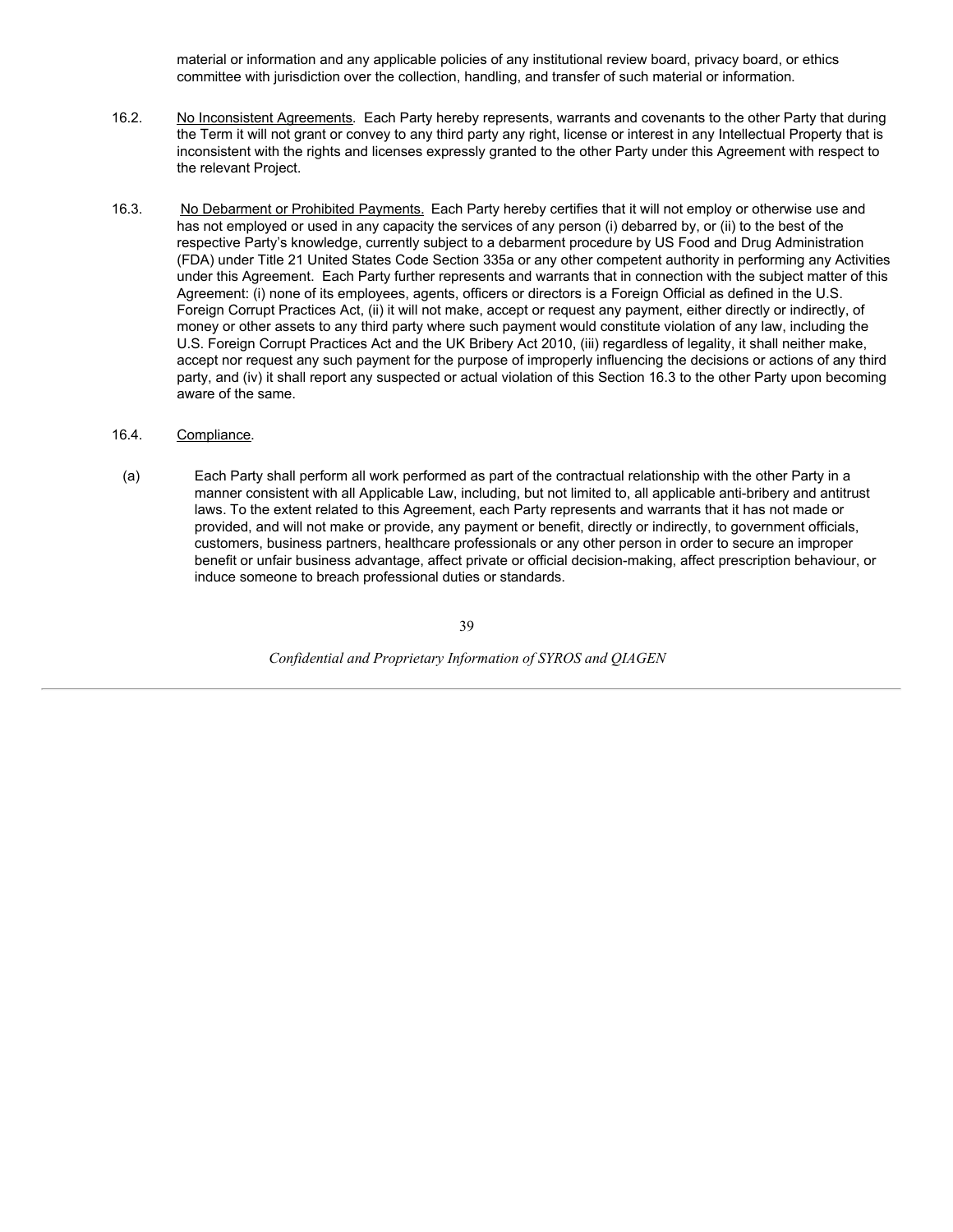- (b) Each Party will immediately report to the other Party in writing any suspected or detected violation of the above principles in connection with the other Party's business and, in such cases, will cooperate fully with the other Party in reviewing the matter.
- (c) During the Term and for the [\*\*] period following the termination or expiration of this Agreement, each Party through a mutually agreeable, independent third-party auditor, upon reasonable advance notice to and at the auditing Party's sole expense, shall have the right during normal business hours to examine and review such books, records, and other documents and materials, except individual salary information, for the sole purpose of verifying whether the other Party has complied with the compliance obligations stated in this Section 14.
- 16.5. Disclaimers. THE REPRESENTATIONS AND WARRANTIES SET FORTH ABOVE ARE IN LIEU OF ANY AND ALL OTHER WARRANTIES AND REPRESENTATIONS, EXPRESS, IMPLIED, OR STATUTORY, AND EACH PARTY HEREBY DISCLAIMS ANY AND ALL WARRANTIES OR REPRESENTATIONS, EXPRESS, IMPLIED OR STATUTORY, INCLUDING ANY IMPLIED WARRANTIES OF MERCHANTABILITY OR FITNESS FOR A PARTICULAR PURPOSE, OR FOR NON-INFRINGEMENT OF A PATENT, TRADEMARK OR OTHER INTELLECTUAL PROPERTY RIGHTS.

## **17. Indemnification, Liability and Insurance**

17.1. Indemnification by QIAGEN. QIAGEN shall defend, indemnify and hold harmless each of SYROS, its Affiliates and their respective directors, officers, employees and agents, together with the successors and assigns of any of the foregoing (each, a "SYROS Indemnitee") from and against any and all third party claims, suits, actions, demands or judgments (collectively, "Claims") and any and all resultant liabilities, damages, settlements, penalties, fines, costs or expenses (including reasonable attorneys' fees) ("Liabilities") to the extent that such Claims and Liabilities arise out of or in connection with (i) a QIAGEN Indemnitee's negligence or wilful misconduct; (ii) a QIAGEN Indemnitee's violation of Applicable Law; (iii) personal injury or death caused by defective design or manufacture of the Clinical Trial Assay or QIAGEN IVD hereunder, (iv) the breach of any covenant, representation or warranty of QIAGEN contained in this Agreement, (v) the infringement or misappropriation of any Intellectual Property right of a third party as a result of the development, manufacture or Commercialization of any QIAGEN IVD (excluding to the extent resulting from:

$$
40\,
$$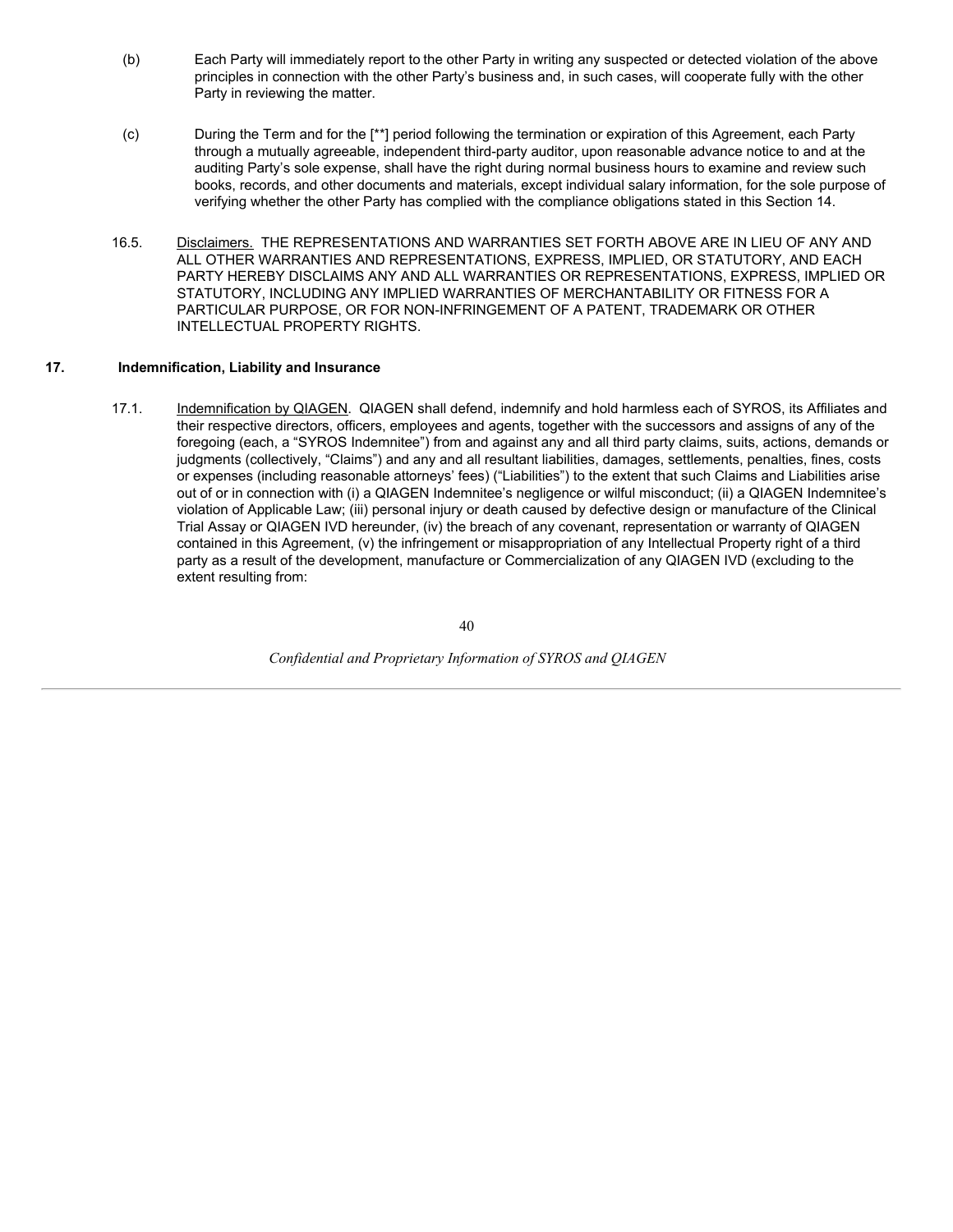(x) the SYROS Biomarker, or (y) Third Party Biomarker IP for whichQIAGEN has not assumed responsibility pursuant to a Schedule), and (vi) the infringement or misappropriation of any Third Party Biomarker IP for which QIAGEN has assumed responsibility pursuant to a Schedule; provided, however, that QIAGEN's obligations under this Section 17.1 shall be excused to the extent that such Liabilities arise out of a Claim to which aQIAGEN Indemnitee is entitled to indemnification under Section 17.2.

- 17.2. Indemnification by SYROS. SYROS shall defend, indemnify and hold harmless each of QIAGEN, its Affiliates, and each of its and their respective directors, officers, employees and agents, together with the successors and assigns of any of the foregoing (each, a "QIAGEN Indemnitee") from and against any and all Claims and Liabilities to the extent arising out of or in connection with (i) a SYROS Indemnitee's negligence or wilful misconduct; (ii) a SYROS Indemnitee's violation of Applicable Law; (iii) personal injury or death caused by the defective design or manufacture of a SYROS Product, (iv) personal injury or death to a Clinical Trial subject resulting from use or administration of a SYROS Product, (v) the breach of any covenant, representation or warranty of SYROS contained in this Agreement, (vi) the infringement or misappropriation of any Intellectual Property right of a third party caused by a SYROS Biomarker, (vii) the infringement or misappropriation of any Intellectual Property right of a third party as a result of the development, manufacture or Commercialization of any SYROS Product (excluding to the extent resulting from Third Party Biomarker IP for which QIAGEN has assumed responsibility pursuant to a Schedule), and (viii) the infringement or misappropriation of any Third Party Biomarker IP other than that for which QIAGEN has assumed responsibility pursuant to a Schedule; provided, however, that SYROS's obligations under this Section 17.2 shall be excused to the extent that such Liabilities arise out of a Claim to which a SYROS Indemnitee is entitled to indemnification under Section 17 .1.
- 17.3. Indemnification Procedure. A party seeking indemnification or reimbursement hereunder shall give the other party prompt written notice of any such claim or law suit (including a copy thereof) served upon it and shall fully cooperate with the indemnifying party and its legal representatives, at the indemnifying party's expense, in the investigation and defense of any matter the subject of indemnification. The indemnifying party shall have full control over the proceedings, including but not limited to, selection of counsel reasonably acceptable to the indemnified party to tender appearance for the indemnifying party and for the indemnified party. Each party shall consider any reasonable request by the other party to enter into a joint defense or similar agreement, the

$$
^{41}
$$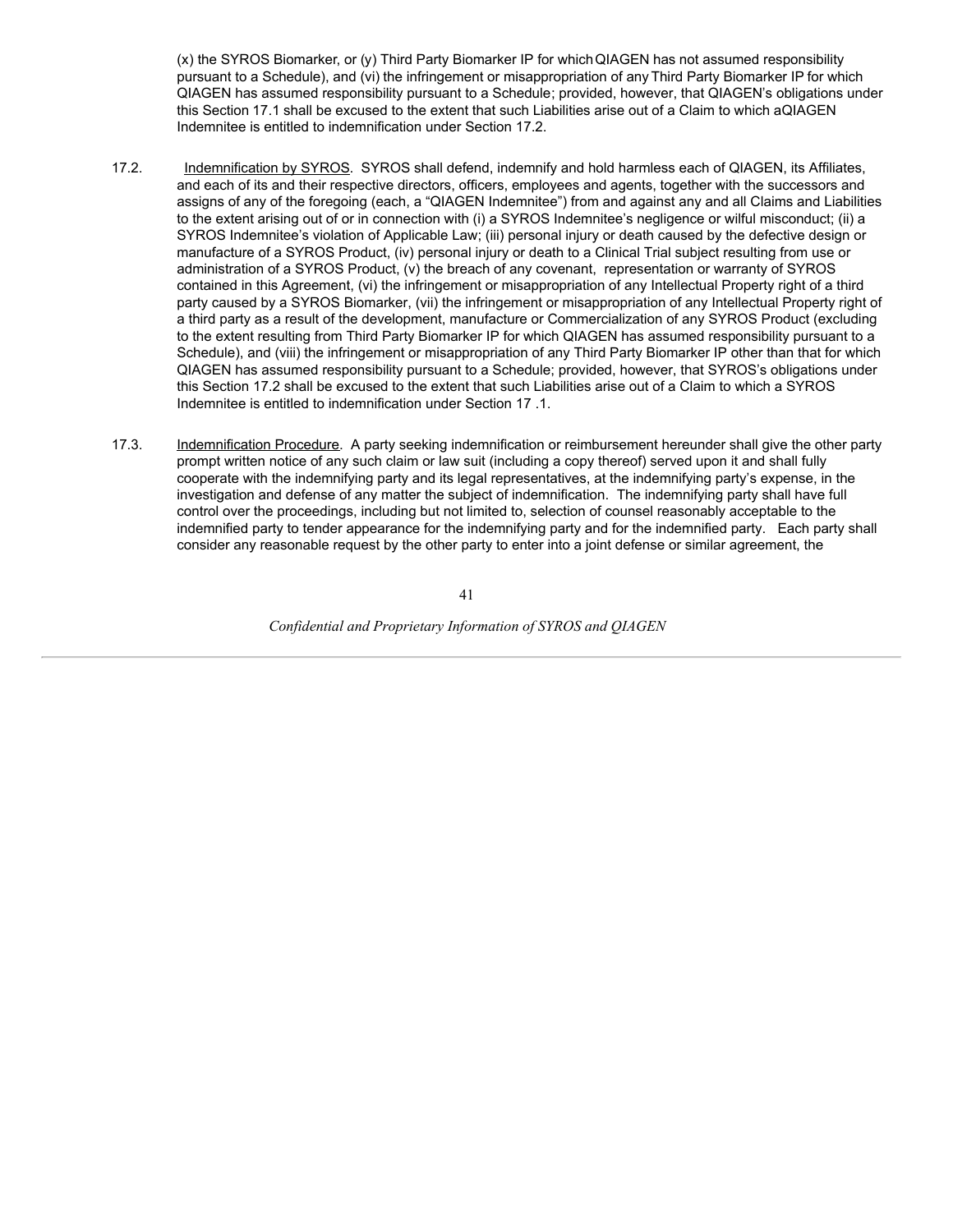form of which shall be reasonably acceptable to both parties. The party seeking indemnification shall not unreasonably withhold its approval of the settlement of any claim, liability, or action covered by Section 17.1 or 17.2, as applicable, will cooperate with counsel of the indemnifying or reimbursing party, and reserves the right to engage its own counsel to assist in the defense at its own expense.

- 17.4. Neither Party may enter into any settlement, consent judgment or other voluntary final disposition of any Claim and/or Liability for which an Indemnitee seeks indemnification hereunder without the prior written consent of the other Party, such consent not to be unreasonably withheld.
- 17.5. Limitation of Damages. EXCEPT WITH RESPECT TO LIABILITIES OWED TO THIRD PARTIES PURSUANT TO EACH PARTY'S INDEMNIFICATION OBLIGATIONS UNDER THIS SECTION 17 OR A BREACH OF ITS CONFIDENTIALITY OBLIGATIONS UNDER SECTION 7, NEITHER PARTY WILL BE LIABLE TO THE OTHER FOR ANY INDIRECT, INCIDENTAL, CONSEQUENTIAL, SPECIAL, EXEMPLARY, PUNITIVE, MULTIPLE OR OTHER SIMILAR DAMAGES (INCLUDING ANY CLAIMS FOR LOST PROFITS OR REVENUES) ARISING FROM OR RELATING TO THIS AGREEMENT; PROVIDED, HOWEVER, THAT THIS SHALL NOT LIMIT OR RESTRICT THE INDEMNIFICATION RIGHTS OR OBLIGATIONS OF EITHER PARTY WITH RESPECT TO ANY THIRD PARTY CLAIMS UNDER THIS ARTICLE 17.
- 17.6. Insurance. During the Term and until completion of the last Project conducted under this Agreement, each Party shall maintain a comprehensive commercial general liability insurance program, including product liability insurance with coverage limits not less than US\$[<sup>\*\*</sup>] for each occurrence and in the aggregate. SYROS also will maintain clinical trials liability coverage with limits not less than US\$[\*\*] for each occurrence and in the aggregate [\*\*]. All insurers utilized to provide coverage required hereunder shall be rated A, Class VII or better by A.M. Best Company in a form satisfactory to both Parties. Upon request, each Party will provide to the other Party respective insurance certificates. For clarification, the insurance coverage required herein may be provided through any reasonable structure of local and global insurance programs.

#### **18. Miscellaneous**

18.1. Force Majeure. Neither Party shall be liable for failure or delay in performance under this Agreement due to causes such as an act of God, strike, lockout or other labor dispute, civil commotion, sabotage, fire, flood, explosion, acts of any government, any other similar causes not within the reasonable control of the

42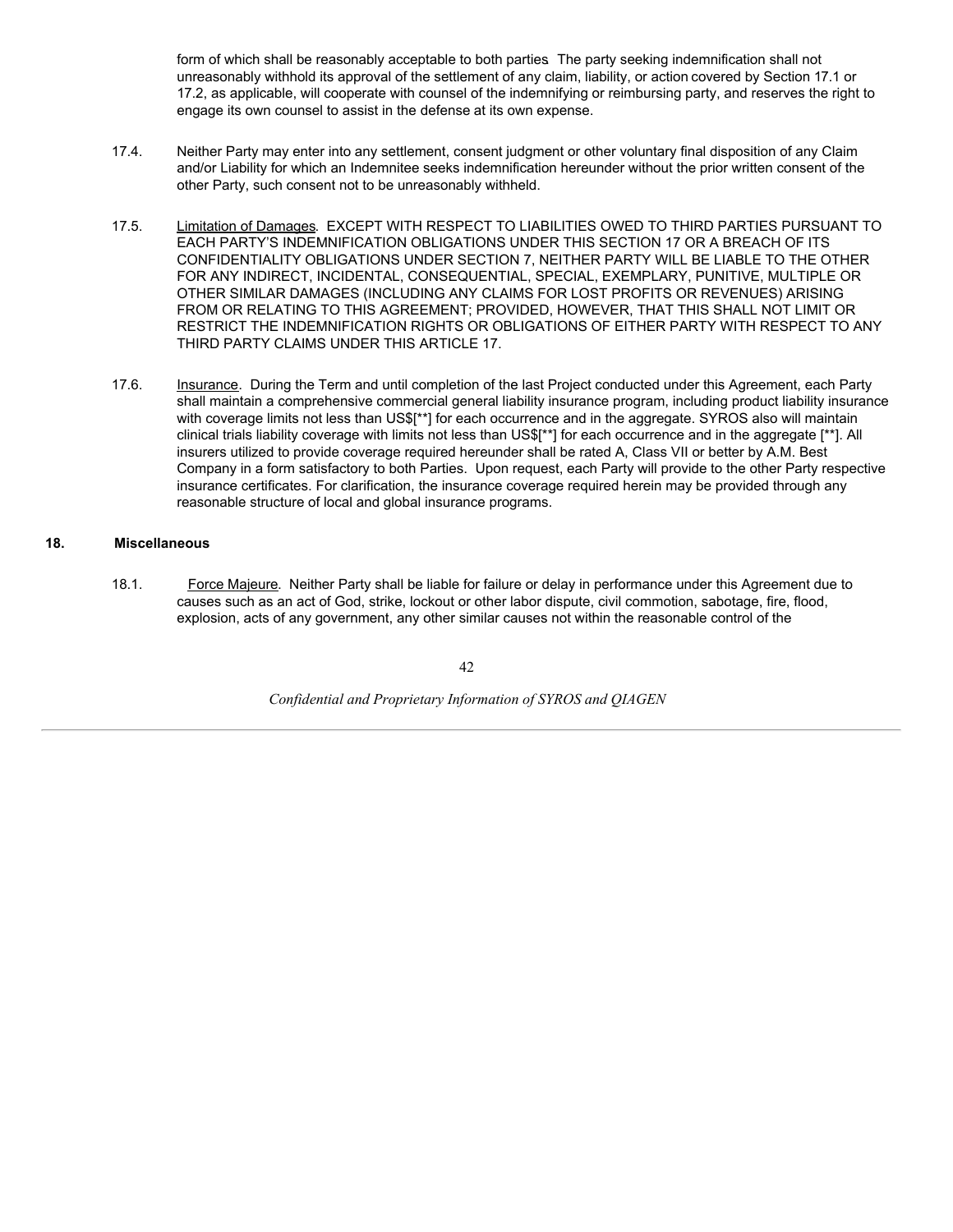Party affected (a "**Force Majeure Event**"). In the event either Party is unable to perform any of its obligations hereunder due to a Force Majeure Event, such Party shall promptly notify the other Party. Performance hereunder shall be promptly resumed after the applicable Force Majeure Event has been remedied. QIAGEN may terminate in writing to the extent affected any Development Project and SYROS may terminate in writing to the extent affected this Agreement or any Schedule .

18.2. Notices. All notices under this Agreement shall be in writing and shall be sent by registered or certified mail, postage prepaid, or by overnight courier service, to the attention of the Legal Department at the addresses of the respective Parties set forth in the first paragraph of this Agreement .

To Syros:

Chief Development Officer Syros Pharmaceuticals, Inc. 35 CambridgePark Drive Cambridge, MA 02140

*with copy to:* Legal Department Syros Pharmaceuticals, Inc. 35 CambridgePark Drive Cambridge, MA 02140

To QIAGEN:

QIAGEN Attention: Legal Department 19300 Germantown Road Germantown, MD 20874

#### 18.3. Governing Law and Disputes.

- (a) Law. The formation, existence, performance, validity and all aspects of this Agreement shall be governed by and construed in all respects in accordance with the laws of the State of Delaware without regard to its rules on conflicts of laws .
- (b) Dispute Resolution. Prior to arbitration, the Parties shall seek informal resolution of disputes. The process shall be initiated with written notice of one Party to the other, describing the dispute with reasonable particularity followed with a written response within [\*\*] of receipt of notice. If a dispute cannot be resolved within [\*\*] after good faith efforts by the Parties, or in the case of disputes submitted to the JSC for resolution pursuant to Section 14.5, within

43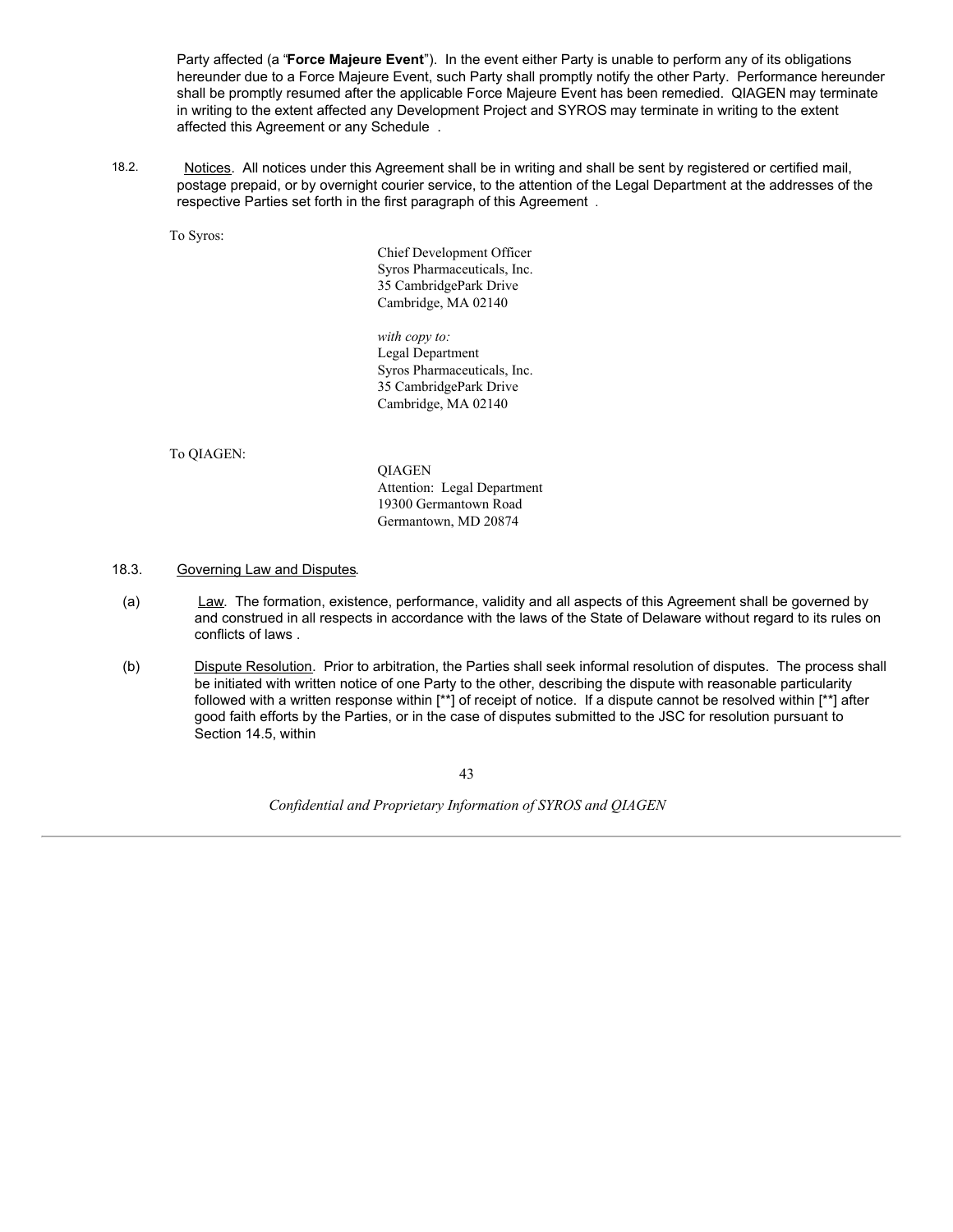[\*\*] following the meeting of the Senior Executives, either Party may proceed to binding arbitration without recourse to the ordinary courts of law according the American Arbitration Association, Commercial Arbitration Rules (the "Rules"). For any matter submitted to arbitration pursuant tothis Section 18.3(b), the seat of arbitration shall be New York, New York. The number of arbitrators shall be three (3). The arbitrators shall be appointed in accordance with the Rules. The language to be used in the arbitration proceedings shall be English. If any arbitration is brought for the enforcement of this Agreement, or because of any alleged dispute, breach, default or misrepresentation in connection with any of the provisions of this Agreement, the successful or prevailing Party shall be entitled to recover reasonable attorneys' fees and other costs incurred therein, in addition to any other relief to which it or they may be entitled. Notwithstanding anything to the contrary in this Section 18.3, if either Party in its sole judgment believes that any breach of this Agreement could cause it irreparable harm, such Party (i) will be entitled to seek equitable relief in order to avoid such irreparable harm, and (ii) will not be required to follow the procedures set forth in this Section 18.3 with respect to seeking such relief.

- 18.4. Entire Agreement. This Agreement sets out the entire agreement and understanding between the Parties regarding the subject matter of this Agreement and supersedes all prior discussions, arrangements and agreements, whether oral or in writing or which may be inferred from the conduct of the Parties, including without limitation the Interim Agreement for Feasibility and Proof-of-Concept dated as of [\*\*], as amended, between the Parties .
- 18.5. Validity/Severability . The invalidity or unenforceability of any provision of this Agreement shall not affect the validity or enforceability of any other provision which shall remain in full force and effect. The Parties undertake to replace such invalid or unenforceable provision by a valid and enforceable provision which accomplishes as far as possible the purpose and the intent of the invalid or unenforceable provision.
- 18.6. Assignment. This Agreement may not be assigned or otherwise transferred by either Party without the prior written consent of the other Party; *provided*, *however*, that either Party may, without such consent, but upon written notice, assign its rights and obligations under this Agreement in connection with a merger, consolidation or similar transaction or the sale of all or substantially all of the business or assets to which this Agreement relates; and *provided*, *further*, that either Party may, without such consent, but upon written notice, assign its rights and obligations under this Agreement in whole or in part to any Affiliate.

44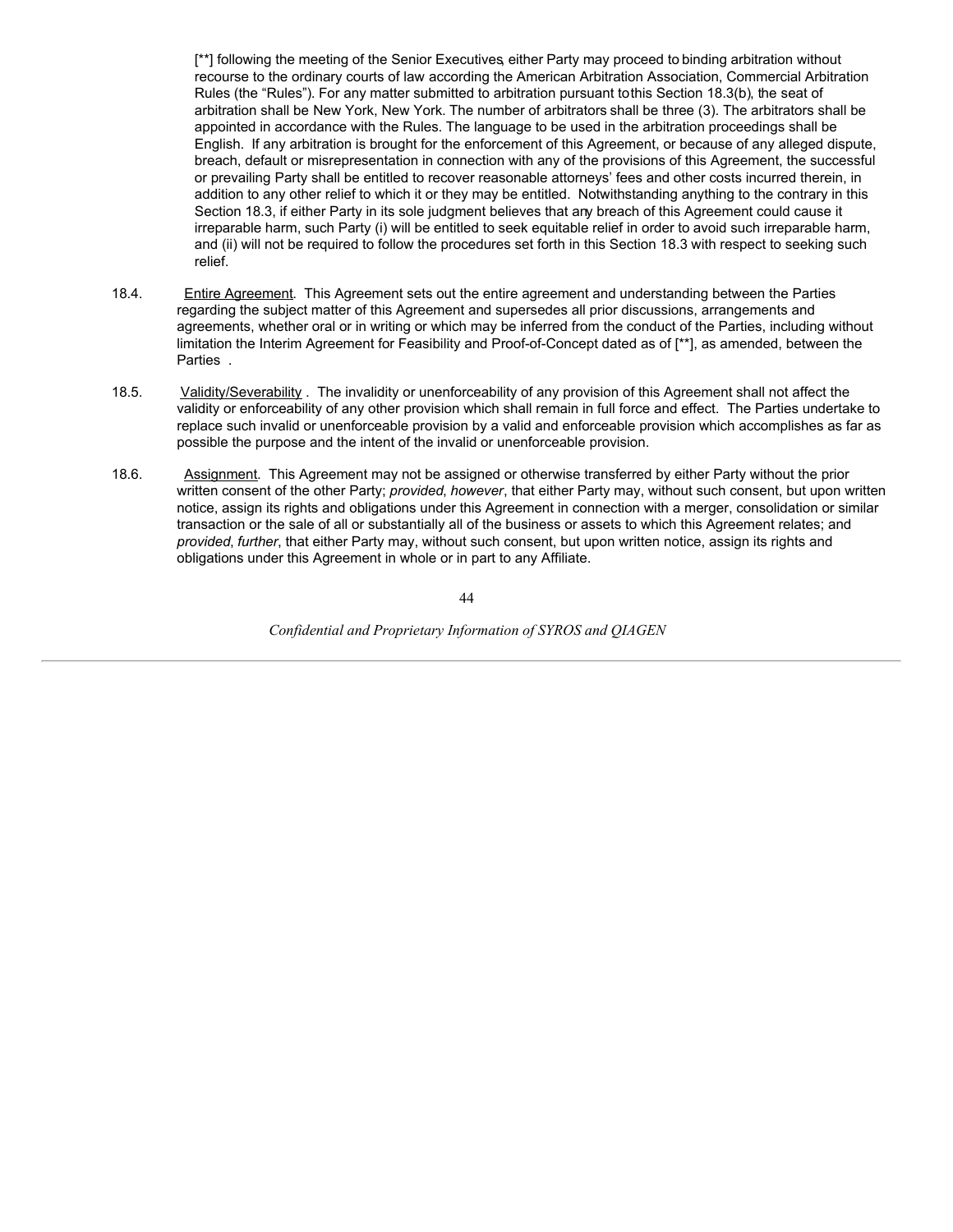Any purported assignment or transfer in violation of this Section 18.5 shall be void ab initio. This Agreement shall be binding on the P arties and their respective successors and permitted assigns.

- 18.7. Waiver; Modification of Agreement . No waiver, amendment, or modification of any of the terms of this Agreement shall be valid unless in writing and signed by authorized representatives of both Parties. Failure by either Party to enforce any rights under this Agreement shall not be construed as a waiver of such rights nor shall a waiver by either Party in one or more instances be construed as constituting a continuing waiver or as a waiver in other instances. Any amendments to this Agreement shall be made in writing; the same applies for any waiver or amendment of this written form clause.
- 18.8. Relationship of the Parties. The relationship of the Parties is that of independent contractors.
- 18.9. Independent Development. Unless expressly specified otherwise in a Schedule as contemplated in Section 3.1(b), nothing in this Agreement will be construed as restricting either Party's ability to acquire, license, develop, manufacture or distribute for itself, or have others acquire, license, develop, manufacture or distribute for such Party, similar technology performing the same or similar functions as the technology contemplated by this Agreement, or to market and distribute such similar technology in addition to, or in lieu of, the technology contemplated by this Agreement, provided, however, that such activities of such Party comply with all provisions herein.
- 18.10. Counterparts and Signatures. This Agreement may be executed in two or more counterparts, each of which shall be deemed an original and all of which will together be deemed to constitute one agreement. The Parties agree that the execution of this Agreement by exchanging pdf signatures, and/or by industry standard electronic signature software, shall have the same legal force and effect as the exchange of original signatures. In any proceeding arising under or relating to this Agreement, each Party hereby waives any right to raise any defense or waiver based upon execution of this Agreement by means of such electronic signatures or maintenance of the executed agreement electronically.

IN WITNESS WHEREOF, QIAGEN and SYROS, intending to be legally bound, have executed this Agreement at the dates indicated below by their respective duly authorized representatives.

45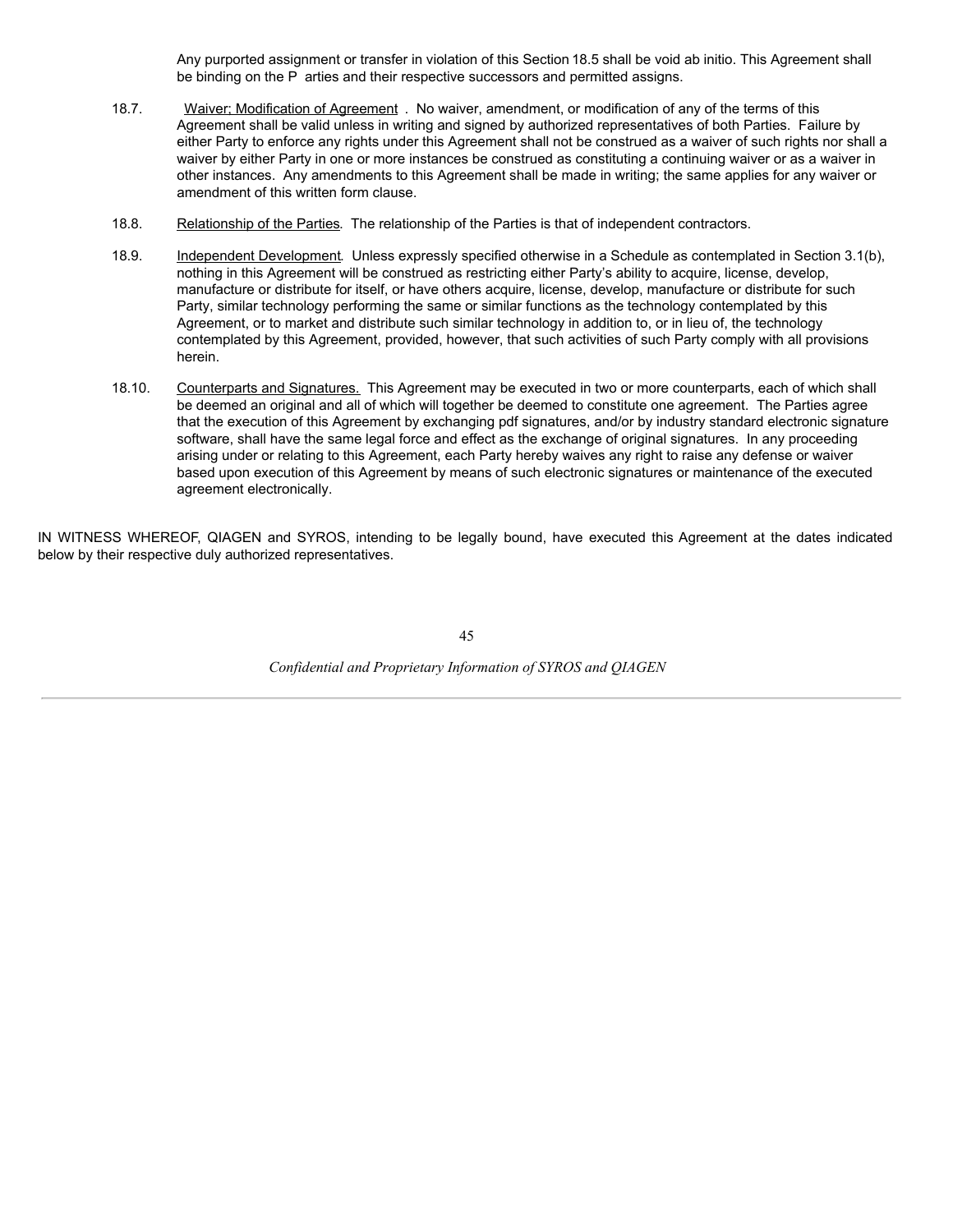## **SYROS PHARMACEUTICALS, INC. QIAGEN Manchester Limited**

# By:/s/ Nancy Simonian bytary and the Bytary Bernard By:/s/ Thierry Bernard

Name: Nancy Simonian Name: Thierry Bernard

Title: CEO Title: CEO The CHIEF CHIEF CHIEF CHIEF CHIEF CHIEF CHIEF CHIEF CHIEF CHIEF CHIEF CHIEF CHIEF CHIEF CHIEF CHIEF CHIEF CHIEF CHIEF CHIEF CHIEF CHIEF CHIEF CHIEF CHIEF CHIEF CHIEF CHIEF CHIEF CHIEF CHIEF CHIEF CHIE

Date: 3/7/2022 Date: 3/7/2022

46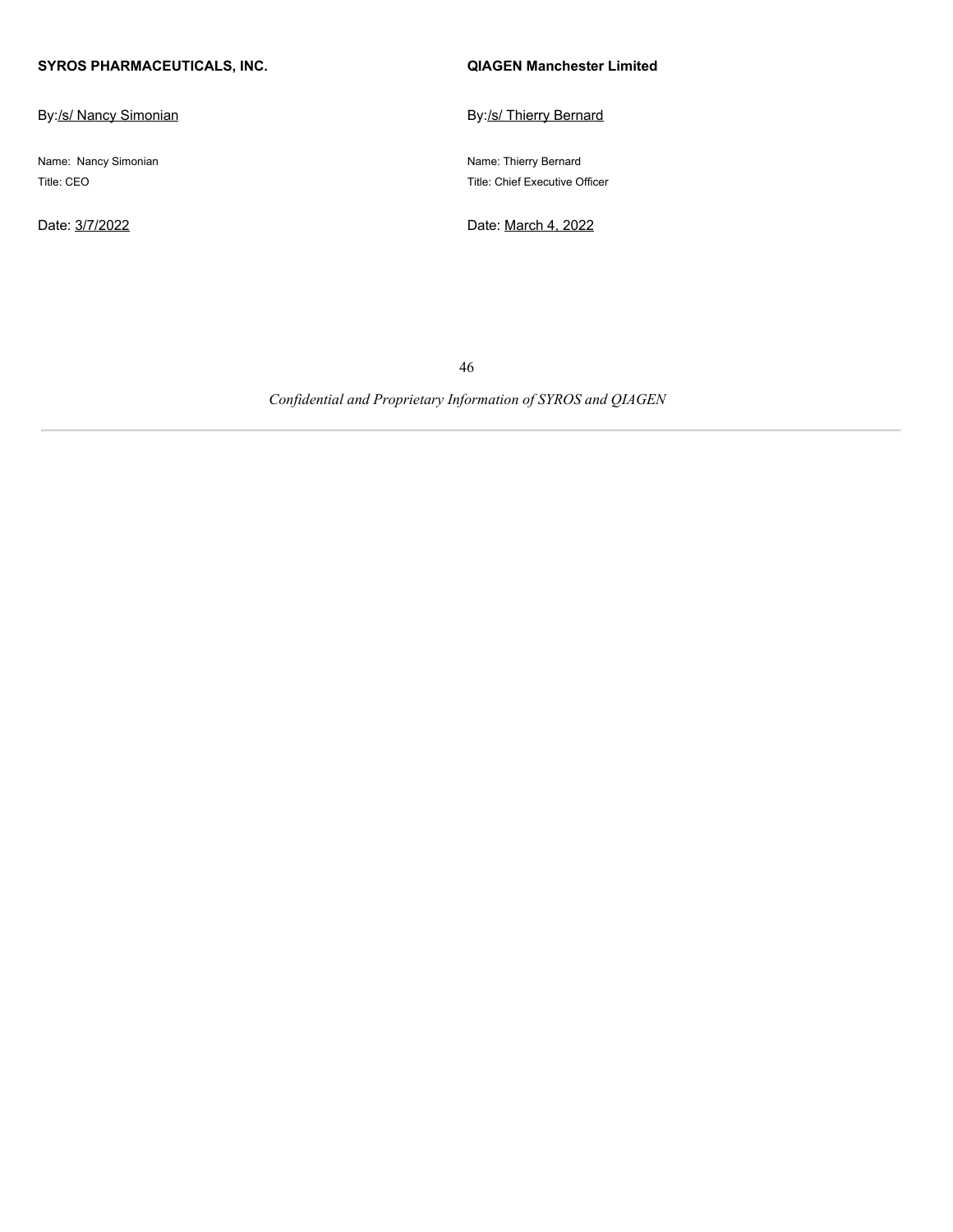#### **SCHEDULE 1**

Between Syros Pharmaceuticals, Inc.

35 Cambridge Park Drive 4th Floor Cambridge, MA 02140, USA hereinafter **"SYROS"**

## and QIAGEN Manchester Limited

Citylabs 2.0 200 Hathersage Road Manchester M13 0BH, UK

#### WHEREAS:

A. SYROS is a biopharmaceutical company engaged in the research and development of products for the treatment of human diseases and conditions, including cancer, and has identified a biomarker that indicates whether a patient is likely to benefit from treatment with SYROS' product tamibarotene (formerly SY-1425); and

B. SYROS has used a clinical trial assay developed by a third party to select patients for inclusion in early clinical trials of the SYROS Product and desires to collaborate with QIAGEN to develop, seek regulatory approval for and commercialize a companion diagnostic for use with the SYROS Product defined below; and

C. SYROS and QIAGEN are parties to an Interim Agreement for Feasibility and Proof-of-Concept entered into as of [\*\*], as amended (the "**Interim Agreement**"), pursuant to which QIAGEN and SYROS have collaborated in the performance of certain activities relating to feasibility, proof-of-concept studies and development activities for *in vitro* diagnostic assay for use with the SYROS Product defined below; and

D. SYROS and QIAGEN have executed a Master Collaboration Agreement (the "**MCA**") dated March 7, 2022 to establish a legal framework for the development of companion diagnostics for SYROS Products; and

E. SYROS wishes to have QIAGEN continue to develop a companion diagnostic and seek regulatory approval for and commercialize a QIAGEN IVD for use with the SYROS Product defined below in the Markets, as defined below (the "**Project**"); and

NOW, therefore, the Parties agree as follows: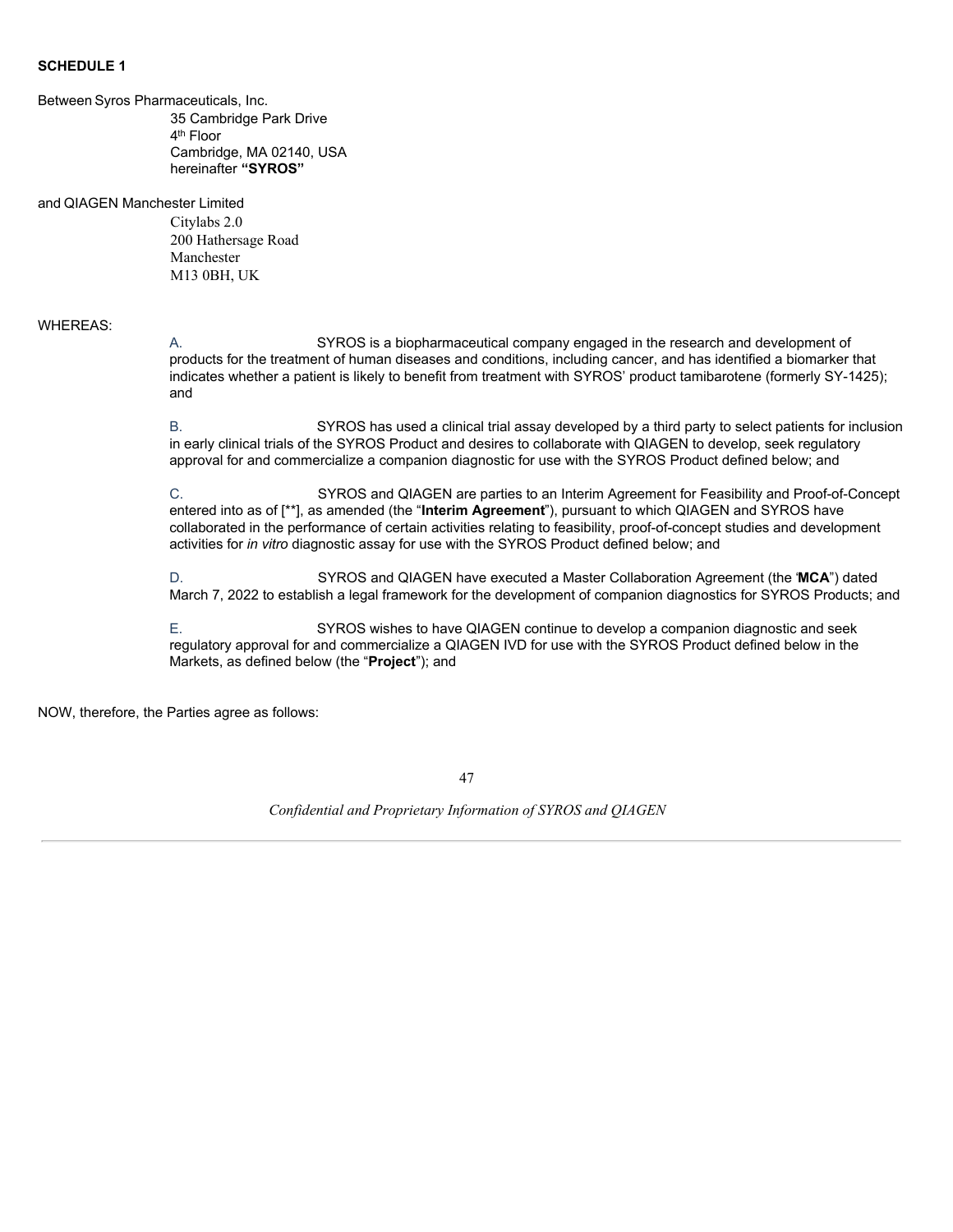## **1. Definitions.**

1.1. All capitalized terms used in this Schedule are either defined below or in the MCA. If a term is defined in the MCA, the definition below shall be considered a further expansion of the definition for the purposes of this Schedule only.

**"Control" or "Controlled" or "Controlling"** shall mean, with respect to a pharmaceutical product or any item of Intellectual Property, (i) the holding of an investigational new drug application for such pharmaceutical product or (ii) the possession (other than by operation of the MCA or this Schedule) of the right, whether directly or indirectly, and whether by ownership, license or otherwise, to assign, or grant the other Party access or a license or sublicense to such Intellectual Property, as applicable, without violating the terms of any agreement or other arrangement with a third party.

**"IVD kit"** shall mean the QIAGEN IVD, provided in kit format, being developed under this Schedule, which will be commercially available after FDA approves both the NDA (new drug application) for tamibarotene (SY-1425) and the PMA (pre-market application) for the QIAGEN IVD.

**"Markets"** shall mean the United States and any additional countries or territories where the Parties mutually agree by an amendment to this Schedule to jointly Commercialize (or have Commercialized) the SYROS Product and the QIAGEN IVD. The Parties acknowledge and agree that upon the request of SYROS, this Schedule will be amended by the Parties to include some or all of the following countries and territories as Markets, subject to the inclusion of mutually agreed milestones and associated payments and costs relating to Commercialization of the QIAGEN IVD in such additional Markets: Canada, the United Kingdom, the member states of the European Economic Area, Switzerland, Mexico, Australia, Russia, Israel and Brazil.

**"QIAGEN Biomarker"** is not applicable to this Project Plan.

## **"SYROS Biomarker"** shall mean [\*\*].

"**SYROS Product**" shall mean any pharmaceutical product containing tamibarotene as an active ingredient, including any product containing tamibarotene as a sole active ingredient or in combination with one or more other active ingredients, in any dosage form, formulation or presentation, and any improvements to any of the foregoing products.

"**Project Plan**" shall mean the planned Activities for the Project as referred to within this Schedule and detailed within Appendix 1.

## **2. Effective Date.**

This Project Schedule 1 shall be effective as of March 7, 2022.

48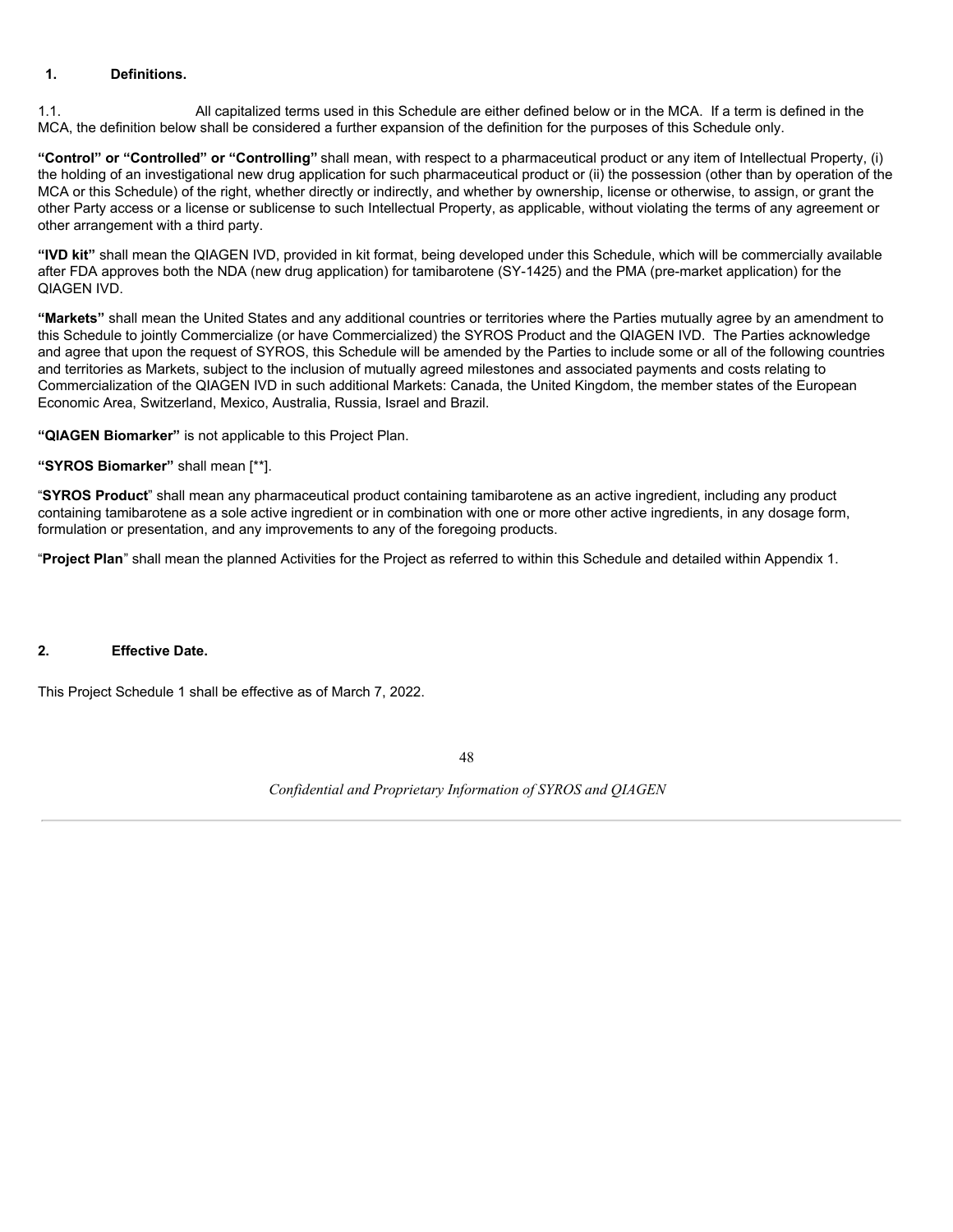## **3. Scope of Work.**

**Appendix 1** (Project Plan) hereto sets forth the development and related activities to be performed by QIAGEN and SYROS in connection with the development of the Companion Diagnostic for the SYROS Product. QIAGEN shall not (and shall cause its Affiliates not to) initiate any stage, phase or milestone described in this Schedule (and its Appendices) (or the Activities contemplated herein) without SYROS's express written consent, provided that SYROS hereby consents [\*\*].

## **4. Exclusivity.**

During the Term of this Schedule and until [\*\*], other than pursuant to this Agreement or as otherwise approved bySYROS or stated in the following sentence, and in consideration of the mutual promises and covenants of the Parties contained herein and in the MCA, the receipt and sufficiency of which are hereby acknowledged, QIAGEN, on behalf of itself and its Affiliates, will not, directly or indirectly, develop (or grant any license or other rights to any Affiliate or third party to develop) any Clinical Trial Assay or IVD for use with [<sup>\*\*</sup>] that requires [\*\*]. Notwithstanding anything in this Section 4 or elsewhere in the MCA or this Schedule to the contrary, QIAGEN shall be free to work with sublicensees of SYROS on the development of any IVD or Clinical Trial Assay for use with a SYROS Product.

## **5. Materials.**

SYROS shall without undue delay, provide certain Materials free of charge to QIAGEN for use in the Project, as listed in the Pass Through Costs in **Appendix 1** to this Schedule.

## **6. Use of Third-Party Contractors**

Those Third-Party subcontractors currently agreed by the Parties are set forth in **Appendix 1**. The Contract Laboratories currently agreed by the parties are also set forth in **Appendix 1**.

## **7. Payments.**

7.1 Milestone Fees. SYROS shall pay QIAGEN for achievement of milestones as set forth in**Appendix 1** of this Schedule.

7.2 Pass-through Costs and Expenses. Certain costs and expenses, set forth in Appendix 1 to this Schedule, shall also be reimbursed by SYROS in accordance with Section 6.2 of the MCA. The incurrence of any additional Pass-through Costs and Expenses must be approved in advance by SYROS.

7.3 Purchase Order; Invoicing. Upon execution of this Schedule, SYROS shall promptly issue a purchase order to QIAGEN covering the Milestones, Pass-Through Costs and ongoing costs set forth in the Work Plan, and QIAGEN shall invoice SYROS against such purchase order in accordance with Section 6.1(c) of the MCA. QIAGEN shall invoice SYROS Pass-through Costs and Expenses as provided in the MCA. Invoices can be sent via email to [\*\*].

49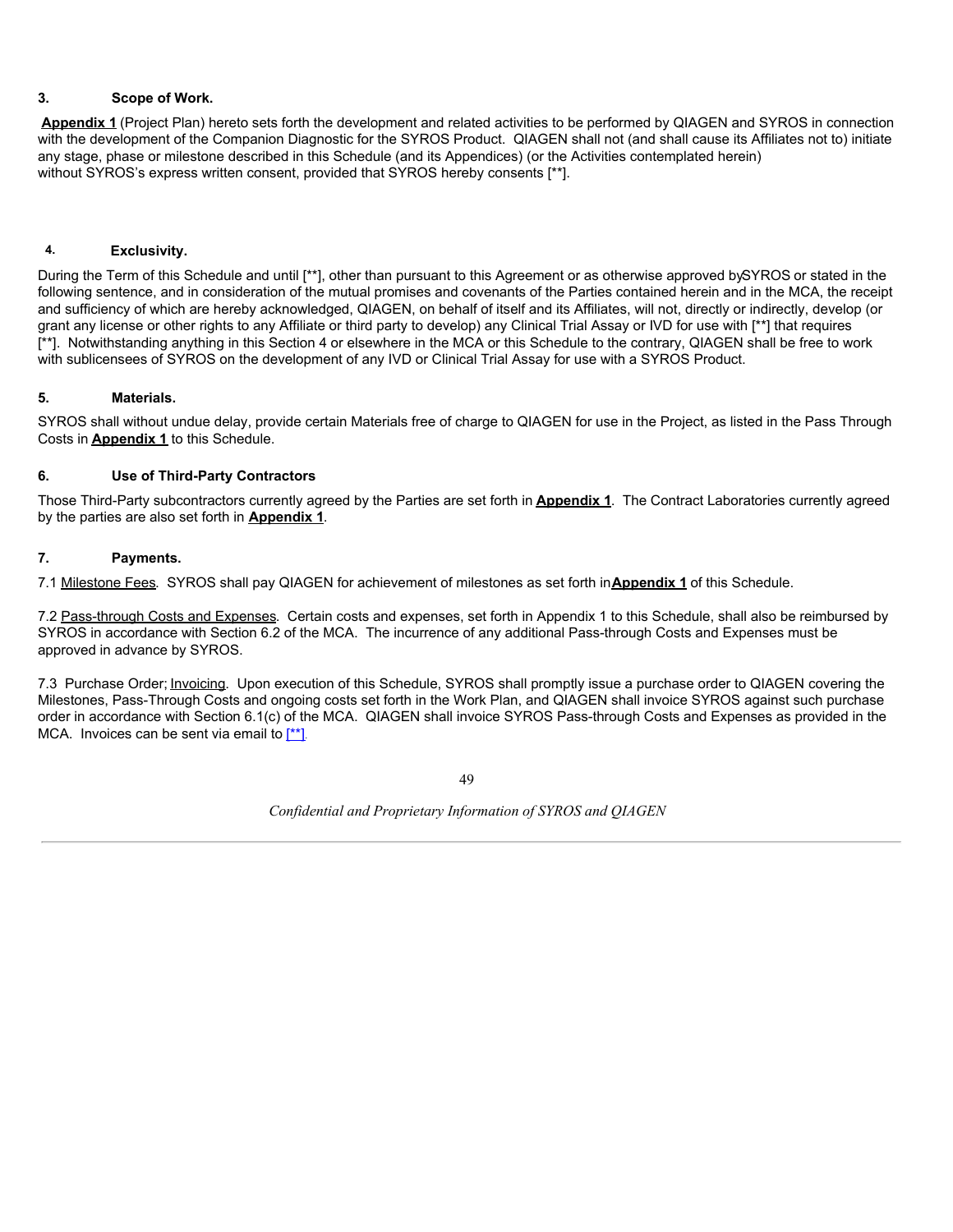## **8. Intellectual Property.**

8.1 Background IP. The Parties have compiled a list of all Background Intellectual Property known to be licensed under Section 9 of the MCA, and this list is set forth in Appendix 2. For clarification, neither Party shall be required to disclose the terms of any licenses-but may generally refer to Intellectual Property for which it has a license.

## 8.2- Third Party Biomarker IP.

(a) Third Party Biomarker IP Licenses. SYROS, at its sole expense, shall obtain and maintain any licenses or other rights to access or use any third-party Intellectual Property for the development or use of the SYROS Biomarker which, but for a license to such Intellectual Property, would be infringed by the performance by SYROS or QIAGEN of Activities pursuant to this Schedule.

## **9. Term and Effects of Termination.**

The Term of this Project Schedule shall commence on the Schedule Effective Date and continue until the completion of all activities and obligations hereunder, unless sooner terminated by either Party under the terms of the MCA.

## **10. Warranties.**

Each party represents and warrants that, as of the Schedule Effective Date, (i) to its knowledge, it owns or Controls all Intellectual Property or other such rights necessary to perform its obligations under the Project in accordance with the MCA and the Schedule; and (ii) it has not received any notice of infringement or any written communication relating to a possible infringement of any Third Party Intellectual Property by its activities prior to the Schedule Effective Date; and (iii) there is no pending litigation relating to a possible infringement of any Third Party Intellectual Property by its Activities prior to the Schedule Effective Date.

## **11. Entire Agreement.**

This Schedule, together with the MCA, sets out the entire agreement and understanding between the Parties regarding the subject matter of this Schedule and supersedes all prior discussions, arrangements, and agreements, whether oral or in writing or which may be inferred from the conduct of the Parties.

## **12. Conflicts between Schedule and MCA.**

This Schedule is incorporated into and made a part of the MCA and the terms and conditions of the MCA shall govern, unless this Schedule specifically and expressly supersedes the MCA on a specific matter and then only with respect to this particular Schedule and the matter so specified.

{Signatures follow on the next page}

50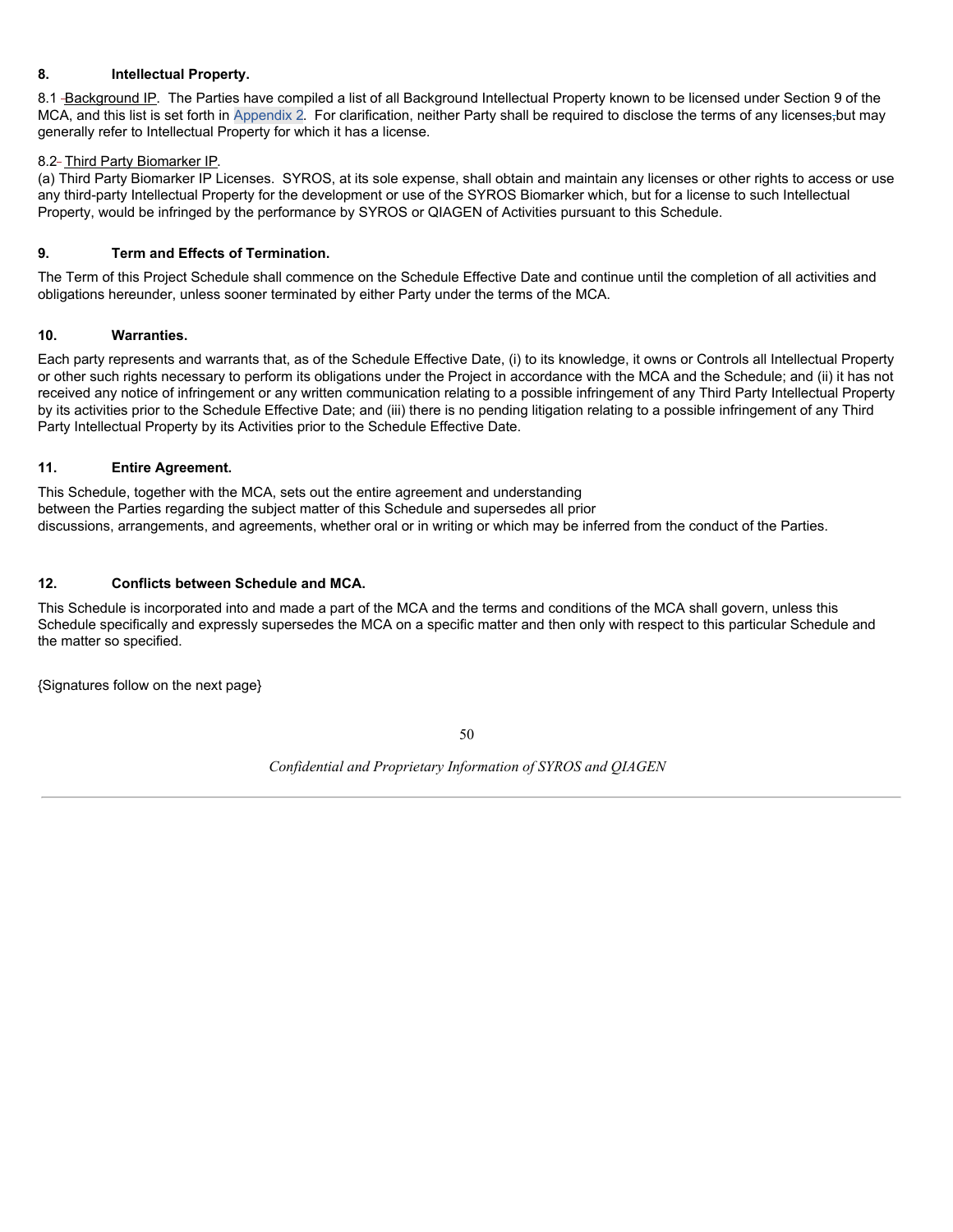IN WITNESS WHEREOF, QIAGEN and SYROS, intending to be legally bound, have executed this Project Schedule 1 by their respective duly authorized representatives.

| Syros Pharmaceuticals, Inc.        | <b>QIAGEN Manchester Limited</b>                        |
|------------------------------------|---------------------------------------------------------|
| By: /s/ Nancy Simonian             | By: /s/ Thierry Bernard                                 |
| Name: Nancy Simonian<br>Title: CEO | Name: Thierry Bernard<br>Title: Chief Executive Officer |
| Date: 3/7/2022                     | Date: March 4, 2022                                     |

51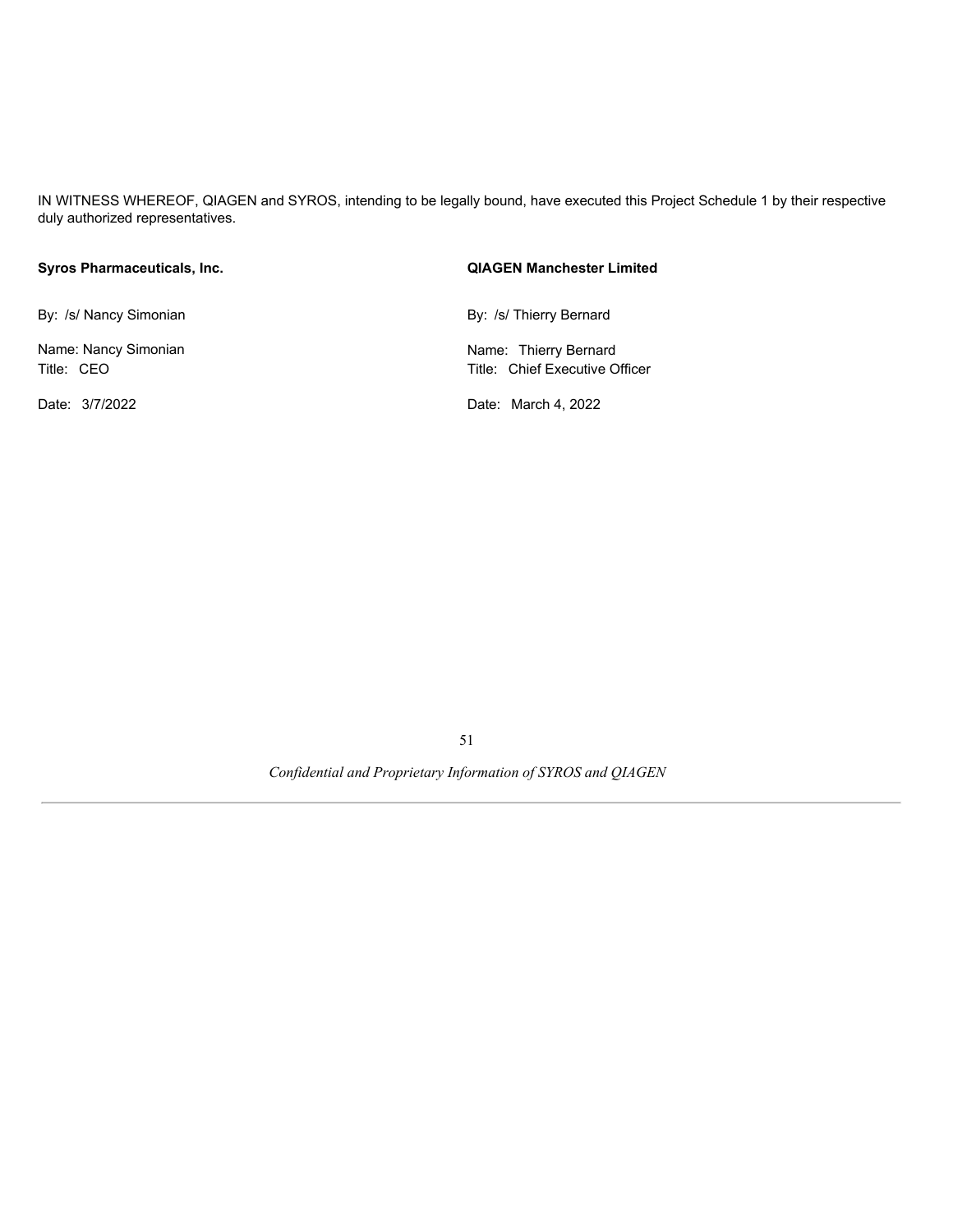## **Appendix 1**

#### SYROS Responsibilities

In relation to the development of the IUO assay and the IVD kit, subject to and without limiting the terms and conditions of the MCA, SYROS shall be responsible for the following:

- SYROS shall be solely responsible for the clinical testing for tamibarotene (formerly SY-1425) using the clinical trial assay.
- SYROS shall provide QIAGEN with clinical data, including sample and patient demographic data regarding the use of the IUO assay, as well as patient outcome data to the extent such data is available and necessary, as reasonably determined by QIAGEN, for QIAGEN regulatory filings for the QIAGEN IVD kit and for planning further development activities at QIAGEN under Project Schedule 1.
- SYROS will support the selection of the vendor(s) for the [\*\*]. SYROS will participate in the oversight and management of the vendor(s).
- SYROS and QIAGEN will make reasonable efforts to provide the clinical samples necessary for QIAGEN's verification/validation activities for the IVD kit.

#### QIAGEN Responsibilities

Subject to and without limiting the terms and conditions of the MCA, QIAGEN shall be responsible for the development of the QIAGEN IVD kit as follows:

- QIAGEN shall lead the development and submission of an IDE (if required) and PMA submission with FDA's Center for Devices and Radiological Health (CDRH) for the QIAGEN IVD kit.
- QIAGEN will contract to establish [<sup>\*\*</sup>] external sites in addition to QIAGEN's laboratory for the [<sup>\*\*</sup>]. QIAGEN will be responsible for the oversight, selection, training and qualification of the vendor(s). These costs include BIMO inspections of these sites.
- QIAGEN shall inform and coordinate with SYROS on CDRH-related matters and support SYROS in discussions with FDA's Center for Drug Evaluation and Research (CDER) for tamibarotene all in accordance with and to the extent required by the MCA.
- Subject to the involvement of SYROS described above, QIAGEN shall be responsible for the design, developmen, and regulatory approval of the QIAGEN IVD kit, including the development of suitable and necessary protocols, in accordance with this Project Schedule 1.
- QIAGEN shall be responsible for manufacturing, supply, and delivery of the QIAGEN IUO assay, including all components, and subject to any intellectual property considerations set forth in section 9, in accordance with and as required by the MCA.

52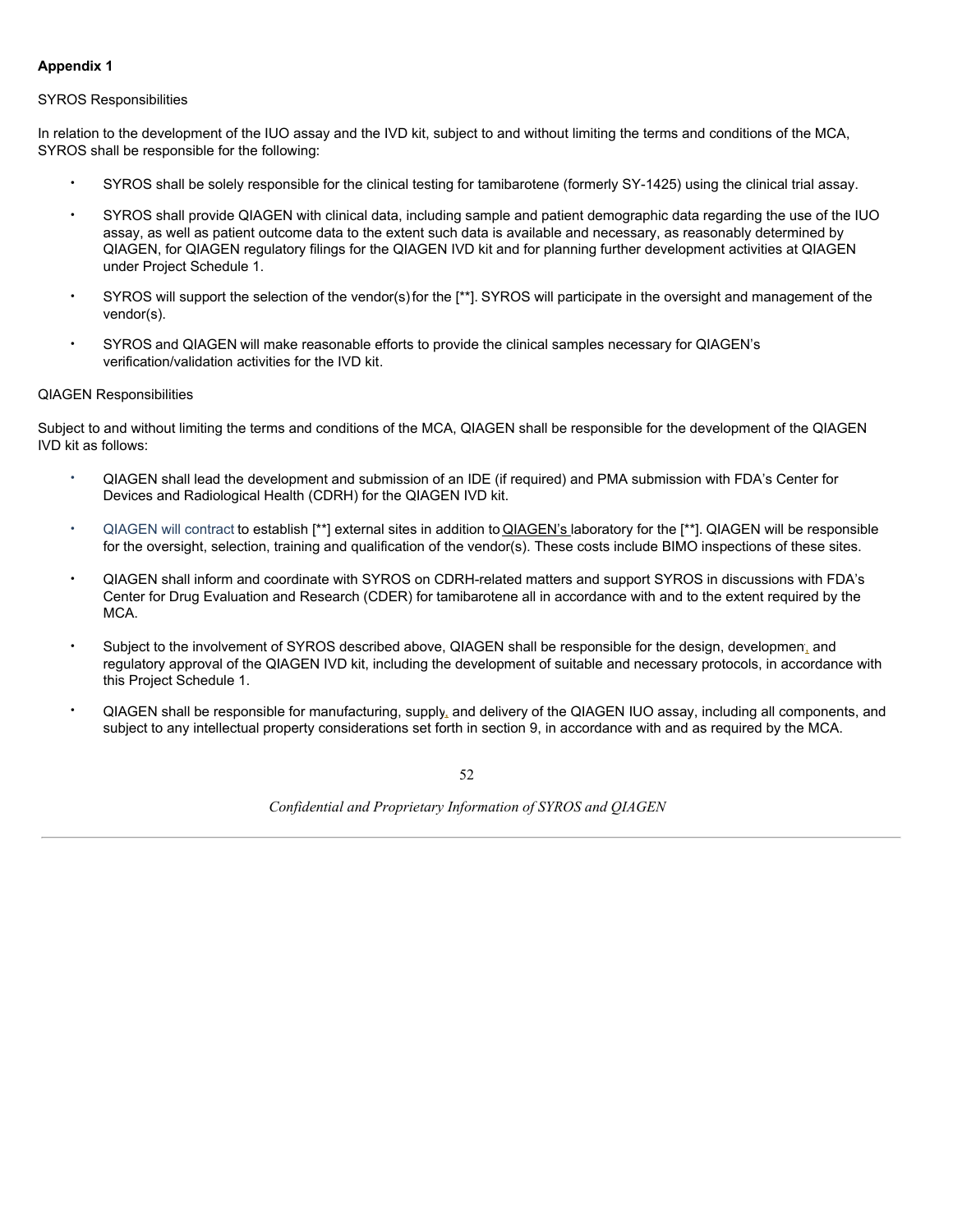• QIAGEN shall be responsible for preparation of the PMA documentation and laboratory site readiness, as required for submission of the PMA for the IVD kit, in accordance with and as required by the MCA.

## **MILESTONES AND FEES FOR THE DEVELOPMENT OF THE IPSOGEN RARA RGQ RT-PCR GENE EXPRESSION COMPANION DIAGNOSTIC FOR tamibarotene**

QIAGEN will use Commercially Reasonable Efforts to expedite the Activities below with the goal of accelerating the project timelines.

| <b>MS</b>      | <b>Description</b>                                                                                                                              | <b>Completion Date (Est)</b> | <b>Payment</b><br>(USD) |
|----------------|-------------------------------------------------------------------------------------------------------------------------------------------------|------------------------------|-------------------------|
| $5*$           | Transfer & Prototype Batch Manufacture<br>$[^{**}]$<br>Evidence of Milestone Achievement: [**]                                                  | $[^{**}]$                    | $[^{**}]$               |
| 6              | As required: CDRH Pre-Submission; Request for Feedback on<br><b>Diagnostic Strategy</b><br>$[^{**}]$<br>Evidence of Milestone Achievement: [**] | $[^{**}]$                    | $[^{**}]$               |
| $\overline{7}$ | Ipsogen RARA RGQ RT-PCR gene expression CDx Performance<br><b>Studies Complete:</b><br>$[^{**}]$<br>Evidence of Milestone Achievement: [**]     | $[^{**}]$                    | $[^{**}]$               |
| 8              | <b>Assay Software Available</b><br>$[^{**}]$<br>Evidence of Milestone Achievement; [**].                                                        | $[^{**}]$                    | $[^{**}]$               |
| 9              | <b>Clinical Preparation</b><br>$\mathfrak{f}^*$ ]<br>Evidence of Milestone Achievement: [**]                                                    | $[^{**}]$                    | $[^{**}]$               |
| 10             | <b>Ethics Approval</b><br>$\mathsf{r}^*$ ]<br>Evidence of Milestone Achievement: [**]                                                           | $[^{**}]$                    | $[^{**}]$               |
| 11             | <b>Pilot Verification Batch Manufacture</b><br>$[^{**}]$<br>Evidence of Milestone Achievement: [**].                                            | $[^{**}]$                    | $[^{**}]$               |

53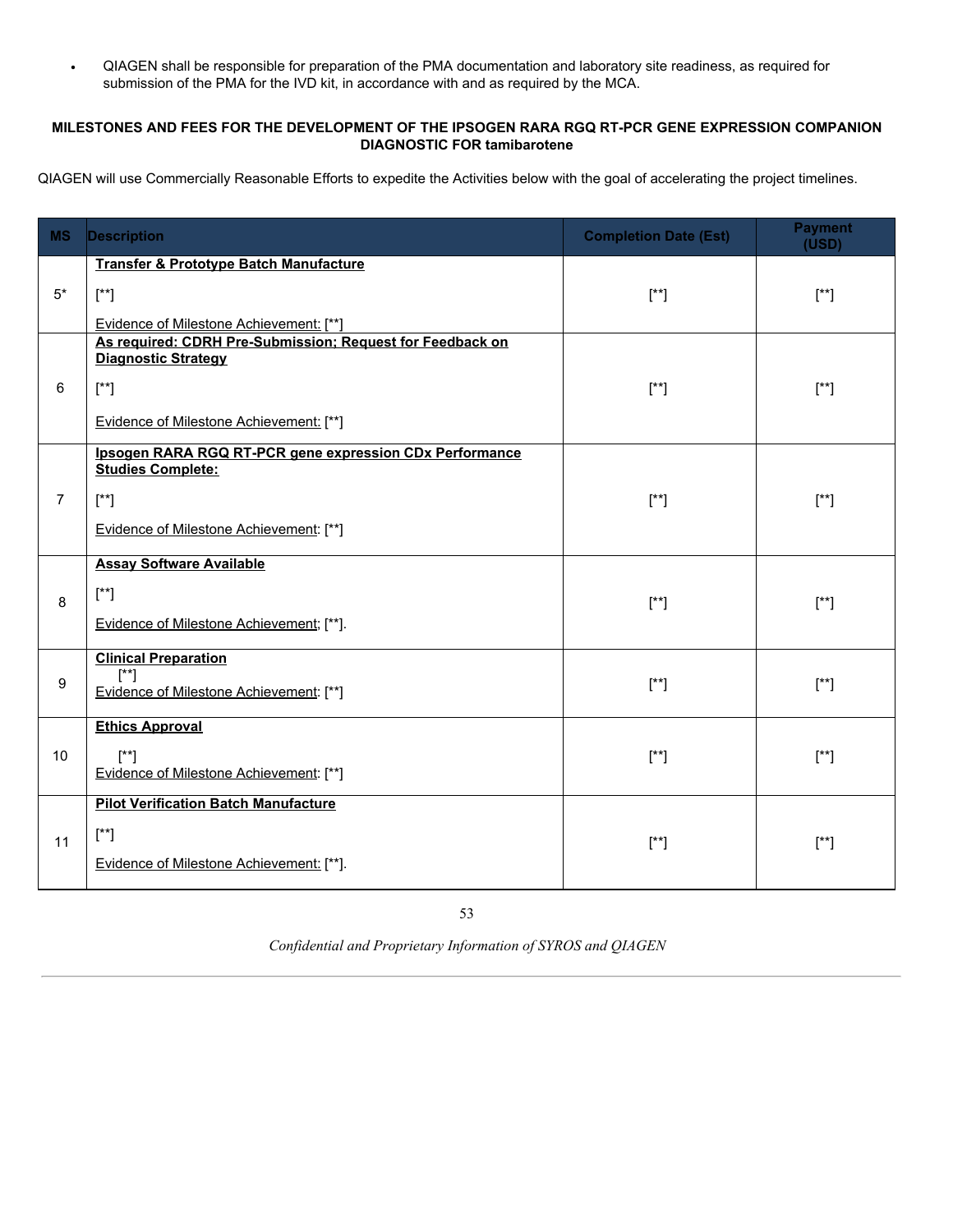|    | <b>Initiation of Assay Stability Studies</b>                                                                    |                                   |                                   |
|----|-----------------------------------------------------------------------------------------------------------------|-----------------------------------|-----------------------------------|
| 12 | $[^{**}]$                                                                                                       | $[^{**}]$                         | $[^{**}]$                         |
|    | Evidence of Milestone Achievement: [**]                                                                         |                                   |                                   |
|    | <b>Completion of Reproducibility Studies</b>                                                                    |                                   |                                   |
| 13 | $[^{**}]$                                                                                                       | $[^{**}]$                         | $[^{**}]$                         |
|    | Evidence of Milestone Achievement: [**]                                                                         |                                   |                                   |
|    | <b>Completion of Verification</b>                                                                               |                                   |                                   |
| 14 | $[^{**}]$                                                                                                       | $[^{**}]$                         | $[^{**}]$                         |
|    | Evidence of Milestone Achievement: [**]                                                                         |                                   |                                   |
|    | <b>Design Output &amp; Design Verification Lock</b>                                                             |                                   |                                   |
| 15 | $[^{**}]$                                                                                                       | $[^{**}]$                         | $\mathfrak{[}}^{**} \mathfrak{]}$ |
|    | Evidence of Milestone Achievement: [**]                                                                         |                                   |                                   |
|    | PMA Module 1 Submission - Software and Hardware Verification and<br><b>Validation to CDRH.</b>                  |                                   |                                   |
| 16 | $[^{**}]$                                                                                                       | $\mathfrak{[}}^{**} \mathfrak{]}$ | $[^{**}]$                         |
|    | Evidence of Milestone Achievement: [**]                                                                         |                                   |                                   |
|    | Completion of Lab Set-up for the [**] study                                                                     |                                   |                                   |
| 17 | $[^{**}]$<br>Evidence of Milestone Achievement: [**]                                                            | $[^{**}]$                         | $[^{**}]$                         |
|    | <b>Analytical Accuracy Reference Method</b>                                                                     |                                   |                                   |
| 18 | $[^{**}]$                                                                                                       | $[^{**}]$                         | $[^{**}]$                         |
|    | Evidence of Milestone Achievement: [**]                                                                         |                                   |                                   |
|    | [**] study management and Statistical Analysis Report Generation                                                |                                   |                                   |
| 19 | $[^{**}]$                                                                                                       | $[^{**}]$                         | $\mathfrak{l}^{**}$               |
|    | Evidence of Milestone Achievement: [**]                                                                         |                                   |                                   |
| 20 | <b>Completion of Formal Design Review for Design Validation Lock</b><br>(Completion of Clinical Sample Testing) |                                   |                                   |
|    | $[^{**}]$                                                                                                       | $[^{**}]$                         | $[^{**}]$                         |
|    | Evidence of Milestone Achievement: [**]                                                                         |                                   |                                   |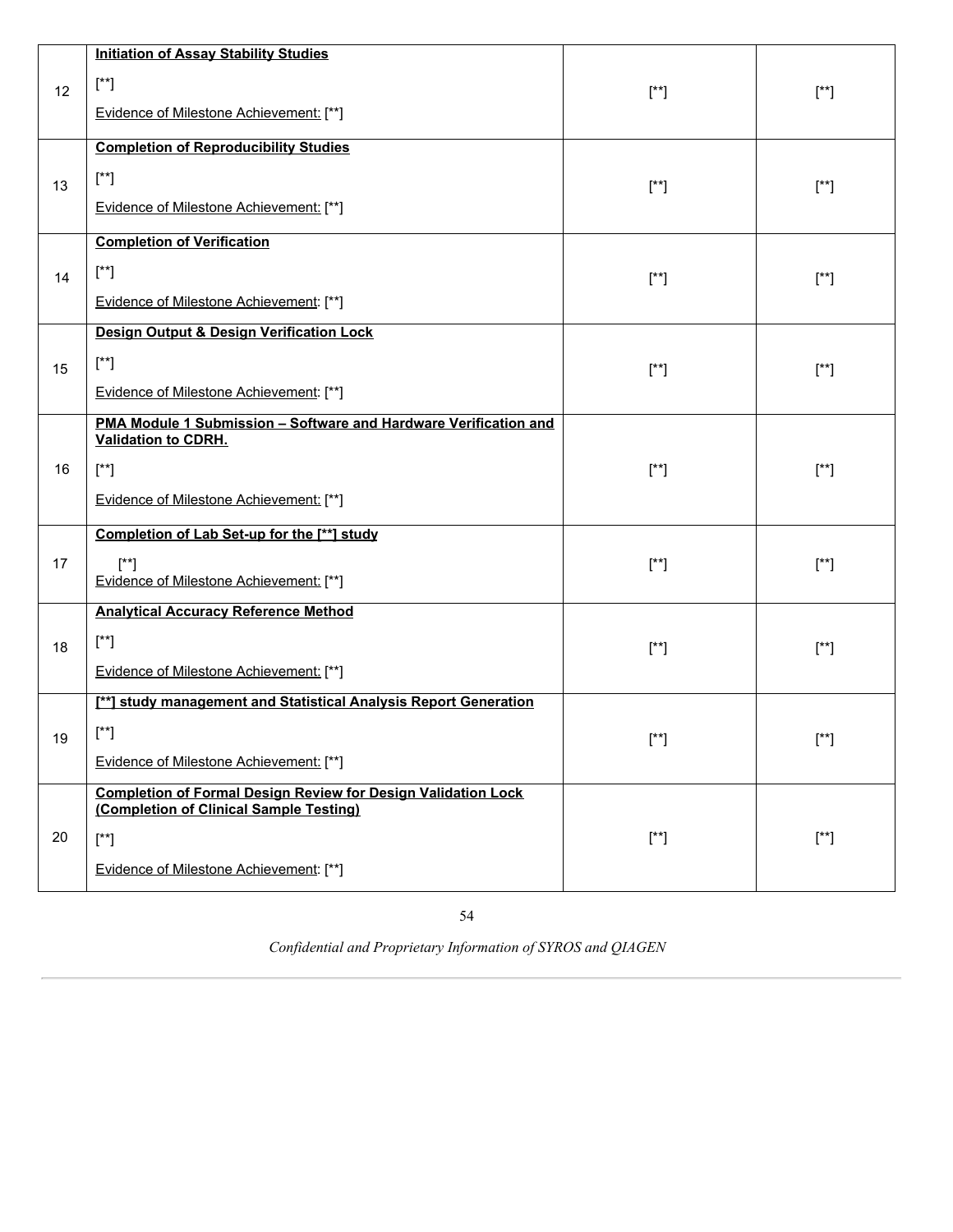| 21                                                                   | PMA Module 2 Submission - Analytical Verification and Non-Clinical<br><b>Studies to CDRH.</b><br>$[^{**}]$<br>Evidence of Milestone Achievement: [**]   | $[^{**}]$ | $[^{**}]$ |
|----------------------------------------------------------------------|---------------------------------------------------------------------------------------------------------------------------------------------------------|-----------|-----------|
| 22                                                                   | PMA Module 3 Submission - Manufacturing & Design Controls<br>$[^{**}]$<br>Evidence of Milestone Achievement: [**]                                       | $[^{**}]$ | $[^{**}]$ |
| 23                                                                   | <b>Bioresearch Monitoring (BIMO) Amendment</b><br>$[^{**}]$<br>Evidence of Milestone Achievement:<br>$[^{**}]$                                          | $[^{**}]$ | $[^{**}]$ |
| 24                                                                   | PMA Module 4 Submission - Clinical Module Preparation and<br>submission<br>$\lceil \cdot \cdot \cdot \rceil$<br>Evidence of Milestone Achievement: [**] | $[^{**}]$ | $[^{**}]$ |
| 25                                                                   | <b>US FDA PMA Approval</b><br>$[^{**}]$<br><b>Evidence of Milestone Achievement:</b><br>$[^{**}]$                                                       | $[^{**}]$ | $[^{**}]$ |
| 26                                                                   | <b>Production Implementation US;</b><br>$[^{**}]$<br>Evidence of Milestone Achievement: [**]                                                            | $[^{**}]$ | $[^{**}]$ |
| Total Milestones for PMA (excluding pass through and on-going costs) |                                                                                                                                                         |           | $[^{**}]$ |

Please note: International registrations can be included by mutual agreement.

\* Milestones 1-4 were contracted via the Interim Agreement.

55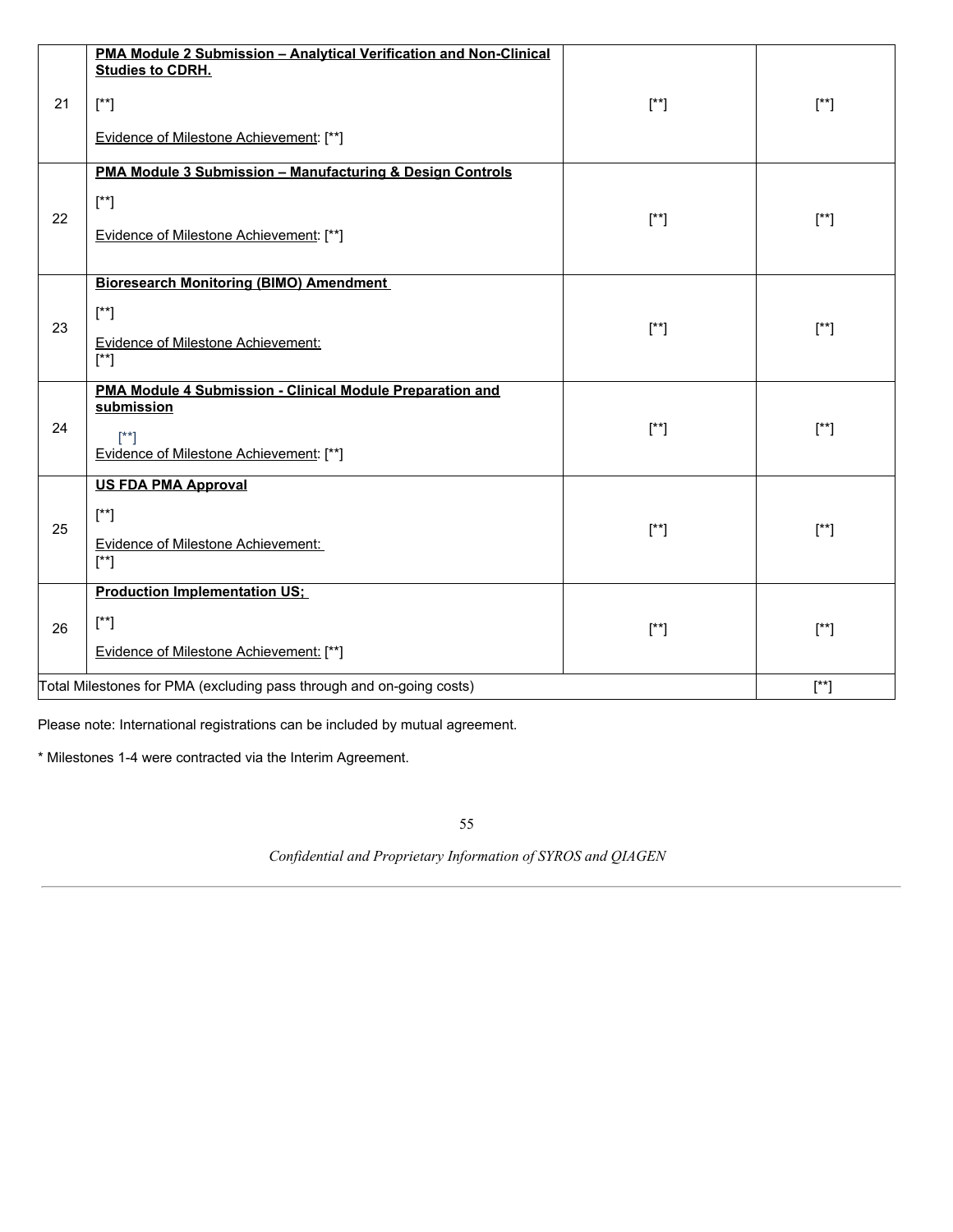# **Appendix 1: Pass Through Costs**

| Name                                             | Description                                                                                                                  | Estimated<br>Payment<br>(USD) |
|--------------------------------------------------|------------------------------------------------------------------------------------------------------------------------------|-------------------------------|
| Research Grade and GMP<br>Raw materials          | $[^{**}]$                                                                                                                    | $[^{**}]$                     |
| Cell Lines & Donor Blood                         | $[^{**}]$                                                                                                                    | $\mathfrak{l}^{**}$           |
| Control oligos                                   | $[^{**}]$                                                                                                                    | $\mathfrak{l}^{**}$           |
| [**] 3rd Party Development<br><b>Work</b>        | $\mathsf{I}^*$                                                                                                               | $[^{**}]$                     |
| [**] 3rd Party Consumables                       | $[^{**}]$                                                                                                                    | $[^{**}]$                     |
| Sample Costs                                     | $[^{**}]$                                                                                                                    | $\mathfrak{l}^{**}$           |
| Third party Laboratory costs<br>for [**] studies | $[^{**}]$                                                                                                                    | $[^{**}]$                     |
| FDA fees                                         | Fees associated with FDA filing presumed to be as a PMA. https://www.fdahelp.us/fda-<br>fees.html                            | $[^{**}]$                     |
| <b>Travel</b>                                    | Travel costs associated with training at Testing Lab(s) and in-person meetings.                                              | $[^{**}]$                     |
| Post-Approval study<br>requirements              | Should FDA require additional studies as post approval marketing commitments these<br>costs will be passed through to Syros. | $[^{**}]$                     |
|                                                  | <b>Estimated Total PTC not to exceed</b>                                                                                     | $[^{**}]$                     |

Costs presented in the above table reflect an estimate of materials required for the activities listed in this Project Schedule.

56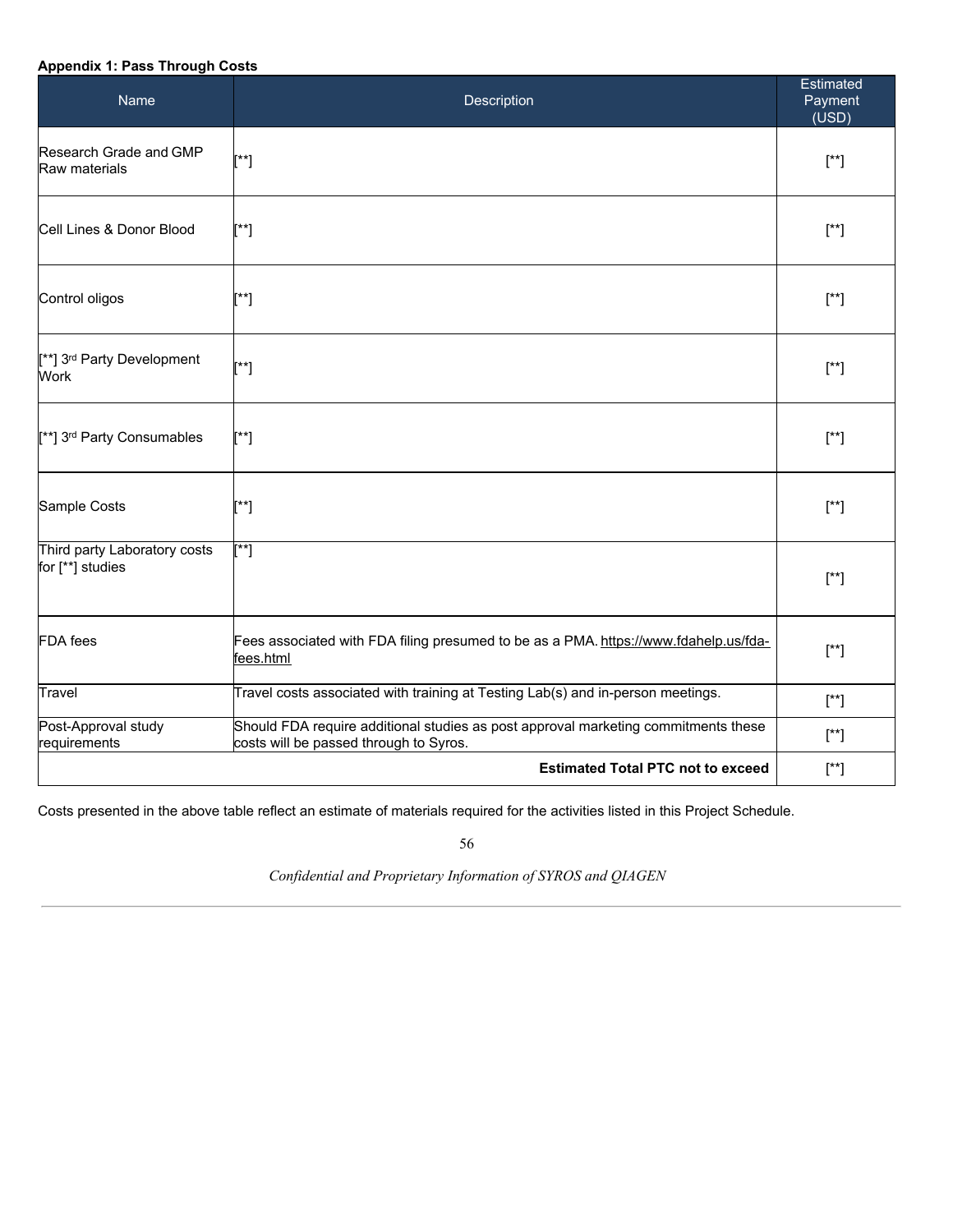# **On-going costs**

| <b>Name</b>                             | <b>Description</b>                                                                                                                                                                  | <b>Payment</b><br>(USD) |
|-----------------------------------------|-------------------------------------------------------------------------------------------------------------------------------------------------------------------------------------|-------------------------|
| <b>IUO Tests</b>                        | QIAGEN will supply IUO tests to clinical testing labs as forecasted and required for test site qualification<br>and for on-going clinical testing of samples.                       | $F$ **]                 |
| Sample<br>Preparation<br>Reagents       | QIAGEN will supply sample preparation reagents to clinical testing labs as forecasted to accompany the<br><b>r**1</b>                                                               | $F^*$                   |
| <b>Clinical Test Site</b><br>Monitorina | During the course of the [**] study, monitoring of the test site(s) and operators carrying out<br>blood based testing will be conducted. The JPT will agree a frequency as required | <b>T**1</b>             |

The above table reflects an estimate of the ongoing costs associated with the clinical validation of the [\*\*].

Should additional materials be required beyond the scope of this Schedule an amendment to this Schedule will be required to procure the material and the additional costs will be passed onto Syros.

57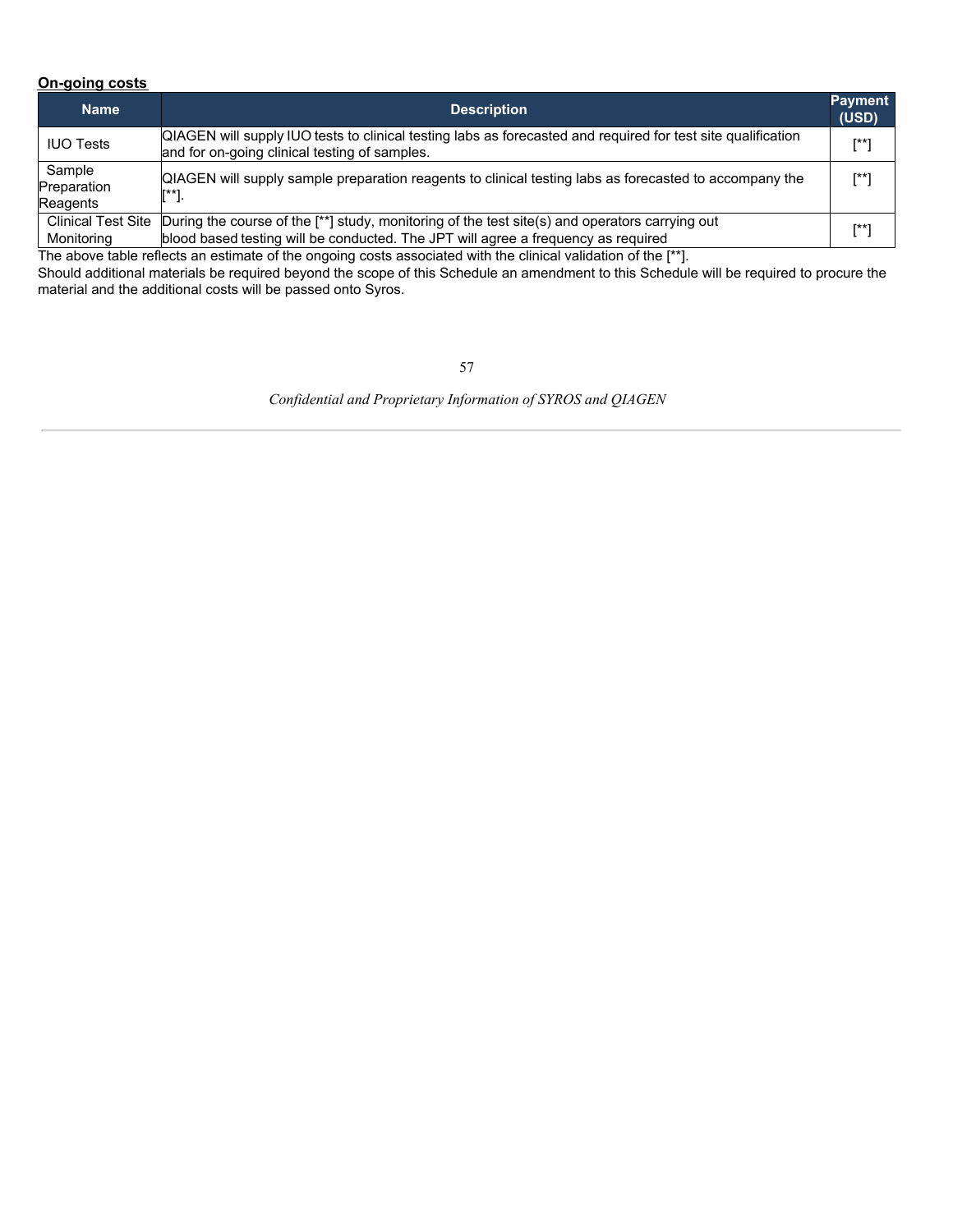$\left[\begin{smallmatrix} * & * \end{smallmatrix}\right]$ 

58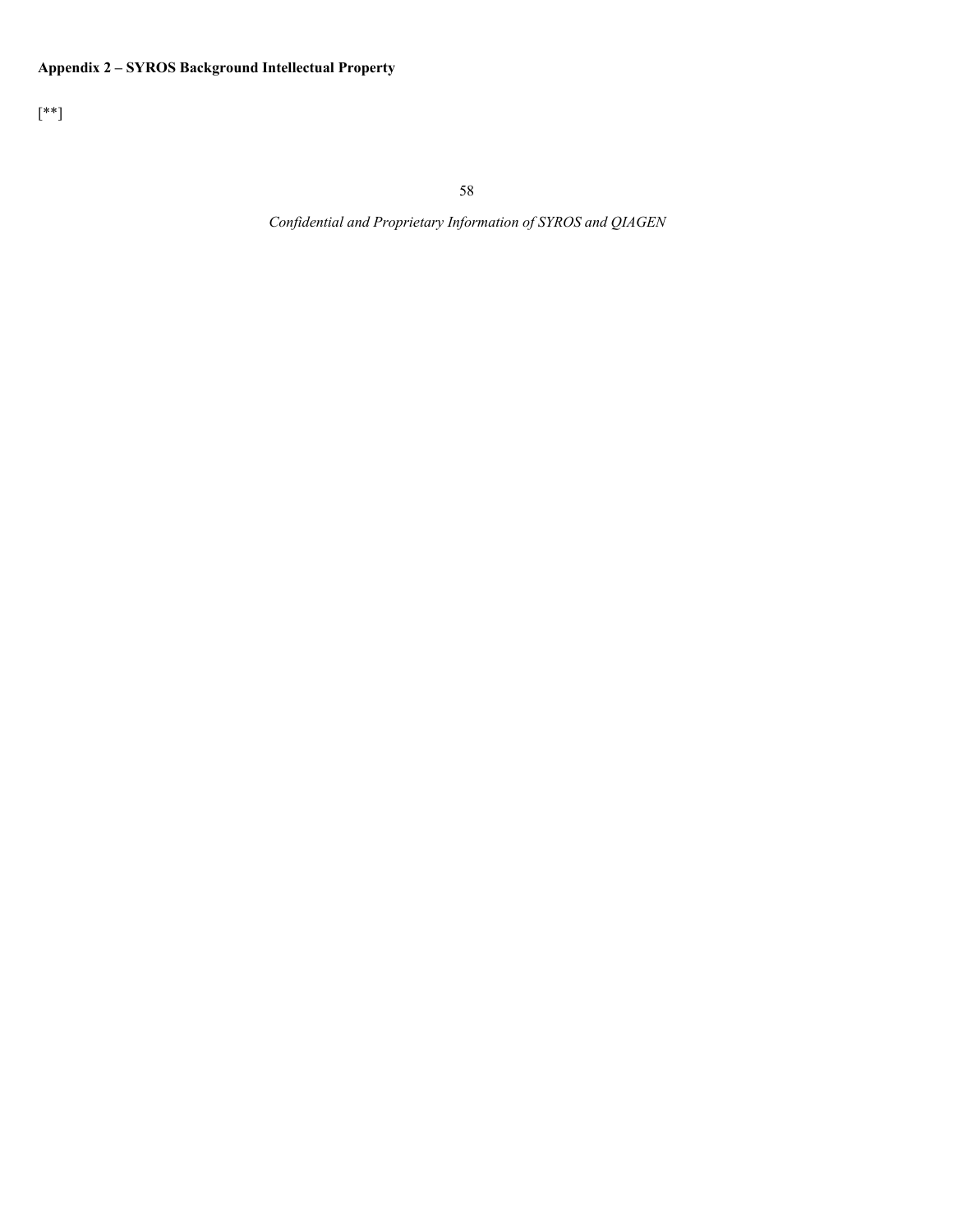#### **Certification of Principal Executive Officer pursuant to Exchange Act Rules 13a-14(a) and 15d-14(a), as adopted pursuant to Section 302 of Sarbanes-Oxley Act of 2002**

I, Nancy Simonian, certify that:

- 1. I have reviewed this Quarterly Report on Form 10-Q of Syros Pharmaceuticals, Inc.;
- 2. Based on my knowledge, this report does not contain any untrue statement of a material fact or omit to state a material fact necessary to make the statements made, in light of the circumstances under which such statements were made, not misleading with respect to the period covered by this report;
- 3. Based on my knowledge, the financial statements, and other financial information included in this report, fairly present in all material respects the financial condition, results of operations and cash flows of the registrant as of, and for, the periods presented in this report;
- 4. The registrant's other certifying officer and I are responsible for establishing and maintaining disclosure controls and procedures (as defined in Exchange Act Rules 13a-15(e) and 15d-15(e)) and internal control over financial reporting (as defined in Exchange Act Rules 13a-15(f) and 15d-15(f)) for the registrant and have:
	- a) Designed such disclosure controls and procedures, or caused such disclosure controls and procedures to be designed under our supervision, to ensure that material information relating to the registrant, including its consolidated subsidiaries, is made known to us by others within those entities, particularly during the period in which this report is being prepared;
	- b) Designed such internal control over financial reporting, or caused such internal control over financial reporting to be designed under our supervision, to provide reasonable assurance regarding the reliability of financial reporting and the preparation of financial statements for external purposes in accordance with generally accepted accounting principles;
	- c) Evaluated the effectiveness of the registrant's disclosure controls and procedures and presented in this report our conclusions about the effectiveness of the disclosure controls and procedures, as of the end of the period covered by this report based on such evaluation; and
	- d) Disclosed in this report any change in the registrant's internal control over financial reporting that occurred during the registrant's most recent fiscal quarter (the registrant's fourth fiscal quarter in the case of an annual report) that has materially affected, or is reasonably likely to materially affect, the registrant's internal control over financial reporting; and
- 5. The registrant's other certifying officer and I have disclosed, based on our most recent evaluation of internal control over financial reporting, to the registrant's auditors and the audit committee of the registrant's board of directors (or persons performing the equivalent functions):
	- (a) All significant deficiencies and material weaknesses in the design or operation of internal control over financial reporting which are reasonably likely to adversely affect the registrant's ability to record, process, summarize and report financial information; and
	- (b) Any fraud, whether or not material, that involves management or other employees who have a significant role in the registrant's internal control over financial reporting.

Syros Pharmaceuticals, Inc.

/s/ Nancy Simonian, M.D.

Nancy Simonian, M.D. President and Chief Executive Officer (Principal Executive Officer)

Dated: May 16, 2022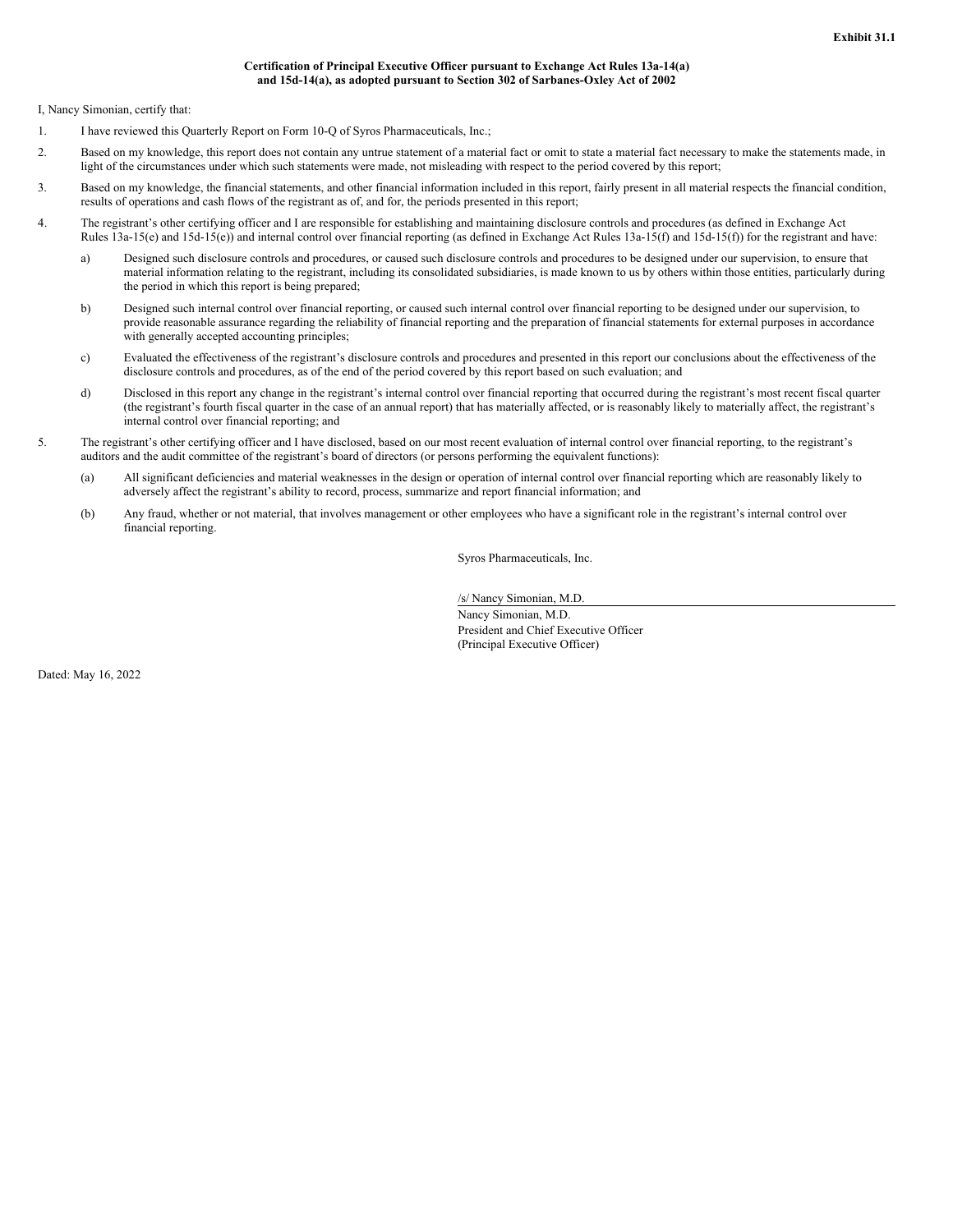#### **Certification of Principal Financial Officer pursuant to Exchange Act Rules 13a-14(a) and 15d-14(a), as adopted pursuant to Section 302 of Sarbanes-Oxley Act of 2002**

I, Jason Haas, certify that:

- 1. I have reviewed this Quarterly Report on Form 10-Q of Syros Pharmaceuticals, Inc.;
- 2. Based on my knowledge, this report does not contain any untrue statement of a material fact or omit to state a material fact necessary to make the statements made, in light of the circumstances under which such statements were made, not misleading with respect to the period covered by this report;
- 3. Based on my knowledge, the financial statements, and other financial information included in this report, fairly present in all material respects the financial condition, results of operations and cash flows of the registrant as of, and for, the periods presented in this report;
- 4. The registrant's other certifying officer and I are responsible for establishing and maintaining disclosure controls and procedures (as defined in Exchange Act Rules 13a-15(e) and 15d-15(e)) and internal control over financial reporting (as defined in Exchange Act Rules 13a-15(f) and 15d-15(f)) for the registrant and have:
	- a) Designed such disclosure controls and procedures, or caused such disclosure controls and procedures to be designed under our supervision, to ensure that material information relating to the registrant, including its consolidated subsidiaries, is made known to us by others within those entities, particularly during the period in which this report is being prepared;
	- b) Designed such internal control over financial reporting, or caused such internal control over financial reporting to be designed under our supervision, to provide reasonable assurance regarding the reliability of financial reporting and the preparation of financial statements for external purposes in accordance with generally accepted accounting principles;
	- c) Evaluated the effectiveness of the registrant's disclosure controls and procedures and presented in this report our conclusions about the effectiveness of the disclosure controls and procedures, as of the end of the period covered by this report based on such evaluation; and
	- d) Disclosed in this report any change in the registrant's internal control over financial reporting that occurred during the registrant's most recent fiscal quarter (the registrant's fourth fiscal quarter in the case of an annual report) that has materially affected, or is reasonably likely to materially affect, the registrant's internal control over financial reporting; and
- 5. The registrant's other certifying officer and I have disclosed, based on our most recent evaluation of internal control over financial reporting, to the registrant's auditors and the audit committee of the registrant's board of directors (or persons performing the equivalent functions):
	- (a) All significant deficiencies and material weaknesses in the design or operation of internal control over financial reporting which are reasonably likely to adversely affect the registrant's ability to record, process, summarize and report financial information; and
	- (b) Any fraud, whether or not material, that involves management or other employees who have a significant role in the registrant's internal control over financial reporting.

Syros Pharmaceuticals, Inc.

/s/ Jason Haas

Jason Haas Chief Financial Officer (Principal Financial Officer)

Dated: May 16, 2022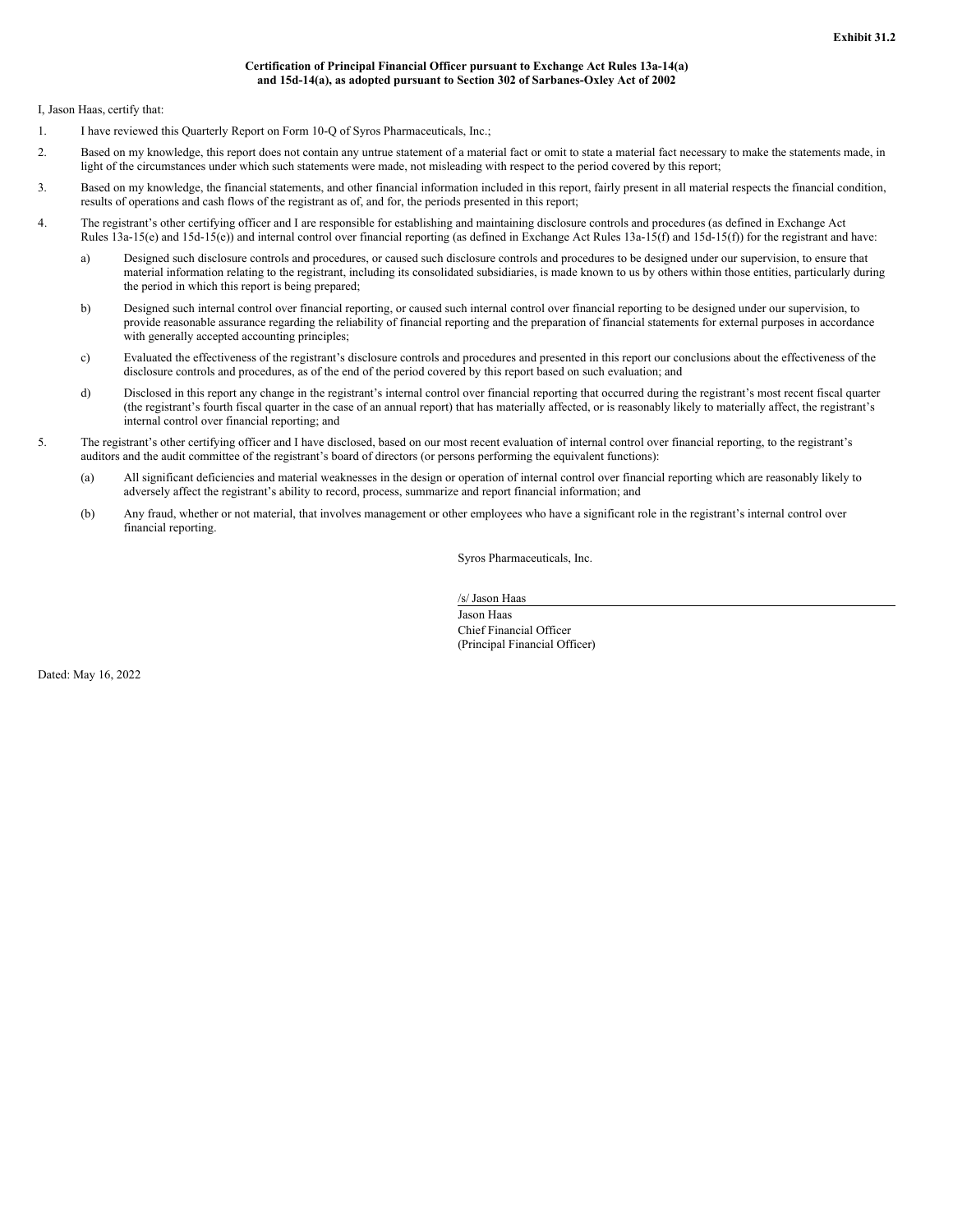## **CERTIFICATION PURSUANT TO 18 U.S.C. SECTION 1350, AS ADOPTED PURSUANT TO SECTION 906 OF THE SARBANES-OXLEY ACT OF 2002**

In connection with the Quarterly Report on Form 10-Q of Syros Pharmaceuticals, Inc. (the "Company") for the quarter ended March 31, 2022 as filed with the Securities and Exchange Commission on the date hereof (the "Report"), the undersigned, Nancy Simonian, President and Chief Executive Officer of the Company, hereby certifies, pursuant to 18 U.S.C. Section 1350, as adopted pursuant to Section 906 of the Sarbanes-Oxley Act of 2002, that to the best of her knowledge:

- (1) the Report fully complies with the requirements of Section 13(a) or 15(d) of the Securities Exchange Act of 1934; and
- (2) the information contained in the Report fairly presents, in all material respects, the financial condition and results of operations of the Company.

Dated: May 16, 2022

/s/ Nancy Simonian, M.D.

Nancy Simonian, M.D. President and Chief Executive Officer (Principal Executive Officer)

A signed original of this written statement required by Section 906 has been provided to the Company and will be retained by the Company and furnished to the Securities and Exchange Commission or its staff upon request.